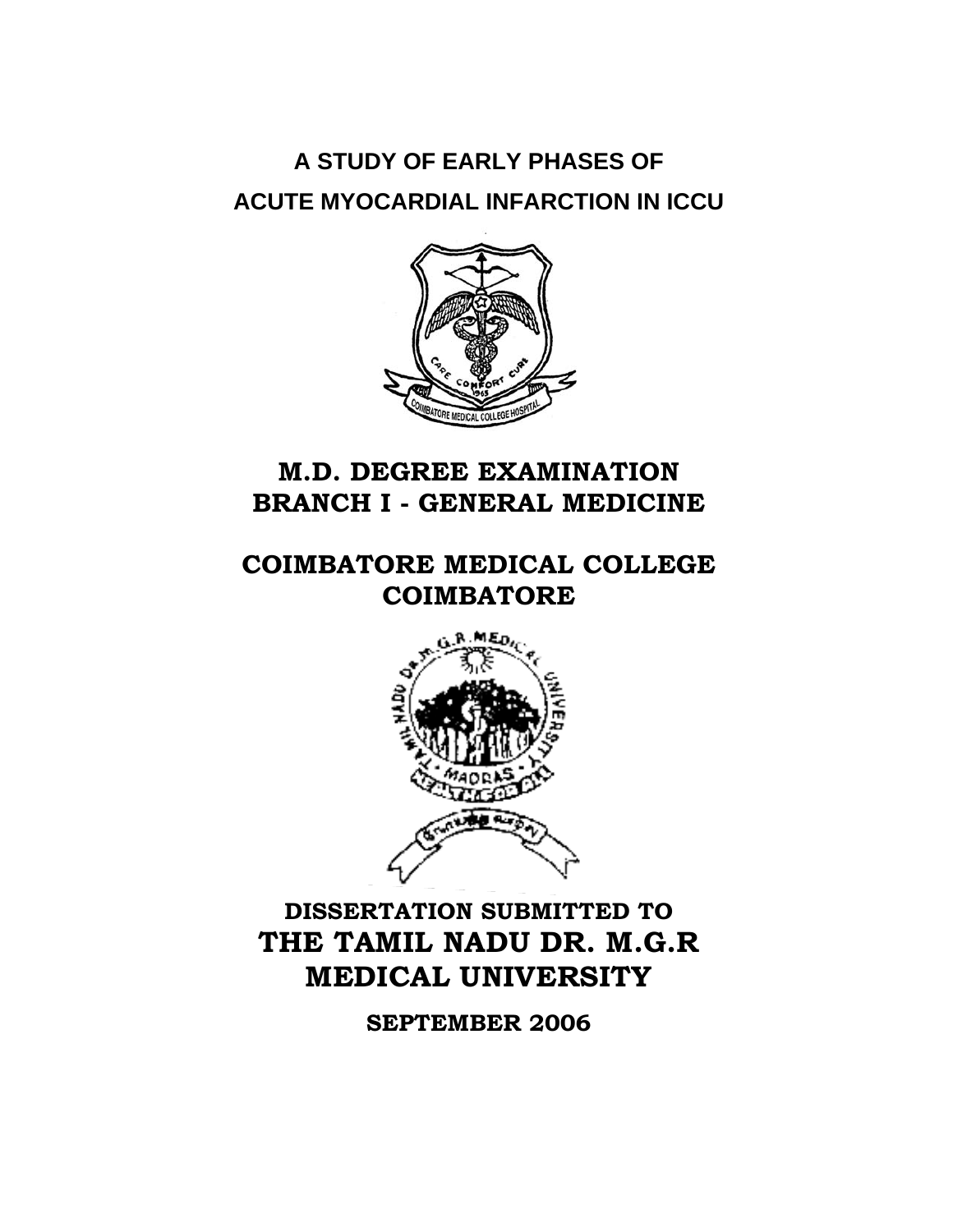### **CERTIFICATE**

 This is to certify that the dissertation titled **"A STUDY OF EARLY PHASES OF ACUTE MYOCARDIAL INFARCTION IN ICCU"** is a bonafide work done by **Dr. S. Suresh Kumar.** It is a regular, systematic study done under my guidance and supervision during the period April 2004 - March 2005 and submitted for the ensuing **M.D. BRANCH - I GENERAL MEDICINE EXAMINATIONS**, **September 2006** of the Tamil Nadu Dr. M.G.R Medical University, Chennai.

PLACE:

DATE :

#### DEAN, PROF. DR. G. YASODHARA, M.D.,

| COIMBATORE MEDICAL COLLEGE. | PROF. & HOD OF MEDICINE.    |  |
|-----------------------------|-----------------------------|--|
| COIMBATORE.                 | COIMBATORE MEDICAL COLLEGE, |  |
|                             | COIMBATORE.                 |  |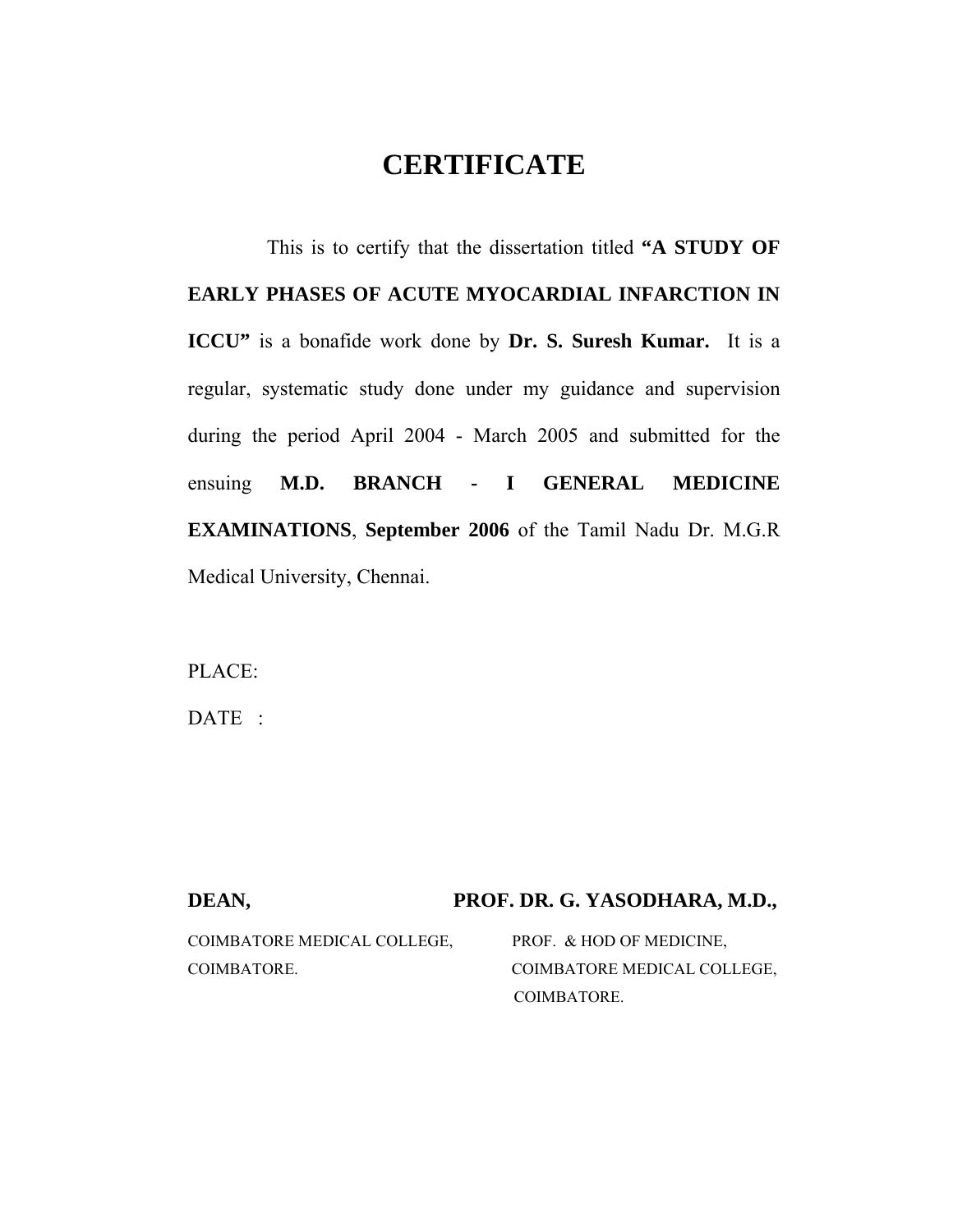### **DECLARATION**

I solemnly declare that the dissertation titled **"A STUDY OF EARLY PHASES OF ACUTE MYOCARDIAL INFARCTION IN ICCU"** was done by me at Coimbatore Medical College and Hospital during the period April 2004 – March 2005 under the guidance and supervision of **PROF. Dr. G. YASODHARA, M.D.** 

The dissertation is submitted to the Tamil Nadu Dr. M.G.R Medical University towards the partial fulfillment of the requirement for the award of **M.D. Degree Branch – I in General Medicine**.

PLACE :

DATE :

**DR. S. SURESH KUMAR**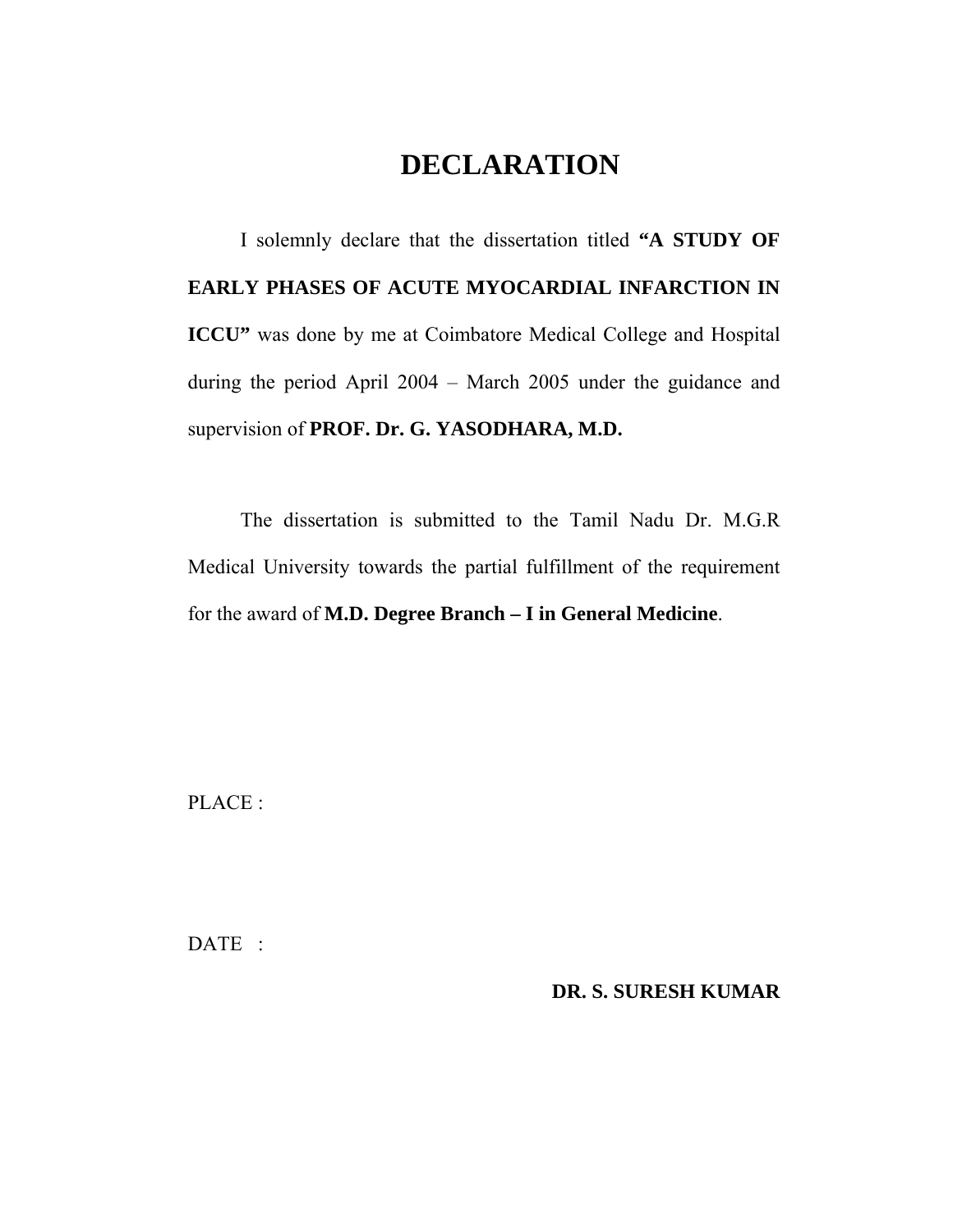### **ACKNOWLEDGEMENT**

I place on records my heartful thanks to Dr. T. P. KALANITI, M.D., Dean, Coimbatore Medical College, for permitting me to use the clinical materials of this hospital for this study.

I am extremely indebted to the professor and Head of Department of Medicine **Dr. G. YASODHARA, M.D.,** for her constant support, guidance and inspiration.

I am extremely grateful to **Dr. R. ANANDAN, M.D., Dr. T. GEETHA, M.D.** and **Dr. S. ARUN, M.D.** assistant professors of first medical unit for their constant support and encouragement.

I gratefully acknowledge my thankfulness to Prof. Dr. **V.E. DHANDAPANI D.M**, Head of the Department of Cardiology for his technical assistance and guidance.

I wish to express my thanks to all co-post graduate students of the department for their kind cooperation.

Last but not the least my gratitude and thanks to the patients and their attenders for their whole hearted cooperation, without which the study would not have been possible.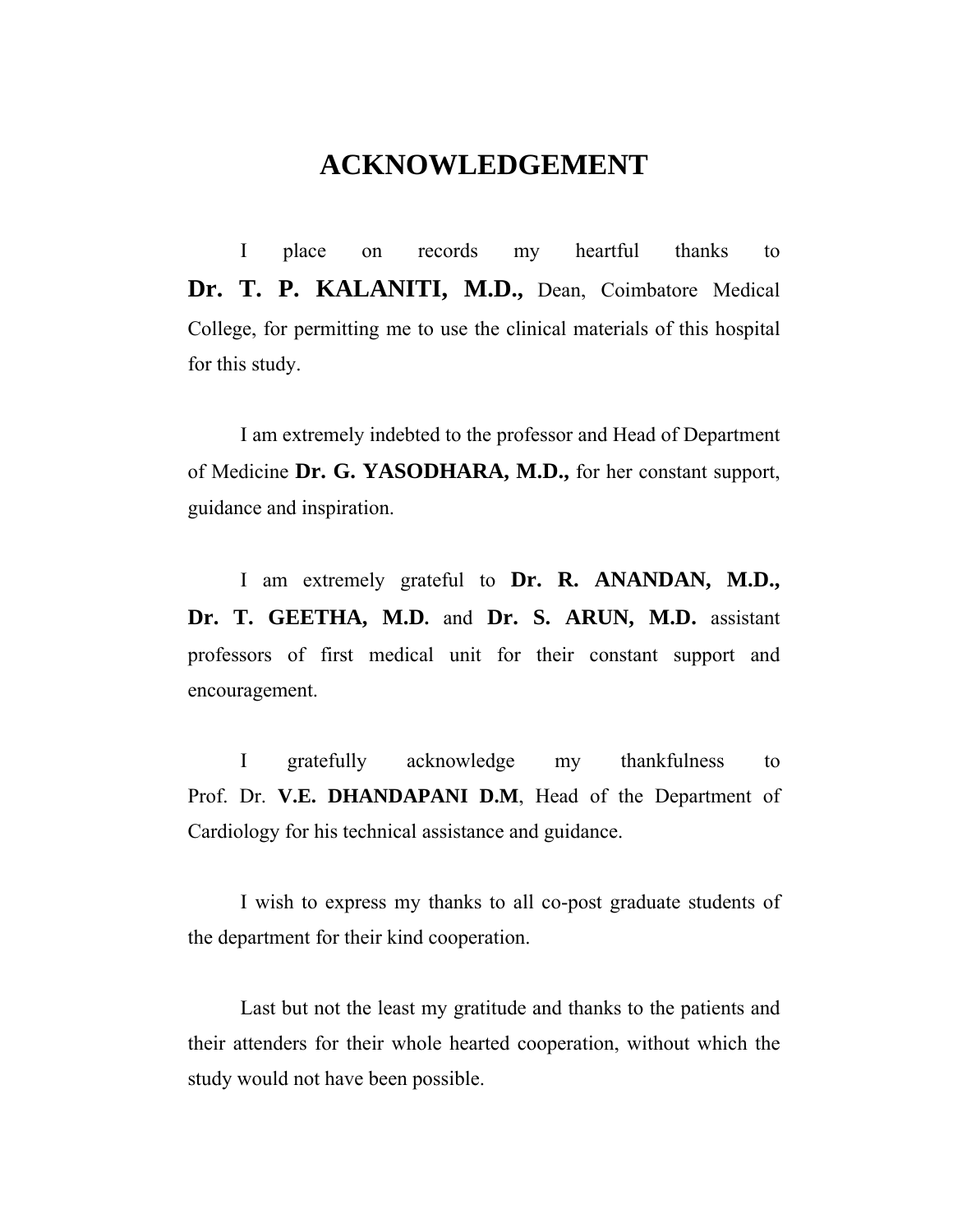# **S.No. CONTENTS PAGE No.**

| 1                | <b>INTRODUCTION</b>         | 1  |
|------------------|-----------------------------|----|
| $\mathbf{2}$     | <b>AIM OF THE STUDY</b>     | 5  |
| 3                | <b>REVIEW OF LITERATURE</b> | 6  |
| $\boldsymbol{4}$ | <b>MATERIAL AND METHODS</b> | 32 |
| 5                | <b>ANALYSIS OF DATA</b>     | 35 |
| 6                | <b>DISCUSSION</b>           | 41 |
| 7                | <b>CONCLUSION</b>           | 64 |
| 8                | <b>SUMMARY</b>              | 66 |
| 9                | <b>ANNEXURE</b>             | 68 |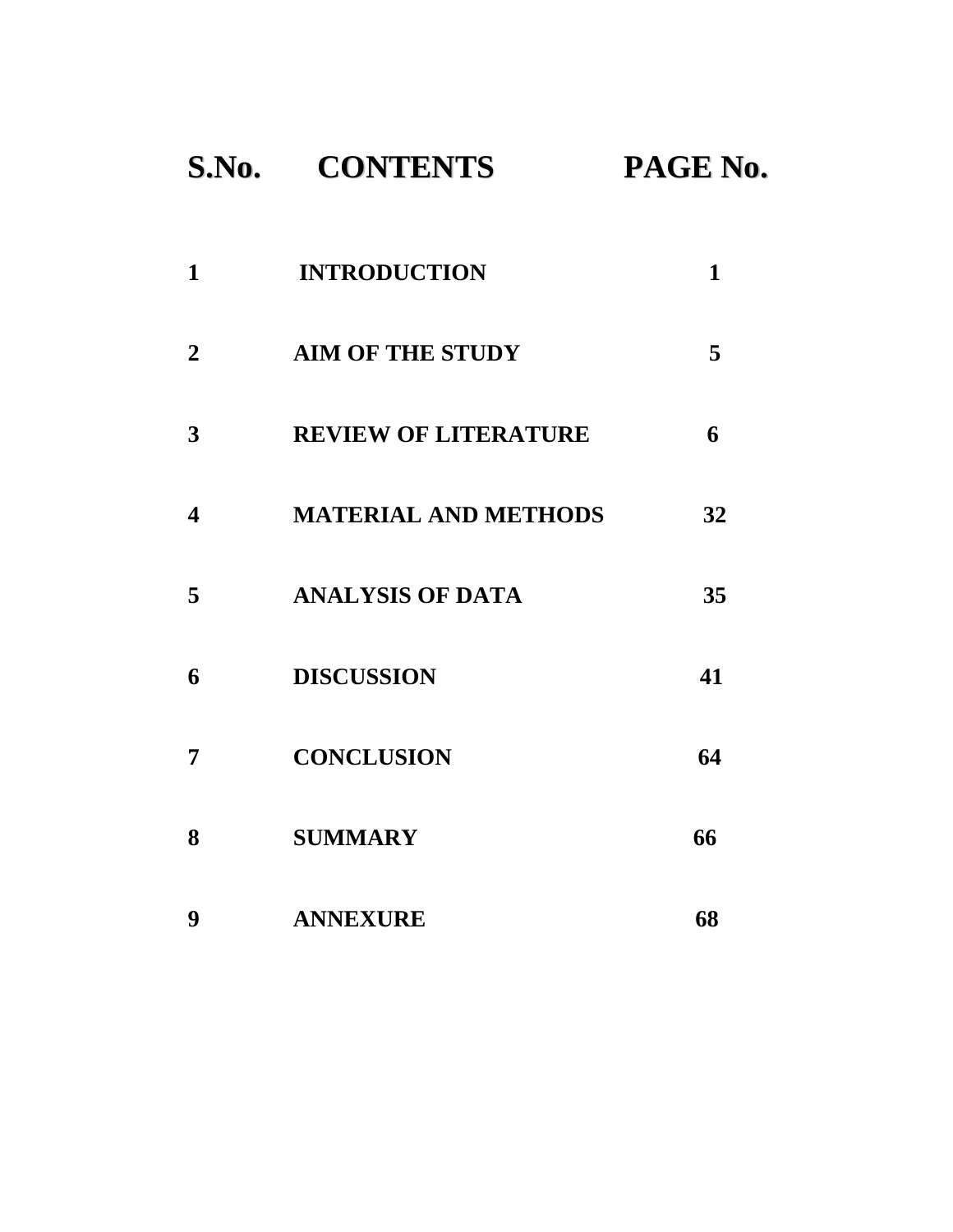### **INTRODUCTION**

 Cardiovascular diseases are one of the leading causes of death. Among the Acquired cardiovascular diseases, Acute Myocardial Infarction is a well recognized and most important cause. Rajeev Gupta et al did an extensive community study, the incidence he found was 1.5% for men for a population aged 40-69 years,  $5\%$  for women<sup>75</sup>. It is a world wide problem the relative incidence varies in different countries and was found to be high in developed countries. The incidence varies directly with economic well being. Significant incidence of infarction is found in population taking habitually high calorie diet, saturated fat, cholesterol and refined carbohydrates and low in population where the diet is low in these substances. These statistics also show low incidence of Acute Myocardial Infarction in women especially during child bearing age.

 There has been recently change in the incidence of acute myocardial infarction. This probably reflects the changing life style and eating habits.

In patients dying of acute myocardial infarction the initial period seems to be very critical. In a study from Maron<sup>49</sup> reported that of  $76\%$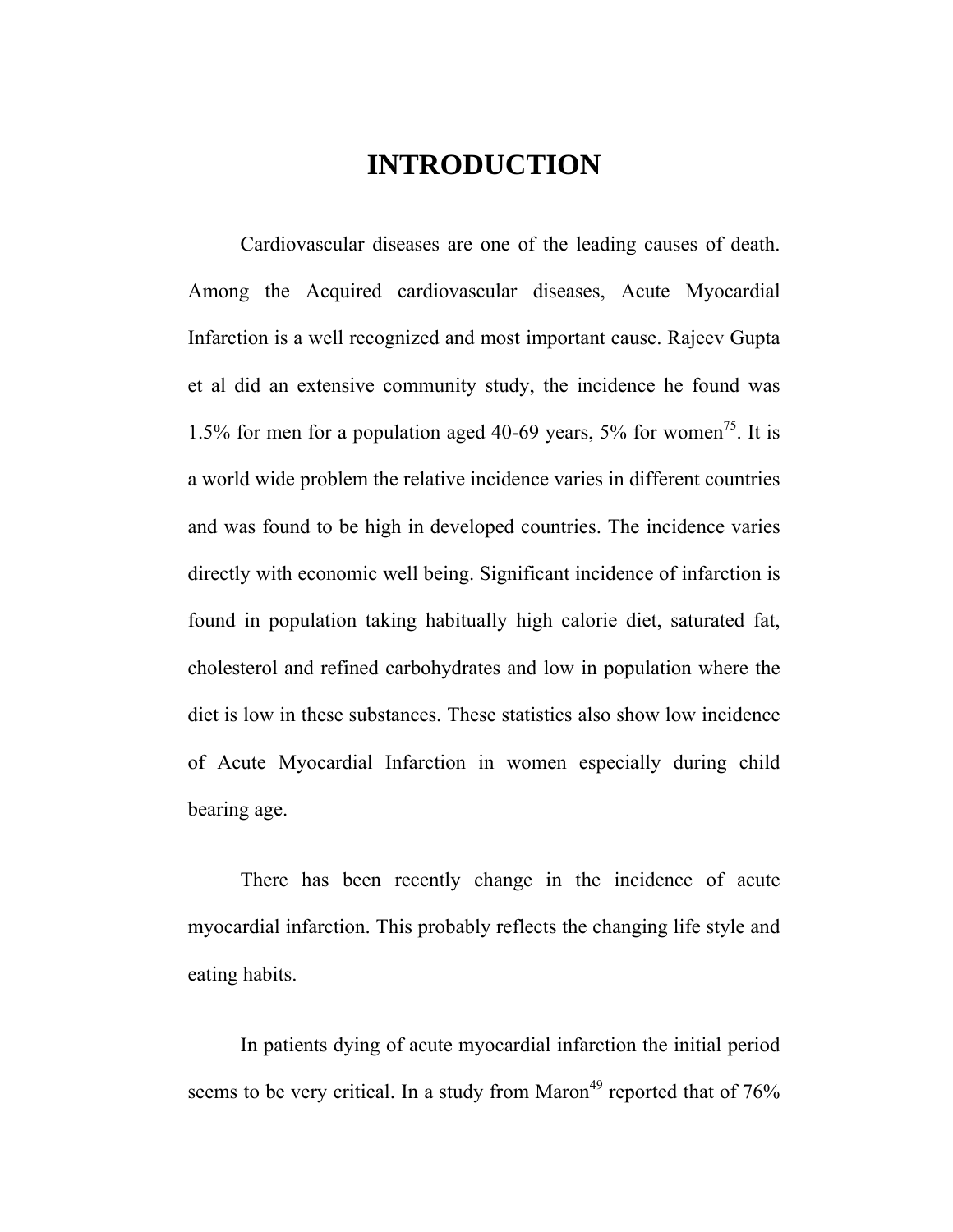of all sudden deaths were due to coronary artery disease and those patients dying of coronary artery disease 64% died suddenly; 67% of death occurred within first 2 hours. 67% of all deaths occurred outside the hospital. Green<sup>50</sup> has shown that  $40\%$  of the death from acute myocardial infarction is due to arrhythmias, two third due to ventricular fibrillation and one third due to bradycardia, heart block and asystole. The awareness that the earlier period after acute myocardial infarction 24 hours, is critical lead to the development of coronary care units (CCU). The early CCU was started almost simultaneously at Toronto Kansas city, Philadelphia and Sydney<sup>13</sup>. These centers prove to be quite effective in reducing the mortality rates due to primary ventricular fibrillation.

 However even then it is seen that the patient is admitted in CCU after a delay of few hours which happens to be the most critical time. This led to the idea of mobile coronary care unit (MCCU). This was first started by Pantridge and his colleagues in Belfast<sup>15</sup>. It was then followed in other places e.g. Columbia, Ohio. In Belfast during the first five years of MCCU there was no death due to arrhythmias in MCCU<sup>16</sup>**.** MCCU has decreased the time delay before which the patient gets medical care. Before the establishment of MCCU the delay was around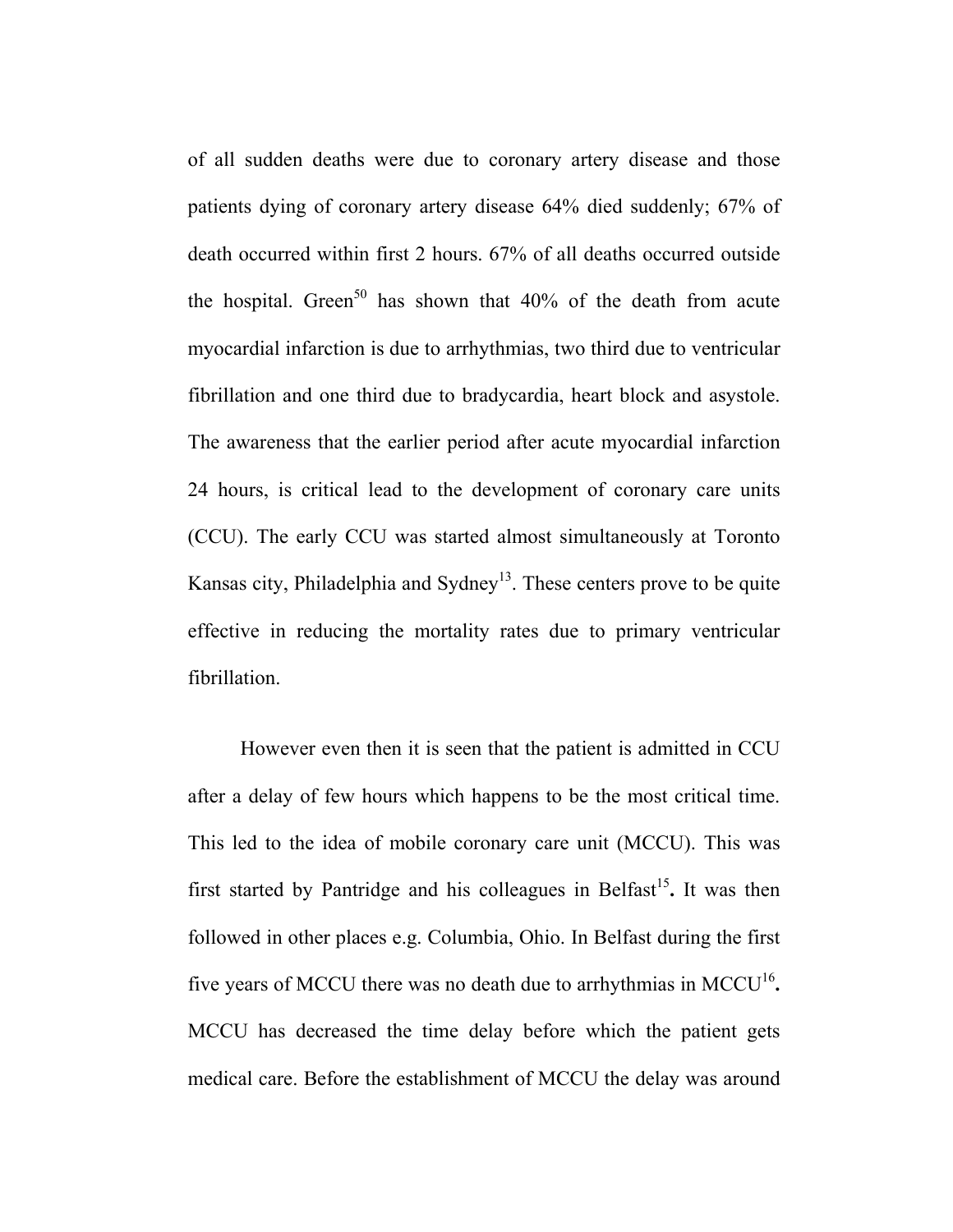8 hours which was reduced to around one hour and forty minutes in Belfast.

Even after the beginning of MCCU the incidence of deaths were high in the initial hours. The problem was identified as lack of knowledge about Acute Myocardial Infarction in the patient and the public. National registry of Myocardial Infarction has shown that the mean time interval between attack and arrival to the hospital was 5 hours and 10 minutes $47$ . Time lag before asking for medical care was 1 hour and 30 minutes. The most important single factor for high mortality due to Acute Myocardial Infarction is the delay by the patient in seeking medical help. This delay is not significantly reduced by MCCU. A realization that the mortality cannot be significantly reduced without educating the public about immediate measures, has led to rethinking of CCU and MCCU by certain people.

Some claim that ICCU has no advantage in management over ward. Some have pointed out difference in mortality from Myocardial Infarction before and after establishment of CCU is not significant. Mortality rates for Acute Myocardial Infarction vary from 10%-40%.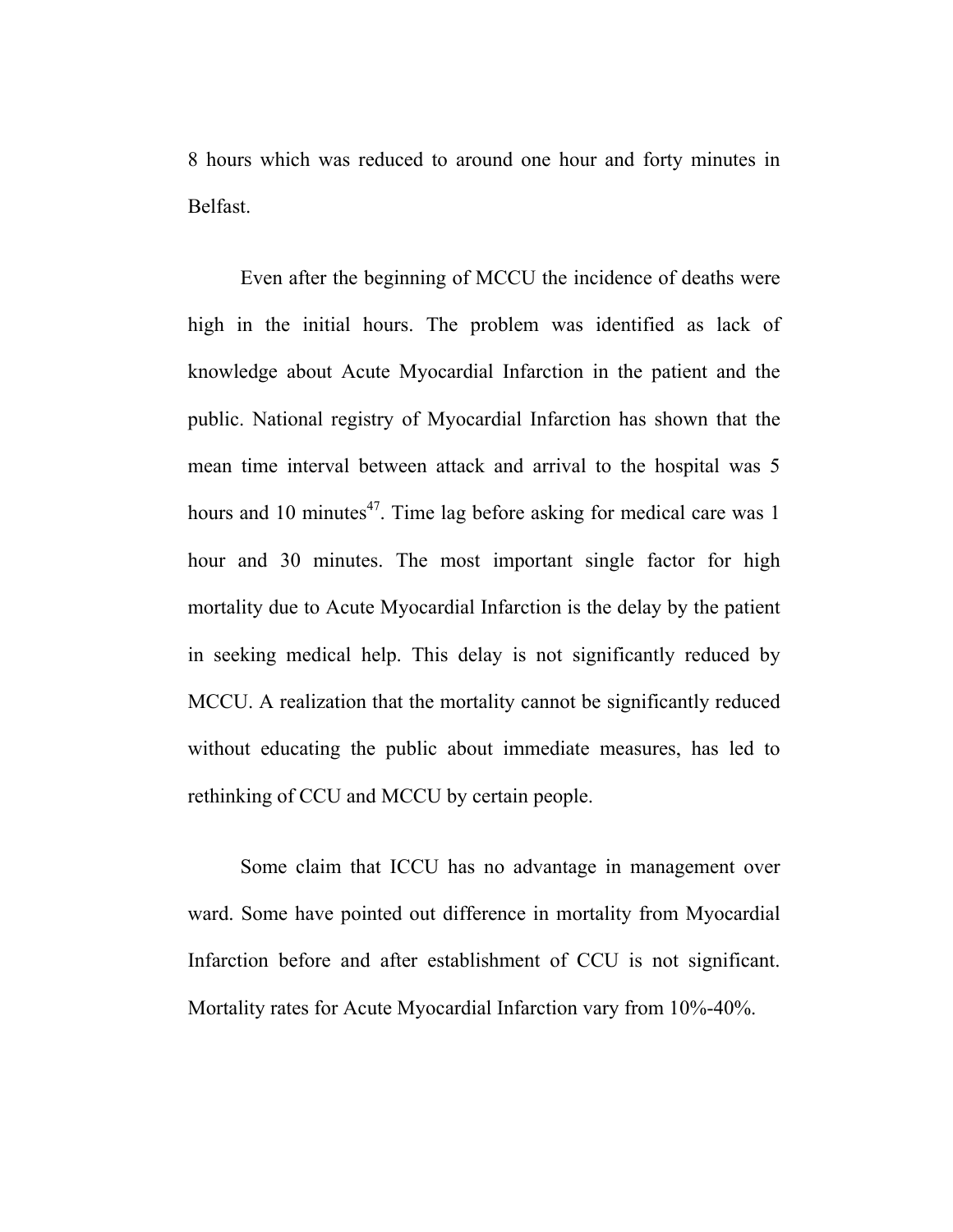Heart association (USA) has set a number of standards prepared for  $CCU^{46}$ . It included among them

- 1. Priority attention
- 2. Stand by order for staff to initiate ECG monitoring and therapy for arrhythmias.
- 3. 24 hours coverage by person trained in recognition and treatment of arrhythmias.
- 4. Immediate availability of resuscitative equipments and drugs.

This is a voluntary set of codes and many hospitals in USA follow them.

The concept of Intermediate Coronary Care Unit<sup>64</sup> was started as a result of considerable mortality, seen in the later periods after Acute Myocardial Infarction.

 It is argued that the role of intermediate coronary care should be to prepare the patient psychologically and physically to meet his daily life and tensions $^{63}$ .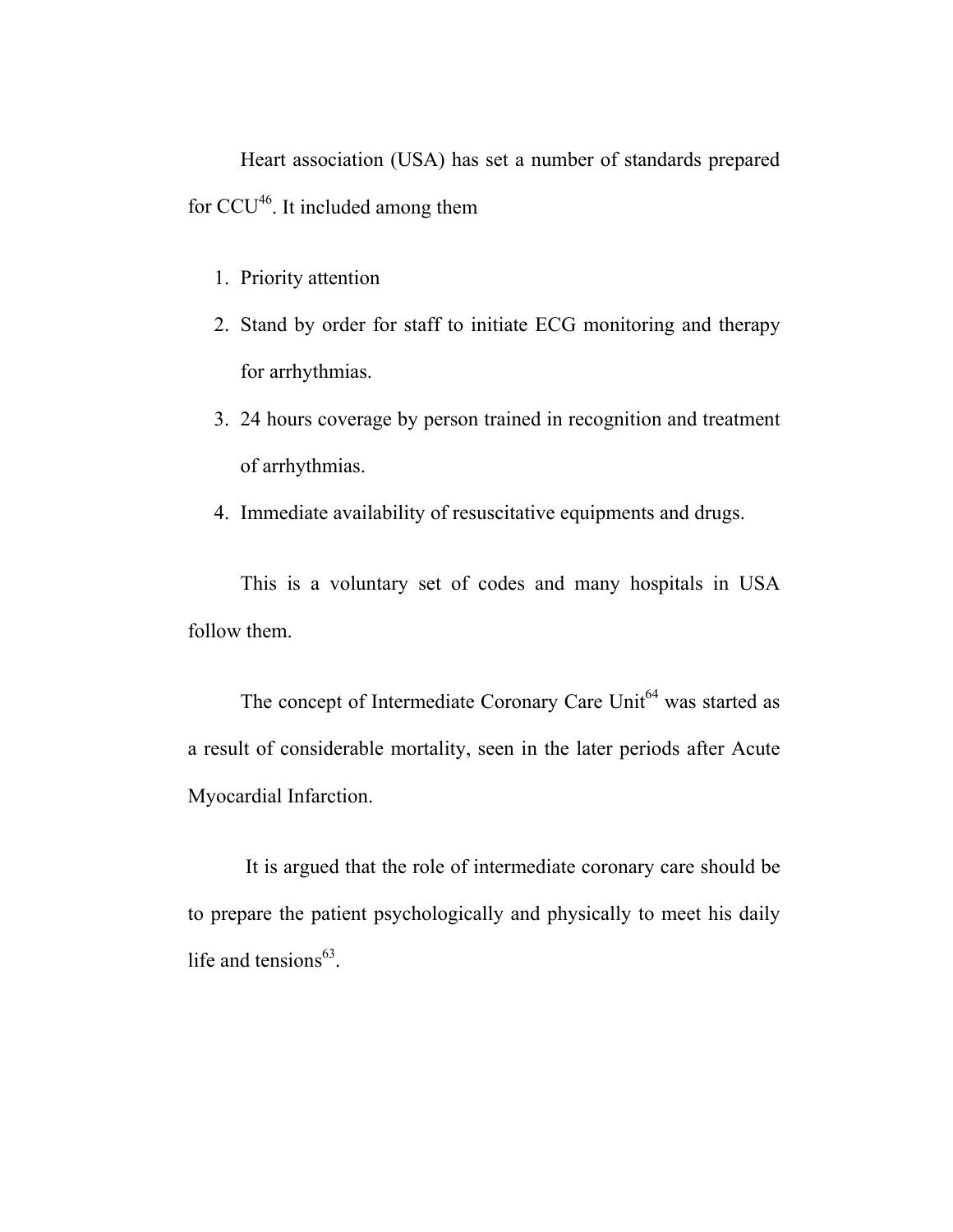# **AIM OF THE STUDY**

The aim of this work is to study series of proven cases of Acute Myocardial Infarction in ICCU and conduct careful study of clinical course during stay in hospital and try to assess prognosis as a short term measure.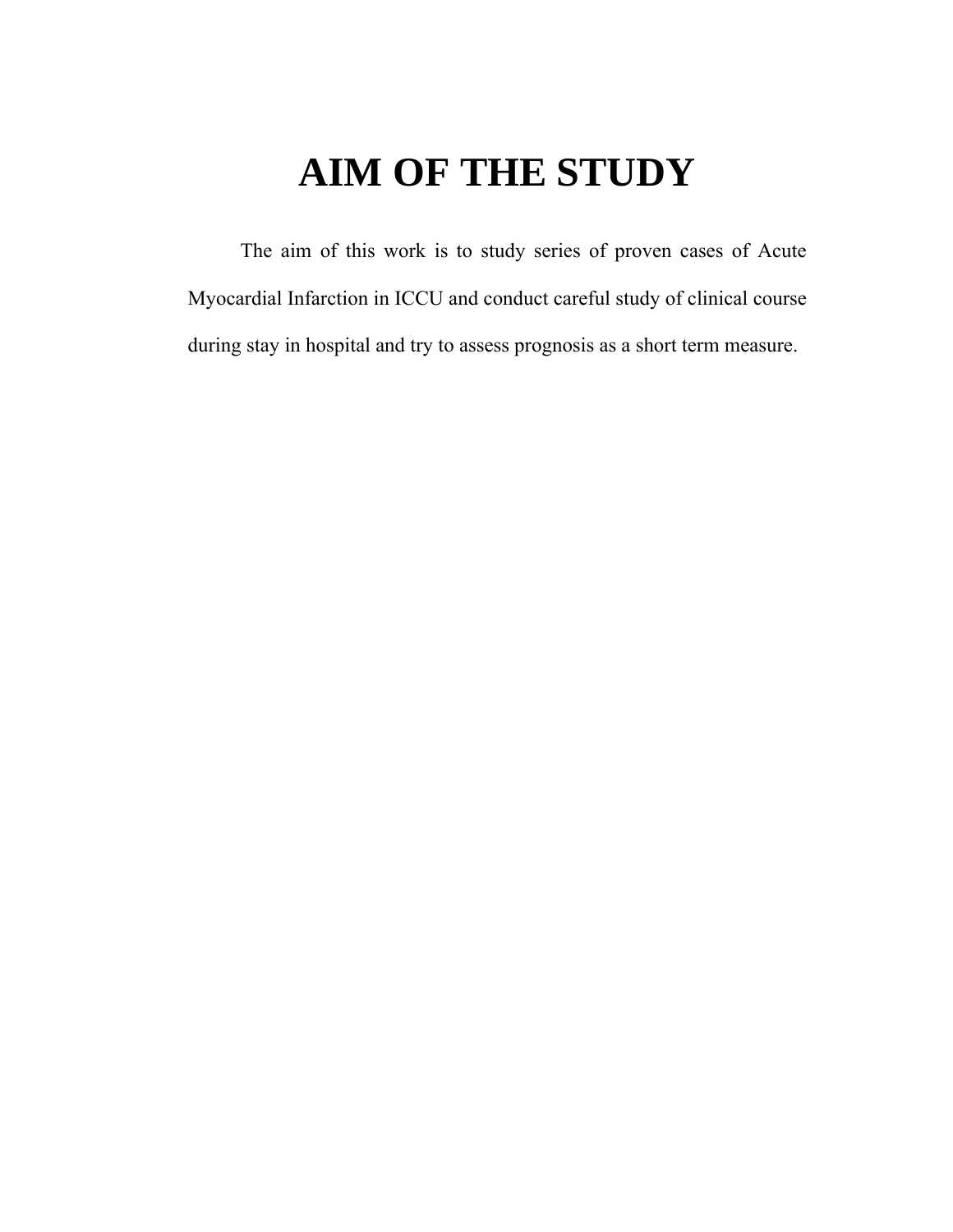### **REVIEW OF LITERATURE**

 A lot of work has been done in this field in many countries throughout the World.

#### **ESTABLISHMENT AND GROWTH OF ICCU**

Acute Myocardial Infarction is recognized to be one of the leading causes of death all over the world. And the incidence seems to be higher in the developed rather than developing countries. The field of Acute Coronary Care has undergone tremendous changes and the development of newer modalities in the management has been there. It was mainly due to the fact and knowledge that most of the deaths after Acute Myocardial Infarction occur in the initial few hours and commonly due to arrhythmias. Moreover it occurs above the age of 40 years. It affects a person at peak of his career and has important social and economical repercussions on the family.

 Castilli showed that 67% of deaths due to Acute Myocardial Infarction occur outside the hospital<sup>14</sup>. Meltzer and his associates<sup>29</sup> analyzed the causes of death following acute myocardial infarction, their data states that 40% of deaths are due to arrhythmias, two third of these deaths are due to ventricular fibrillation and one third due to bradycardia, heart block and asystole.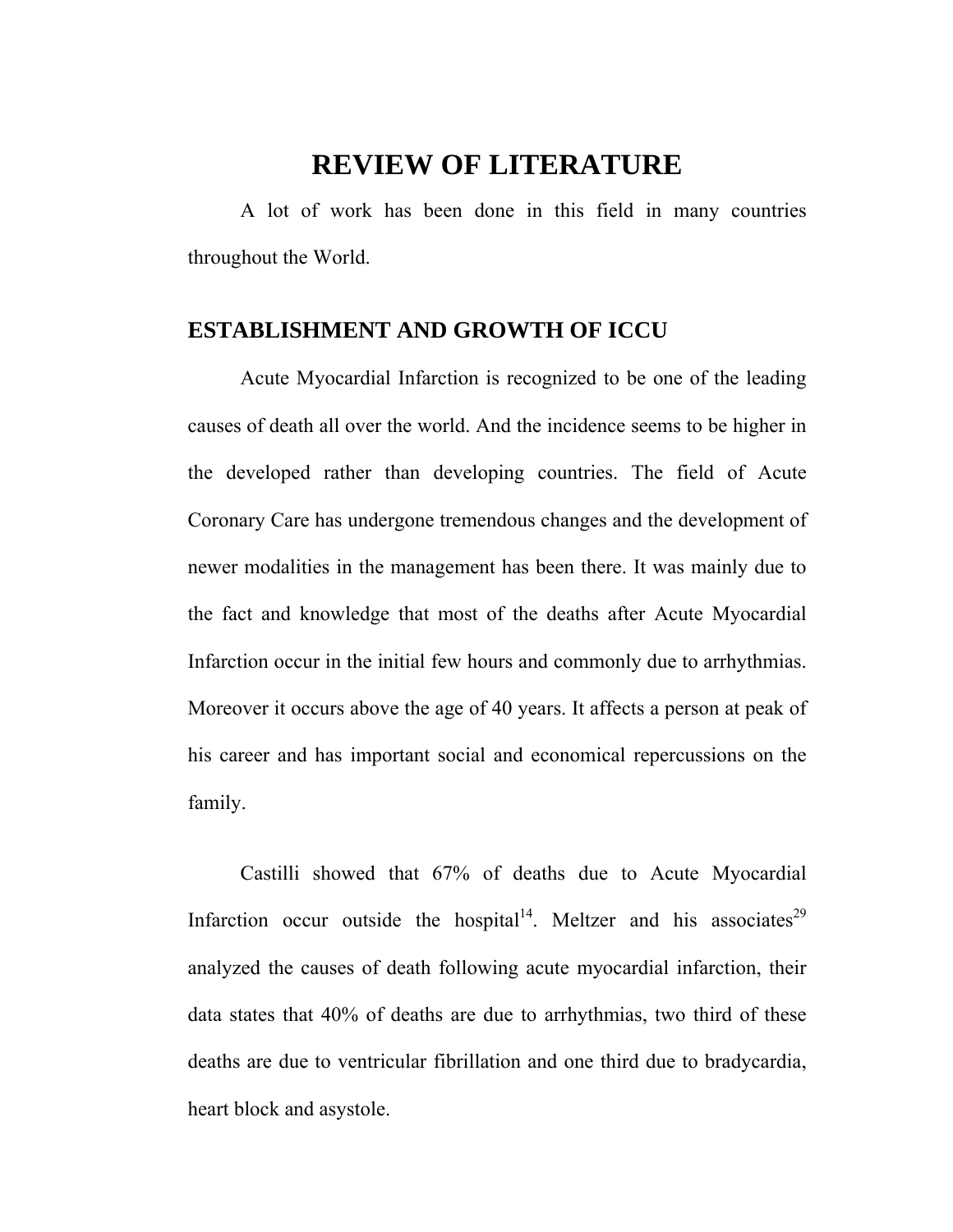These observations' demonstrating that most of the deaths following Acute Myocardial Infarction occur in the initial hours and these deaths are commonly as a result of arrhythmias has lead to the concept of Intensive Coronary Care Units.

 The earlier functioning Intensive Coronary Care Units could bring down the mortality rate only by 20 %. During this period when ICCUs were being established, certain other workers studying the impact of ICCU on the community and the amount came to the conclusion that ICCU does not significantly reduce the mortality rate. This happened when the ICCU was started.

Adverse reports like this did not retard the progress of ICCU. On the contrary reasons for low reduction in mortality were analyzed. It was shown that the reason was the delay in admitting the patient to ICCU. This lead Pantridge and his associates<sup>15</sup> in Belfast to start Mobile Coronary Care Unit. The development of MCCU was followed by a considerable reduction in mortality rate $16$ .

A Mobile Coronary Care Unit should have a fast communication system. So that relative, the doctor or the patient himself should be in a position to call for help immediately. Trained medical and paramedical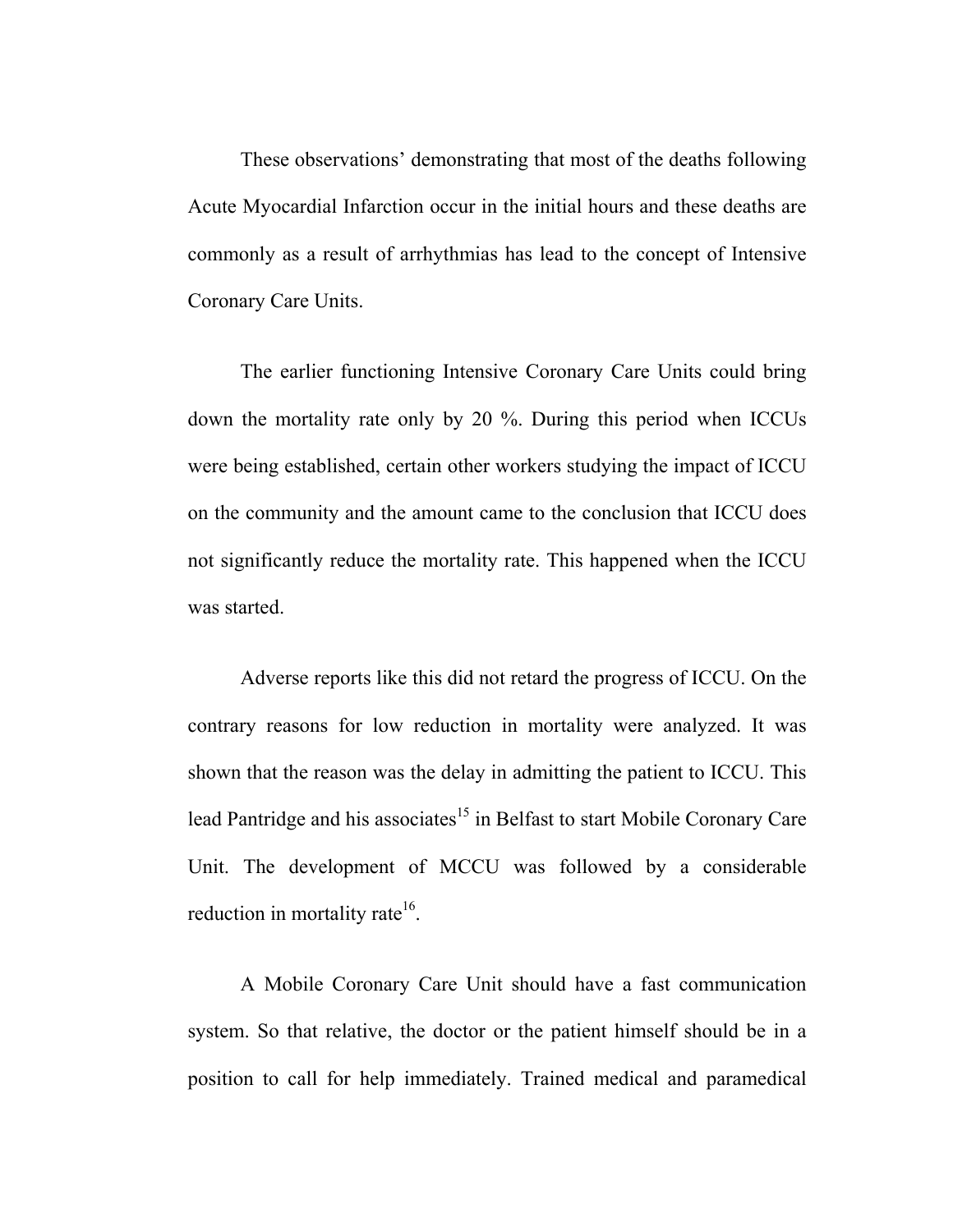personnel<sup>48</sup> who know the procedure of defibrillation<sup>11</sup>, pacing, intubations, starting IV medication, external cardiac massage etc. The ambulance should carry the following:

- 1. Battery operated portable defibrillator.
- 2. A Battery operated pace maker.
- 3. Essential drugs.
- 4. Endotracheal tubes.
- 5. Battery operated suction machine.
- 6. Oxygen, Ambu bags.
- 7. Some carry facilities for transmitting the patients ECG to the base hospital and receiving instructions from them.

In 1969 the medium delay in Belfast was reduced to one hour and forty minutes. This was considered as a significant one when compared to a delay of 8 hours before MCCU time. Even after the establishment of MCCU the incidence of mortality during the early hours following acute myocardial infarction was found to be considerable. This was attributed to a) the inability of the patients to recognize the early symptoms and inform the hospital b) time delay in contacting the doctor and in transporting to the hospital. In spite of these factors experience in Seattle have shown the long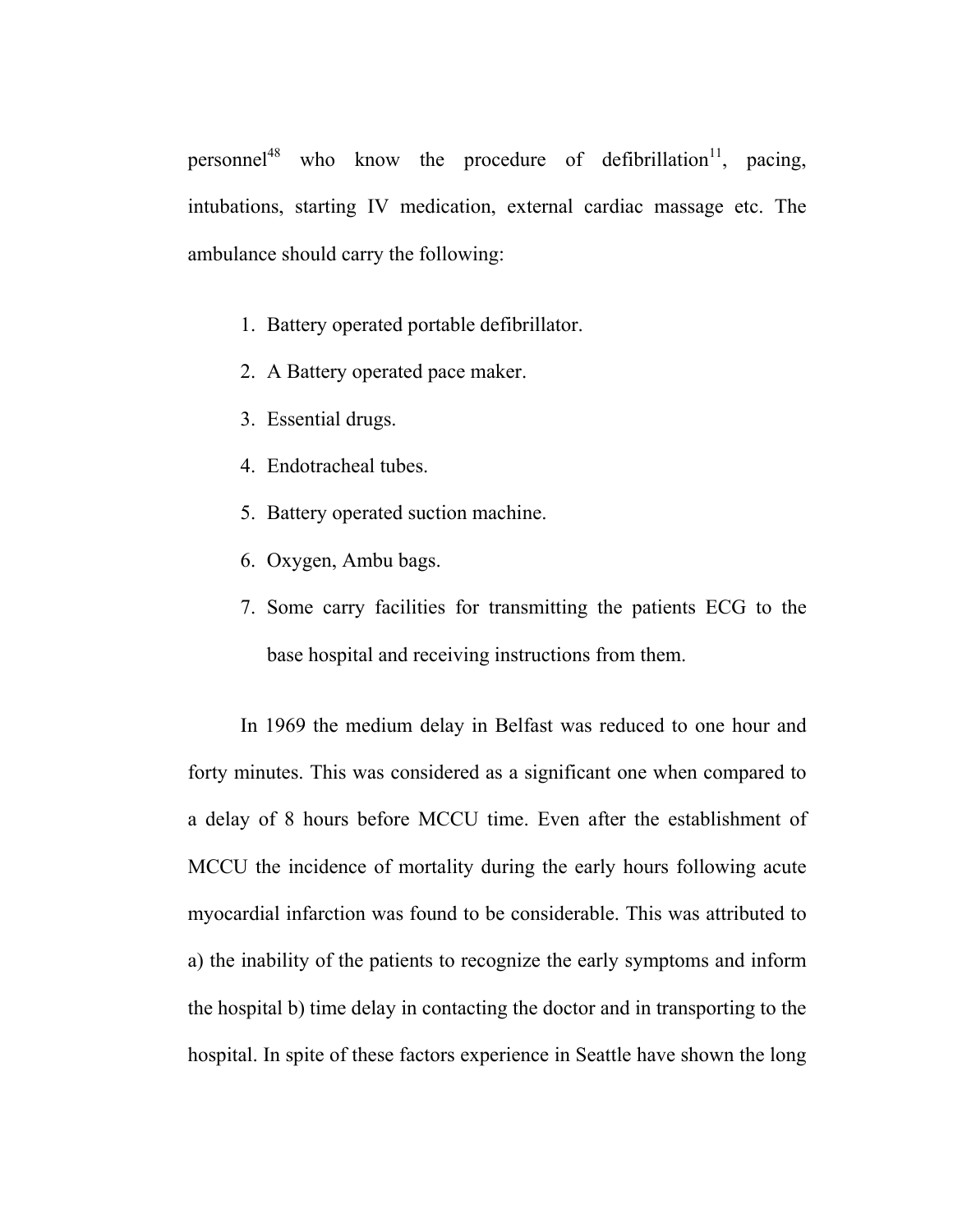term survivors for ventricular fibrillation treated by MCCU have increased from 7.7 % to 20 %  $^{17, 18}$ .

It is now realized that the best way to reduce the mortality further would be by mass scale programme to educate the public about the symptoms of myocardial infarction, first aid and need for early admission.

 This led to the concept of Prehospital care of Acute Myocardial Infarction. In a study by Paul.N.Yu<sup>10</sup>, in Circulation he concepted an approach regarding the pre-hospital care, which included:

- 1. Public education with emphasis on early warning symptoms and signs and need and importance of seeking early medical care with special attention directed towards the high risk coronary patients.
- 2. Professional education.
- 3. Mechanisms to direct and or bring patients with suspected or proven myocardial infarction promptly to system of medical care with special emphasis on the utilization of a telephone information centre and provision of rapid transportation.
- 4. Establishment of special life support stations for screening, monitoring and stabilization of cardiac arrhythmias. It can be fixed with emergency department with a precoronary care or mobile units.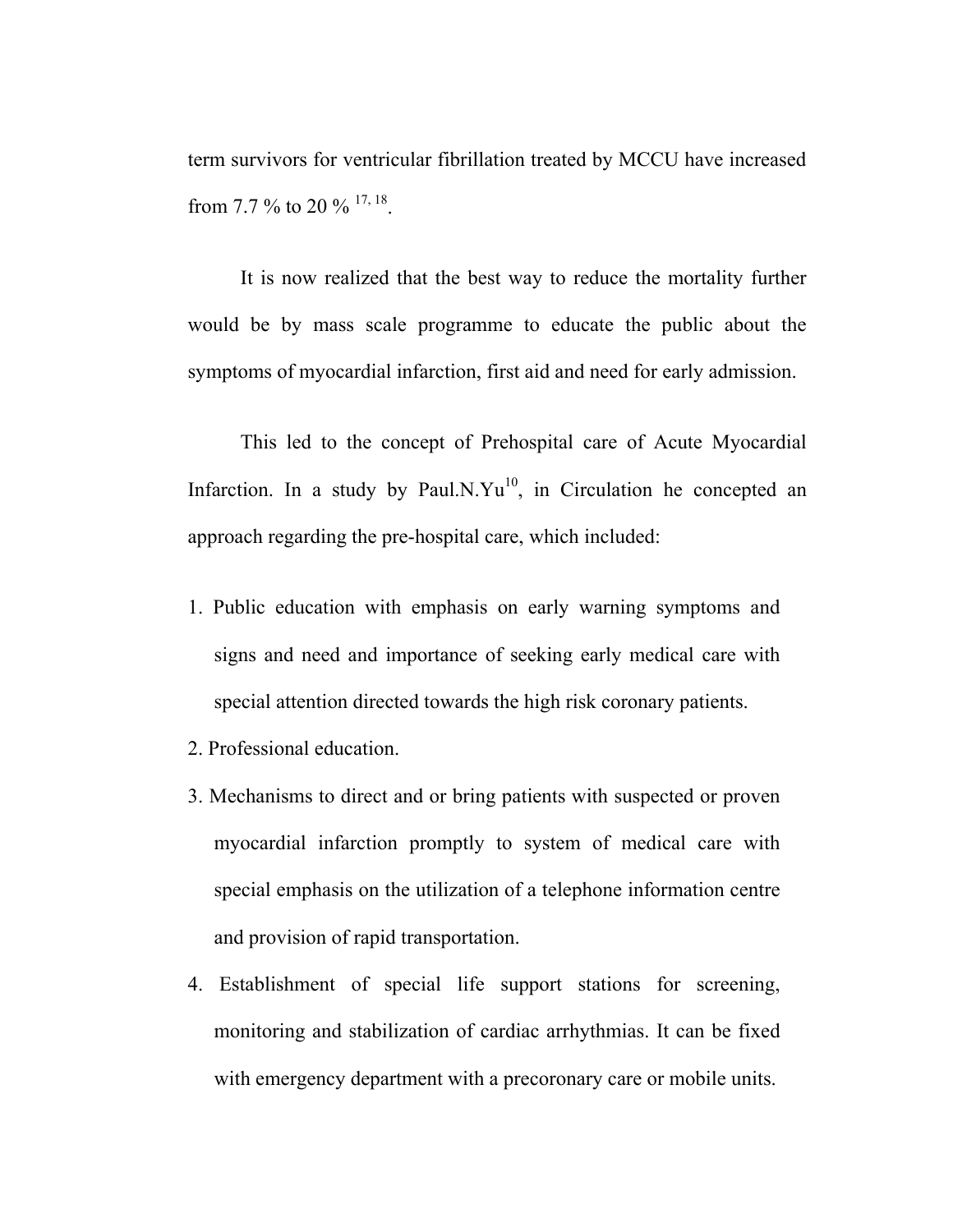5. Prevention of sudden cardiac death which consists of study of mechanism and the clinical environment of sudden cardiac death, development of techniques for early diagnosis and management.

According to W.Moore et  $al^{21}$ , it was found that regarding the prehospital coronary care and coronary fatality, the delay between the onset of symptoms and access to specialist coronary care was the most likely critical difference.

 Now the concept of chest pain observation units (CPU) has come into vogue. It was shown to be very useful. According to Farkouh et al it was shown that the patients who present to the emergency room with chest pain and who have an intermediate risk of cardiovascular events can be safely cared for with the use of chest pain observation units<sup>20</sup>. The same concept is supported by Gareth Quinn in his study regarding chest pain evaluation units $^{22}$ .

 In the era of evidence based medicine there is also a concept of Evidence Based Coronary Care by Eugene Braunwald and Elliot Antman where they have shown that since Herrick's classic description of Acute Myocardial Infarction was published in 1912, the management of this condition has gone through four phases. The first, "Clinical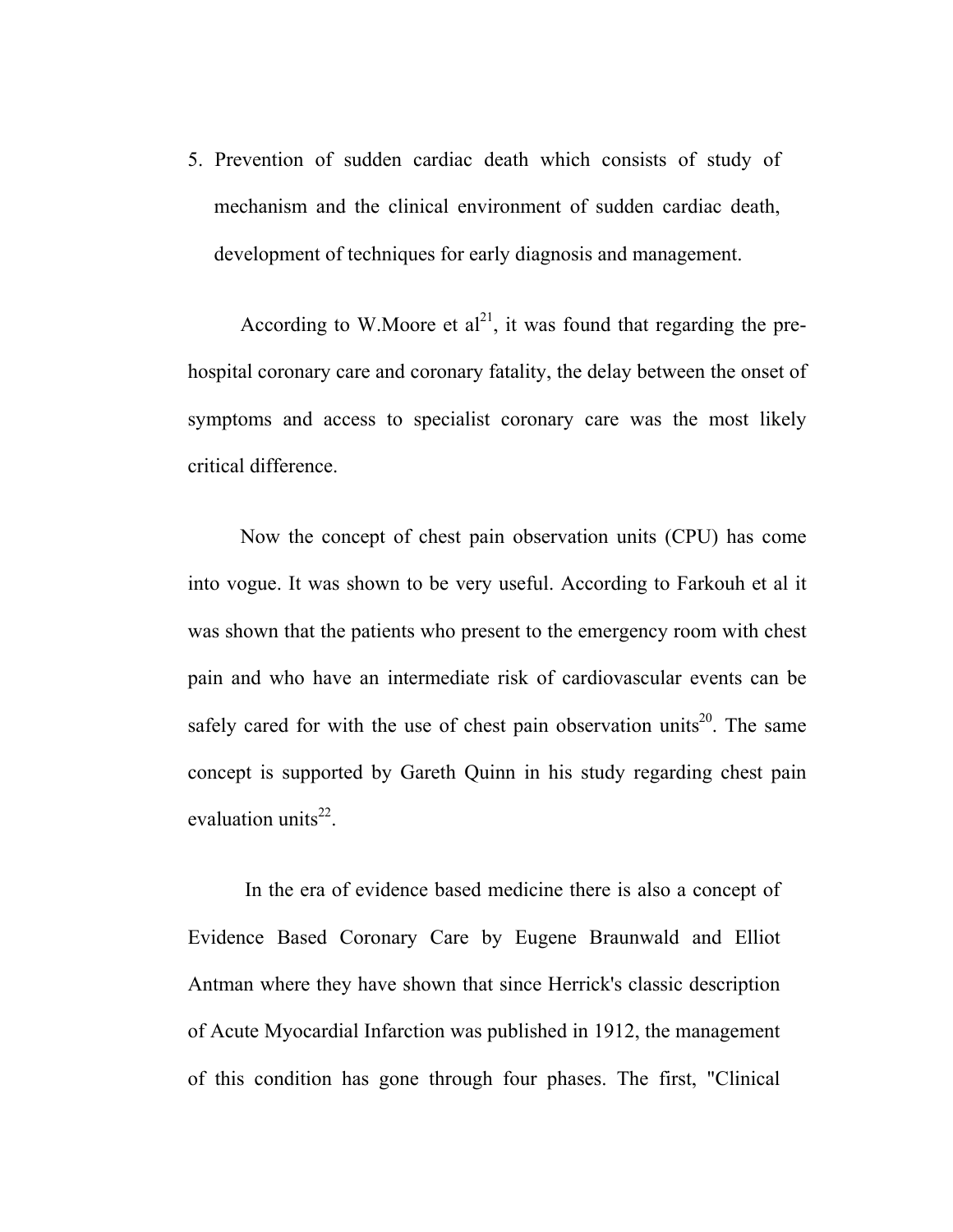Observation Phase" of coronary care, lasted about half a century and consisted of the simple assessments like Vital signs were recorded on the first day after infarction; clinical examinations were done and electrocardiograms were obtained daily for the first few days; and chest roentgenograms were obtained once or twice a week. The infarcted heart was considered to be a wounded organ, the repair of which required the equivalent of the immobilization of a fractured bone. . Patients were usually hospitalized for 5 to 6 weeks. The major debates during this phase revolved around whether ambulation could be started early (1 week) or late (2 to 3 weeks) after admission. There was also considerable controversy about the indications for anticoagulant agents, which were administered primarily to prevent pulmonary thromboembolism, a major complication of bed rest. The in-hospital mortality rate approached 30%; after discharge, patients usually led restricted lives, and 15% died during the remainder of the first year.

Early 1960s in the so-called "Coronary Care Unit Phase"<sup>1</sup>. There was closed-chest cardiac resuscitation, continuous electrocardiographic monitoring and teams of trained physicians and nurses, antiarrhythmic agents (such as lidocaine) and direct-current defibrillators and pacemakers to treat life-threatening arrhythmias. Halving of the in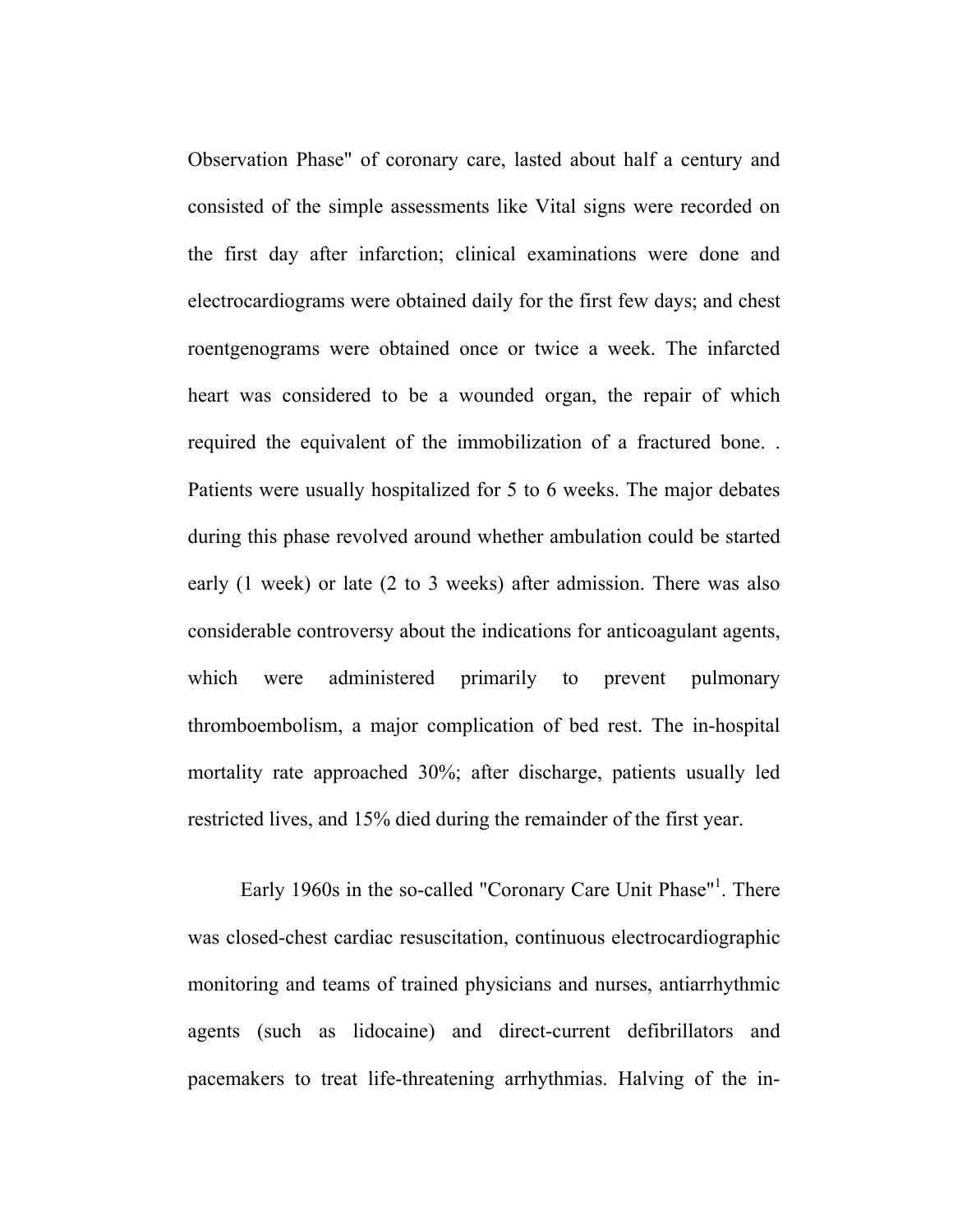hospital mortality rate for acute myocardial infarction but remained susceptible to the late consequences of large infarctions: heart failure and malignant ventricular arrhythmias. This resulted in a continued high incidence of late deaths and serious disability.

The "High-Technology Phase," began in the 1970s new diagnostic and therapeutic methods. Swan-Ganz catheter form bedside assessment of hemodynamics<sup>2</sup>. 24-hour ambulatory (Holter) electrocardiography, followed by electro physiologic testing. Exercise electrocardiography, radionuclide ventriculography, and myocardial perfusion scintigraphy coronary arteriography and myocardial revascularization. Concept of protecting the ischemic myocardium was developed<sup>3</sup>; use of ß-blockers and then to early myocardial reperfusionthrombolytic therapy and primary coronary angioplasty. Coronary care was based primarily on the rational application of pathophysiologic principles. The clinical outcome of patients with acute myocardial infarction improved further, and the in-hospital mortality rate was reduced to less than 10%. The patients' post discharge prognosis also improved. Because early reperfusion often limited the infarction size, patients were left with more viable myocardium, which reduced the risk for subsequent heart failure and fatal arrhythmias<sup>4</sup>.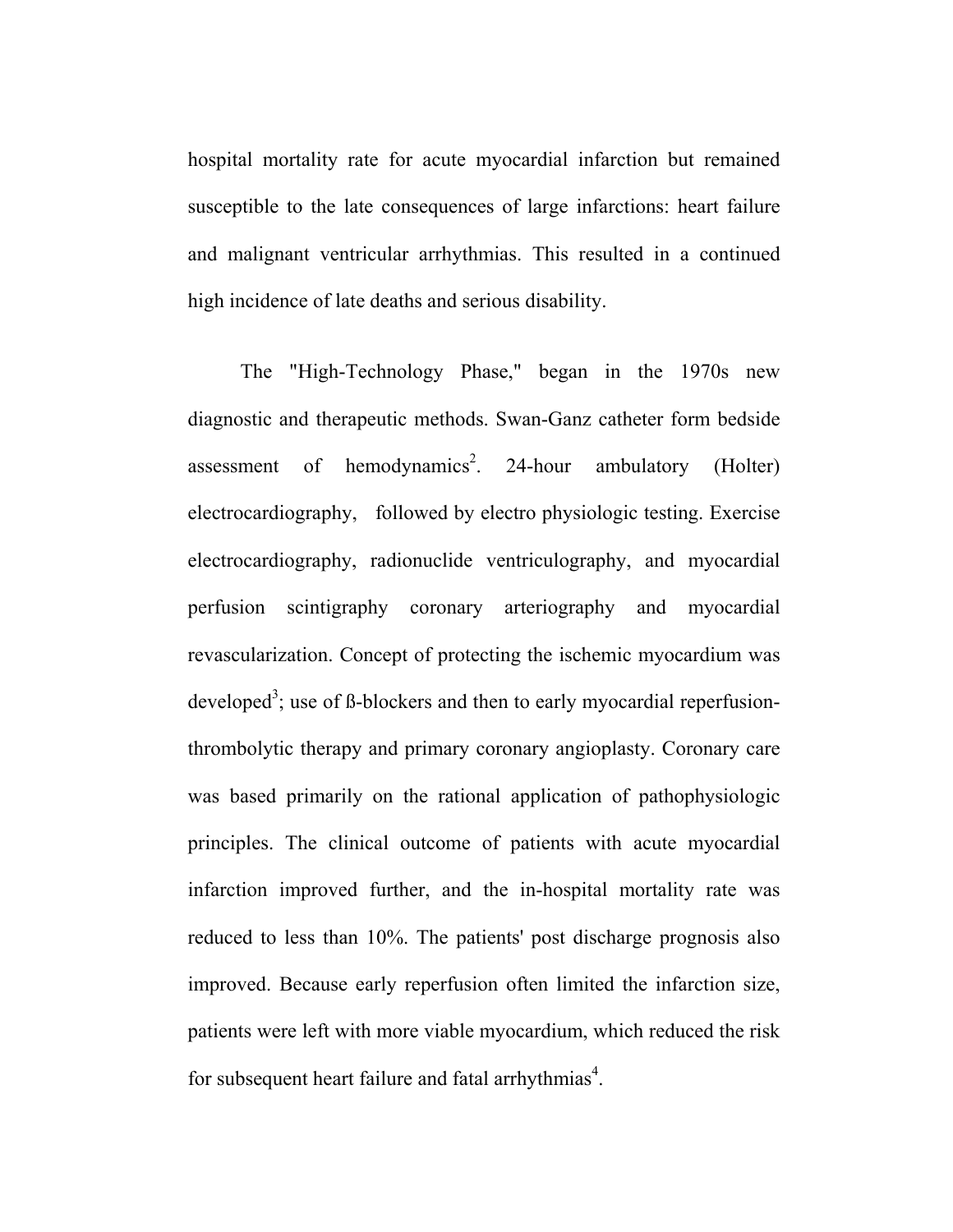The "Evidence-Based Coronary Care Phase." The analysis of coronary care by Peterson and colleagues. Performance of a specialized test in a patient with acute myocardial infarction is only justified if the test can provide incremental information that will change the clinician's practice so as to favorably affect clinical outcome. The reasons why many of the tests in the high-technology phase of coronary care had limited clinical value are complex. Chief among these reasons is a progressively lower pretest likelihood of adverse outcome (largely due to improvements in the care of patients with acute myocardial infarction), which produced low positive predictive values for many tests.

The basic strategy described by Peterson and colleagues is 1) to assess risk continuously during the patients' course, especially at the initial presentation, at 24 hours, during the late hospital phase, and before discharge and 2) to drive management at each point according to the results of these assessments.

Many challenges remain in the care of patients with Acute Myocardial Infarction. Even though in-hospital mortality rates have been reduced by approximately two thirds since the end of the clinical observation phase 35 years ago, about 500 000 patients in the United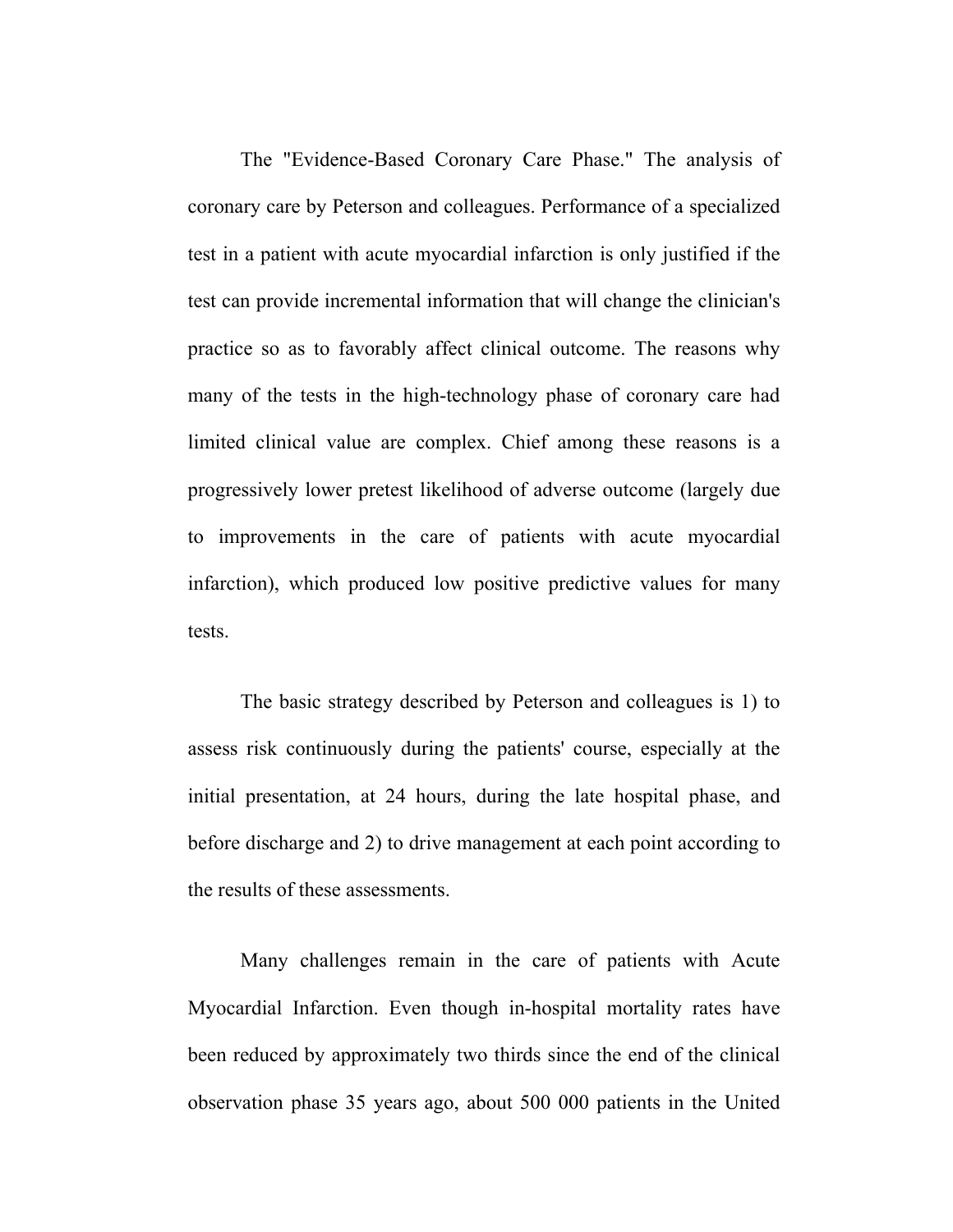States still die of acute myocardial infarction each year<sup>5</sup>. What causes these fatal outcomes? Most of the deaths are sudden and occur before the patient reaches the hospital. Most of the remainder results from massive infarctions that cause cardiogenic shock or internal or external cardiac rupture. Although reperfusion therapy (thrombolysis or primary Percutaneous Transluminal coronary angioplasty) has enormously improved the care of patients with acute myocardial infarction and STsegment elevations who present to the hospital soon after the onset of symptoms, patients with large infarctions and ST-segment depression present a continuing challenge. In the future, an increasing focus on patient behavior will be required. For example, we will have to learn how to identify persons who delay seeking medical assistance after the development of symptoms and how to modify the behavior of these persons so that these delays are shortened<sup>6</sup>.

The new generation of antiplatelet agents will be of increasing interest. The potent direct glycoprotein IIb/IIIa inhibitors, when used in conjunction with thrombolytic agents, have the potential to establish patency of occluded vessels more rapidly, thereby reducing myocardial damage, enhancing myocardial function, and improving both short- and long-term outcomes. Oral forms of these inhibitors have been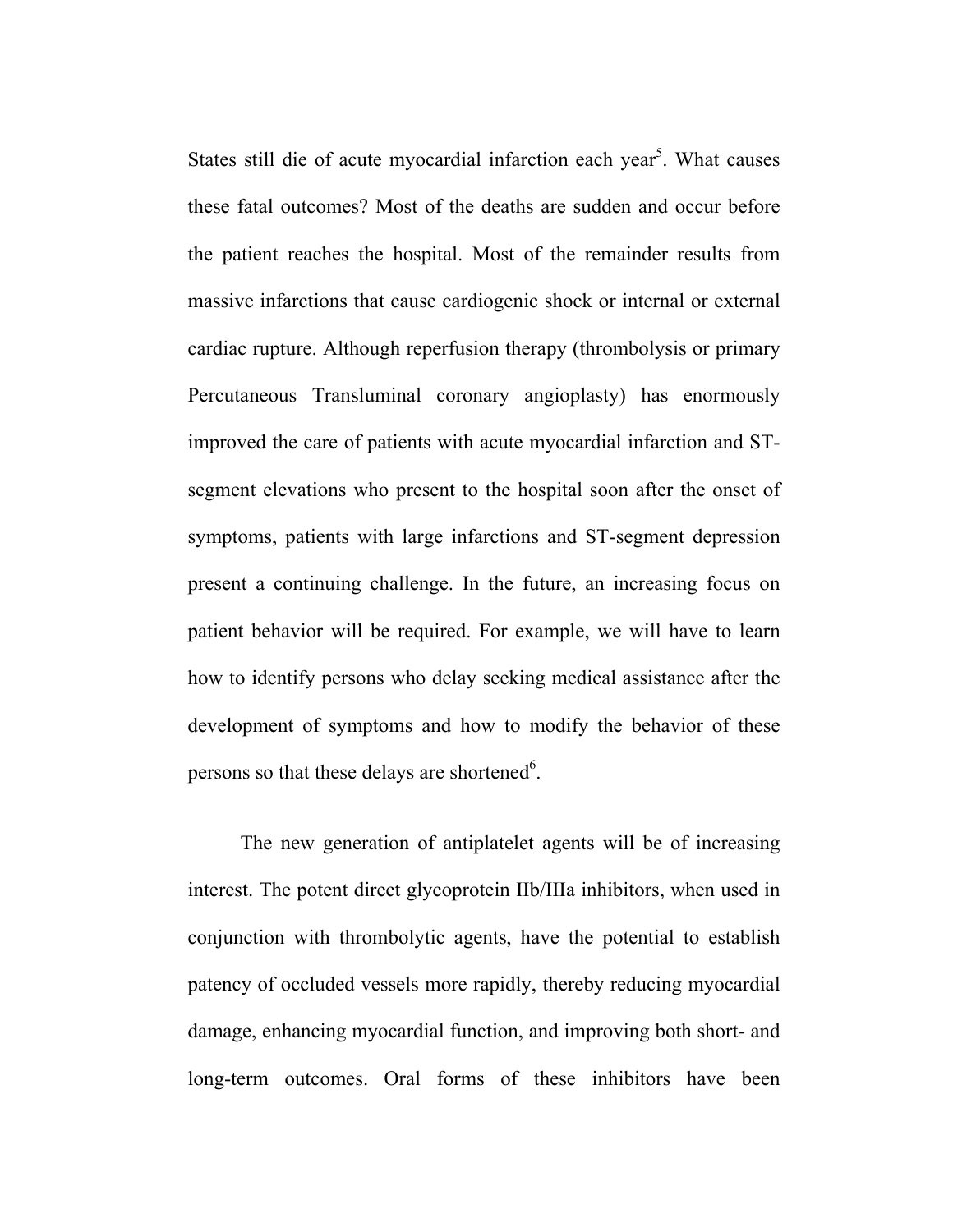developed, and large-scale testing of these agents in patients who have had acute myocardial infarction is about to begin.

 It is likely; therefore, that Evidence-Based Coronary Care will be more than just another phase in the evolution of coronary care.

### **DURATION OF HOSPITAL STAY:**

 There is no fixed time limit for patient with myocardial infarction to be discharged from the hospital. The recent trend is distinctly towards early ambulation especially when Acute Myocardial Infarction is not complicated.

 A randomized multi centre trial of early ambulation of acute myocardial infarction was done by Goldberg. et  $al^7$ . In this trial patients were divided into two groups .one group was mobilized on day five and another on day ten and they were followed up. There was no significant difference in the mortality in the first year after myocardial infarction. There was unexplained linear increase in mortality of late mobilization group in the second and third year. Studies have set trend for early mobilization.

 In a study conducted by National Heart Attack Alert Program Coordinating Committee, and treated acute myocardial infarction along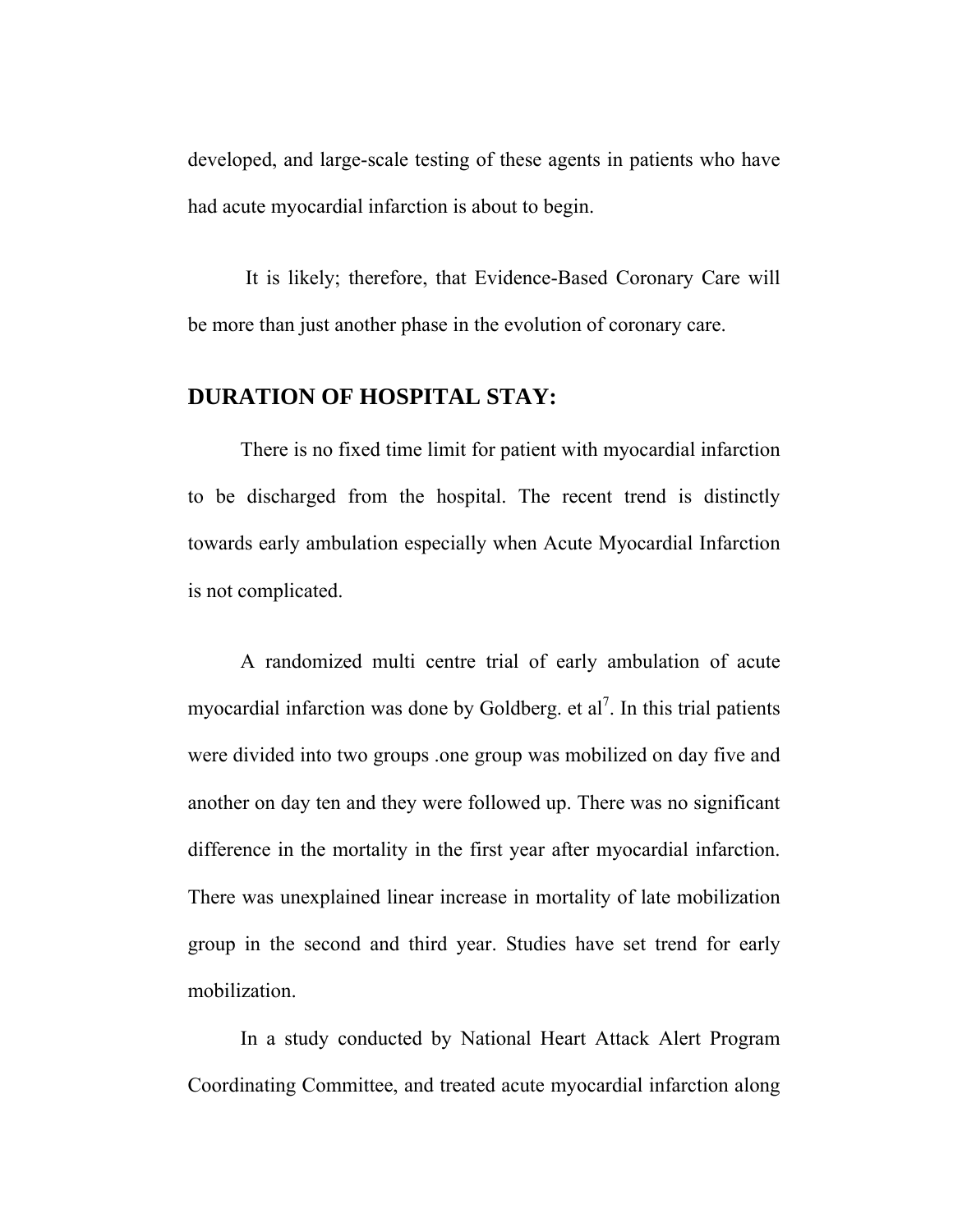lines designed to hospitalize the patients for a minimal time and early return to work. Rapid rehabilitation enabled patients to be discharged within a fortnight and 87% within a month. 3% returned to work within four weeks of the onset of myocardial infarction. 56 % within 6 weeks and 77% within 8 weeks. There was no ill effects in hospital or during a 6 month follow up study<sup>6</sup>.

In a study by Newby et  $al^9$ . he has shown that, the values and costs of tests and treatments are analyzed rigorously and guidelines are developed in an effort to achieve the most efficient care of patients with acute myocardial infarction. He further showed that the saving of huge amounts of money by discharging patients with uncomplicated acute myocardial infarction at 72 hours.

 In a community wide population study regarding the declining the length of hospital stay for acute myocardial infraction and post discharge outcomes by Frederick.A.Spencer<sup>67</sup> et al in a sample of  $4551$ patients ,they found marked decrease in the length of the stay in the hospital for patients with acute myocardial infarction during the past decade. They found no negative association between declining the length of stay and short term mortality after hospital discharge for acute myocardial infarction.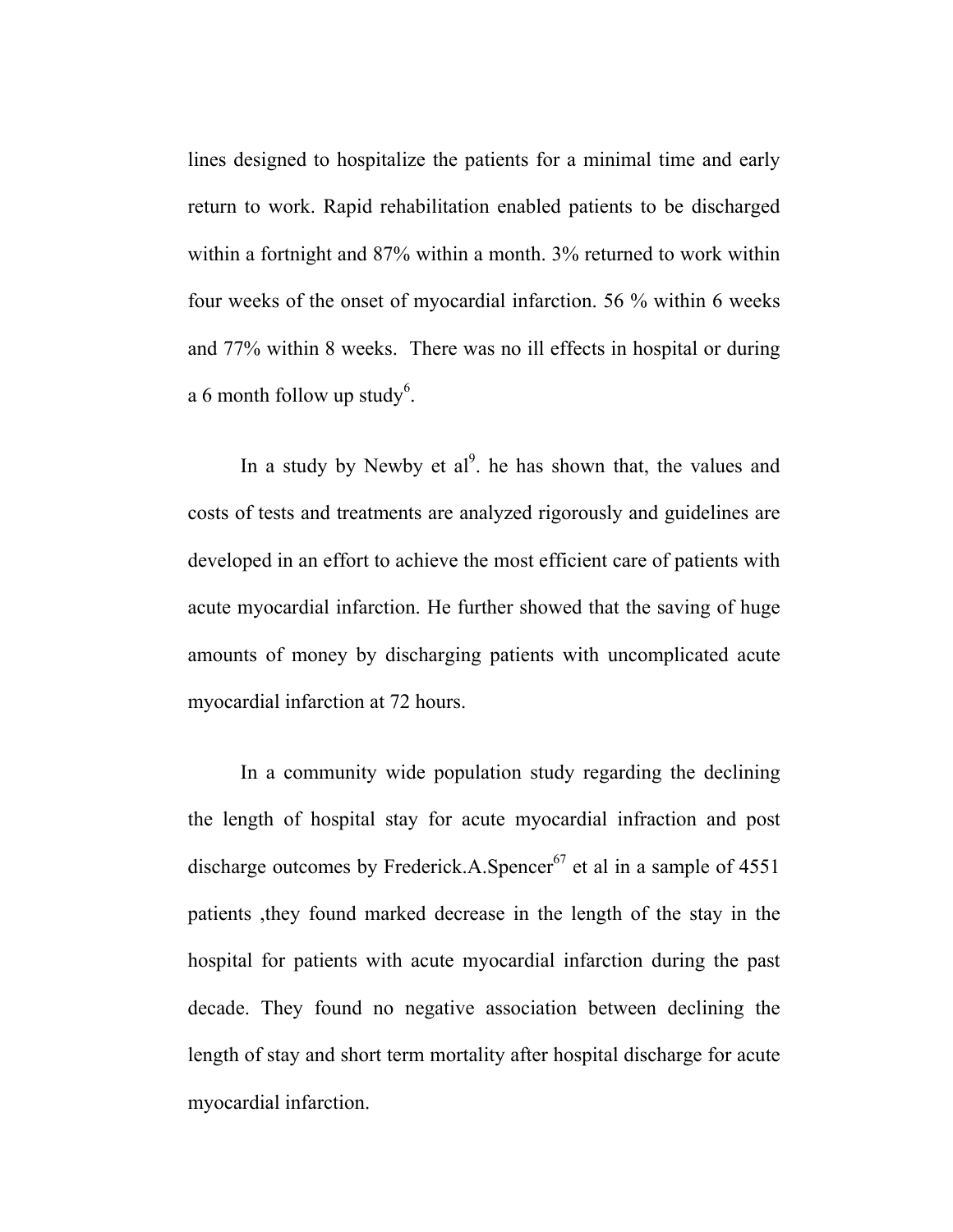In another study by Heller and Dobson<sup>66</sup> they have shown that all patients aged less than 70 years with a diagnosis of AMI admitted to the seven public hospitals in the Lower Hunter Region of New South Wales are monitored as part of the WHO MONICA Study. Between August 1984 and December 1985 of 438 hospitalized patients with a 'definite' AMI according to MONICA criteria and a clinical discharge diagnosis of AMI, 386 (88%) patients were discharged alive from hospital. Four patients had lengths of stay between 46 and 77 days and have been omitted from further analysis. The mean length of hospital stay was 13.6 days; 74% of all patients stayed in hospital for more than ten days. The mean length of stay in the Intensive Coronary Care Unit (ICCU) was 4.5 days with 60% staying longer than three days. Mean hospital stay varied from 10.5 to 17.4 days among the seven hospitals, although most of this variation was accounted for by three hospitals with few patients. Restricting analysis to the four hospitals with 90% of all the patients, multiple regression analysis showed that the CK enzyme levels, the evolution of Q waves on ECG, the presence of an anterior AMI and the use of nitrates and digoxin during hospitalization were all associated with increased length of stay in hospital.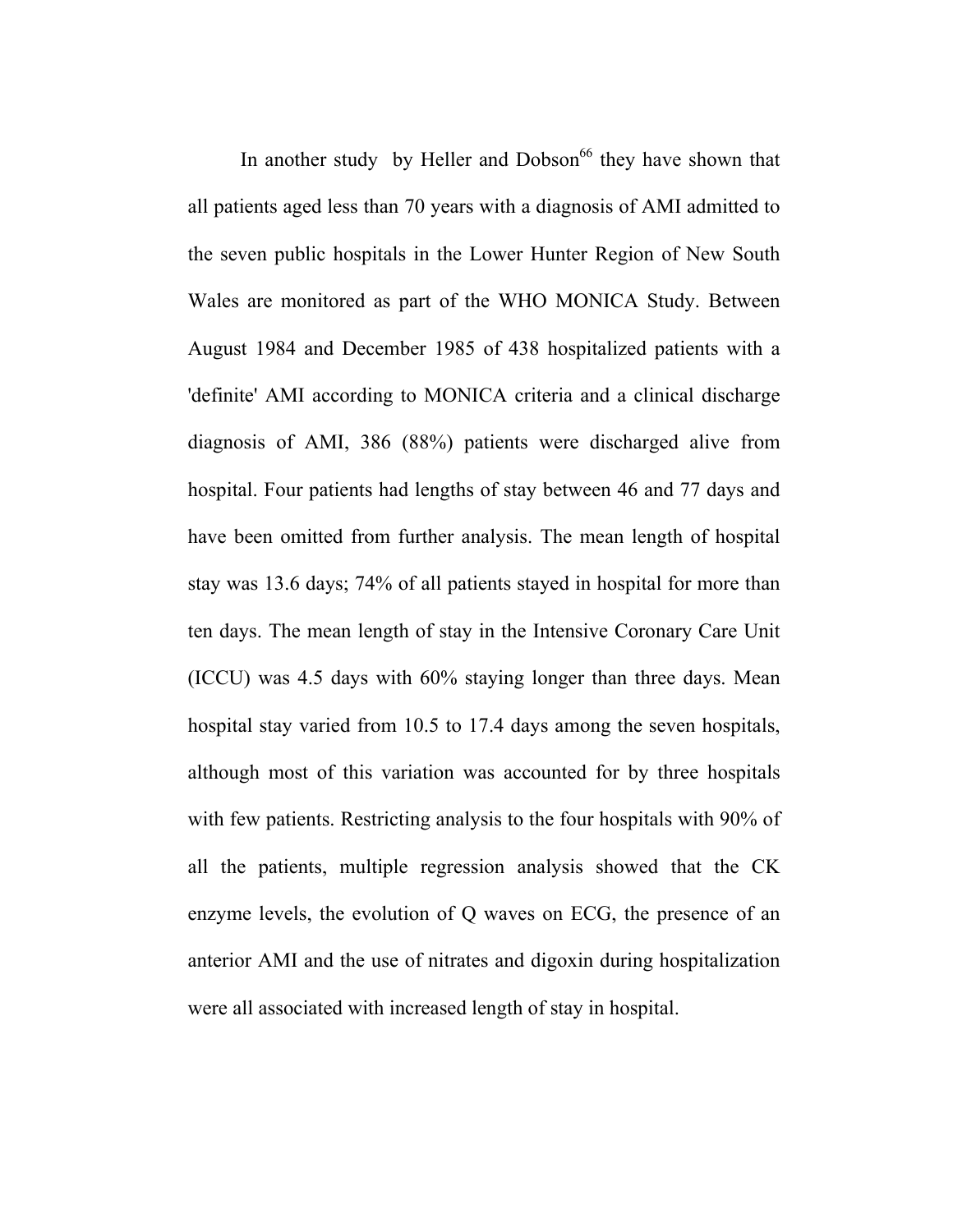#### **COMMON PROBLEMS IN ICCU:**

#### **Arrhythmias:**

 As said before arrhythmias are one of the commonest causes of death after acute myocardial infarction. The major advantage of treatment in CCU is the early detection and correction of arrhythmias.

#### **Genesis:**

 In acute myocardial infarction there are metabolic changes including impaired glucose utilization, increase free fatty acids, secretion of catecholamine and increase in the blood lactate. Apart from them, myocardial ischemia produces abrupt increase in extracellular potassium causing localized hyperkalemia. There is also increase in cyclic AMP all leading to alteration in electrophysiological properties and production of various cardiac arrhythmias<sup>19</sup>.

#### **TACHYARRHYTHMIAS:**

#### **Supraventricular TachyArrhythmias:**

This includes all arrhythmias whose site of impulse formation or reentry site is above the bifurcation of common bundle of His.

The incidence varies in different centers which depends on admission policy and time delay. The incidence of arrhythmias has demonstrated by Metlzer. L.E. et  $al<sup>12</sup>$  are as follows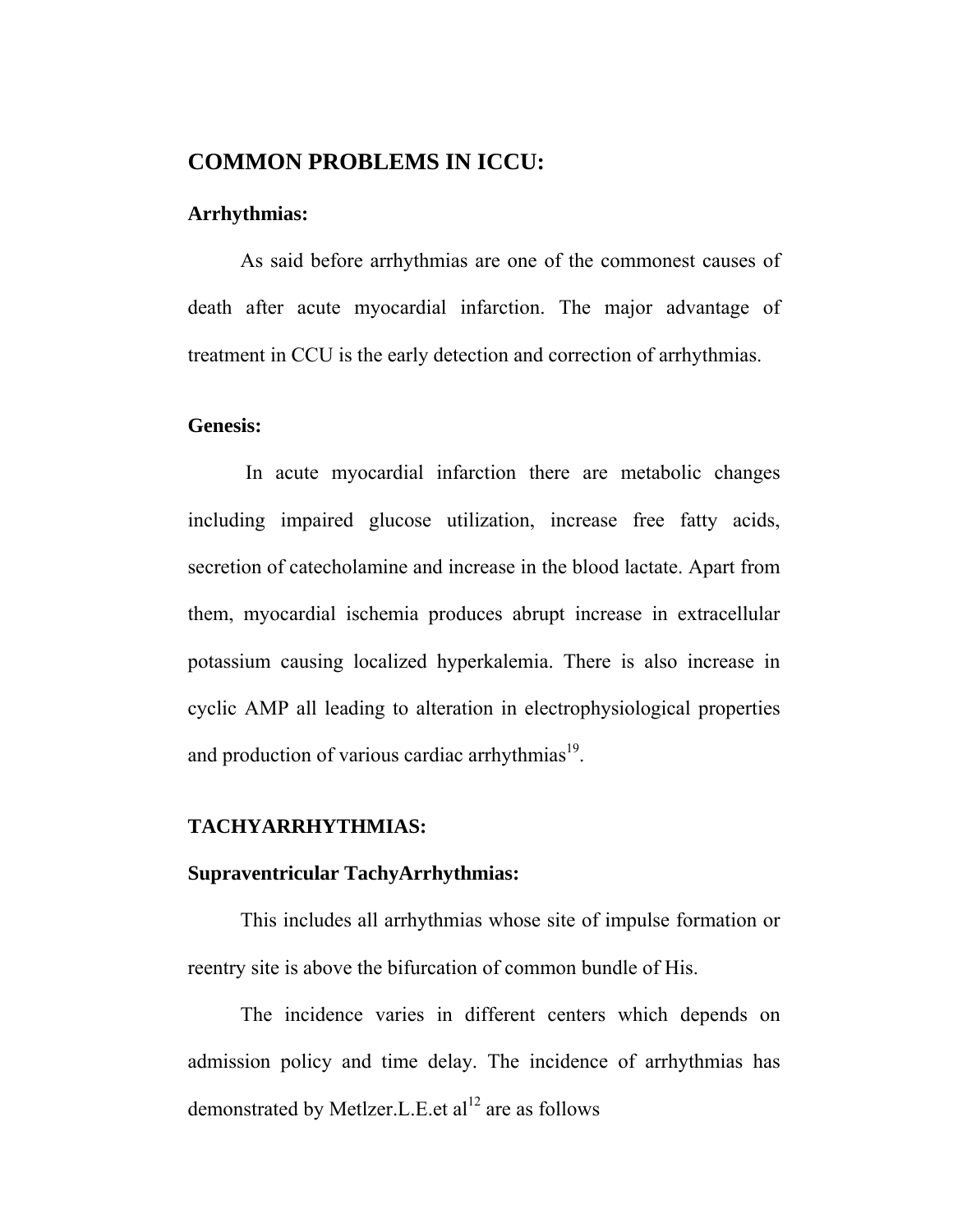- a. Atrial arrhythmias including atrial premature beats are seen in 50% and in some it is a sign of atrial infarction
- b. Supraventricular tachycardia is 4-20%
- c. Atrial flutter 5%
- d. Atrial fibrillation 7-16%

Of these the minor arrhythmias are Atrial premature beats and sinus tachycardia and they usually do not require treatment. Other arrhythmias are considered major and require treatment though not as urgently as ventricular tachycardia.

 In trying to explain the mechanism behind these arrhythmias various theories had been put forward. Circus movement theory is accepted for Atrial flutter only. Allessie first put forward the theory of multiple Atrial foci<sup>29</sup> Moe  $G.K^{68}$  suggested multiple reentry circuits. Allessie also suggested multiple reentry circuits.

The clinical features depend on the ventricular response to the arrhythmias, presence or absence of the cardiac failure and cardiogenic shock associated with acute myocardial infarction.

Zoni<sup>69</sup> suggested that many Supraventricular Tachyarrhythmia during the first 48 hours are transient and cause little hemodynamic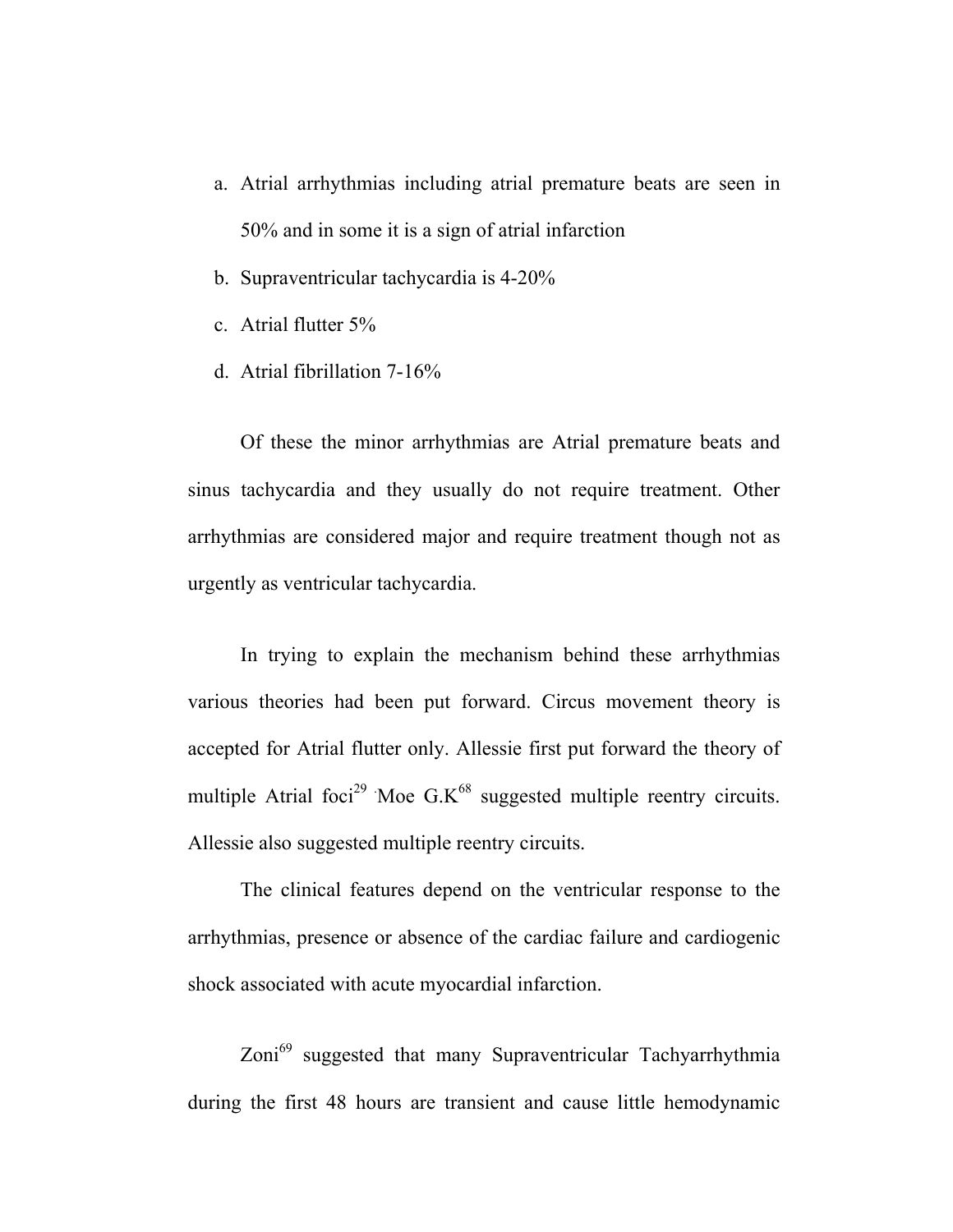embarrassment but they may be recurrent. Due to recurrent episodes it is common for them to develop failure which requires diuretics.

#### **Ventricular Tachyarrhythymias:**

 They have mores serious implications. The two most common are extra systolic ventricular tachycardia and ventricular fibrillation. Continuous monitoring, Holter monitoring, 24 hours magnetic tape recorders and online computers are the ways to detect.

 Ventricular tachycardia defined as three or more beats occurring successively. The incidence of Atrial arrhythmias increases with age but not with ventricular tachycardia.

 Ventricular tachycardia represents the physiological fragmentation pf the ventricles into a complex out of phase state; refractoriness, excitation and responsiveness. The development of this state is favored by two events a). Uneven recovery of the biventricular chamber. b). Stimulation of the biventricular chamber by a very premature ventricular ectopics or a rapid ventricular tachycardia, before activation or recovery is complete. Ventricular fibrillation occurring in Acute Myocardial Infarction is classified as being primary or secondary, depending on the presence or absence of complicating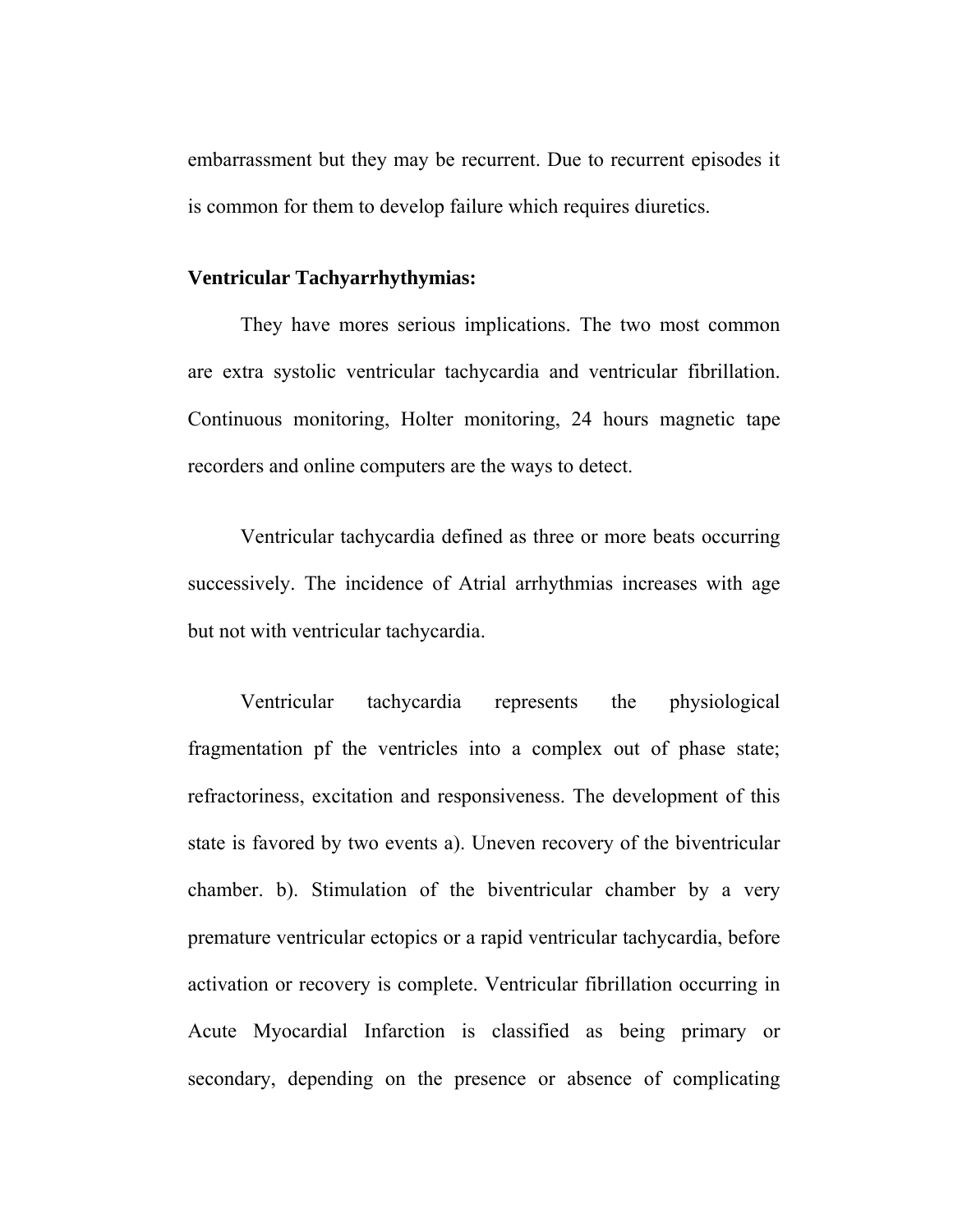factors like congestive cardiac failure, cardiogenic shock as suggested by Bigger<sup>24</sup>. Sometimes it has been reported to be induced by pacemaker.

 The heart rate immediately preceding ventricular fibrillation and their mortality was studied by Rajagopalan et  $al^{28}$ . 52 patients in their series were studied 2 (3.8%) had heart rate below 60 per minute with one death (2.9 %). 30 patients (58%) had heart rate between 91- 94 with 5 deaths (18%). And 20 (38%) above 100 per min with 2 deaths (4.11 %). Pantridge et  $al^{27}$  documented autonomic disturbances in the early phase stage one of infarction. Those with sinus tachycardia with or without hypertension were considered to show sympathetic over activity, while those with heart rate below 60 per min had increased parasympathetic activity .Ventricular fibrillation may occur following spontaneous increase in heart rate. The ideal heart rate after acute myocardial infarction is around 90- 100 per min. Primary ventricular fibrillation could be a fatal complication in conduction disorder either due to change in ventricular function resulting ventricular ectopics. Ruberman showed that the slow rate of complete heart block has high risk of ventricular tachycardia of ventricular fibrillation<sup>23</sup>.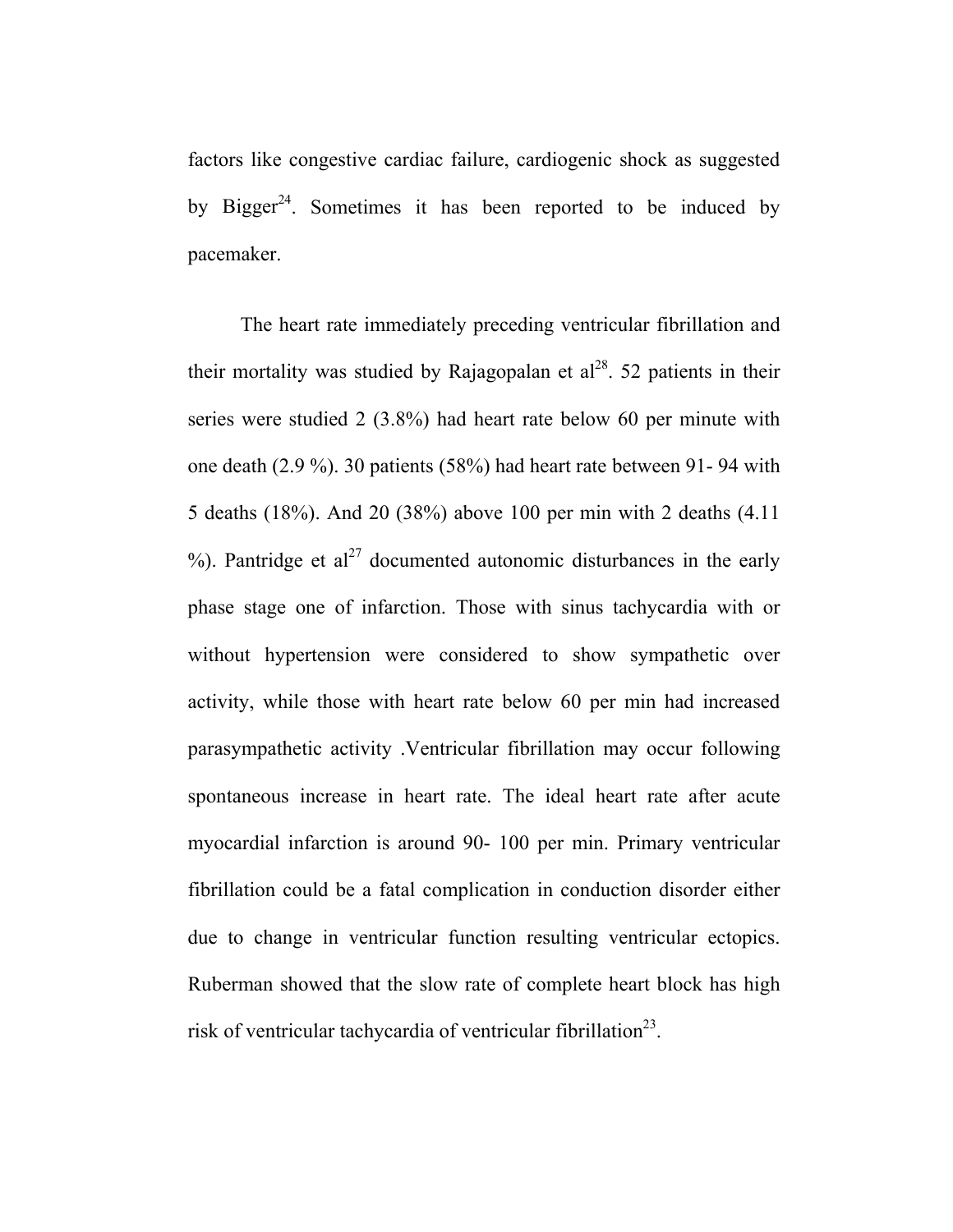In an analysis of ventricular fibrillation in 52 patients<sup>23</sup>, mortality was 60% in age group more than 70 years, mainly due to atherosclerosis.

 There is slight difference in the incidence of ventricular fibrillation with infarction in different areas. The incidence was slightly higher in anterior wall infarction (36 out of 1246) than in inferior wall infarction (7 out of 667) and extensive anterior wall infarction (9 out of 315). This shows there is no direct correlation between the size of infarct and ventricular fibrillation.

 The incidence of ventricular fibrillation among the Acute Myocardial Infarction that dies within one hour is 90% as shown by Campbell  $R.W<sup>70</sup>$ . Muscle necrosis is not necessarily a pre requisite for ventricular fibrillation, even ischemia or reperfusion itself causes electrical instability and lead to ventricular fibrillation.

 The tempo of clinical response to ventricular arrhythmias depends on variety of consideration but the functional consequence depends on two factors. They are adequate perfusion of vital organs and the risks and natural history.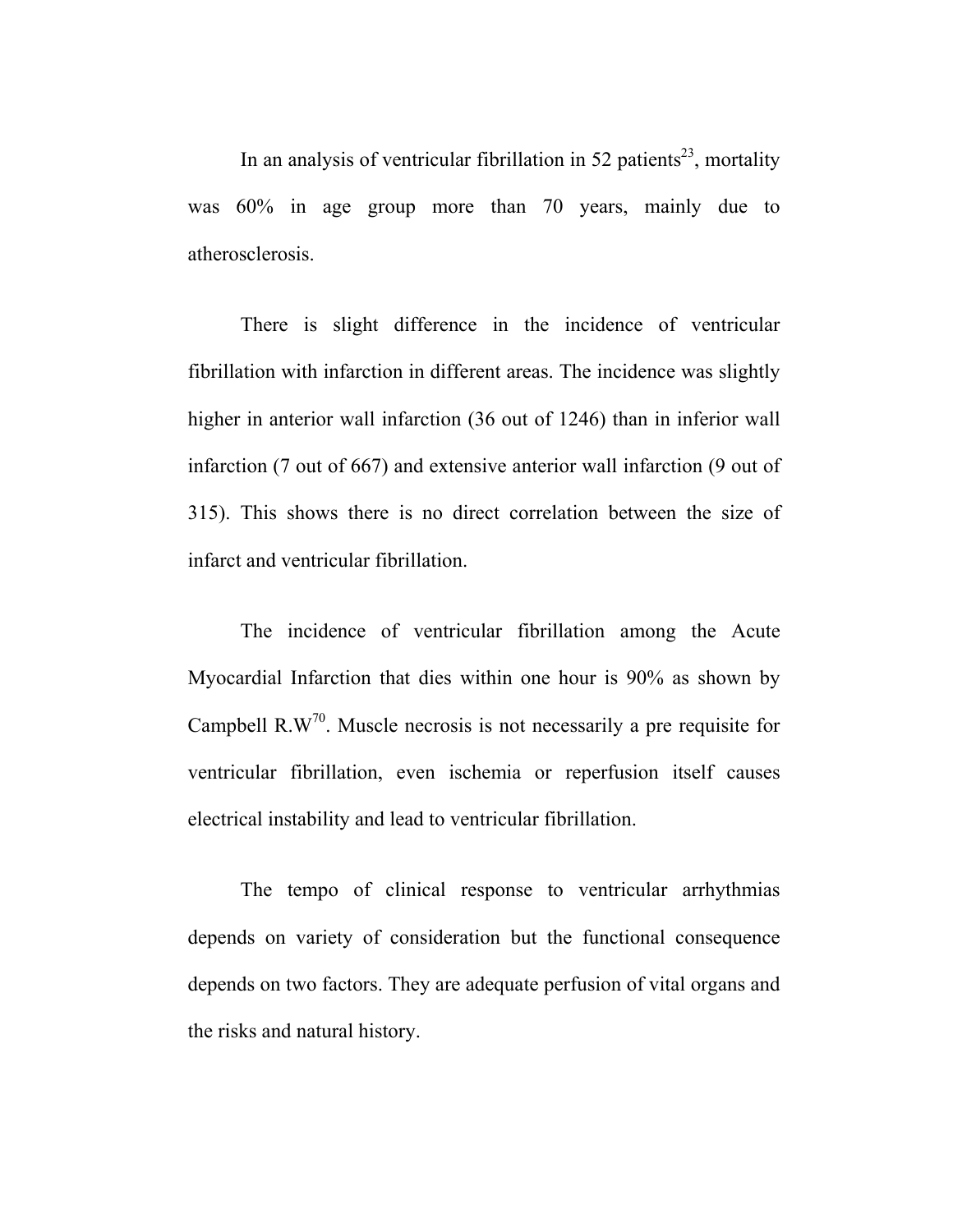In general rapid ventricular rate may end in left ventricular failure. Various arrhythmias may act as a warning for the impending arrhythmias. There is no good correlation between the occurrence of two types of arrhythmias and subsequent ventricular tachycardia. The arrhythmias are:

- 1. Combination of frequent multifocal and paired ectopics.
- 2. Combination of R on T with consecutive ectopics.

 There is about 35 % chance of ventricular tachycardia developing within half an hour of occurrence of these arrhythmias<sup>29</sup>. The prognostic significance of ventricular tachycardia is related to:

1. The ectopic ventricular rate.

- 2. Sinus rate immediately preceding ventricular tachycardia.
- 3. Associated conduction disorders.
- 4. The state of underlying myocardium.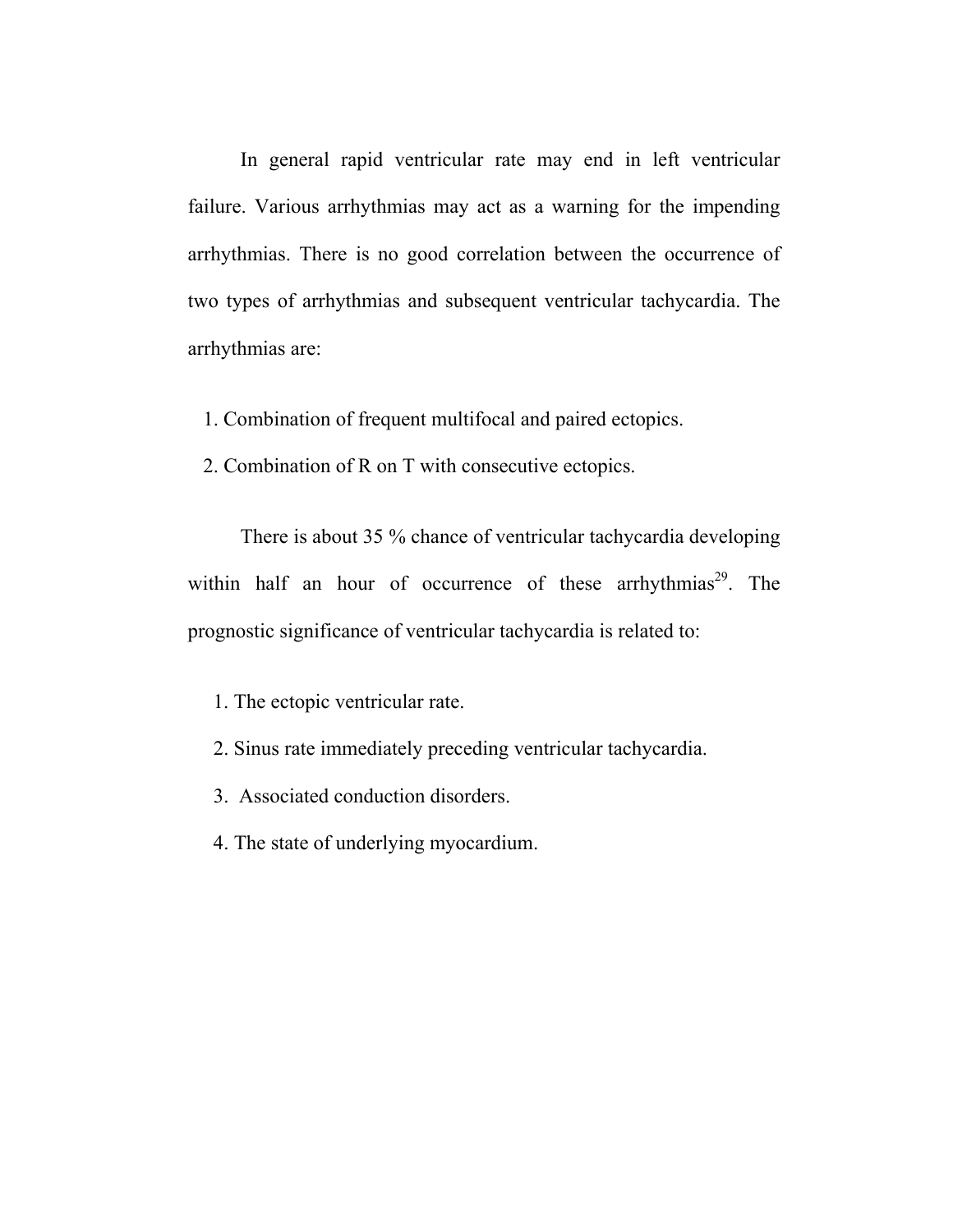#### **BRADY ARRHYTHMIAS:**

 Brady arrhythmias contribute significantly to mortality following acute myocardial infarction. They are potentially lethal and treatable complication. Adgey and his associates<sup>30</sup> feel that the incidence of vagally induced Brady arrhythmias is more. Brady arrhythmia occurs in 40 % within four hours of 294 patients of acute myocardial infarction. They were more common in posterior wall infarction.

 Sinus bradycardia is probably is only second to ventricular extra systole in occurrence<sup>12</sup>. Pantridge et al<sup>27</sup> reported that 28 developed sinus bradycardia within one hour. Some found it was more with Inferior wall infarction $30$ .

The incidence of sinus arrhythmias is reported to be 8.1 % as shown by Dener which more in inferior wall myocardial infarction. In a series reported by Dener<sup>31</sup> this arrhythmias was observed only one case out of 100 consecutive patients. This arrhythmia was always observed in Inferior wall infarction.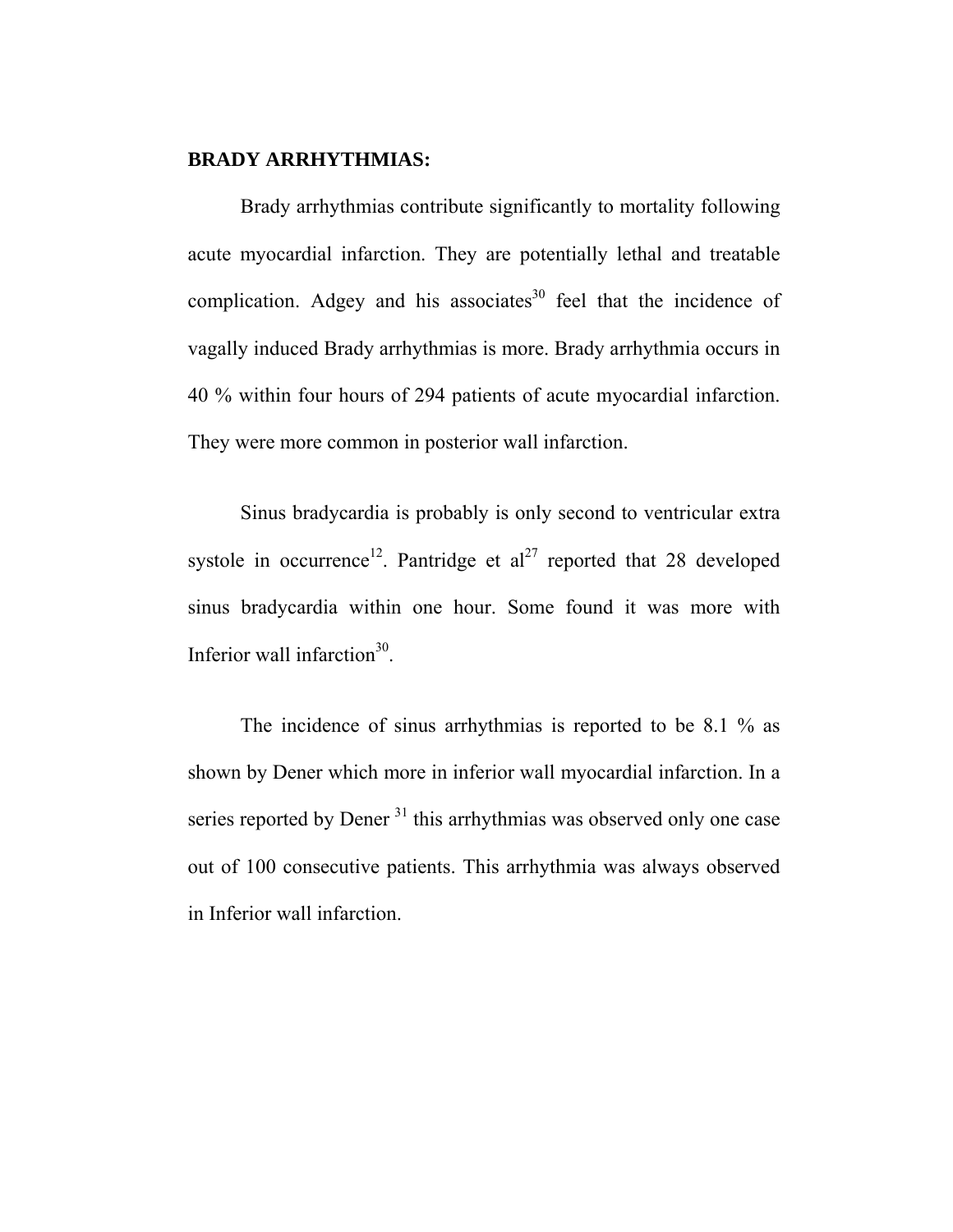#### **AV CONDUCTION DISTURBANCES:**

#### **First degree block:**

 In a series as shown by Dener first degree block was very frequent<sup>31</sup>. Its quite transient Adgey et al<sup>30</sup> feel that progression of block is common with inferior wall infarction.

#### **Second degree and third degree block:**

The incidence of these varies between 2.5 % to 8 % as shown by Behar occurs within first few hours almost invariably within the first week<sup>33</sup>. Its incidence between 7 to 27  $\%$  with inferior wall infarction1 to 5 % with anterior wall infarction<sup>33</sup>.

Second degree wenckebach also more common with inferior wall infarction. A complete heart block developing after first week is quite unusual according to Goldberg<sup>32</sup>.

#### **SHOCK IN ACUTE MYOCARDIAL INFARCTION:**

 This defined as hypotension i.e. with a reduction of 30mmHg from baseline systolic level or systolic blood pressure lower than 90mmHg. Clinically manifesting as hypoperfusion. The manifestations commonly are oliguria, cold clammy mottled skin and altered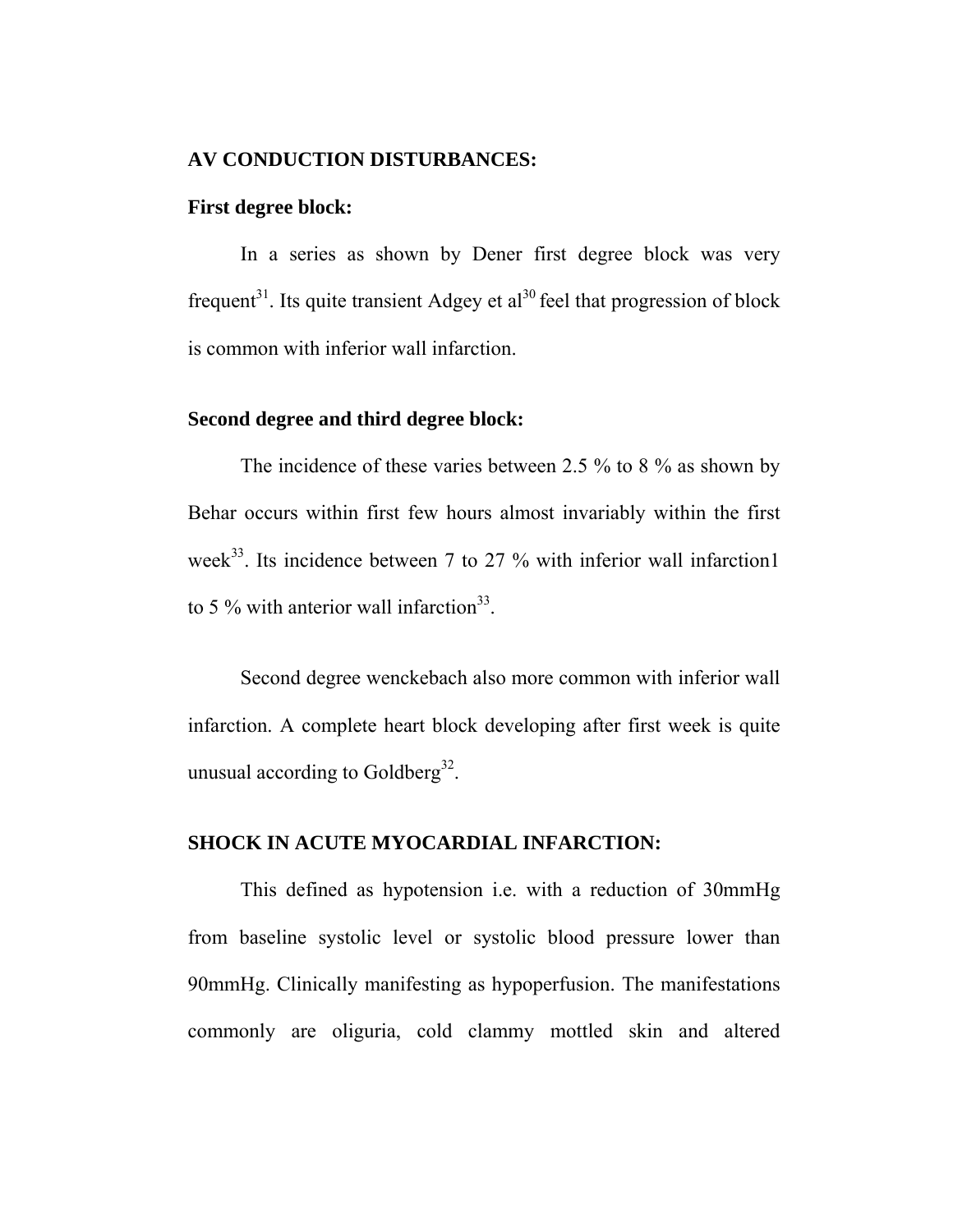sensorium. It is important both hypotension and clinical manifestations be present to warrant the diagnosis of cardiogenic shock.

 In patients dying of cardiogenic shock studies revealed that 40 % or greater of the left ventricular muscle wall are infarcted these findings suggest that there is critical quantity of myocardial necrosis, beyond which cardiogenic shock will develop. The progress in these patients is predictably is dismal, the mortality ranging from 80 -90%. Though the clinical recognition is straight forward there is however a group of patients with acute myocardial infarction in advanced stages of pump failure that may have normal blood pressure and no clinically apparent evidence of hypoperfusion in an analysis done by  $Cereek<sup>34</sup>$ .

 There is phase of preshock syndrome which identifies people with high risk of developing shock. Ideally hemodynamic monitoring includes the use of right heart balloon catheter, pulmonary arterial pressure and cardiac output. They measure right heart function, left heart function, CVP monitoring reflects the right side pressure changes accurately.

 Arrhythmias precipitate as well as exacerbate cardiogenic shock. Where a compensatory was expected a heart rate, below 70per min may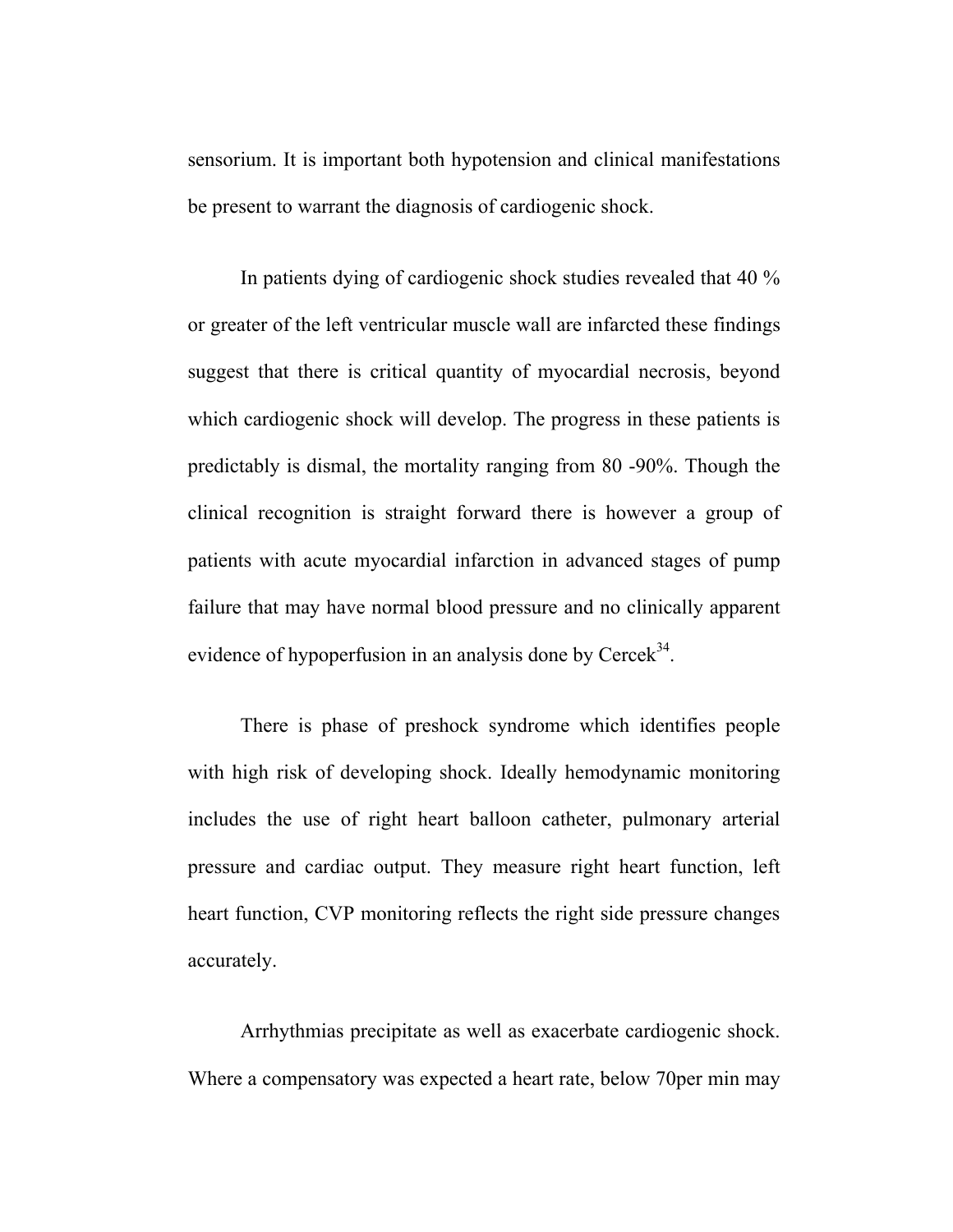be considered as an indication for intervention treatment with isoprenaline is associated with increased with infract size and should normally be avoided unless facilities for pacing is not available. Arrhythmias have three important effects on infarcted heart particularly in cardiogenic shock by a study by Schrieber<sup>35</sup>.

- Loss of Atrial booster pump and diastolic filling period resulting in decreased stroke volume.
- Shortening of diastolic also leads to decrease in coronary blood flow.
- Tachycardia causes an increase in myocardial oxygen consumption.

#### **MITRAL REGURGITATION:**

 This may be due to papillary muscle dysfunction or frank rupture of papillary muscle. Mitral regurgitation is severe and most cases died within 48 hours according to  $Wei^{36}$ .

 Rupture of interventricular septum may be suggested by development of systolic murmur and a thrill. Right heart balloon catheterization reveals an oxygen saturation step up in the right ventricle indicating ventricle septal defect.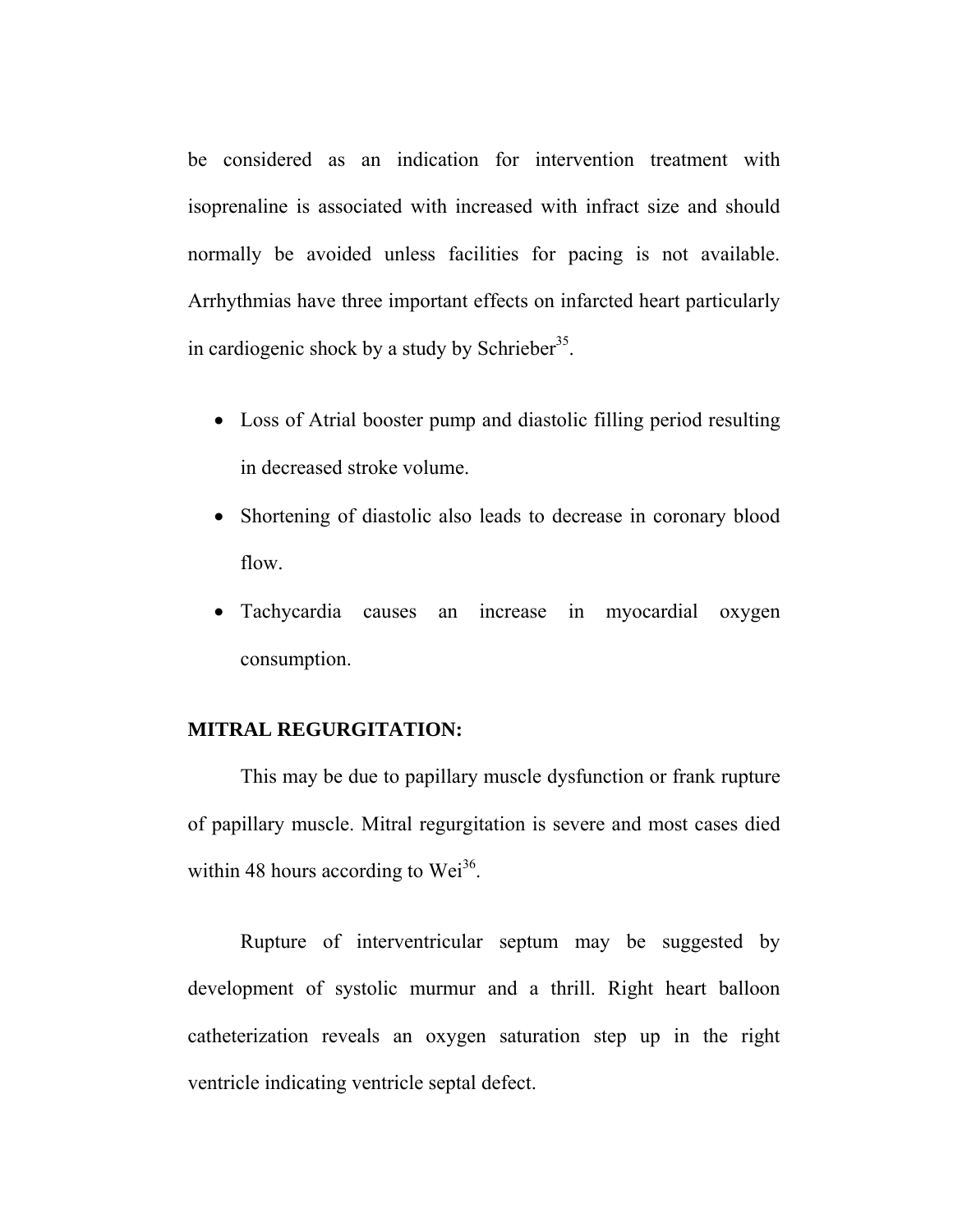Rupture of free wall of the left ventricle initially produces a picture of cardiac tamponade. One of sudden catastrophic event is electromechanical dissociation.

#### **RIGHT VENTRICULAR INFARCTION:**

 Right ventricular infarction is recognized with increased frequency in acute myocardial infarction. It occurs in 5 % of all acute myocardial infarction and is invariably associated with inferior wall and posterior wall infarction. A definite diagnosis can be made by 99mTc pyrophosphate uptake study. According to Setaro<sup>37</sup> it may contribute to cardiogenic shock with hemodynamic picture mimicking cardiac tamponade. The patient will have hypotension, raised jugular venous pressure but no sings of pulmonary congestion.

#### **SIGNIFICANCE OF FASCICULAR BLOCK:**

 This incidence is higher in Anteroseptal myocardial infarction probably reflecting the involvement of ventricular septum secondary to obstructive diseases of the anterior descending branch of left coronary artery according to Dener<sup>31</sup>.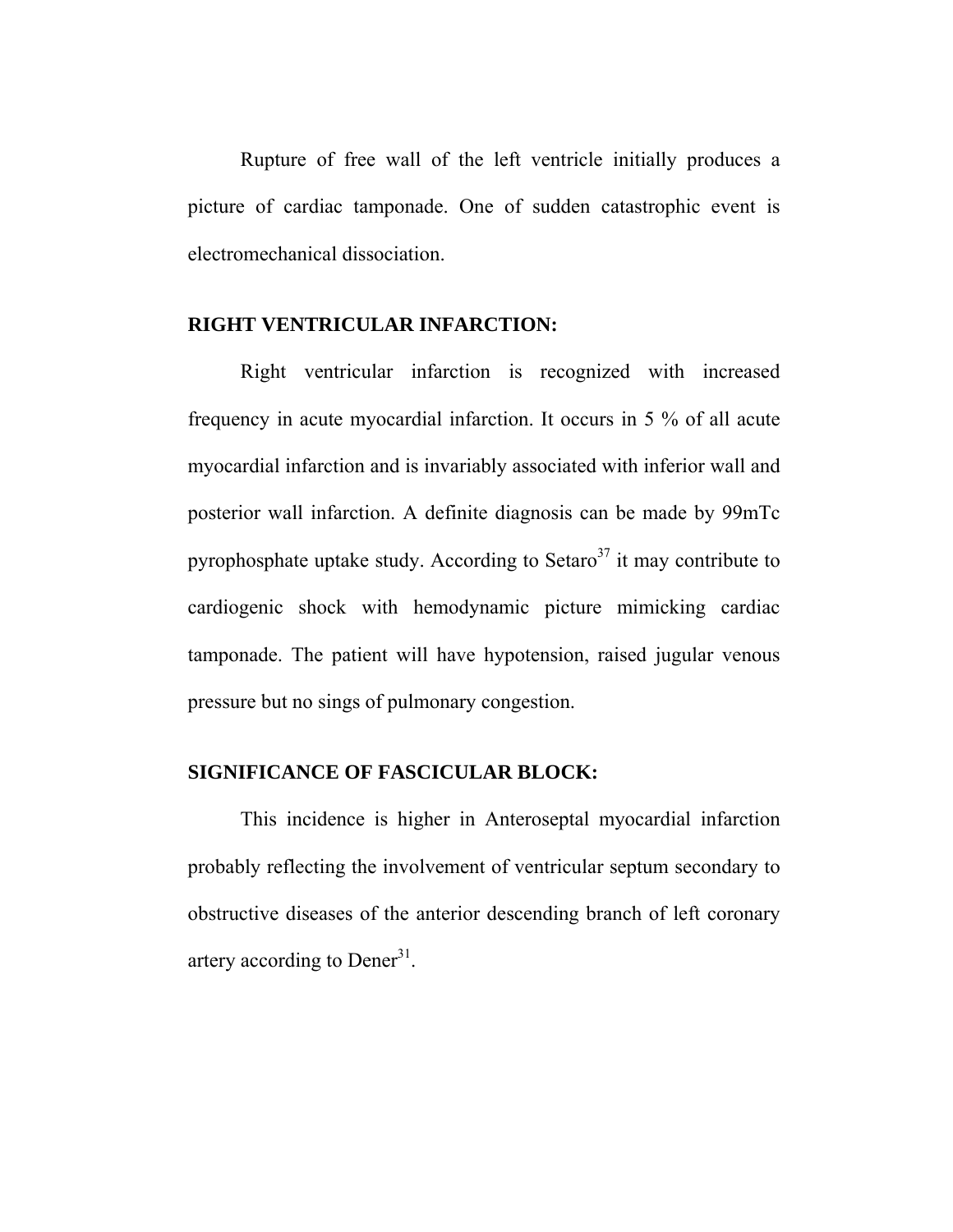#### **Left anterior Hemi Block:**

 It is the most common interventricular conduction defect and the incidence ranging from 4 to 15.2 %. It does not progress to complete heart block and remains as an isolated finding. It has no influence on the incidence of arrhythmias, cardiac failure or survival $^{39}$ .

#### **Left posterior Hemi Block:**

Isolated event is very rare with an incidence of 0.22%-1.5% of all acute myocardial infarction<sup>40</sup>. The reasons for rarity are blood supply to this is from both right and left coronary artery, a relatively favorable anatomical location. The fact that the posterior division is the broadest of the fascicles. It does not proceed to complete heart block but usually denotes widespread damage. The main cause of death is being pump failure according to Domenighetti $41$ .

#### **Right bundle branch block**

 The incidence varies from 4-6% in acute myocardial infarction according to Girks. Isolated RBBB does not mask the acute myocardial infarction. It doers not progress to higher grades of AV block but is said to carry a 44% of the hospital mortality according to Girks. They generally are younger and have anterior myocardial infarction according to Depasquale It is usually associated with left anterior hemi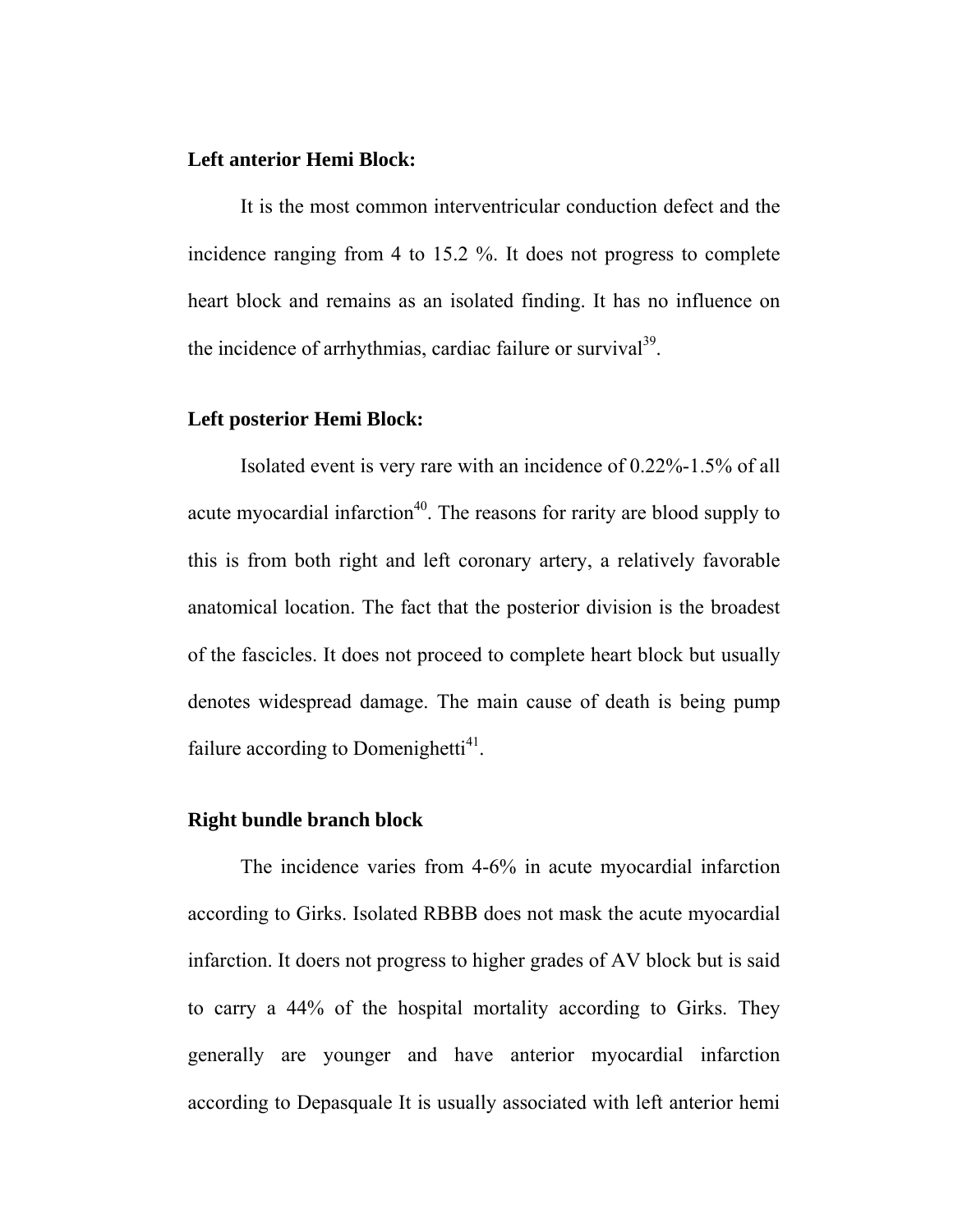block or posterior hemi block. And this combination carries a bad prognosis $^{71}$ .

#### **Bifascicular block**

 A block in the left main bundle or its anterior or posterior fascicle together results in left bundle branch block. Mortality is around 40%. Incidence of LBBB is more in anterior myocardial infarction and it ranges from  $3-5\%$  according to Hindmann<sup>39</sup>. Majority of patients with rate dependent LBBB have bradycardia dependant LBBB and more with inferior wall infarction. Reasons for this association is the fact that right coronary artery occlusion which produces inferior wall myocardial infarction also causes sinus slowing allowing bradycardia dependent LBBB.

 The combination of RBBB with LAHB carries a grave prognosis according to Depasquale<sup>38</sup>. Mortality in RBBB with LAHB complicating acute myocardial infarction is between  $50-60\%$ <sup>38</sup>, while those RBBB with LAHB is 1%. The incidence of complete heart block is 50% and the mortality ranges from 75-100% in a study by Goldberg<sup>32</sup>.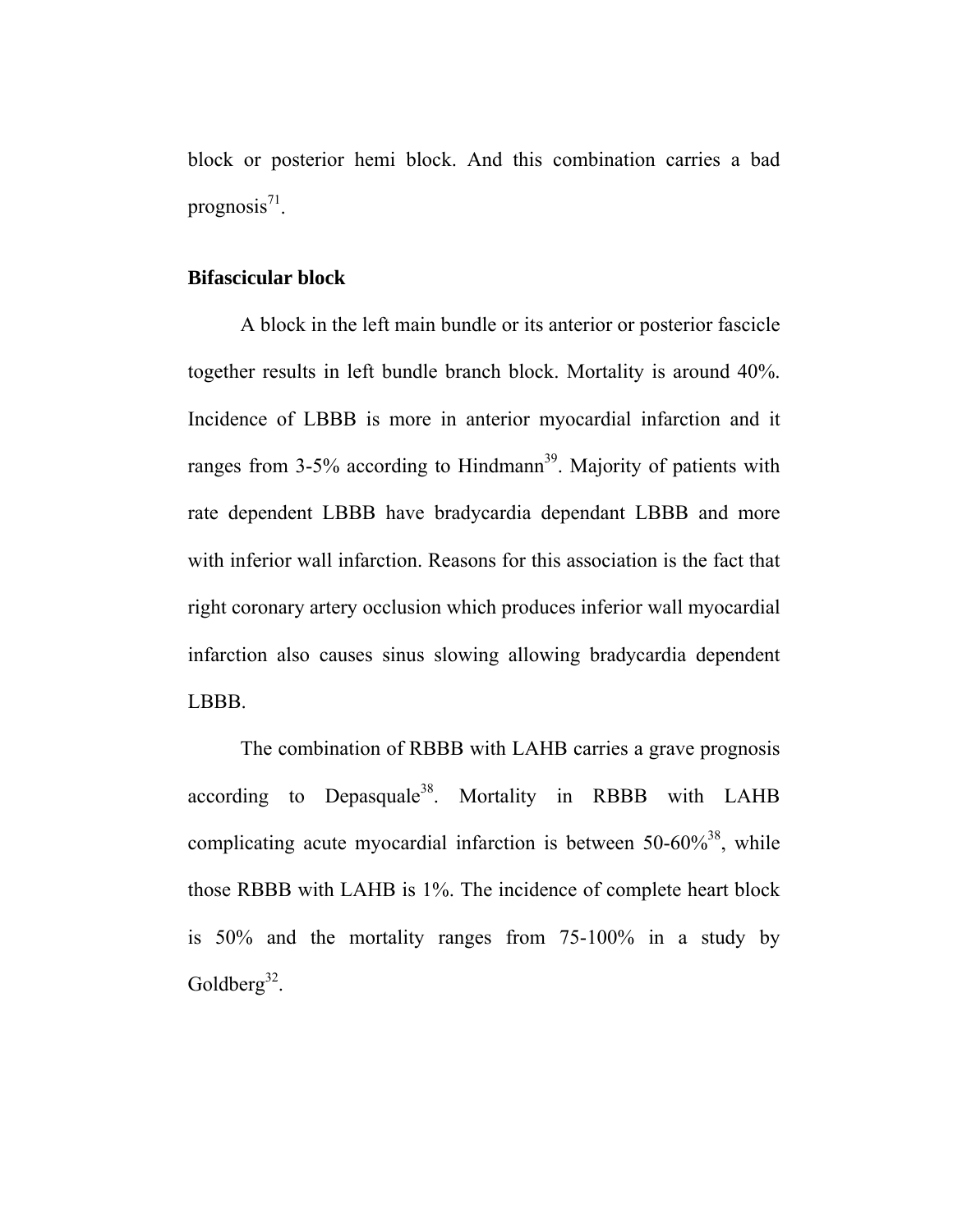#### **Trifascicular block**

 Two major sites for AV block is demonstrated by His Bundle studies in patients with acute myocardial infarction, proximal to N (nodal) and distal to H, i.e. trifascicular block .The prognosis, mortality in patients with this block in myocardial infarction is more than 90% according to Karton<sup>43</sup>.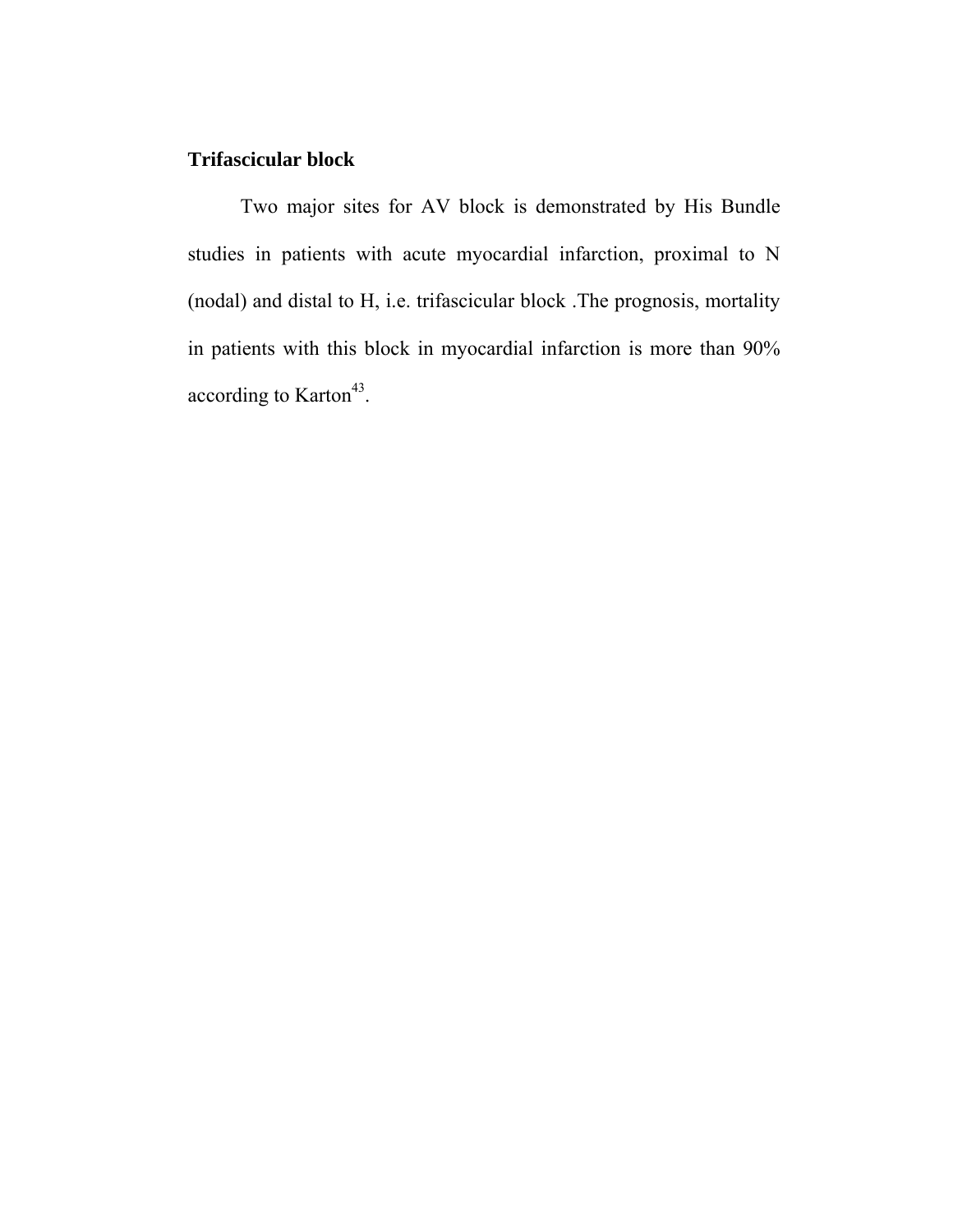## **MATERIALS AND METHODS**

Patients admitted consecutively for a period of one year from April 2004 to March 2005 in our ICCU were chosen for the study. For the diagnosis of infarction the WHO criteria was followed.

This criteria states that infarction is said to have occurred if atleast two of three following criterias are present.

- 1. Typical history and clinical picture
- 2. Unequivocal ECG changes.
- 3. Raised CPK-MB.

The serum studies in our series were done in all the patients. But main emphasis being on typical history and clinical and ECG changes. Patients not satisfying these criteria were not chosen. Patients' history in relation to time of onset of symptoms, associated features and time delay before admission were taken with care. Immediately on admission patient had a 12 lead ECG and usually monitored. Patients' clinical status was assessed using pulse, blood pressure, presence of gallop, murmur, pericardial rub, muffling of heart sounds and features of congestive cardiac failure. The patients were grouped according to cardiac function on admission based on Killips classification.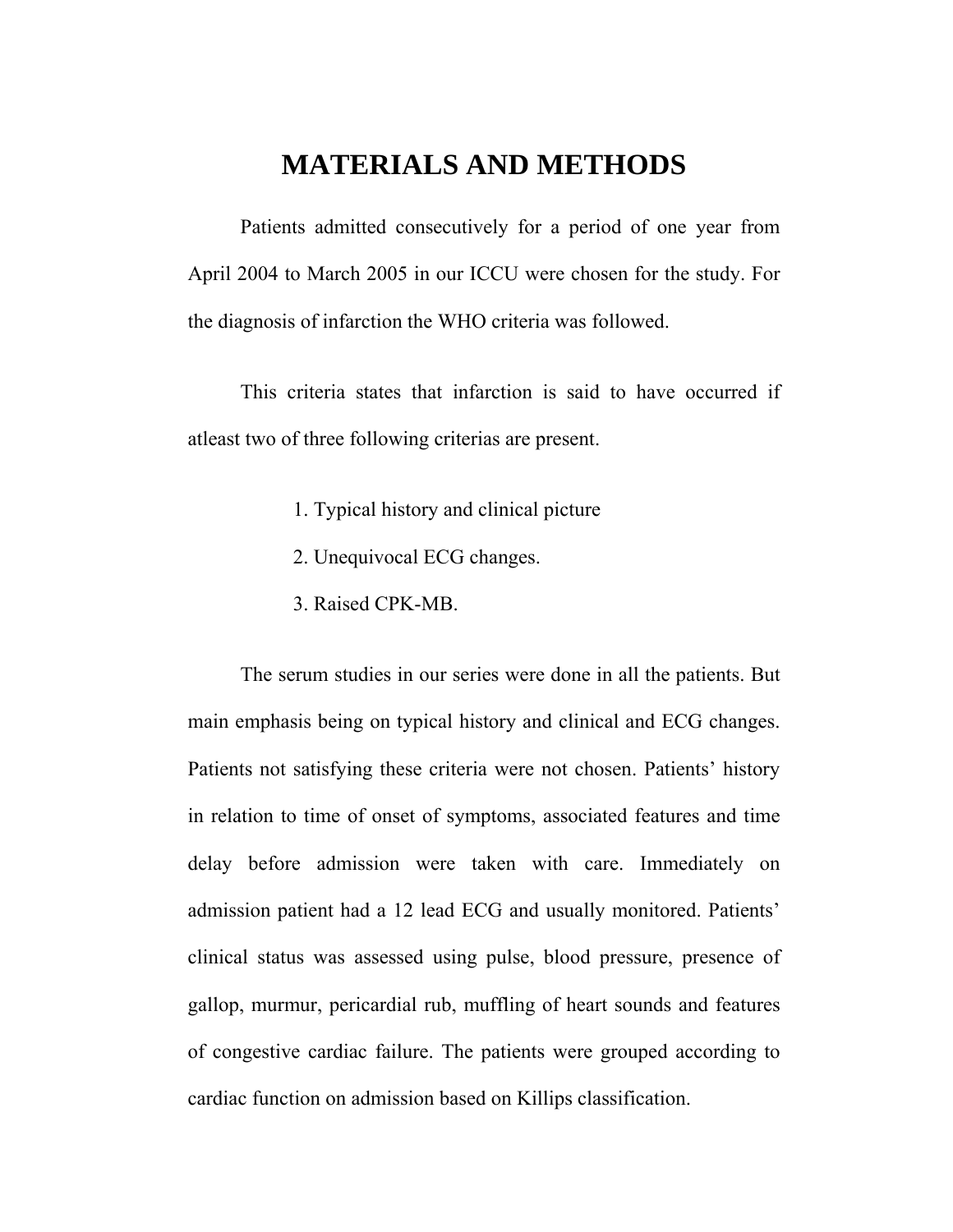#### **KILLIPS CLASSIFICATION:**

- Class I : No signs of pulmonary or venous congestion.
- Class II : Moderate heart failure as evidenced by crepitations at lung bases. S 3 Gallop, tachypnea, (or) signs of right sided heart failure, including hepatic and Venous congestion.
- Class III : Severe heart failure, pulmonary edema.
- Class IV : Shock with systolic BP less than 90 mmHg and evidence of peripheral vasoconstriction, mental confusion, decreased urinary output.

The patients were followed up during there hospital stay. They were watched for occurrence of arrhythmias, thromboembolism, reinfarction, cardiac failure, cardiogenic shock, conduction disturbances and other complications that might arise. The causes for deaths were analyzed. Histories in relation to risk factors smoking, hypertension, previous anginal episodes, diabetes and history of ischemic heart disease were gone into detail. The ECGs were repeated on the  $3<sup>rd</sup>$  day and frequently on the  $10^{th}$  and  $21^{st}$  day of hospital stay. ECG s of these were analyzed to asses the severity of the infarction. The extent of ST segment deviation was used to decide the severity of infarction and the TP segment was used as isoelectric.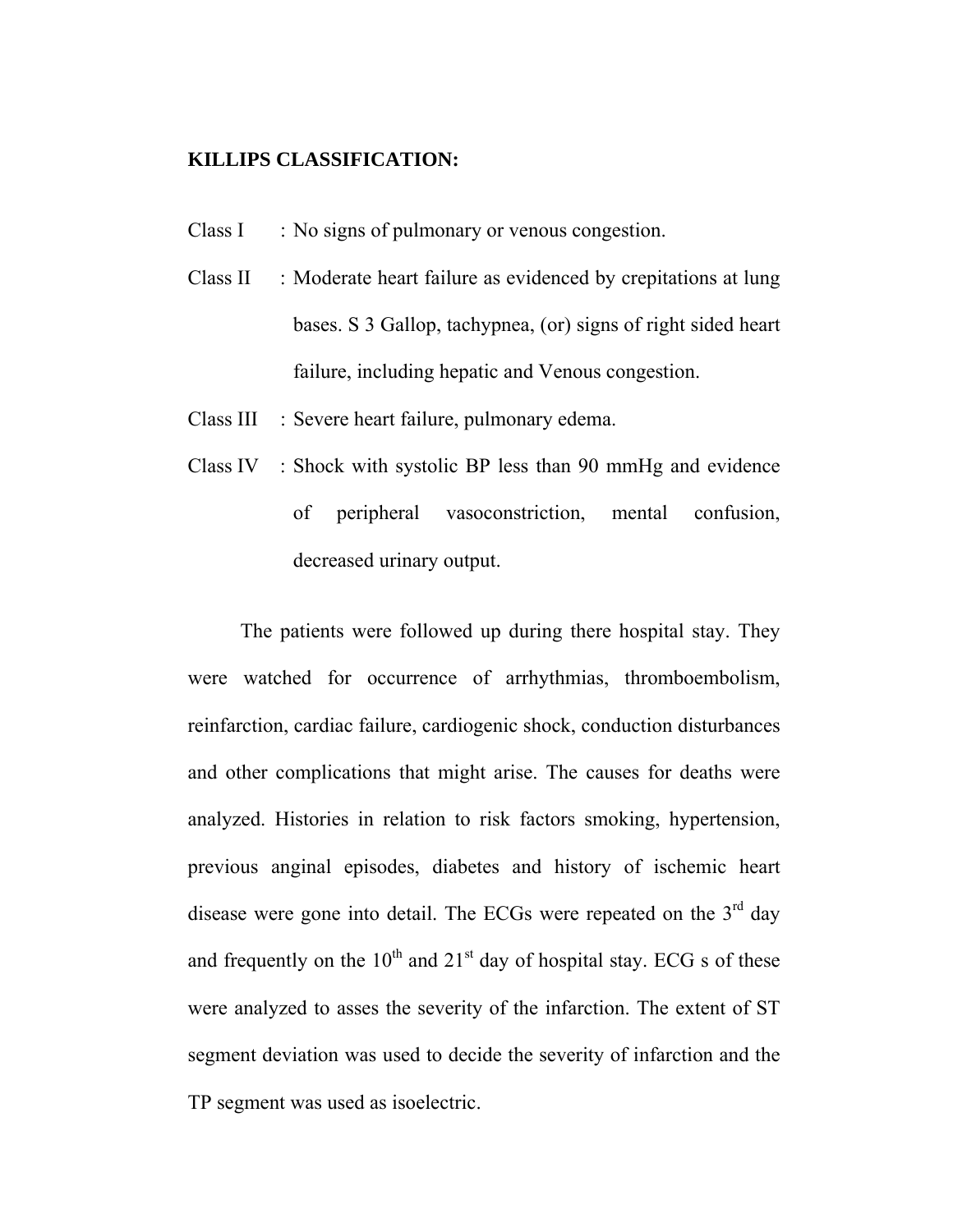The ST deviation was measured in mm to the nearest millimeter.

In anterior wall MI the ST segment deviation of  $> 5$  mm was considered to be major and rest minor.

In Inferior wall MI the ST deviation of  $> 2$  mm was considered to be major and the rest minor.

An attempt was made to correlate the clinical condition of the patient as defined by Killips classification, degree of ST segment deviation, and the incidence and type of arrhythmias and mortality.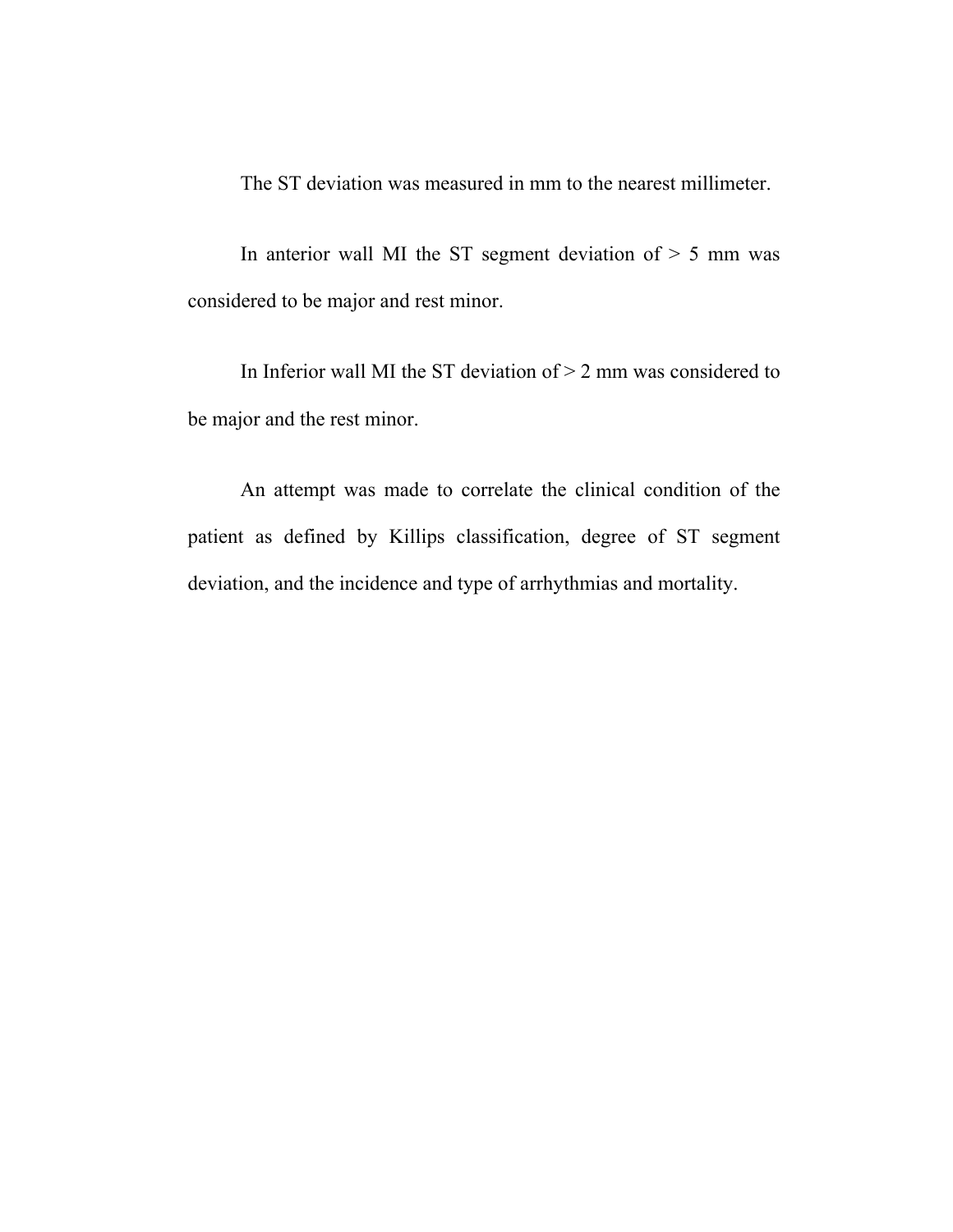# **ANALYSIS OF DATA**

 The highest incidence of infarction in the study was recorded in the age group between  $51 - 60$  yrs, in which the number of infarction was 32 out of the 70 recorded. The patients were divided into 6 groups with an age difference of 10 between 20years to 70years.

| Age group     | No of cases |
|---------------|-------------|
| $21-30$ yrs   | 5           |
| $31-40$ yrs   | 7           |
| $41 - 50$ yrs | 14          |
| $51 - 60$ yrs | 32          |
| $61 - 70$ yrs | 8           |
| $> 70$ yrs    |             |

The incidence in the age group is tabulated:

The lowest incidence occurred in the age group of more than 70 years in which the number of infarction was 4 out of 70 cases. The males outnumbered females. The number in the youngest age group was 5 out of 70 cases. The Number of infarcts among males was 61 and females 9 in the ratio of 6.9:1 .The age of incidence of female patients among the 9, 5 occurred in the age group of  $51 - 60$  yrs. And 4 in the age group of  $61 - 70$  yrs. All the transmural infarcts were classified according to the area of infarction. 10 Patients showed a combination of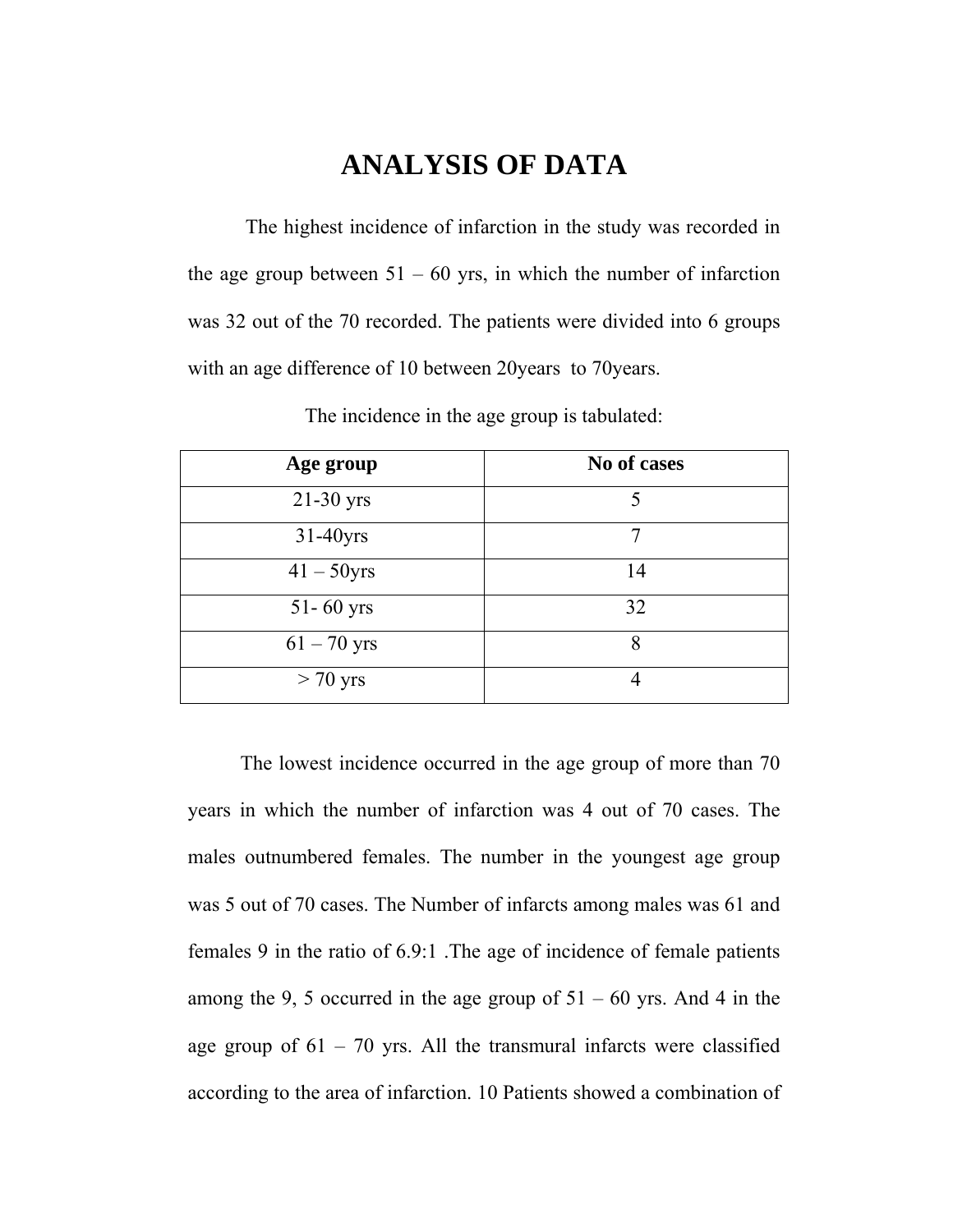inferior and anterior wall infarction or extensive Anterior wall infarction, 10 patients with Anteroseptal infarction, 17 patients with inferior wall Infarction, 21 anterior wall infarction, 6 antero lateral infarction and 6 high lateral infarction.

| <b>Types of Infarction</b>         | <b>Number of Patients</b> |  |  |
|------------------------------------|---------------------------|--|--|
| Anterior wall infarction           | 21                        |  |  |
| Inferior wall infarction           | 17                        |  |  |
| Extensive anterior wall infarction | 10                        |  |  |
| Anteroseptal infarction            | 10                        |  |  |
| Antero lateral infarction          | 6                         |  |  |
| High lateral infarction            | 6                         |  |  |

The patients presenting with the following ECG changes :

In analyzing the risk factors 12 among them had previous infarcts 7 had previous angina, and 8 were under the treatment for diabetes. The hypertensive were 19. The smokers were 37 in this group who were all male members. Patients were considered as smokers if they smoke 15 beedies or cigarettes per day for atleast 5 yrs previous to infarct. Time delay before admission influenced the prognosis and mortality rate to great extent. With this point in view of the time delay our patients were analyzed.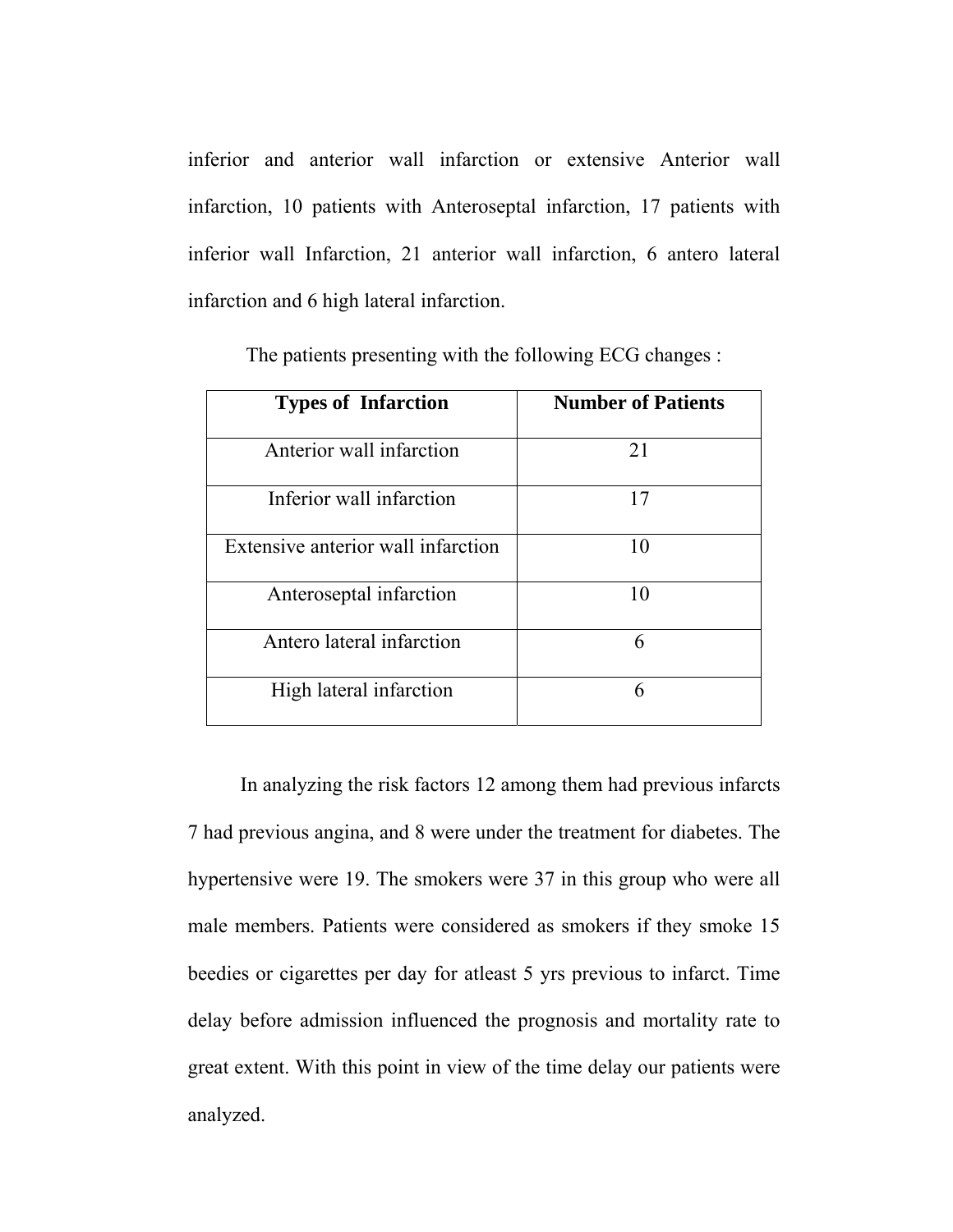On an average the patients were brought to this hospital 3 to 5 hours after the onset of symptoms. Number of patients who were brought before one hour was only 8 while after one hour it was only 11, those after 24 hrs was 7 only. Interestingly among the 10 patients who died ,4 were brought earlier than the average time i.e. Within 3 hrs . 2 were brought between  $5 - 8$  hrs and 1 within 1 hr.

 The patients were grouped into 4 divisions according to their in Killips classification.

*In group I:* There were 50 patients. These are the patients who showed no signs of pulmonary congestion clinically and were not tachypnoeic.

*In group II:* There were 12 patients who showed evidence of moderate heart failure i.e. Rales in lung bases, s 3 gallop, tachypnea,and signs of right heart failure including raised JVP and hepatic congestion.

*In group III*: Patients numbering 6 consists of those with severe heart failure and pulmonary edema.

*In group IV:* 2 in number had frank cardiogenic shock with patients systolic BP less than 90 mm Hg, peripheral vasoconstriction, mental confusion and decreased urinary output.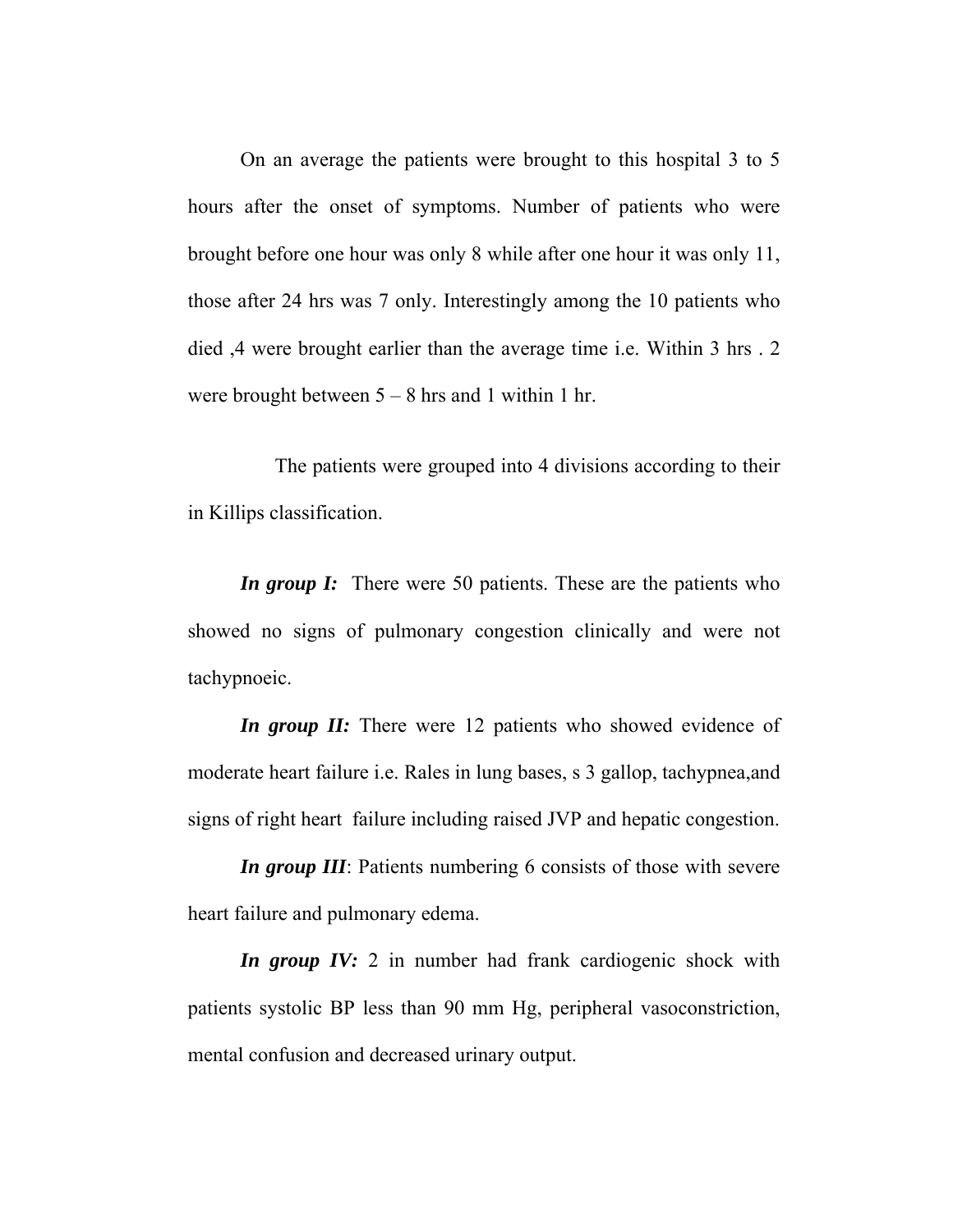The severity of infarct was assessed by measuring the degree of ST segment deviation. In Anterior wall infarct the deviation of greater than 5 mm and in Inferior wall infarction more than 2mm divisions were taken as major infarcts.

There were 12 patients with major anterior wall infarction and 7 in inferior wall infarction. One in major inferior wall infarct died. Arrhythmias were recorded in 19 patients in our study. Though many had occasional ventricular ectopics they were not considered here. The majority of the patients who showed arrhythmias had anterior wall infarction (14). 4 had inferior wall myocardial infarction and one had lateral wall myocardial infarction.

The majority of the patients developed arrhythmias on the second day after the onset of symptoms. They were 10 out of 19. The longest time interval was 25 days after the onset of symptoms where the pt developed VF. Frequent VPCs were seen in patients who were admitted 15 mins after the onset of symptoms.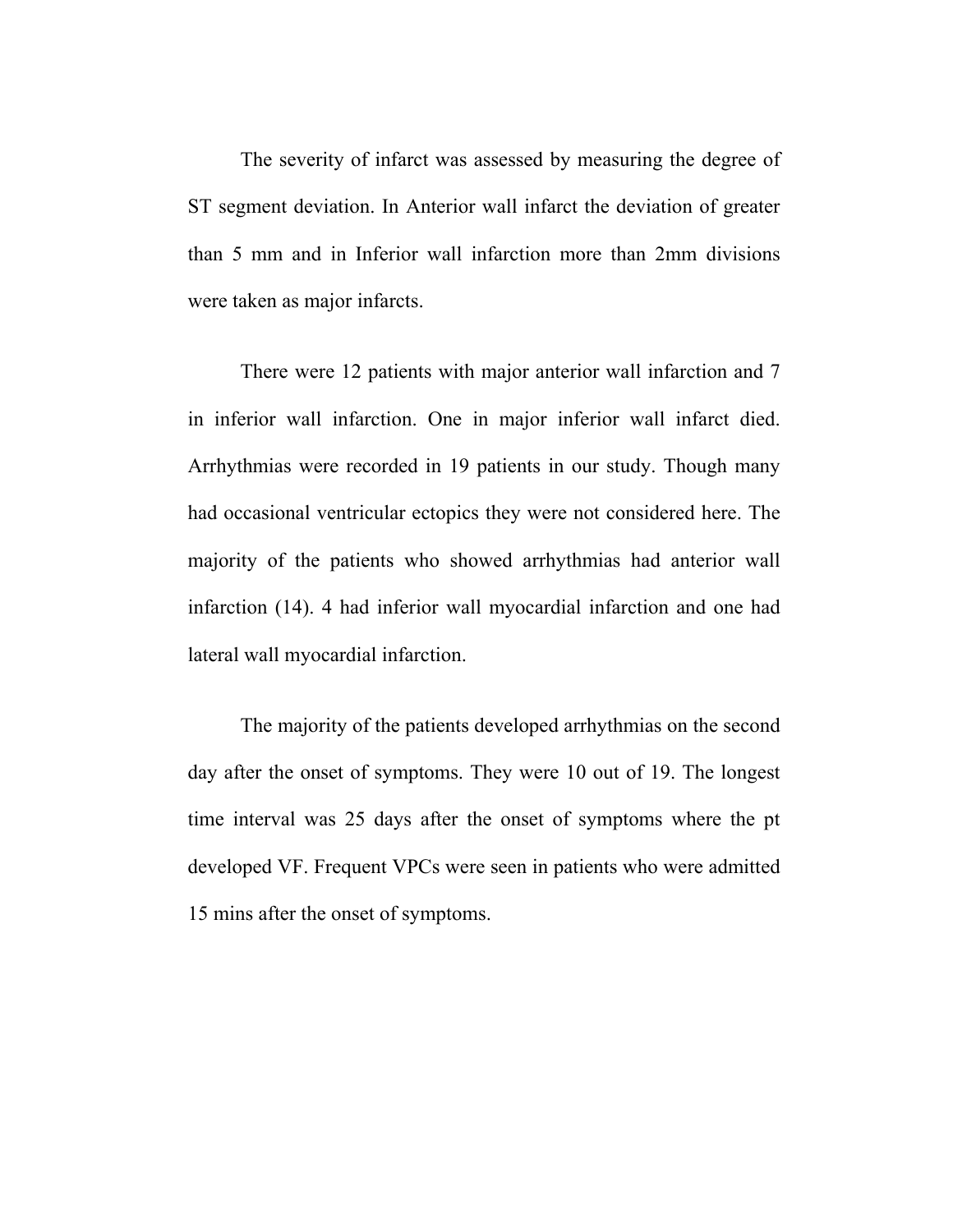The occurrence pf arrythmias in our series were :

| Sinus Bradycardia                      | 6              |
|----------------------------------------|----------------|
|                                        |                |
| Sinus Tachycardia                      | $\overline{4}$ |
| <b>Atrial Fibrillation</b>             | 3              |
| <b>Atrial Flutter</b>                  | 1              |
| Junctional Ectopics                    | $\mathbf{1}$   |
| <b>Junctional Rhythm</b>               | 3              |
| AV                                     | $\overline{2}$ |
| Multiple VPC s                         | 11             |
| I st degree block                      | 6              |
| <b>RBBB</b>                            | $\overline{4}$ |
| <b>LBBB</b>                            | 3              |
| <b>LAHB</b>                            | $\overline{7}$ |
| <b>VT</b>                              | 5              |
| VF                                     | 3              |
| <b>Electro Mechanical Dissociation</b> | 1              |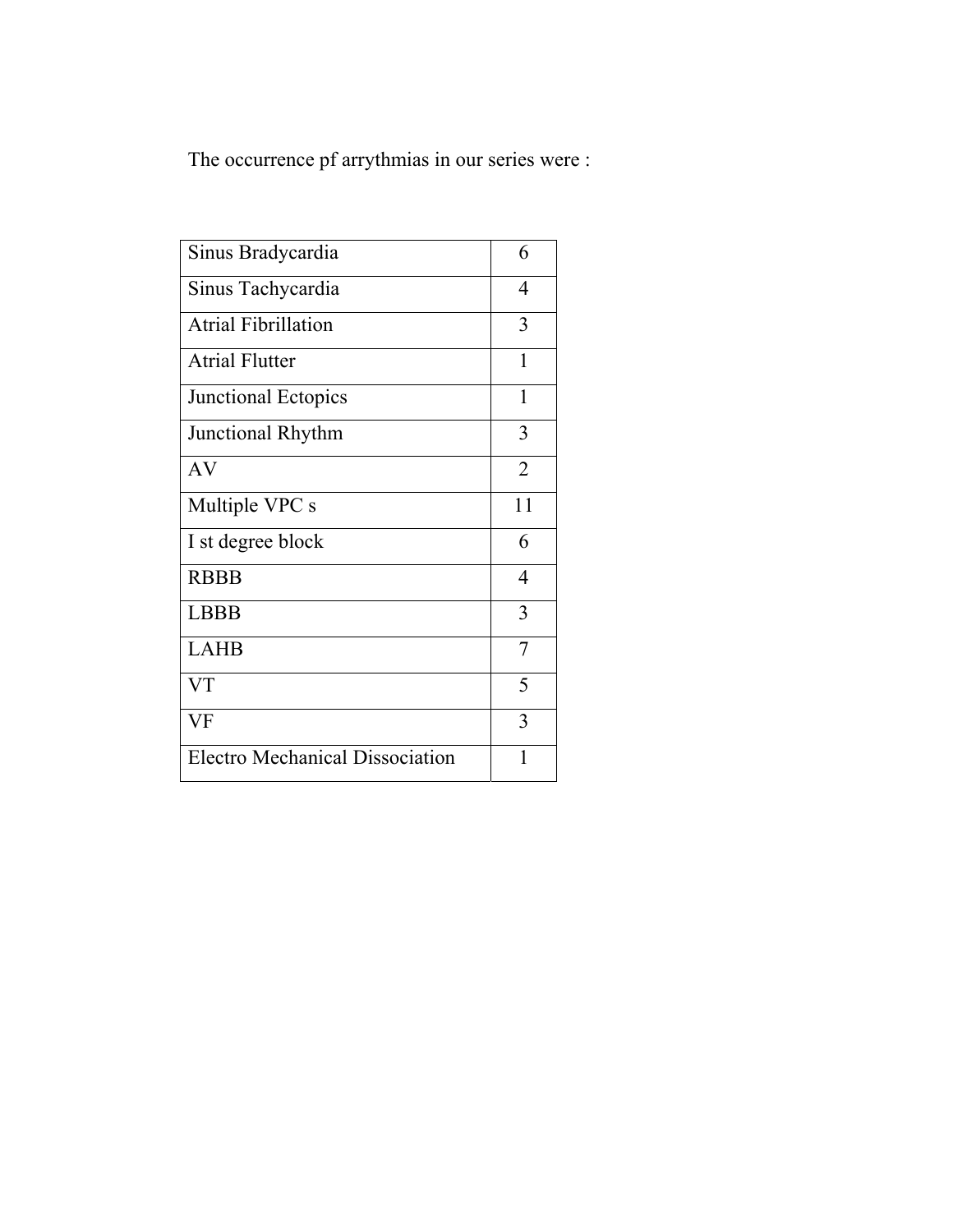The complications other than arrhythmias noted were :

| Acute LVF                                | $\therefore$ 12 |
|------------------------------------------|-----------------|
| Hemi paresis                             | $\therefore$ 2  |
| <b>DKA</b>                               | $\therefore$ 2  |
| Hypotension leading to shock             | $6 \div 6$      |
| Hemoptysis complicating heparin therapy  | $\therefore$ 2  |
| Hematemesis complicating heparin therapy | $\therefore$ 1  |

## **Deaths:**

Out of the 70 patients 12 died.

6 due to acute LVF.

4 due to ventricular fibrillation.

1 died due to reinfarction on the ward on the fourth day .

1 died due to persistent VT.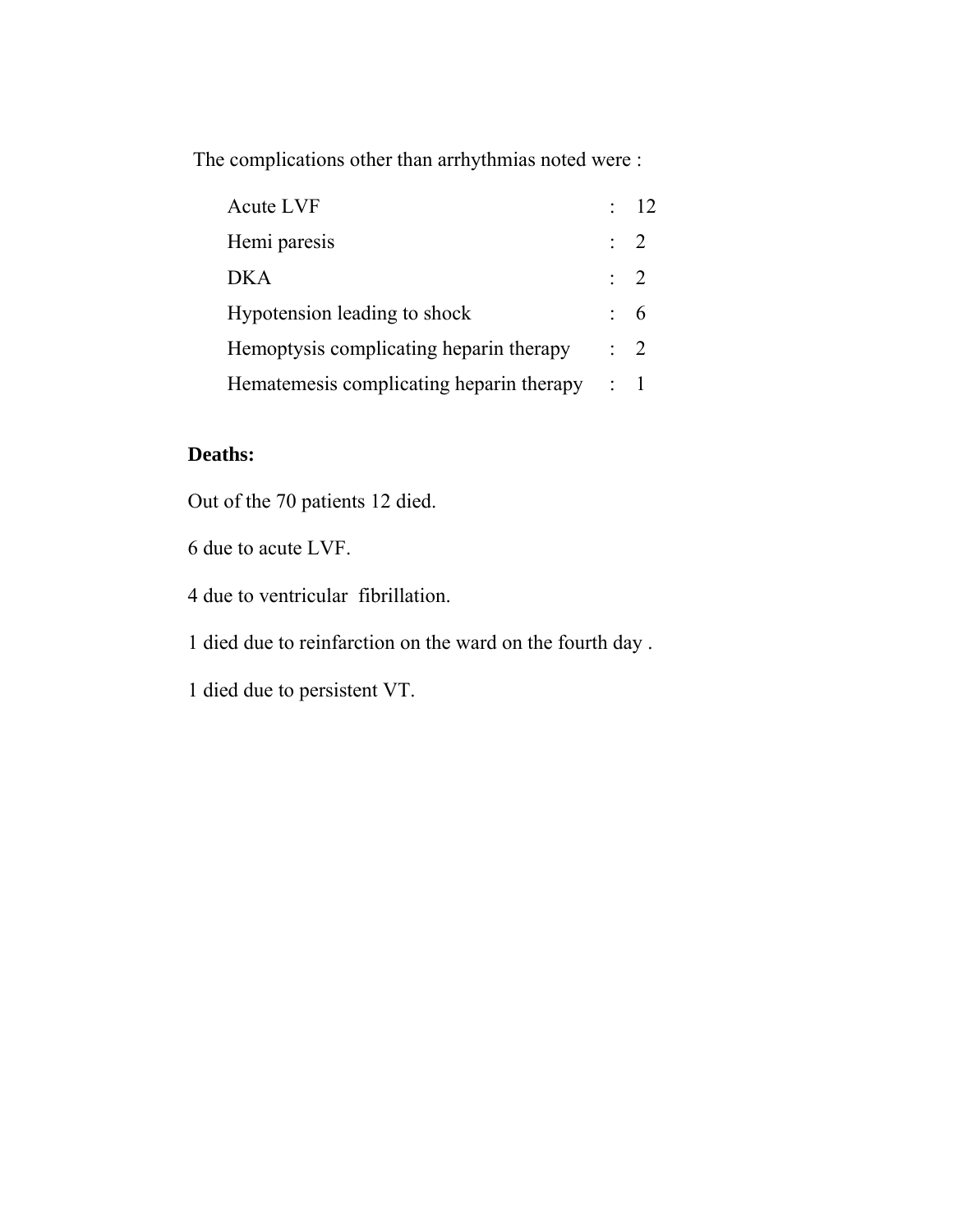## **DISCUSSION**

#### **AGE AND SEX FACTORS:**

The lesions of Coronary Atherosclerosis are more frequent and more extensive in older individuals. They are more common in males than in females and the females it is less in women of child bearing age group. In certain families there seems to be a very high incidence of infarction. This has been attributed by Wilson<sup>44</sup> to an unknown risk factor running in families not necessarily to a Familial hypercholesterolemia. Though there is progression of Atherosclerosis with aging and an increase incidence of myocardial infarction, this association need not necessarily mean cause. The highest in our study was in the age group  $51 - 60$  yrs. This data agrees with the general principle that incidence of infarction increases with age. The lesser number of infarction above 60yrs may be attributed to the population itself being low in India. Aila M.Rissanen and associates are of the opinion that familial aggregates for MI occurring in younger age groups is due to familial occurrence of hypertension and hyperlipidemia<sup>45</sup>.

Recent study have indeed confirmed that individuals with parents affected by the disease prior to the age of 50 yrs have a greater risk of developing Coronary atherosclerosis developing at a younger age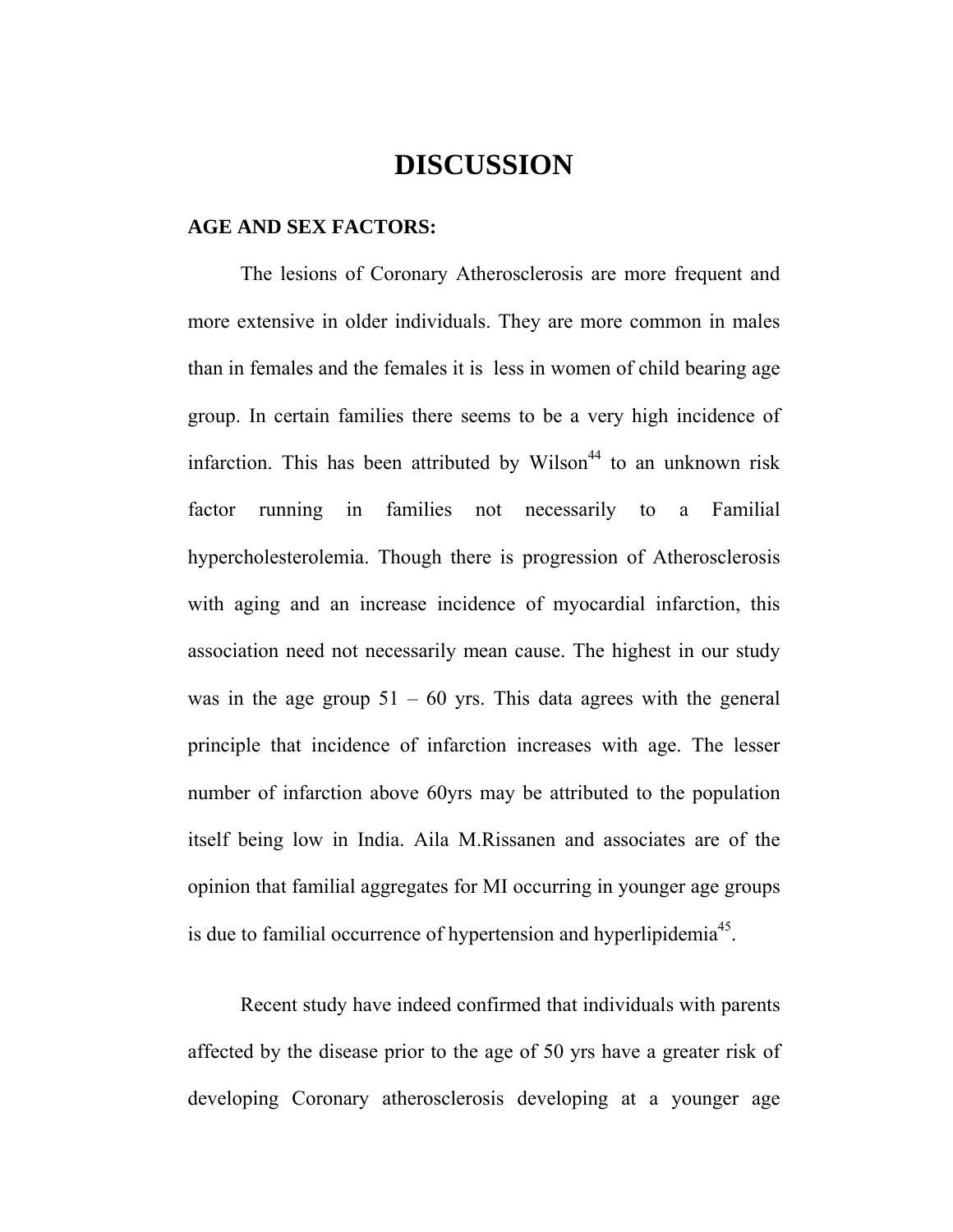group. In cases the relative risk may be as high as  $5:1^{44}$ . It has been noted that 1 out of 150 Children at birth have hyperlipoproteinemia of type II predisposing them to early coronary atherosclerotic diseases according to Grudy<sup>72</sup>.

 It is widely accepted that men are prone to coronary atherosclerosis than women of child bearing age .After menopause there is rapid narrowing of this diff. of the many reasons presented for this diff. in Susceptibility to atherosclerosis, a possible protective effect of estrogen, diff in lipid levels and hematocrit, reduced risk of cigarette smoking and a more sheltered life have been proposed. A modest effect of estrogen is observed on alpha and beta lipoprotein<sup>52</sup>. The incidence of females to that of males in our study was 1: 6.9. The total number of females with infract in our study was 9, the incidence of MI in the population aged  $40 - 69$  to be 1.5 for men and 0.5 for women for the first attack $48$ .

### **TIME FACTOR EFFECT ON MORTALITY:**

 The most important single factor for high mortality rate in AMI is the delay by the patient in seeking medical help according to  $Simon<sup>47</sup>$ . This is not significantly reduced by mobile coronary care units. In patients dying of Acute Myocardial Infarction the initial period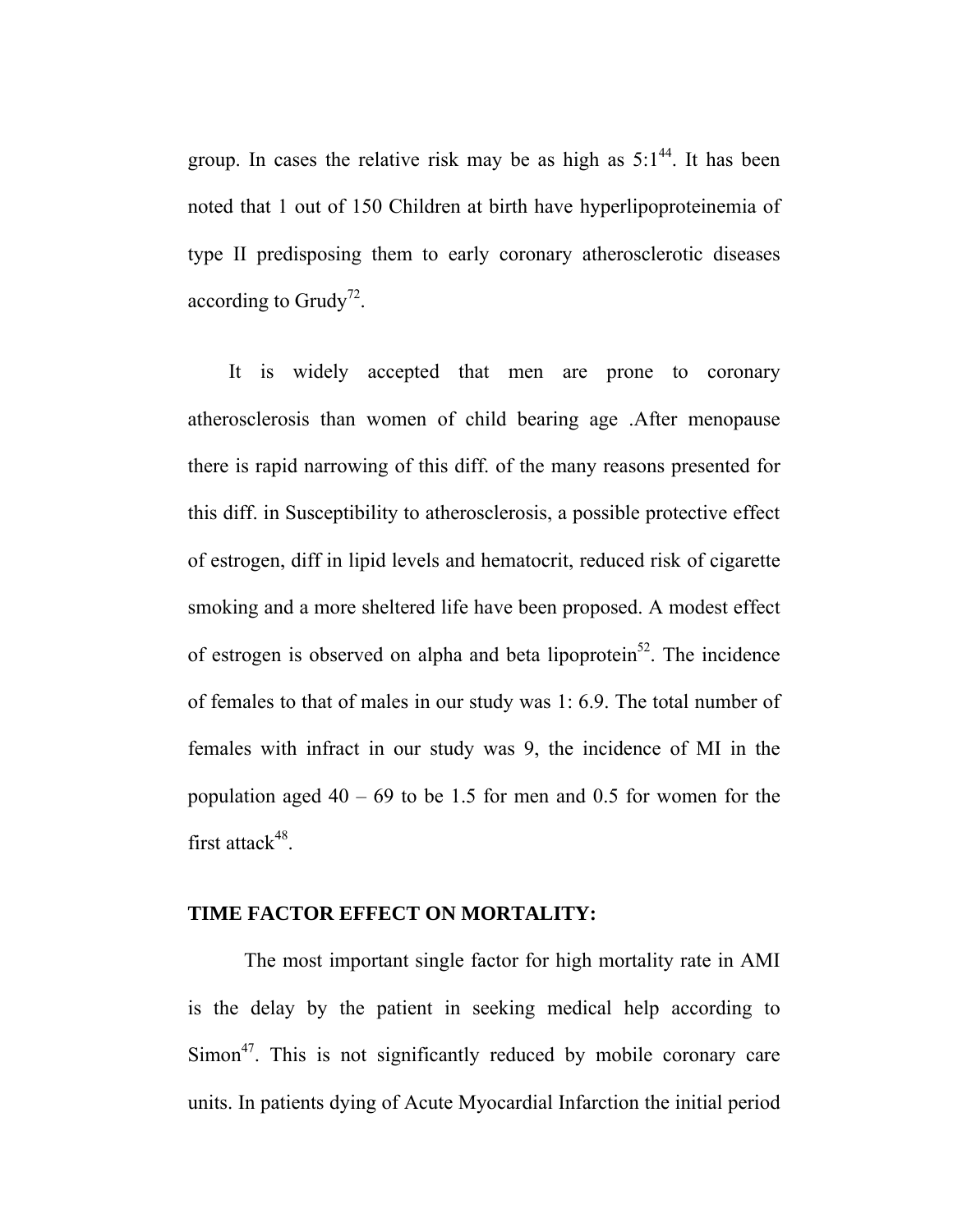seems to very critical as shown by Bousma and Deckers<sup>8</sup>. 76% of all sudden deaths were due to coronary artery disease according to Maron<sup>49</sup> and of those patients dying of coronary artery disease  $65\%$ died suddenly and 67% deaths occurred within 2 hrs and 76% of all deaths outside the hospital. Meltzer et al have shown that 40 % of all deaths from AMI are due to arrhythmias and of these ventricular fibrillation accounted for 2/3 and the rest were due to bradycardia, heart block and asystole<sup>12</sup>. The varying mortality rates in different ICCU units are to a large extent influenced by the time delay before the pt is admitted. In those places where the patients are picked up by mobile coronary care units were naturally higher. Those units were the time delay was longer, the pt had already withered the storm and naturally the prognosis is better, brought the mortality in ICCU. The mortality in varying ICU s varies from  $10 - 40\%$ . The average time interval between the onset of symptoms and admission calculated in a community study was 5 hrs and 23 minutes according to Goldberg<sup>7</sup>. This study was done in a population in UK. The time delay was attributed to the ignorance of the pt in realizing the seriousness of the symptoms, difficulty in contacting doctor, and bottle necks in the transport. The time elapse before sending for medical help was calculated to be 1hr and 30mins.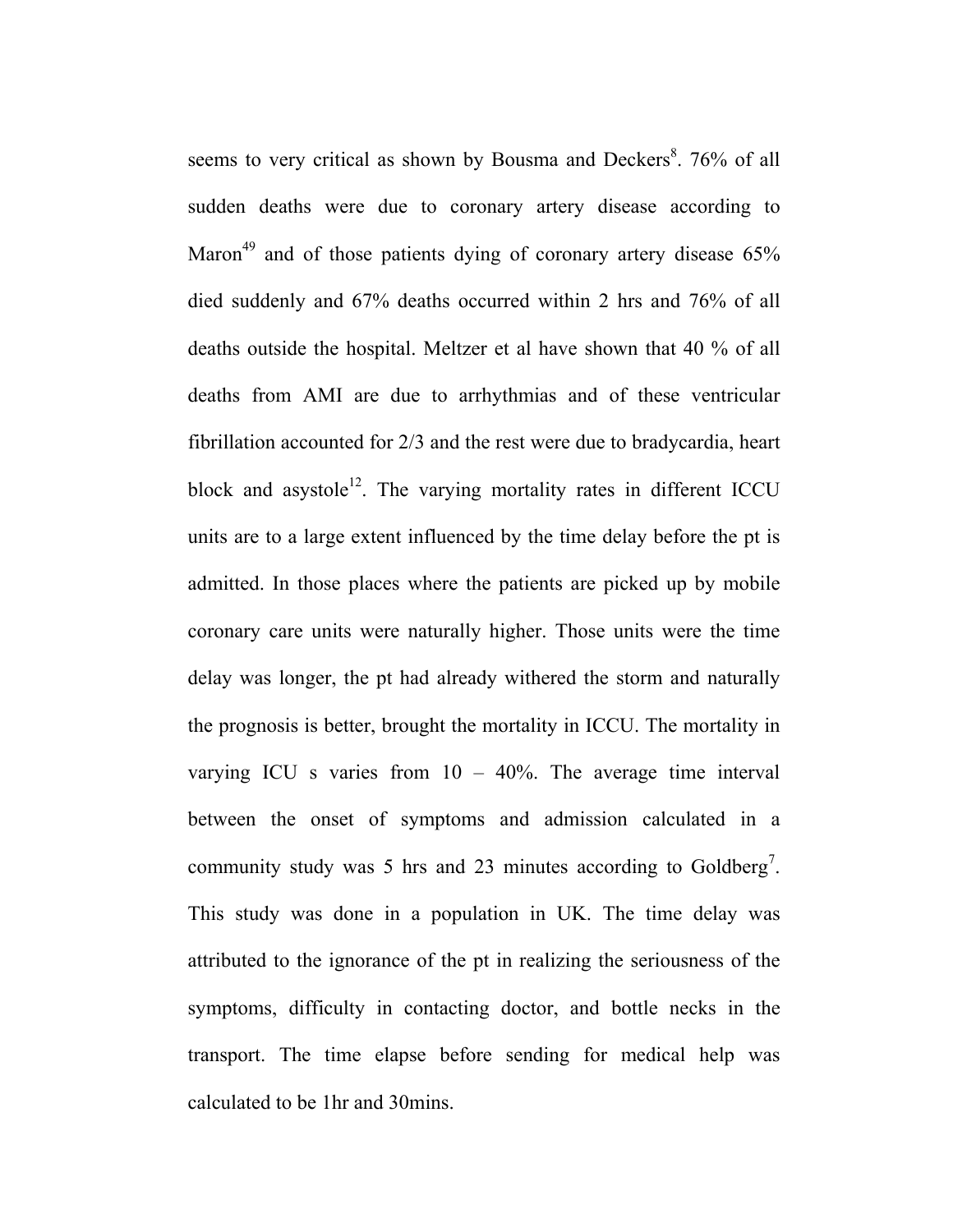In our study the medium delay was 6.3 hrs and our conditions were the hospital serves surrounding rural areas and where transport is an overwhelming problem, this time delay can be taken as being reasonable. Inspite of the median time delay being 6.3hrs majority of the patients were admitted between 1-5 hours. This compares favorably with the study done by Goldberg<sup>7</sup>. There is an attempt at further reducing the time delay by the introduction of mobile coronary care units. Now the consensus is that mortality due to AMI cannot be further unless the public are trained in first aid like external cardiac massage and to recognize initial symptoms.

In our study 4 patients came after 24 hrs, among them one came on the third day. The reason given by them was that they lived in far of places and the trouble of coming all the way was not worth it as they thought the initial symptoms showed a minor disorder.

#### **HYPERTENSION:**

Elevated blood pressure is a risk factor of prime importance and of established association with coronary atherosclerosis<sup>45</sup>. The prevalence of coronary artery disease is significantly higher in hypertensives that in normotensive according to Kennel<sup>51</sup>. However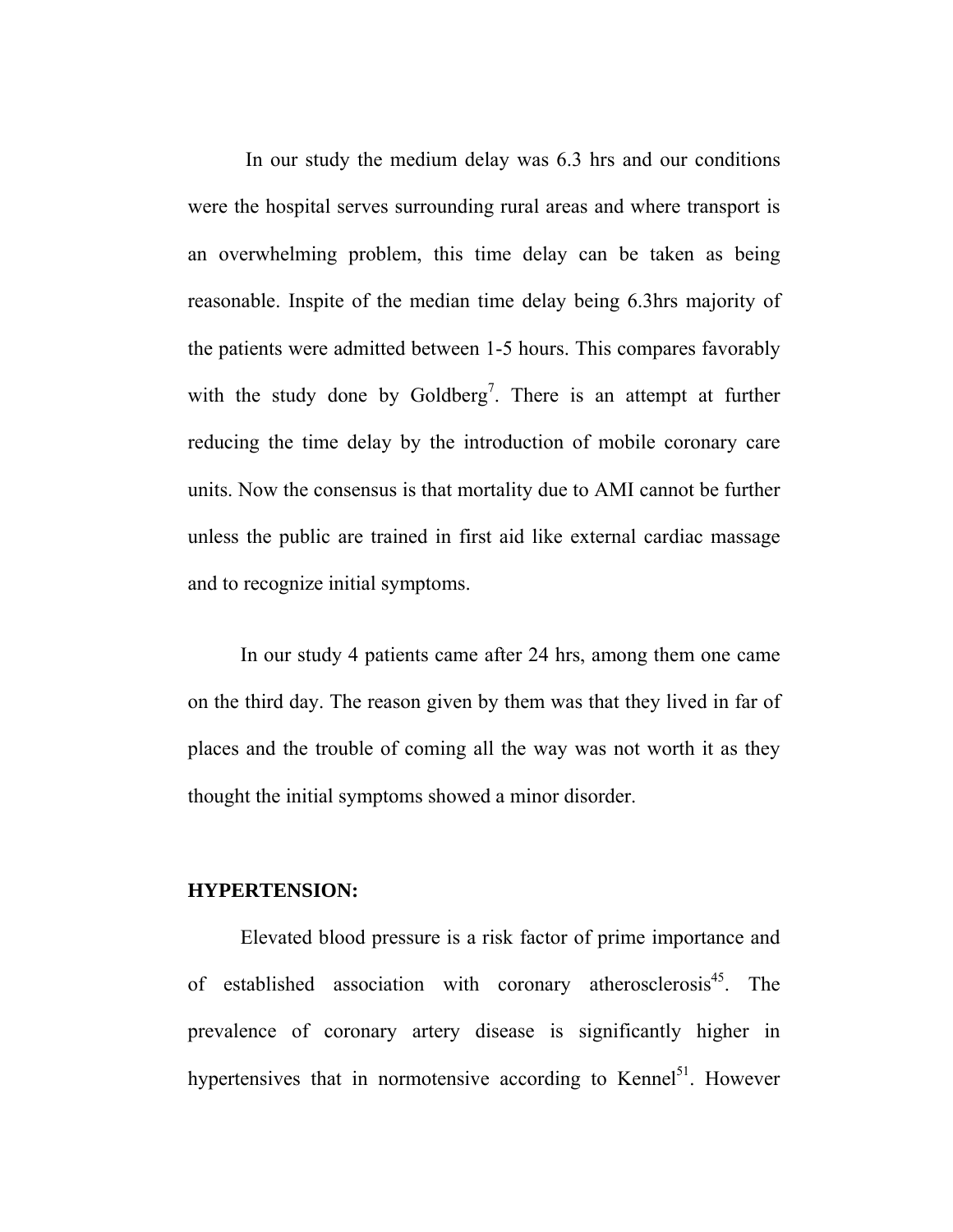epidemiologically an experimental study suggests that hypertension accelerates atherosclerosis only if hyperlipidemia is present and that hyperlipidemia is present effect on hypertension is related to the degree of abnormality<sup>52</sup>. The beneficial effects of reducing blood pressure in coronary atherosclerotic heart disease remains to be established although veterans' administrative study suggest a beneficial effect in regard to cerebral atherosclerosis. In our study there were 19 patients with hypertension with a diastolic blood pressure of more than 100 mmHg. And retrospective and prospective study has shown a definite association between hypertension and coronary atherosclerotic heart disease according to Van den Hoogen $<sup>53</sup>$ .</sup>

## **ABNORMAL GLUCOSE TOLERANCE:**

 Patients with diabetes mellitus have been found in retrospective studies to have greater a prevalence of the disease, more extensive lesions and earlier onset of the disease according to Gerstein<sup>54</sup>. It is difficult however to isolate diabetes mellitus as a single factor since it is well recognized that obesity, hypertension and hyperlipidemia are also frequent with impaired glucose tolerance. There is some evidence that high levels of circulating insulin may have a role in development of coronary atherosclerosis and that arterial wall is an insulin sensitive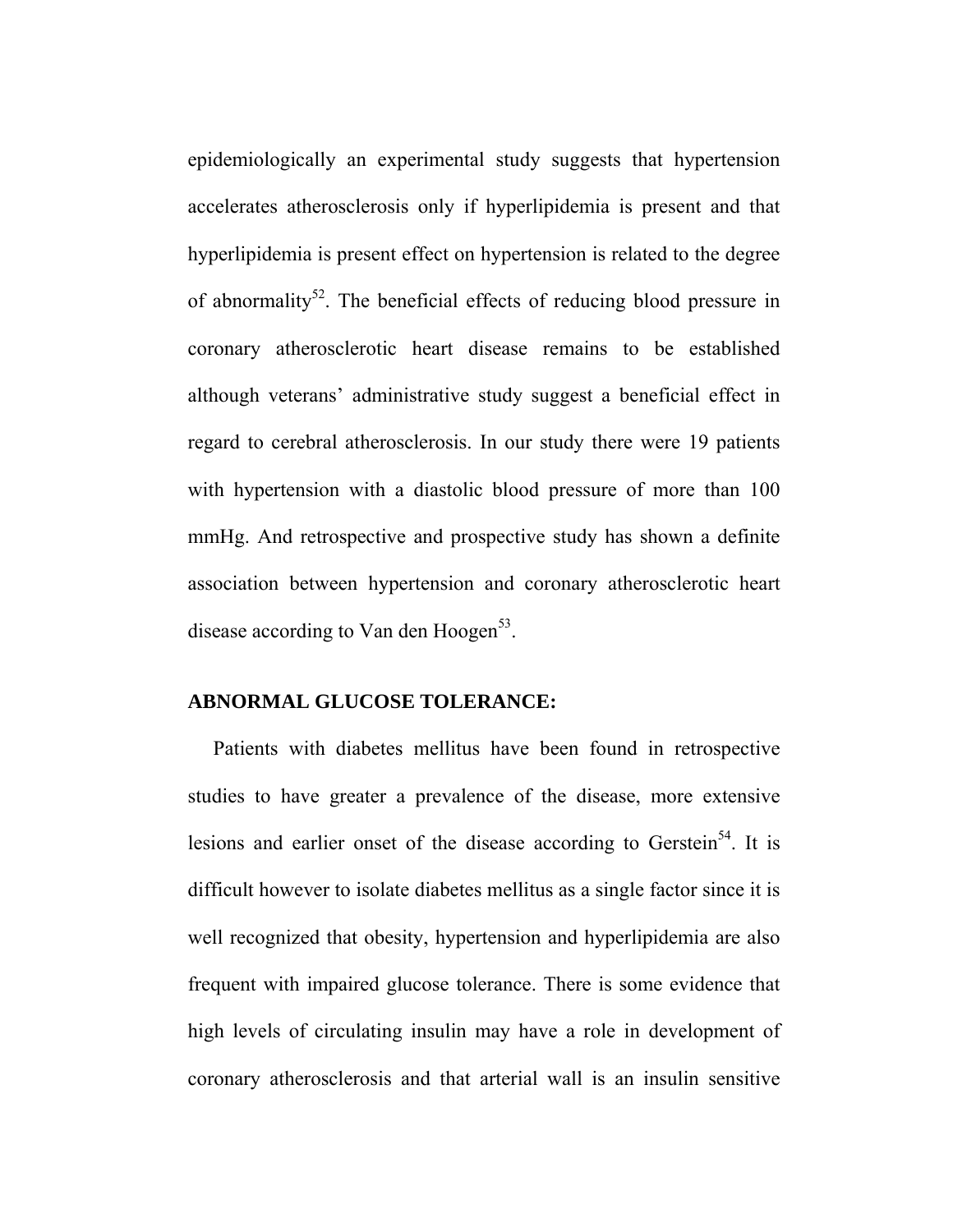tissue according to Despres<sup>55</sup>. Exposure of arterial wall tissue to insulin results in proliferation of smooth muscle cells, inhibition of glycolysis and synthesis of cholesterol, phospholipids and triglyceride. In our study the number of diabetic patients were 12 out of 70.all were type 2 diabetes mellitus and two of them DKA. There was no definite history of hypoglycemia s a cause of precipitation of AMI.

#### **SMOKING:**

Statistical evidence associating cigarette smoking with an increase incidence of coronary atherosclerosis in impressive according to Castelli<sup>14</sup>. In general the risk of developing coronary atherosclerotic heart disease is 2-5 times higher than that of the non smokers. The risk appears to be directly proportional to number of cigarette smoked per day. Ample statistical evidence supports mean increase of about 70% in death rates and 3-5 fold increase in risk of ischemic heart disease, in men who smoke 1 packet per day when compared to non smokers. According to Wilhelmson<sup>57</sup>, the risk of coronary artery disease due to smoking increases with age. In women the relationship with smoking was less than in men. However there is impressive accentuation of ischemic heart disease mortality in women taking oral contraceptives, in addition to smoking. In more atherosclerosis prone populations such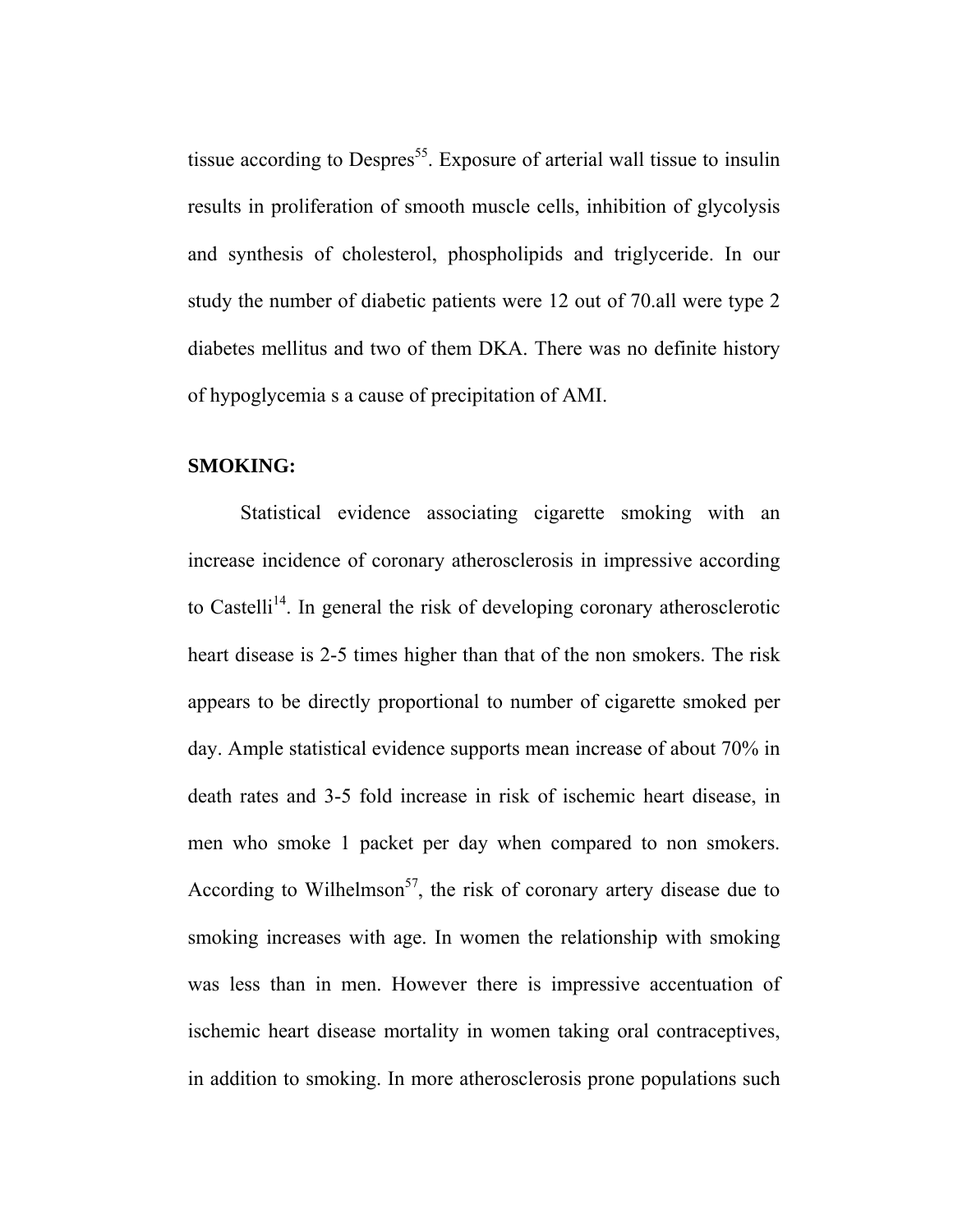as patients maintained on long term haemodialysis, cigarette smoking interacts with other risk factors, resulting in enhancement of mortality due to ischemia heart disease. Such interactions are also likely for diabetic and hypertensive patients. This association of cigarette smoking increased IHD remains unexplained. Pipe and cigar smokers have a lesser risk presumably because lesser smoke is inhaled. Smokers dying of causes other than IHD have been found at autopsy to have more coronary atherosclerosis than non smokers. The major influence by smoking is on the incidence of sudden death. Those who stop smoking show a prompt decline in the risk and may reach the risk level of non smokers as early as one yr. there were 37 smokers in our series. All of them have been smoking atleast 15 cigarettes or beedies per day for the past 5 yrs. There were no cigar or pipe smokers and patients who had angina previously prior to AMI were all smokers, they were 7 of them. The risk due to smoking decreases with age.

### **AN ANALYSIS OF PROGNOSTIC FACTORS:**

In our study, patients were grouped according to Killips classification as said earlier in an attempt to predict the mortality rate. Among the 12 patients who died 6 of them under class III, 2 under class IV, 2 under class II and the rest 2 were in class I.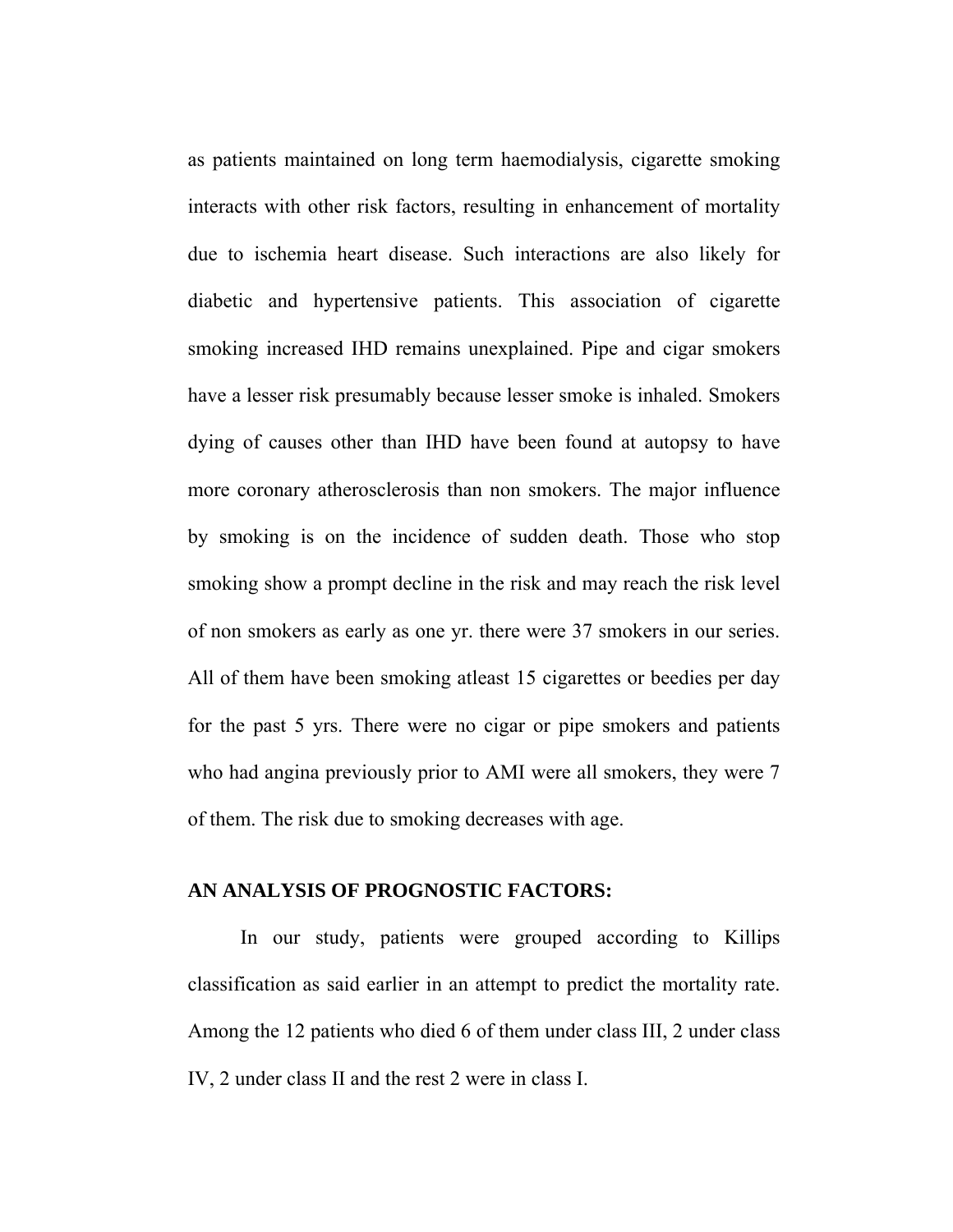## **Clinical status of patients on admission – Killips classification:**

| Class I   | 50 patients |
|-----------|-------------|
| Class II  | 12 patients |
| Class III | 6 patients  |
| Class IV  | 2 patients  |

## **Death in relation to clinical status on admission:**

| Class I   | 2 patients |
|-----------|------------|
| Class II  | 2 patients |
| Class III | 6 patients |
| Class IV  | 2 patients |

This classification shows that of those who died in our study were due to acute left ventricular failure following acute myocardial infarction. Those patients who were assessed to be in class I on admission and later succumbed, the mortality was due to be an reinfarction in the ward after transfer from ICCU in one patient and another patient had persistent Ventricular Tachycardia who later died in a private nursing home after transfer from ICCU, cause of death probably being Ventricular Tachycardia generating into Ventricular Fibrillation.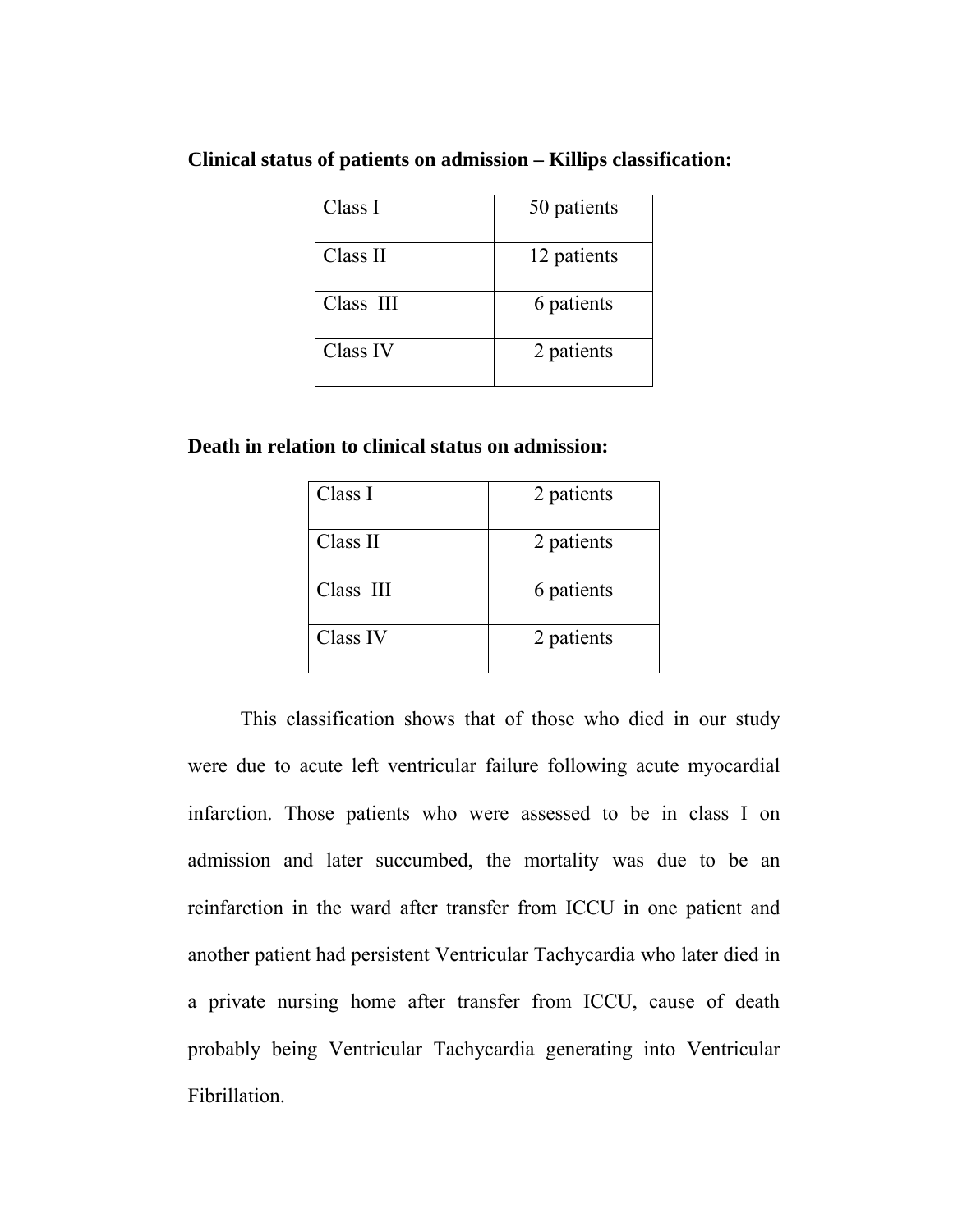A comparison between two tabular columns clearly shows a high mortality rate of patients in class III and class IV. The percentage of death in our study in relation to their place in Killips classification is as follows:

| Class I   | 2.25%   |
|-----------|---------|
| Class II  | 6.67%   |
| Class III | $100\%$ |
| Class IV  | $100\%$ |

The mortality rates established by other workers for patients classified according to Killips are:

| Class I   | $0.5\%$     |
|-----------|-------------|
| Class II  | $10 - 20\%$ |
| Class III | $35 - 45%$  |
| Class IV  | 85-95%      |

The factors that should be taken into consideration in studying this distribution of mortality in Killips classification is the fact that the patients were analyzed at the time of admission and were assigned to a class . Some of them later deteriorated due to causes like reinfarction. This apparently raised the mortality for class I. In our study the mortality rates for classes I, II, III were uniformly higher than the predicted values.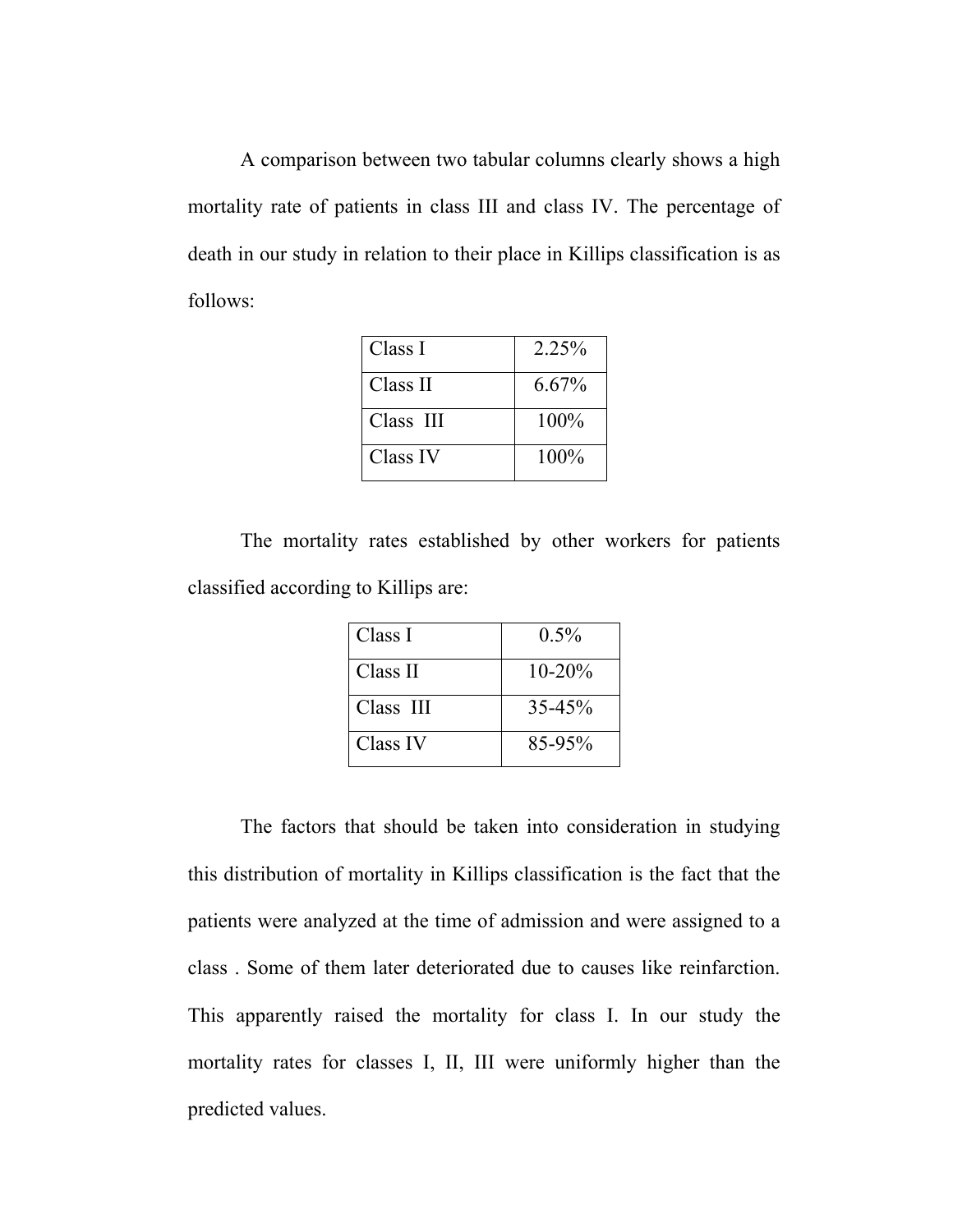#### **ST SEGMENT DEVIATION – INDEX OF SEVERITY OF AMI :**

Engelen and his co workers have studied and evaluated the value of ECG in estimating infarct size<sup>58</sup>. They have come to the conclusion that all waves in ECG are useful in assessing the infarct size. He further studied and correlated the ST segment deviation in transmural and sub endocardial infarcts in pathological studies. The study involved 80 patients who died of acute myocardial infarction who had showed QRS, ST segment changes. Changes in the QRS complex occurred in 9 out of 15 cases of sub endocardial infarction which later confirmed pathological studies. 5 of these had definite ST segment depression occurred most frequently with sub endocardial infarction but 43% of Tran mural infarcts also show this finding. In 17 % of Trans mural infarct, this was the only ECG finding mimicking sub endocardial infarct. They have concluded that subendocardial infarct cannot always be differentiated from transmural on the basis of QRS changes alone.

The presence of Q waves in leads in which they are not normally found need not necessarily denote infarction. It was shown by mickelgreenspan<sup>59</sup> and his co workers that exercise induced O waves appeared in normal persons. Some persons have tried to correlate the presence of pericarditis as shown by the presence of pericardial rub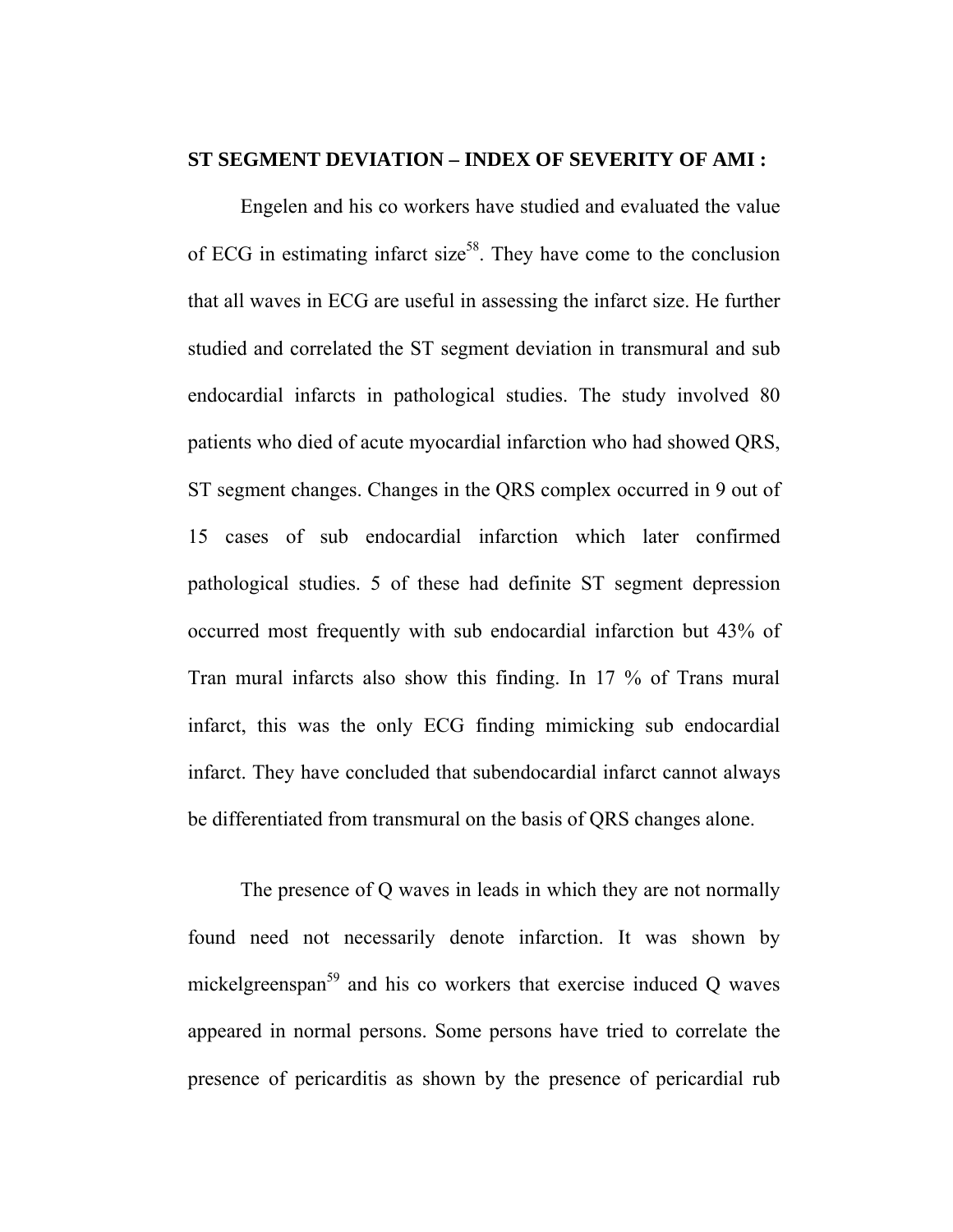after AMI, to subsequent mortality, 313 patients was studied by Kent and workers according to Baumann<sup>60</sup>. They found pericardial rub in 67(21%). Of these having Anterolateral MI was associated with pericarditis, is 22 out of 26. (85%). Lateral wall infarction 4 out of 4. Inferolateral MI 2 out of 5.anterior 16 out of 36 (15%). 10 persons with pericarditis died. 7 had shock, 2 were due to rupture of ventricle and both of them had inferior wall MI. They have concluded that pericarditis is limited in the early course of myocardial infarction and most prevalent in lateral wall infarction. Persistence or recurrence of pericarditis in 18 patients was associated with extensive infarct or reinfarct.

Bent. Lyuger Nelson<sup>111</sup> have attempted to correlate the degree of ST segment deviation and the prognosis. They classified myocardial infarction into major and minor depending on the degree of ST segment deviation.

In anterior wall infarction more than five divisions was considered as major.

In inferior wall infarction more than 2 divisions was considered as major.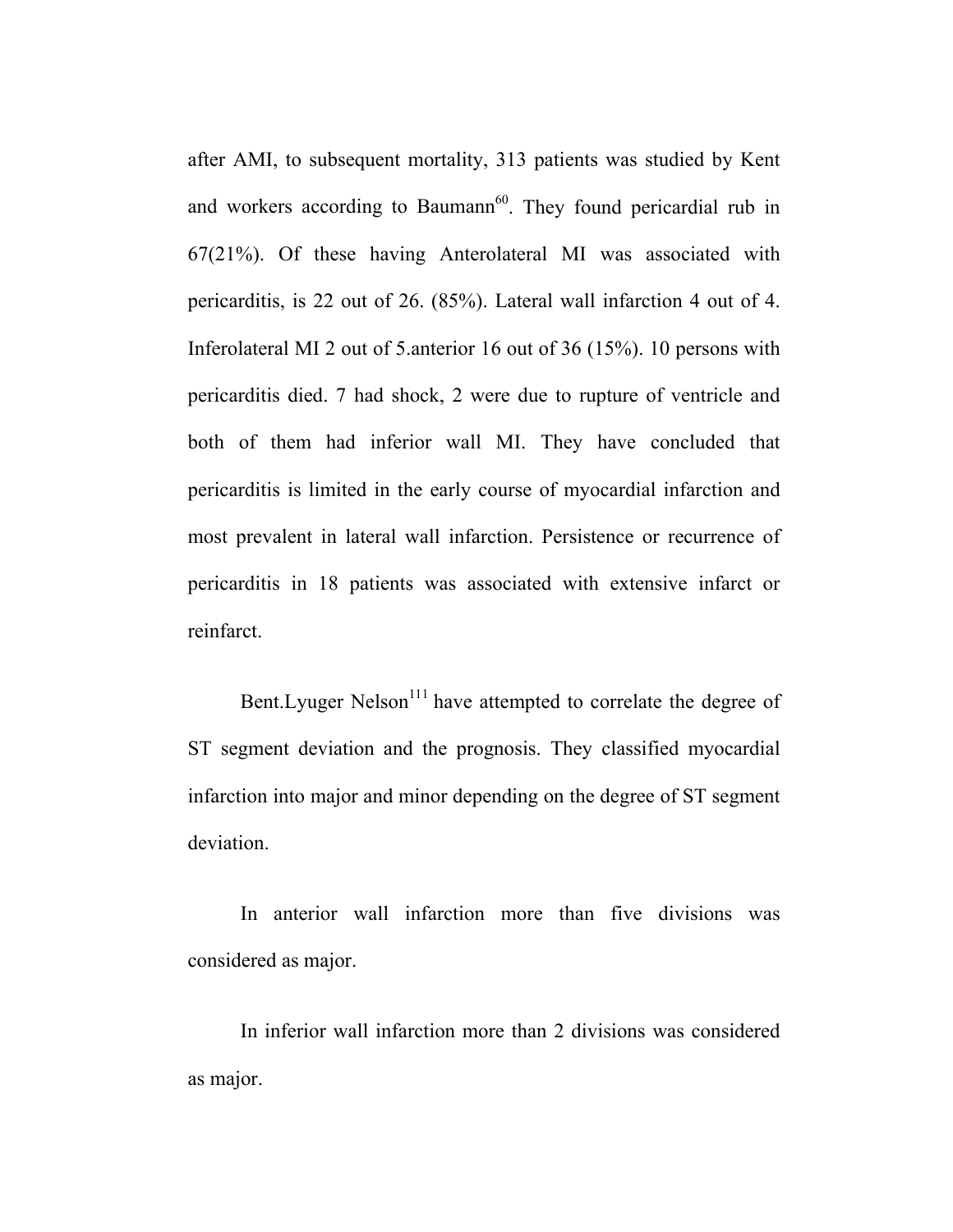The TP segment was used as an isoelectric line and deviations are measured to the nearest millimeter. They have come to the conclusion that patients with major deviation had greater incidence of cardiac arrest, cardiac failure, death, atrial fibrillation, shock, heart blocks, ventricular tachycardia and ventricular premature complexes $^{23}$ .

In our study out of the 70 patients of acute myocardial infarction number of patients who could be classified as major infarcts according to Bent.Lyuger criteria were:

Anterior wall infarction : 12

Inferior wall infarction : 7

All the others i.e. 51 out of 70 had minor infarctions. Number of deaths in patients having major infarcts was 33% while the mortality rate with minor infarction was 20.4%.

The difference in our study is not significant as far as the mortality rate is concerned. This is probably due to the limited number of patients who died in my study.

All the arrhythmias recorded in my study occurred mostly in minor infarcts. Though the death rate of the patients with major infarct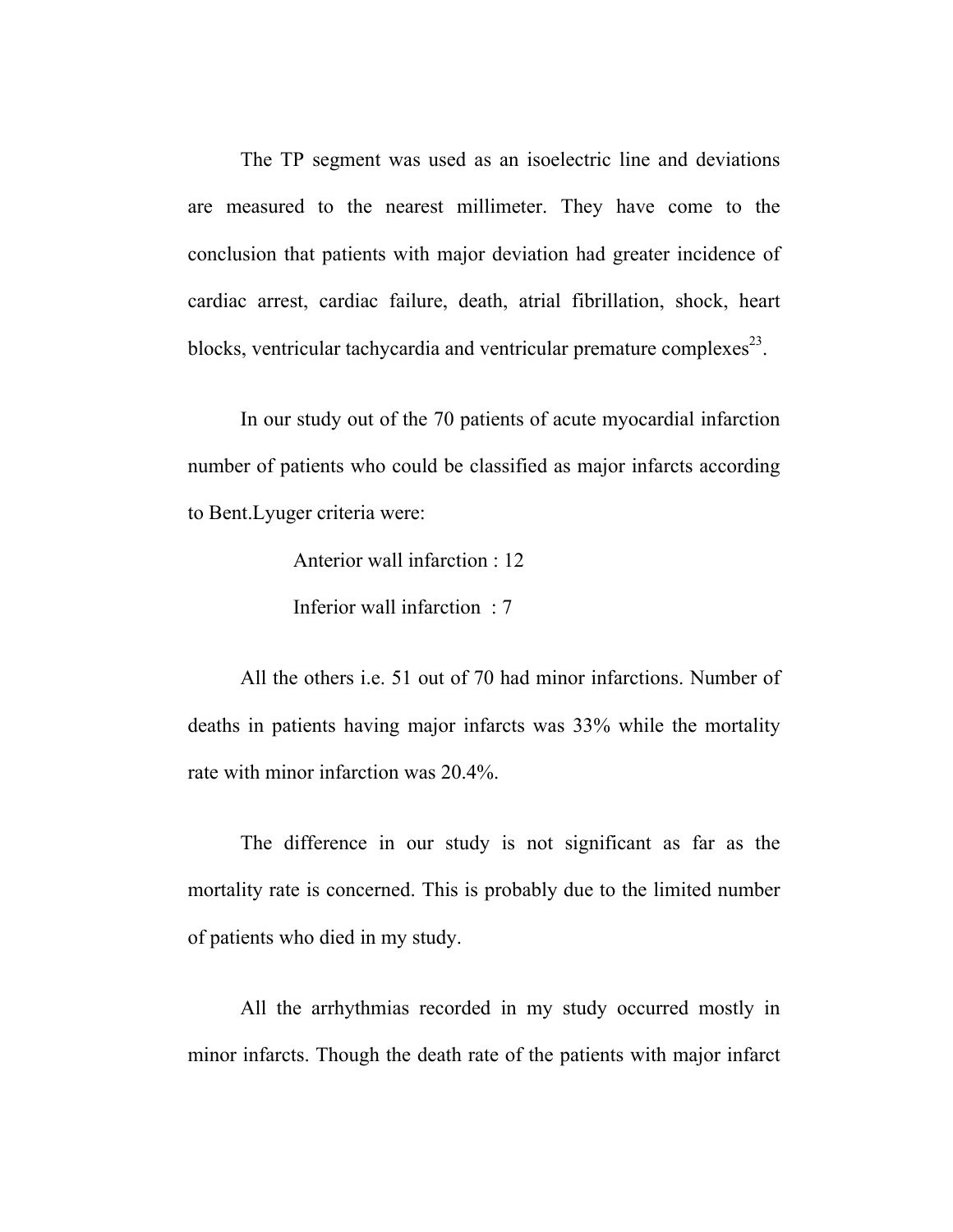(33%) was higher compared to minor infarct with low number of patients being in major infarct this difference is not significant.

### **TIME DELAY:**

The person who died in our study was admitted much later than the patients who survived. This clearly shoes the importance of time of time factor. This was clearly showed by Lakartidningen<sup>65</sup> where he states that **"Time is a heart muscle"** Quicker management and reperfusion save more patients with ST-segment elevation infarction.

Findings from the Worcester Heart Attack Study<sup>7</sup> show that patients who delayed for more than 6 hours were 6.5 times less likely to receive thrombolytic agents compared to patients who arrived within 1 hour of the onset of AMI.

The expression "aborted infarction" was first used to describe the patients treated very early in the Myocardial Infarction and Triage Intervention (MITI) trial<sup>73</sup>. It was found that  $40\%$  of all patients treated within 3 hours of onset of symptoms had no evidence of infarction as measured by thallium scan at 30 days follow-up. Minimal infarct size of less than 10% was noted in additional 35% patients.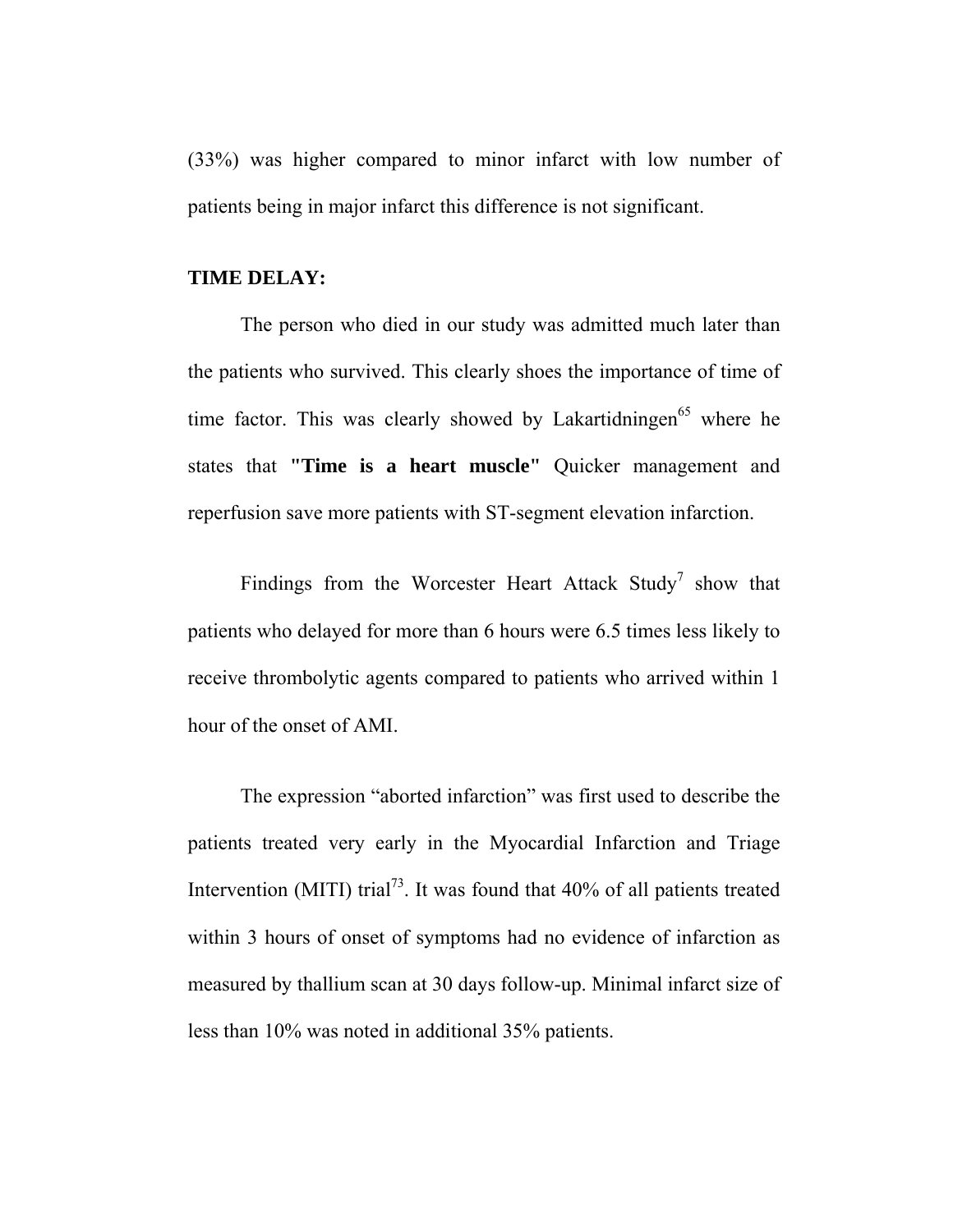A meta-analysis of 22 trials, including more than 50000 patients, showed maximal effectiveness of thrombolytic therapy within the first hour of symptom onset (the golden hour), whereas the benefit was reduced by nearly 50% in the subsequent hour (the Boersma's curve).

An estimated 65, 37, 26 and 29 lives are saved per 1000 patients when treated with thrombolytic therapy within 0-1, 1-2, 2-3 and 3-6 hours respectively<sup>4</sup>. If the patients of AMI can be identified and treated very early after the onset of symptoms, the infarction process can essentially be aborted.

#### **PROGNOSTIC INDICES** :

Immediate risk stratification of patients with myocardial infarction in the emergency department (ED) at the time of initial presentation is important for their optimal emergency treatment.Current risk scores for predicting mortality following acute myocardial infarction (AMI) are potentially flawed, having been derived from clinical trials with highly selective patient enrolment and requiring data not readily available in the ED. These scores may not accurately represent the spectrum of patients in clinical practice and may lead to inappropriate decision making.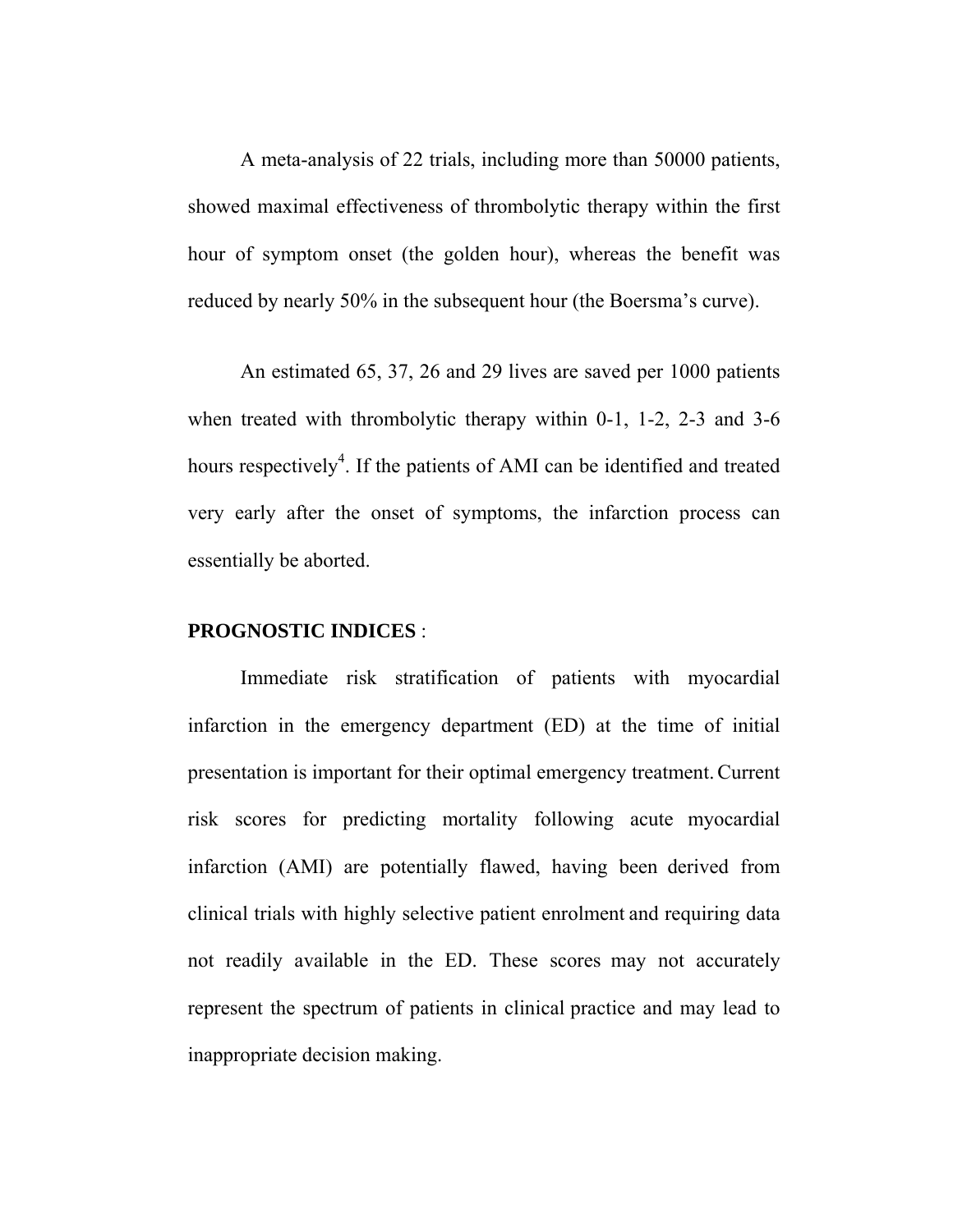In an extensive study at the mayo clinic that involved 1212 patients who were admitted between 1988 and 2000 were studied. A risk score model was developed for predicting. The risk score included age, sex, systolic blood pressure, admission serum creatinine, extent of ST segment depression, QRS duration, Killips class, and infarct location. The predictive ability of the model in the validation set was strong<sup>8</sup>.

 Various people have correlated presence of different arrhythmias with prognosis with considerable success as pointed out before.

 B.L. Chapman and C.H.Gray have formed their prognostic indices with the following factors<sup>74</sup>. They have used a scoring system.

## *1. Cardiogenic Shock*

Systolic blood pressure less than 80mmHg with signs of reduced perfusion to brain.

## *2. Oliguria*

Less than 500ml per 24 hours following myocardial infarction.

 This scoring system of Chapman ideally suits our needs as it does not involve elaborate studies and is based mainly on clinical judgment.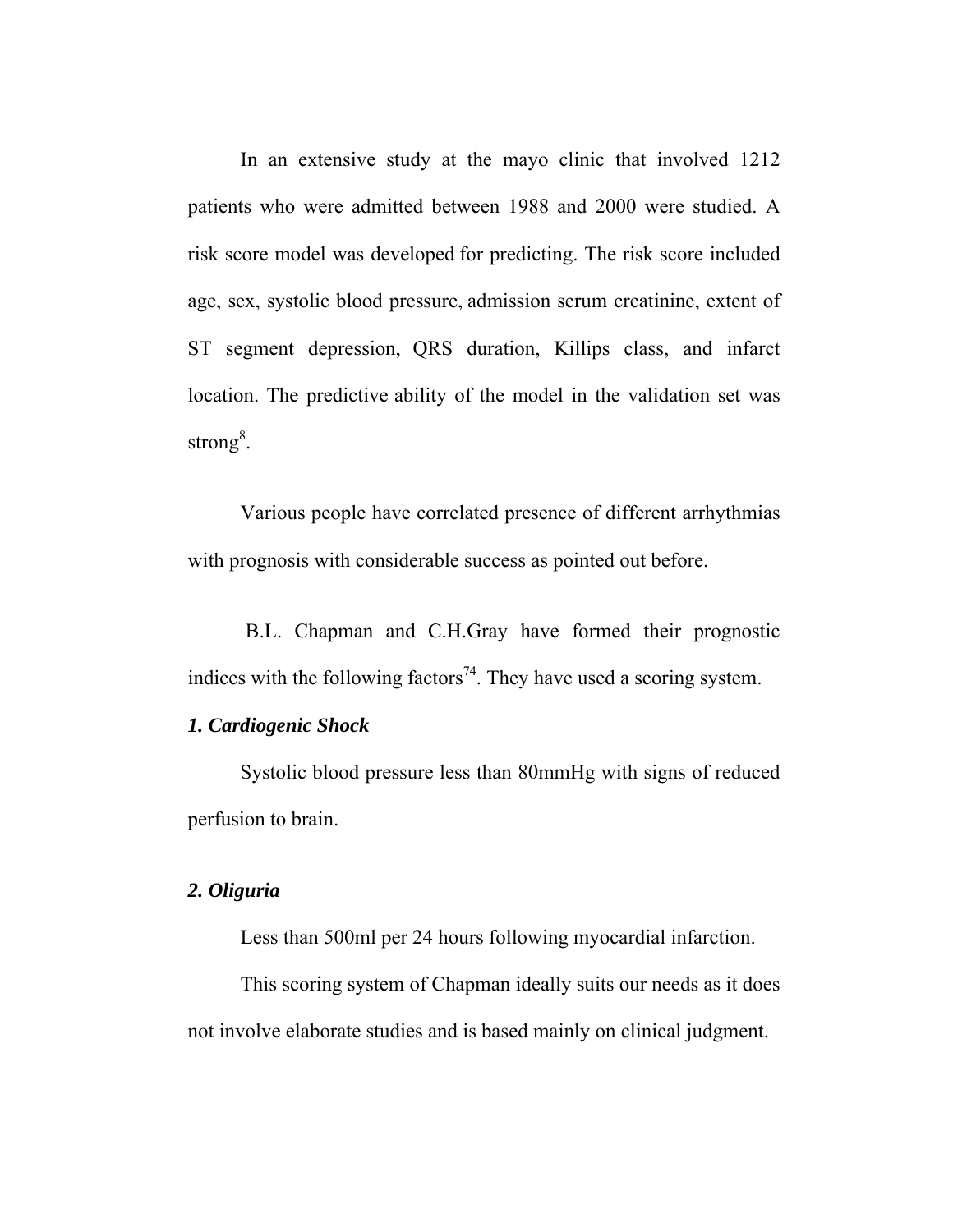The prognostic indices published by Norris considered the following factors viz. age, position of infarct, admission systolic BP, heart size, lung fields and previous ischemia. In this study Chapman Gray index predicted correctly the outcome for 88% of patients with a cut off point of 20 and for 91% with a cut off point of 80.

## **ARRHYTHMIAS AND THEIR IMPORTANCE** :

The largest number of deaths in infarction is due to arrhythmias occurring early according to Green<sup>50</sup>. Among the arrhythmias ventricular fibrillation is the commonest cause of death. He further showed that Ventricular fibrillation occurring early during myocardial infarction without any other complications is termed primary while that occurring later and with complications is termed secondary. The former responds well to defibrillation and recurrence rate is low while the later is refractory to defibrillation and mortality is high.

Ventricular premature complexes stand out as the commonest. Numerous studies have been conducted to asses their importance<sup>23</sup>. If it occurs in a malignant form, treatment should be initiated immediately.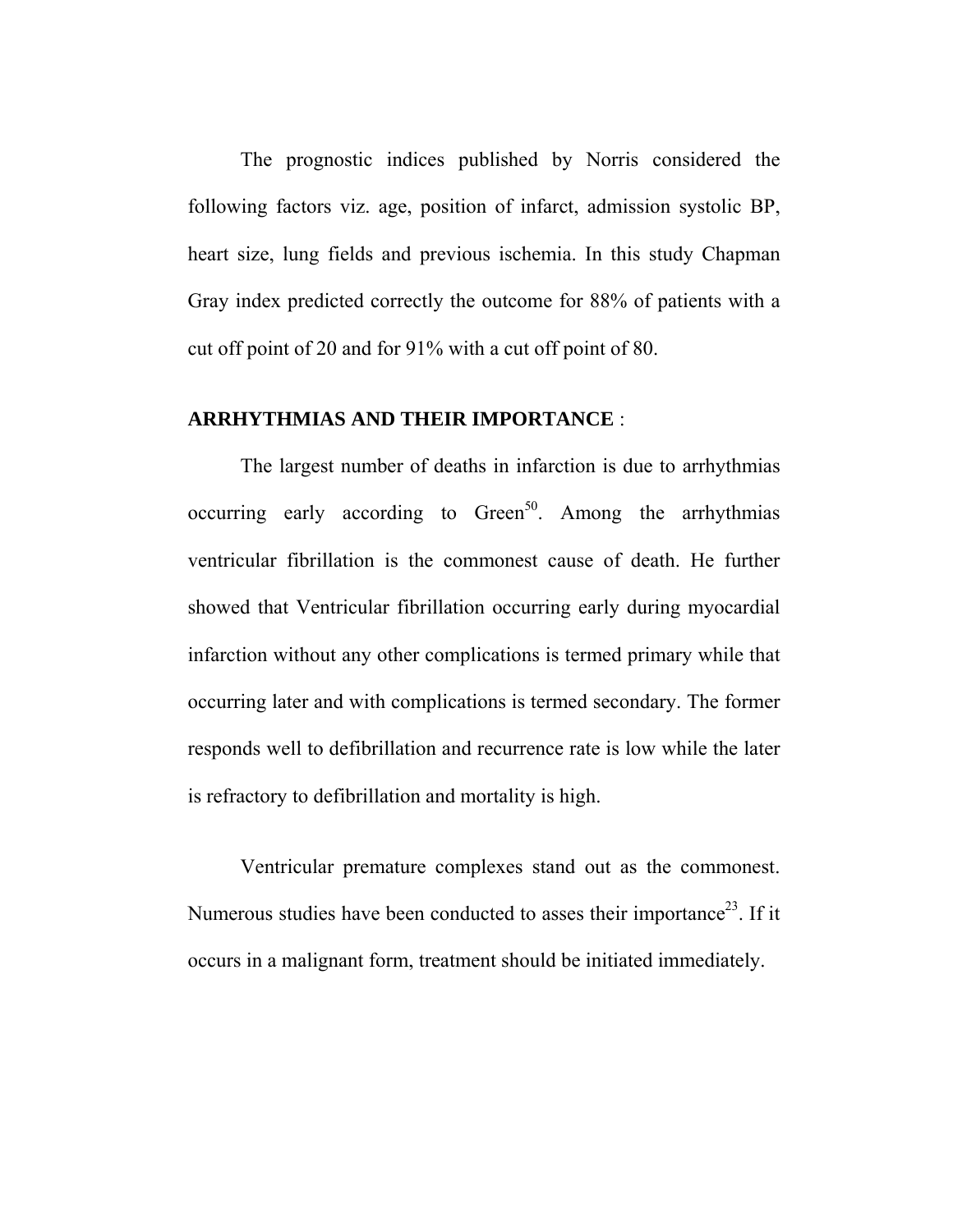## **SUPRAVENTRICULAR TACHYARRHYTHMIAS**

Regarding supraventricular tachyarrhythmia, it is mainly due to enhancement of sympathetic tone in response to baroreceptor reflexes and anxiety state, alteration in the electrophysiology of pacemaker, conduction system, hypoxia caused by impaired circulation, shock state and depressed respiration, release of potassium from injured cells, changes in the catecholamine levels, free fatty acid levels and electrolyte disturbances.

 The changes in hemodynamics vary from momentary changes to depression of circulation. Rapid coordinated contraction of atria and ventricle usually produce decrease in cardiac output. Patients usually tolerate supraventricular arrhythmias well. But in some cases it decreases the cardiac reserve and rapidly produces cardiac failure or shock.

 The incidence of supraventricular arrhythmias demonstrated in a study of patients with infarction is as follows according to Meltzer.

- a. Atrial arrhythmias including atrial premature beats as seen in 50% and in some it is a sign of atrial infarct.
- b. Supraventricular arrhythmias in 4 to 20%
- c. atrial flutter in 2 to 5 %
- d. atrial fibrillation in 7 to 16 %.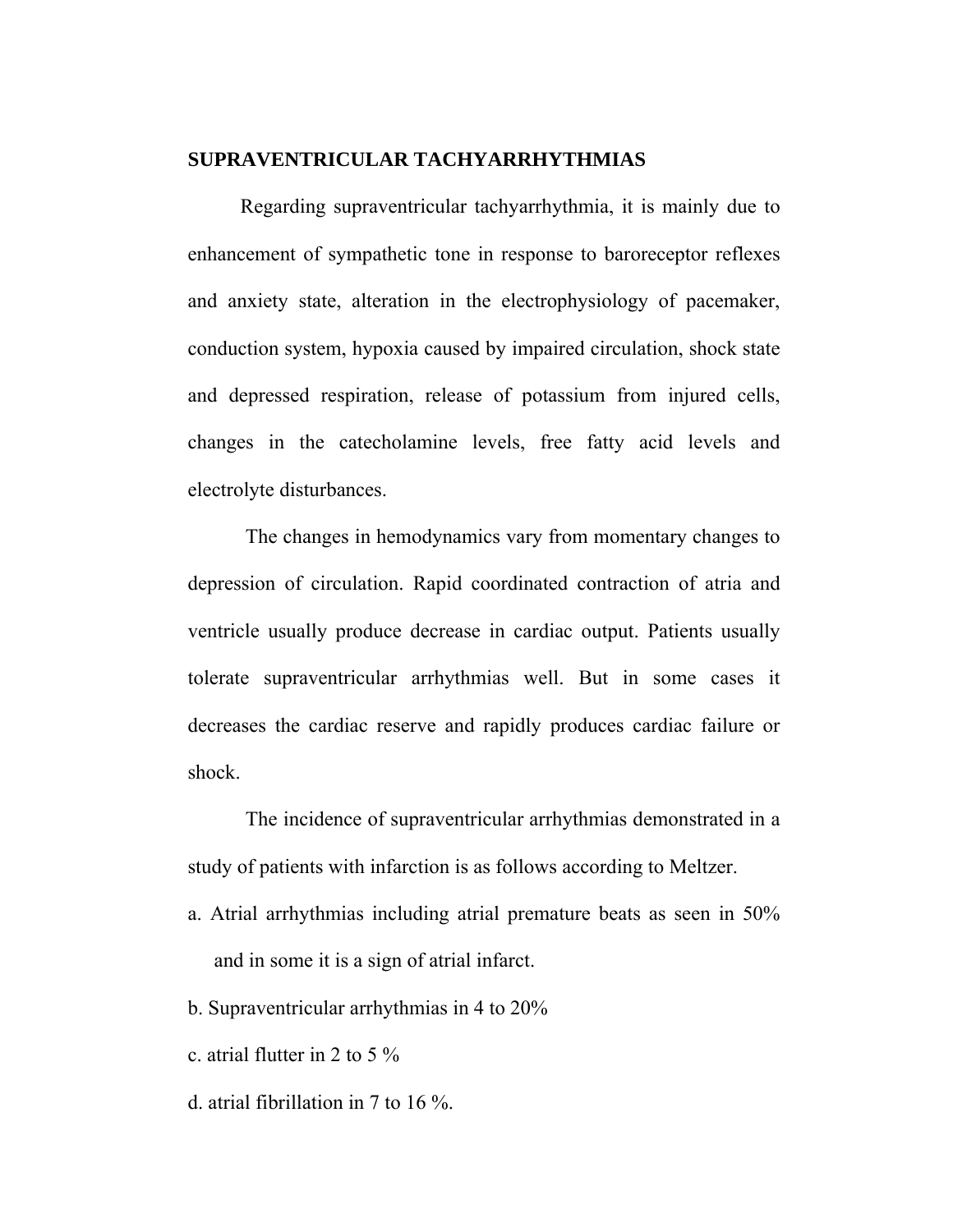In our study of 70 patients who were not continuously monitored the incidence was

| a. Sinus Tachycardia              | 4 patients. |
|-----------------------------------|-------------|
| b. Supraventricular Tachycardia - | 3 patients. |
| c. Atrial Flutter                 | 1 patient.  |
| d. Atrial Fibrillation            | 1 patient.  |
| e. Junctional Rhythm              | 2 patients. |

Of these arrhythmias sinus tachycardia was not considered as a major one. It does not need therapy unless it is causing circulatory embarrassment.

The patient who developed atrial fibrillation was already a known Ischemic heart disease patient and his presentation was atrial fibrillation. The other developed after being transferred to ward from CCU on day two.

## **VENTRICULAR ARRHYTHMIAS**

Ventricular tachycardia is defined as 3 or more beats occurring in succession. The focus being in the ventricle.

Regarding the pathogenesis there is correlation between the plasma catecholamine and the incidence of ventricular arrhythmias has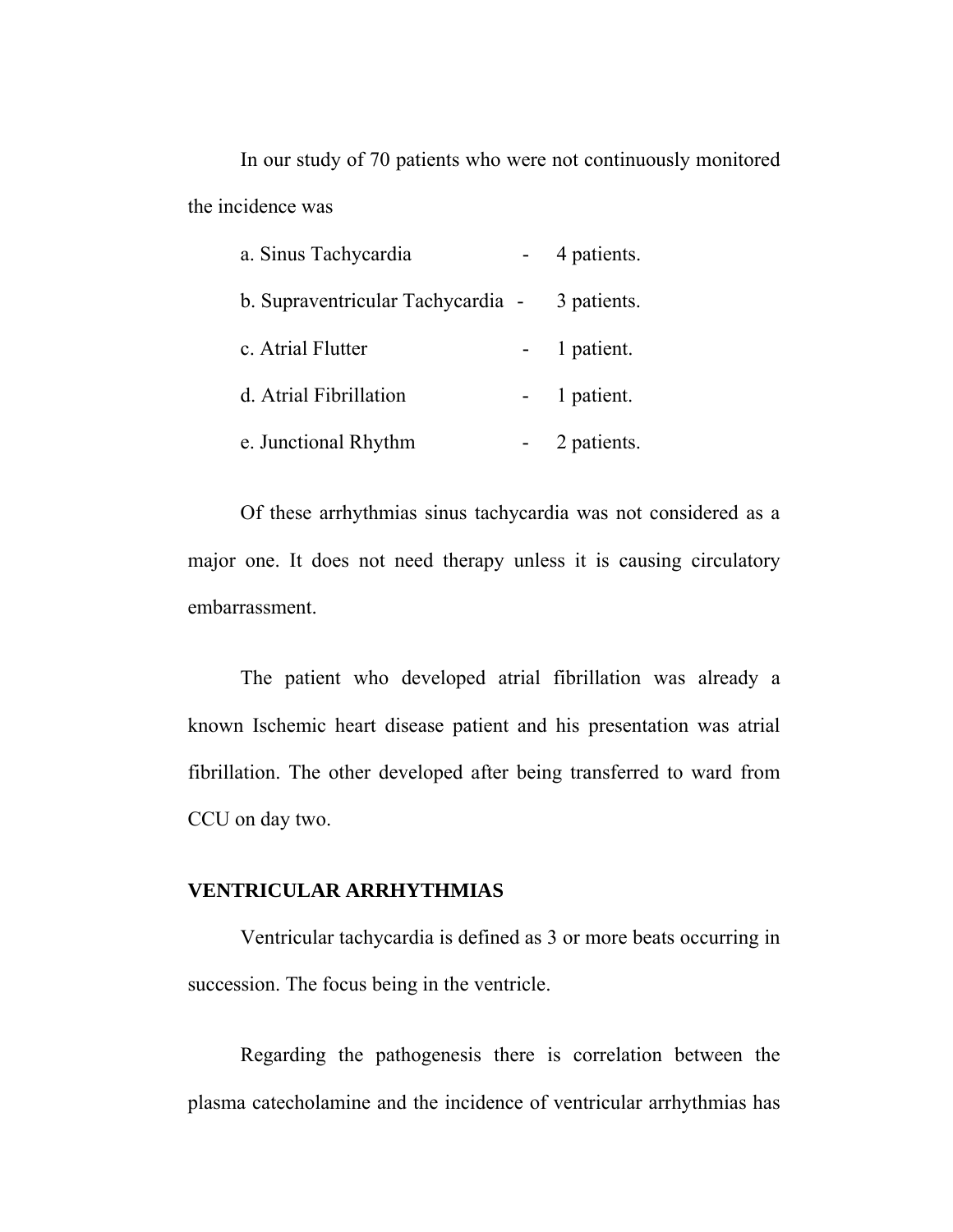been reported. Rajagopalan et  $al^{28}$  have demonstrated an increased incidence of ventricular fibrillation in patients having low as well as high heart rate. In his opinion the optimum heart rate, following myocardial infarction would be 90 – 100.

The various ventricular arrhythmias encountered in our study were:

| 1. Mulitple ventricular premature beats - |  |
|-------------------------------------------|--|
| 2. Ventricular tachycardia                |  |
| 3. Ventricular fibrillation               |  |
| 4. Electro mechanical dissociation        |  |

This incidence to the 70 patients that were studied. It is said that occasional ventricular premature beats occur in almost all myocardial infarction according to Green and Ruberman. The low incidence in our study only reflects the absence of continuous monitoring in our group of patients.

Of the 11 patients who had ventricular premature beats,

- 1. 6 did not develop any complications.
- 2. 3 developed ventricular tachycardia, 2 of them were reverted and 1 died due to asystole.
- 3. 1 had persistent ventricular tachycardia and later transferred to private hospital where he succumbed.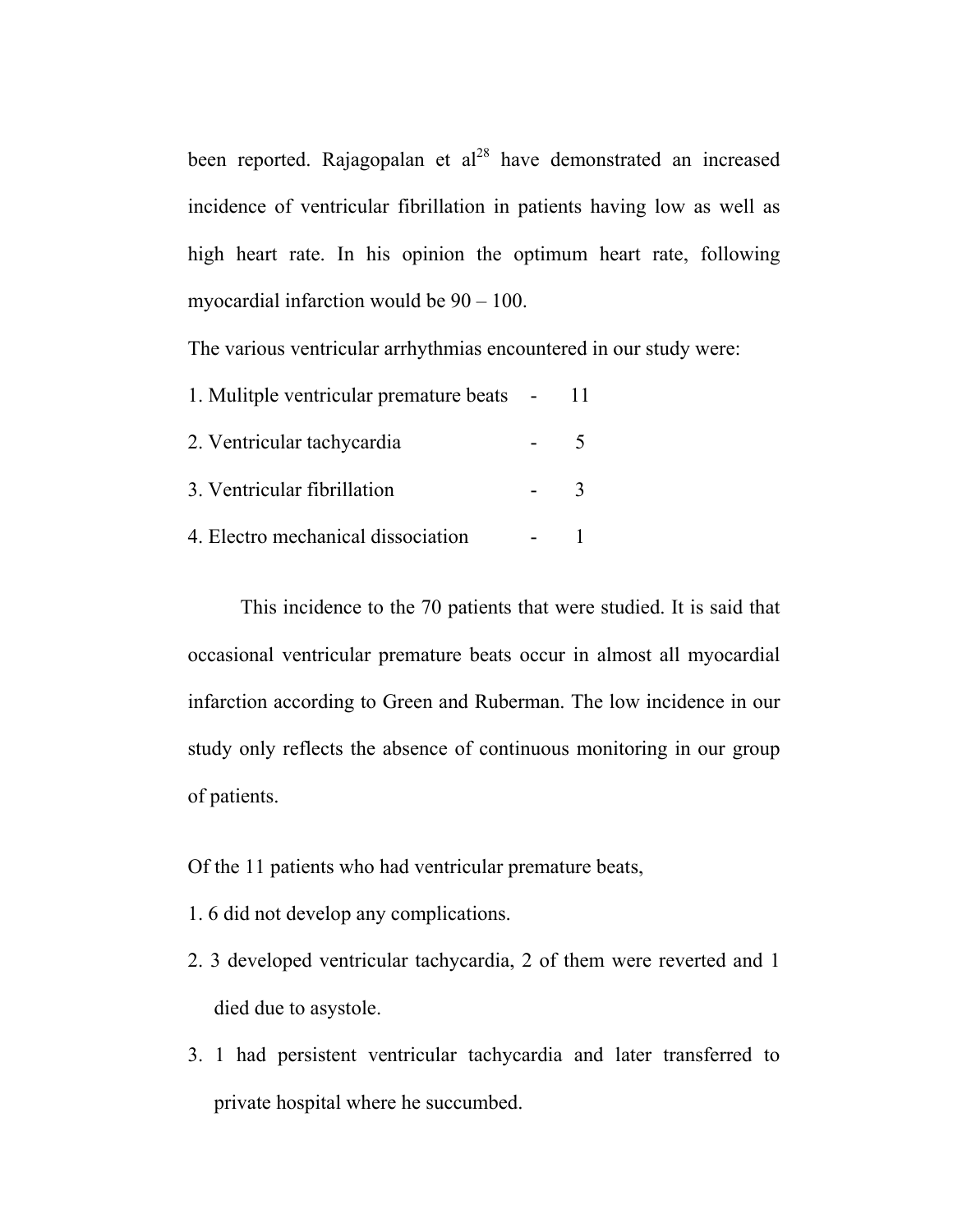4. 1 had a heart rate of more than 240 on the monitor but his pulse rate was 84, who complained of severe chest pain and the diagnosis of electro mechanical dissociation was made and he later died ,this patient was the youngest in our study being only 24 years.

## **BRADY ARRHYTHMIAS**

They from potentially lethal but treatable complication. They may be due to intensive vagal stimulation, ischemia of SA node according to Adgey<sup>30</sup>, injury or necrosis of AV node, accumulation of metabolites or factors such as pain and fear producing reflex sinus slowing.

## **AV Blocks**

#### **Left anterior hemi block**

This is the commonest isolated unifascicular block following acute myocardial infarction, with an incidence ranging from  $4 - 15.2 \%$ according to  $Colii^{40}$ . It is relatively benign. In our study 7 patients developed this block. They had anterior wall infarction in 2 patients, 2 with inferior wall infarction and 3 with extensive anterior wall infarction.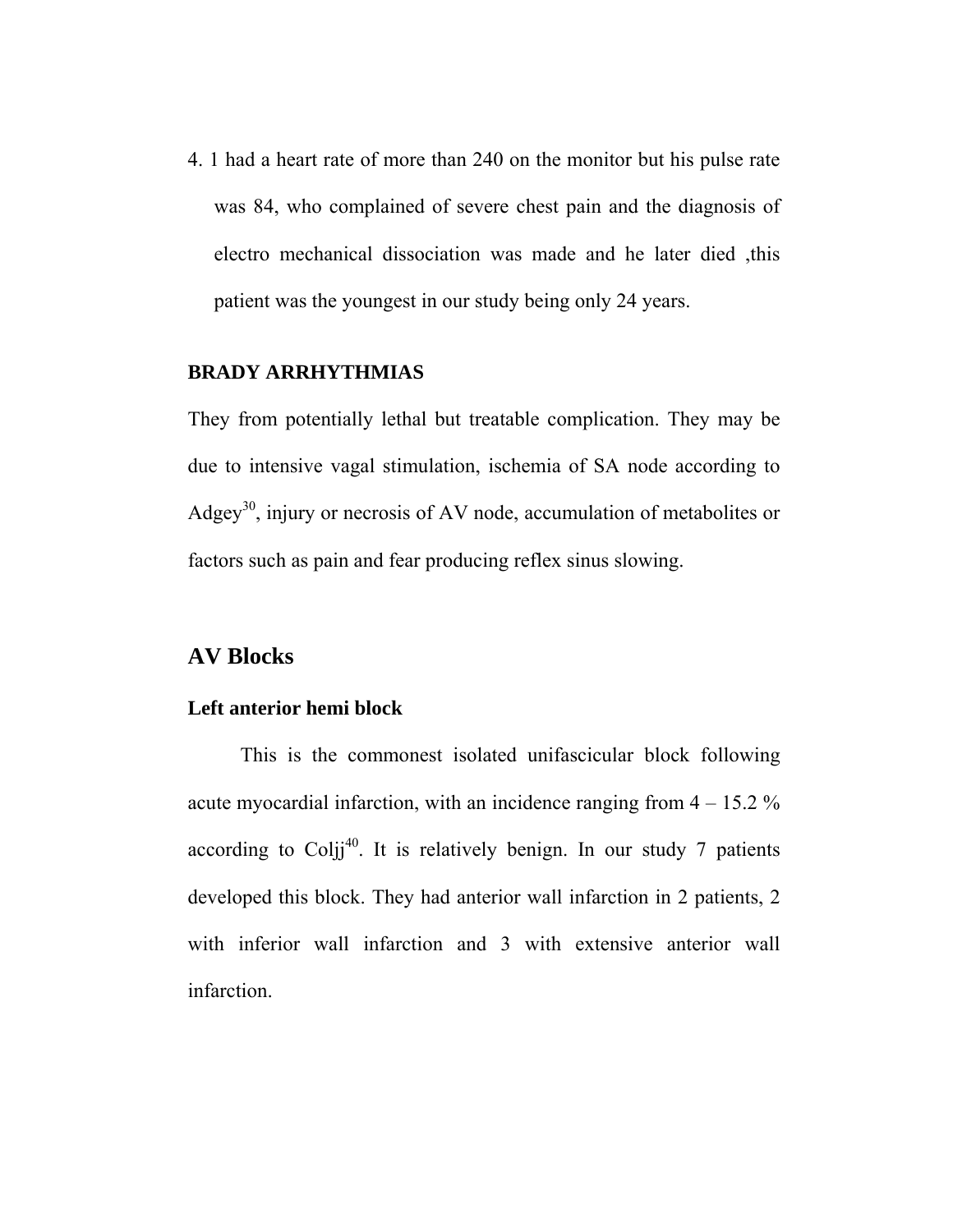### **Left posterior hemi block**

This a uncommon condition. Its presence usually indicates extensive myocardial damage. It occurs in about  $0.22\%^{41}$  study as an isolated event. The mortality being around 50% and the main cause being pump failure according to Domenighetti.

### **Right bundle branch block**

This occurs as an isolated event in about  $5 - 60\%$  of the cases according to Hindman<sup>39</sup> and Col  $J.J^{40}$ . These patients usually have anterior wall infarction and usually carry a hospital mortality of 44%. In our study 4 patients were seen with RBBB and who had anterior wall infarction. One developed failure symptoms and others did not have any complications during their hospital stay.

### **Left bundle branch block**

The development of LBBB masks the infarction ion many cases. The incidence of isolated LBBB varies from  $3 - 5$ %. This occurs with identical frequencies with anterior wall infarction and lateral wall infarction according to Domenighetti<sup>41</sup>. Mortality rate is roughly equal to that of RBBB. No of cases of isolated LBBB seen in our group was one.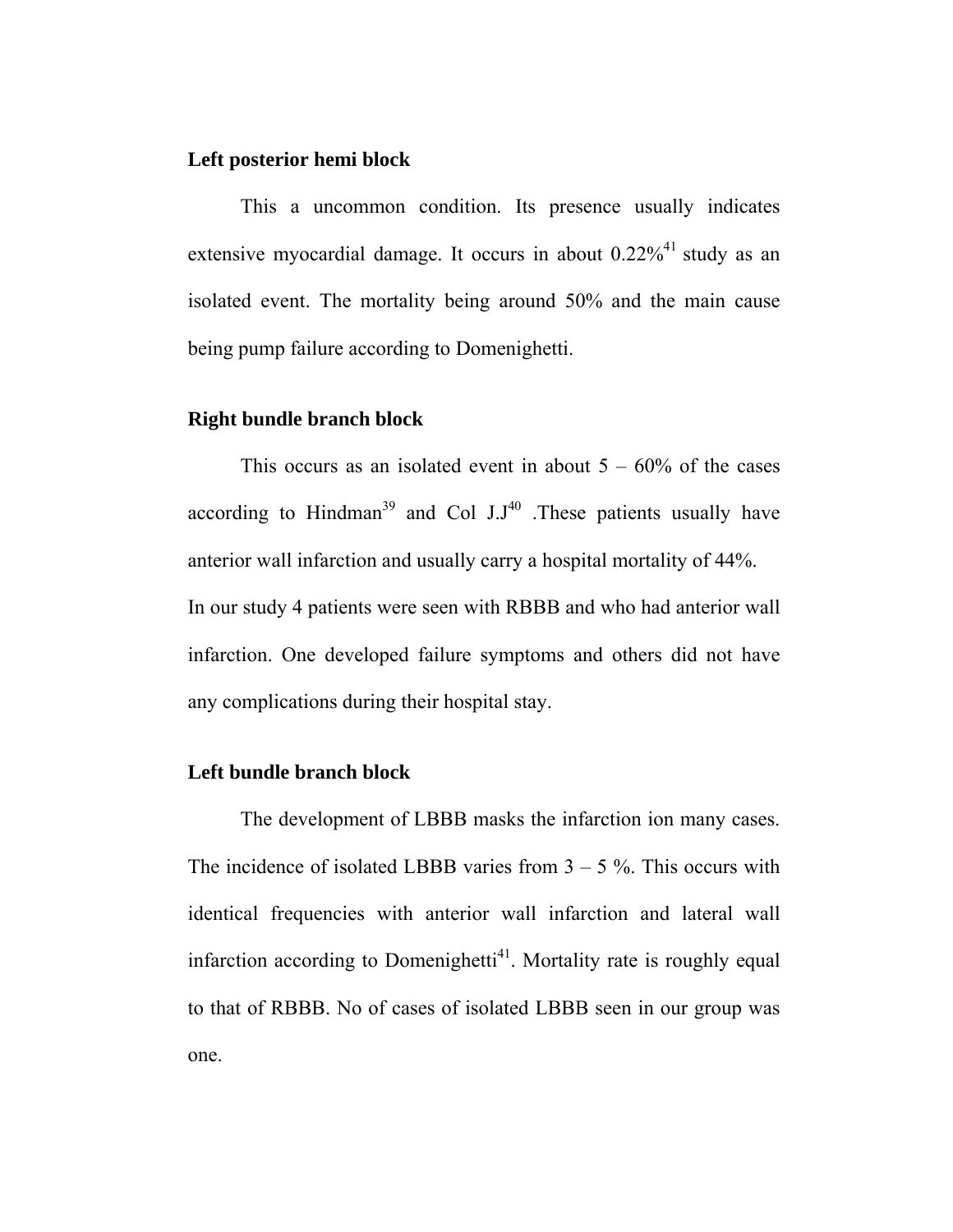#### **Combinations of fascicular blocks**

In our group of patients three had combination of RBBB with LAHB. This carries a grave prognosis with higher incidence of sudden atria ventricular block and death occurring due to myocardial decompensation according to Domenighetti<sup>41</sup>. This the most common bifascicular block. The incidence ranging from 4 to 9 %( 61). This is also the most common precursor of trifascicular block, with an incidence of complete heart block varying from 2 to 47 %.

One patient in our group developed cardiac failure and he was under Killips class III. He later died due to cardiac decompensation.

The other combination of RBBB with left posterior hemi block has a high mortality due to extensive myocardial damage which is needed to produce this block. Mortality ranges from 75 to 100% and incidence of complete heart block exceeds 50% according to Kostuk. This combination was not seen is our series.

There were six patients who had first degree AV block, where four were with inferior wall infarction and two with anterior wall infarction. They all reverted to normal. This block does not influence the final outcome.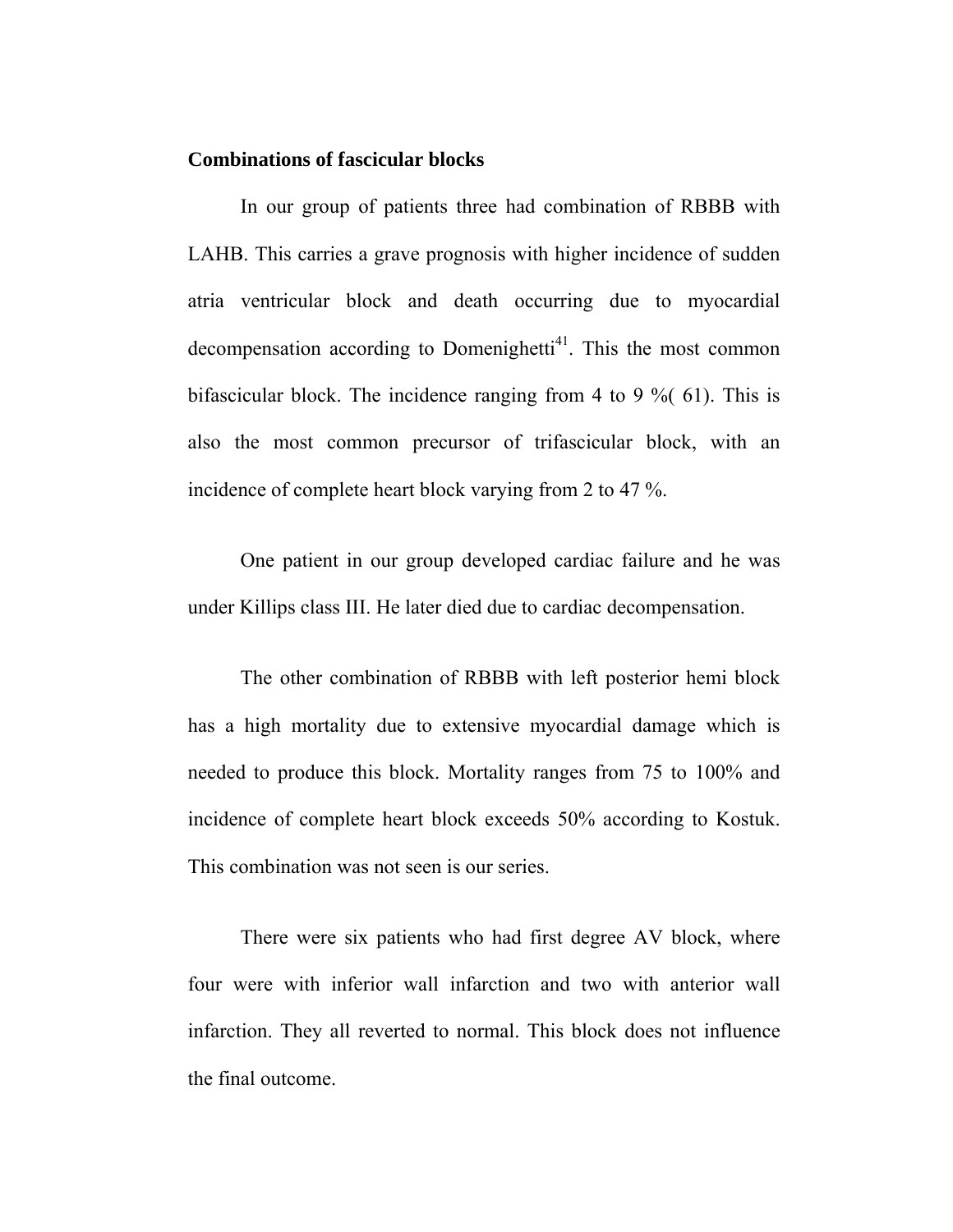Transient complete heart block with patient having Stokes Adams attack was seen in a patient. This patient later died due to cardiac systole. Patient had extensive anterior wall infarction. This patient was paced, the pacer was later removed.

In patients who develop complete heart block after anterior wall infarction, the prognosis seems to be influenced by the extent of infarct and so pacing might not improve long term prognosis. While in those patients developing complete heart block after inferior wall infarction improves well with pacing and their prognosis is better.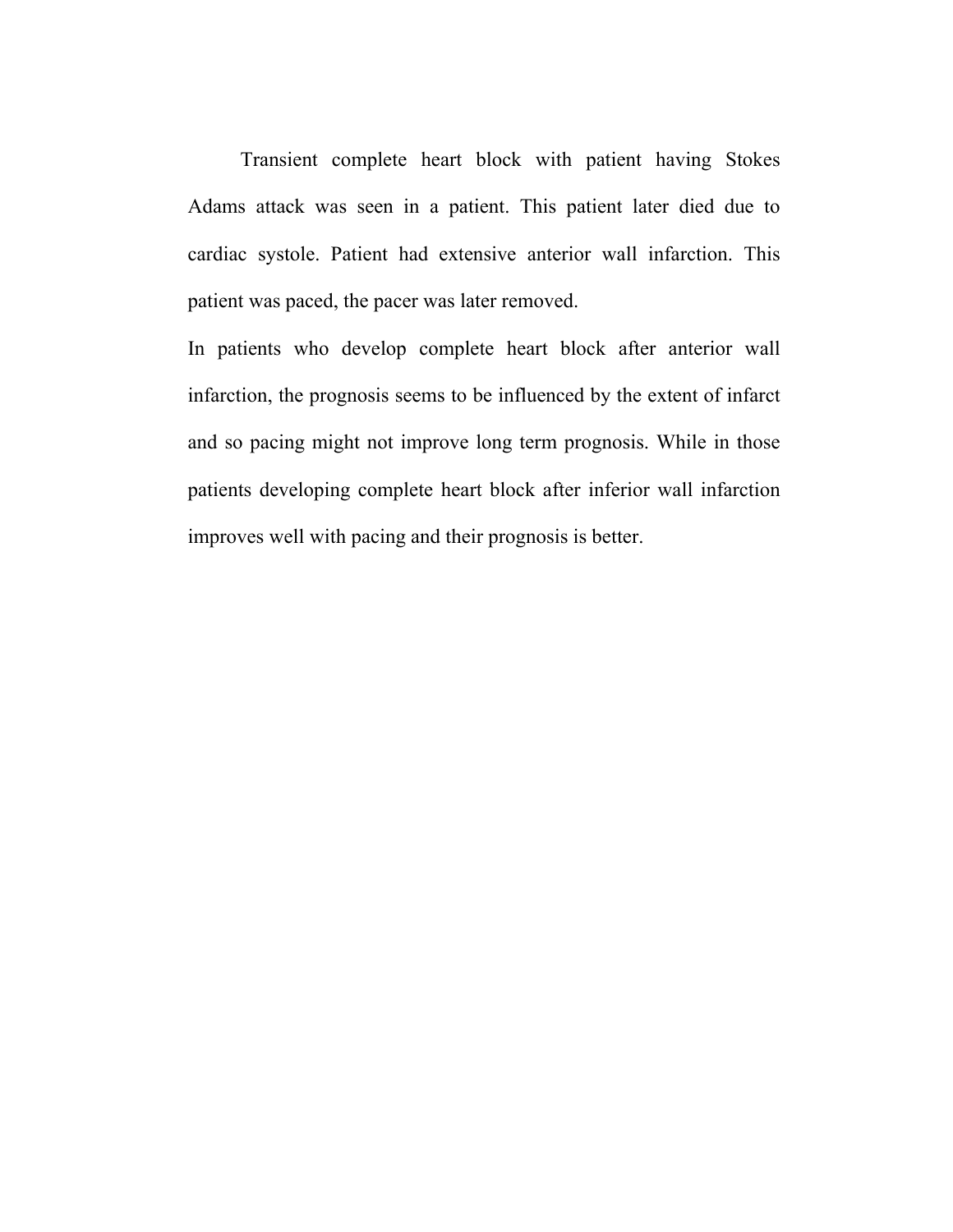# **CONCLUSION**

The early phase of myocardial infarction is the most critical period. The formation of Intensive Coronary Care Unit (ICCU) has drastically changed the management. The time delay in getting the appropriate management alters the disease status. The concept of Door to Needle time has led to the management of myocardial infarction to new pathways.

The Inhospital status of the patient and the development of complications during the initial phase like Tachy arrhythmias, Left Ventricular failure and conduction disturbances determines the prognosis in a short term basis as well as long time.

In this study 70 consecutive patients admitted and proved to be having major and minor infarcts in ICCU were chosen. The patients were grouped into four classes according to Killips classification.

The severity of myocardial infarction as detected by the degree of ST segment deviation was used for grouping them into major and minor infarcts. Bent Luyger Neelsons criteria were used for grouping the patients. The patients' course during the hospital was followed up.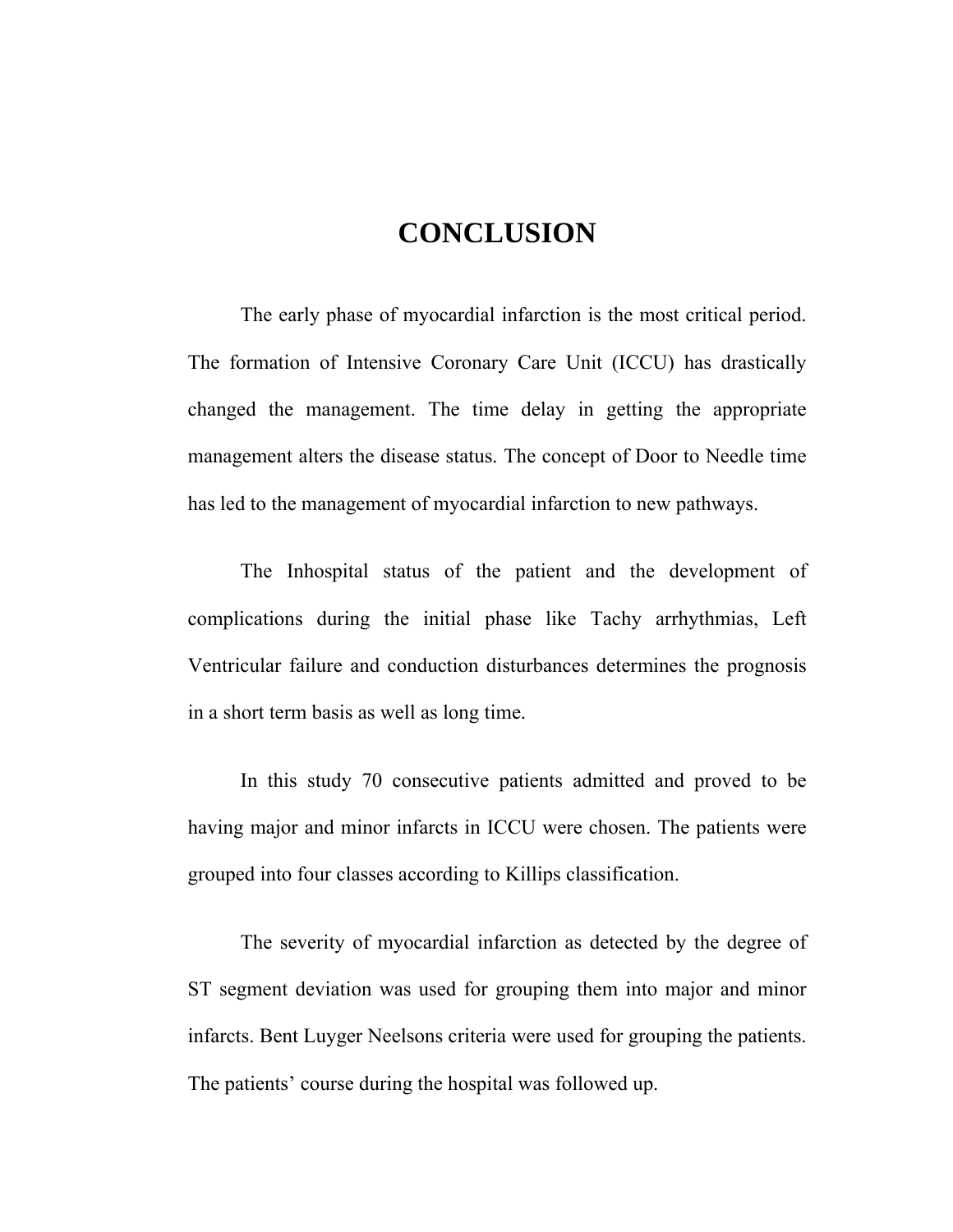An attempt was made to correlate the severity of myocardial infarction as per the ECG criteria with Killips classification in trying to assess the prognosis. The incidence of arrhythmias, cardiac failure and deaths was noted in each group. In our series 19 patients qualified to be classified as having major infarction.

There was an overall tallying as shown by a higher percentage of patients with severe infarction by ECG criteria, occupying class III or IV (Killips classification). They also had increased mortality mainly due to left ventricular failure present in 12 patients (60 percent), ventricular tachycardia 4 patients (20 percent), ventricular fibrillation 3 patients (16 percent) and one had electro mechanical dissociation (4 percent).

This relationship was convincing as the number of patients having major infarction was nineteen.

Increased incidence of arrhythmias in patients with major infarction was demonstrated in our series and the main form was Ventricular Premature Complexes they also had ventricular tachycardia, ventricular fibrillation and also Brady arrhythmias. The conduction disturbances occurred frequently the main form being LAHB.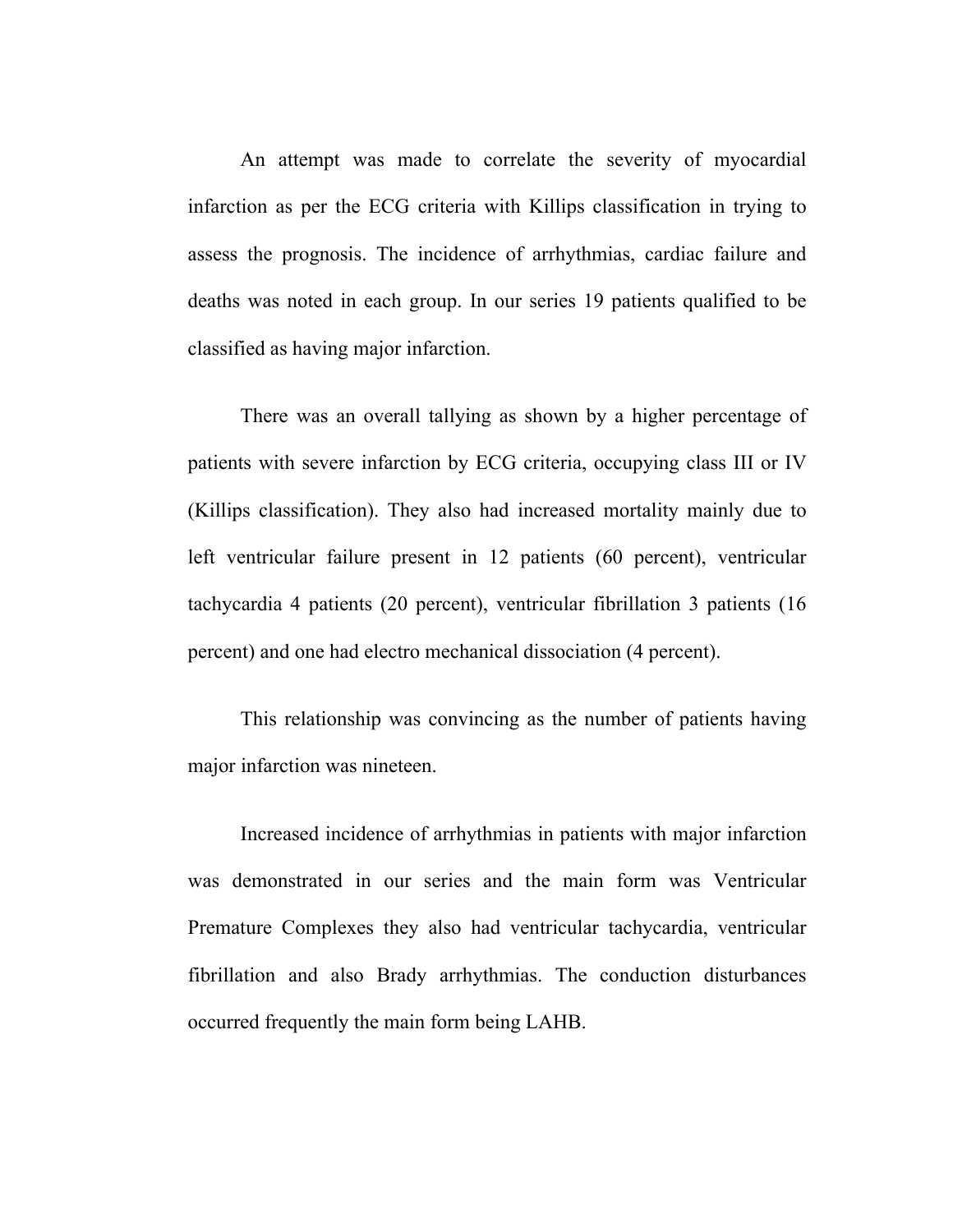## **SUMMARY**

Among the acquired cardiovascular diseases acute myocardial infarction is the most critical one. The ICCU is the place where it is managed.

When the concept of ICCU was started around 1960's it has grown in leaps and bounds.

After that the concept of mobile Coronary Care Unit (MCCU), Chest Pain Evaluation Units (CPU) and Intermediate Coronary Care Unit was started. Prehospital thrombolysis is a new addition to the concept of critical care of myocardial infarction.

The time delay or the door to needle time determines the prognosis of the patients. The clinical course of the patient in ICCU like development of complications like arrhythmias, cardiac failure and sudden death is very important.

In the present study conducted at ICCU of CMC hospital from April 2004 – March 2005 it was found that the management of acute myocardial infarction in ICCU determines the mortality and prognosis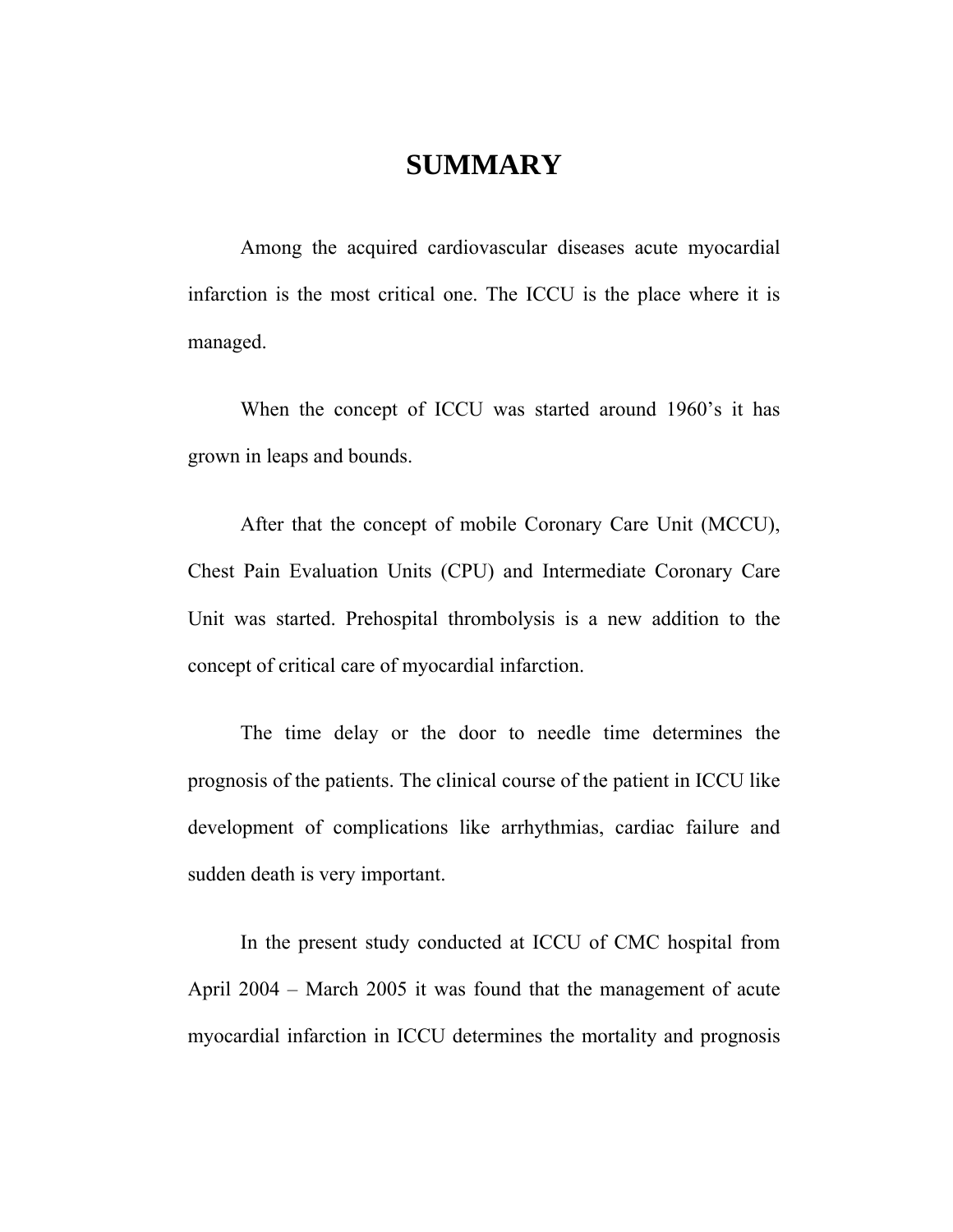and reduction in mortality was significant. Deaths were mainly due to arrhythmias and left ventricular failure.

Hence the management of the patients found to have acute myocardial infarction in the ICCU during the early phase of myocardial infarction makes a great positive impact in the survival and the prognosis both in short term and long term way.

# **BIBLIOGRAPHY**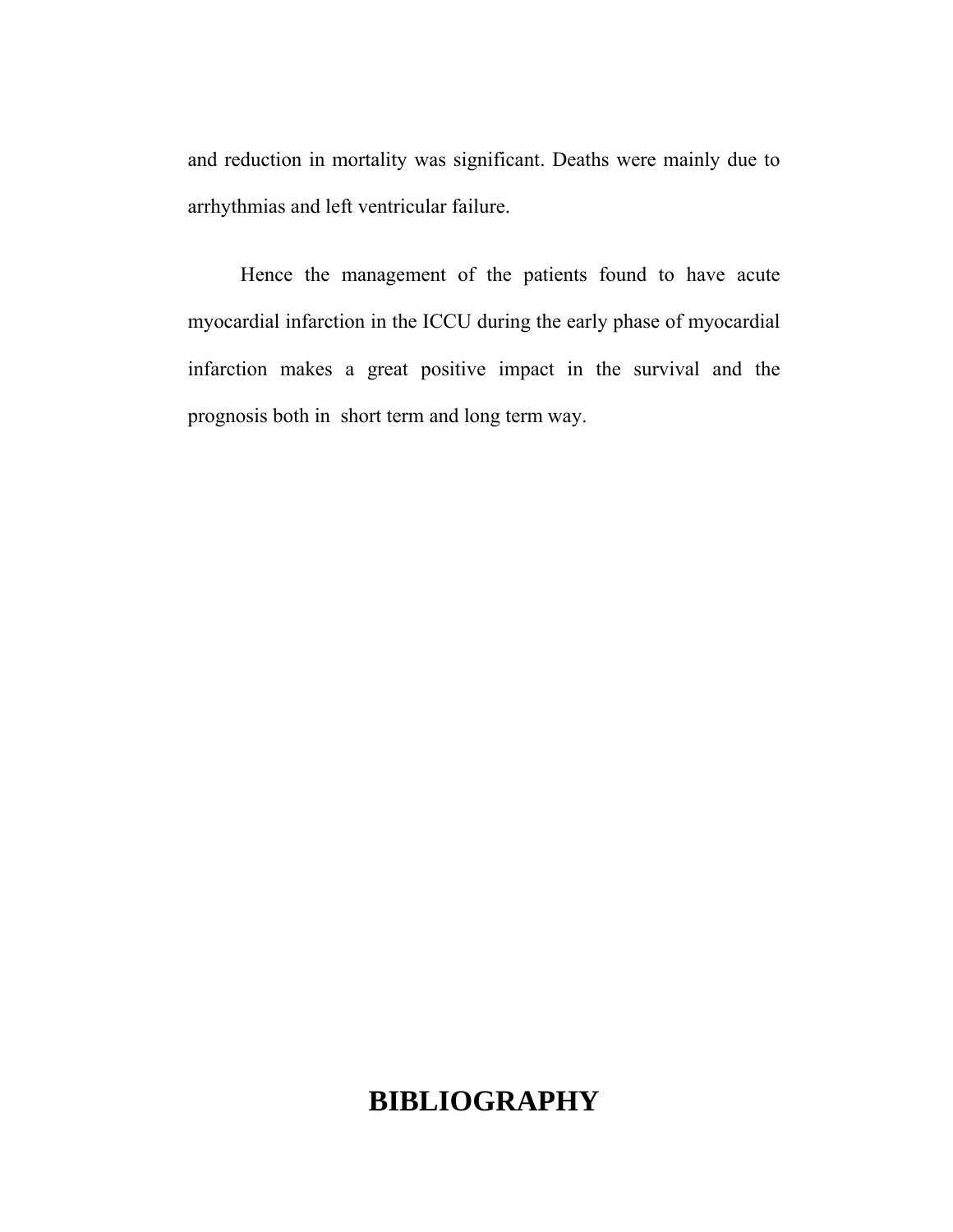- 1. Julian DG. The history of coronary care units. British Heart Journal. 1987; 57:497-502.
- 2. Swan HJ, Ganz W, Forrester J, Marcus H, Diamond G, and Chonette D. Catheterization of the heart in man with use of a flow-directed balloon-tipped catheter. New England Journal of Medicine. 1970; 283:447-51.
- 3. Braunwald E. Reduction of myocardial-infarct size [Editorial]. New England Journal of Medicine. 1974; 291:525-6.
- 4. Laffel GL, Braunwald E. Thrombolytic therapy. A new strategy for the treatment of acute myocardial infarction. New England Journal of Medicine. 1984; 311:710-7.
- 5. Heart and Stroke Facts. 1996 Statistical Supplement. Dallas: American Heart Association; 1996.
- 6. Emergency department: rapid identification and treatment of patients with acute myocardial infarction. National Heart Attack Alert Program Coordinating Committee, 60 Minutes to Treatment Working Group. Annals of Emergency Medicine. 1994; 23:311-29.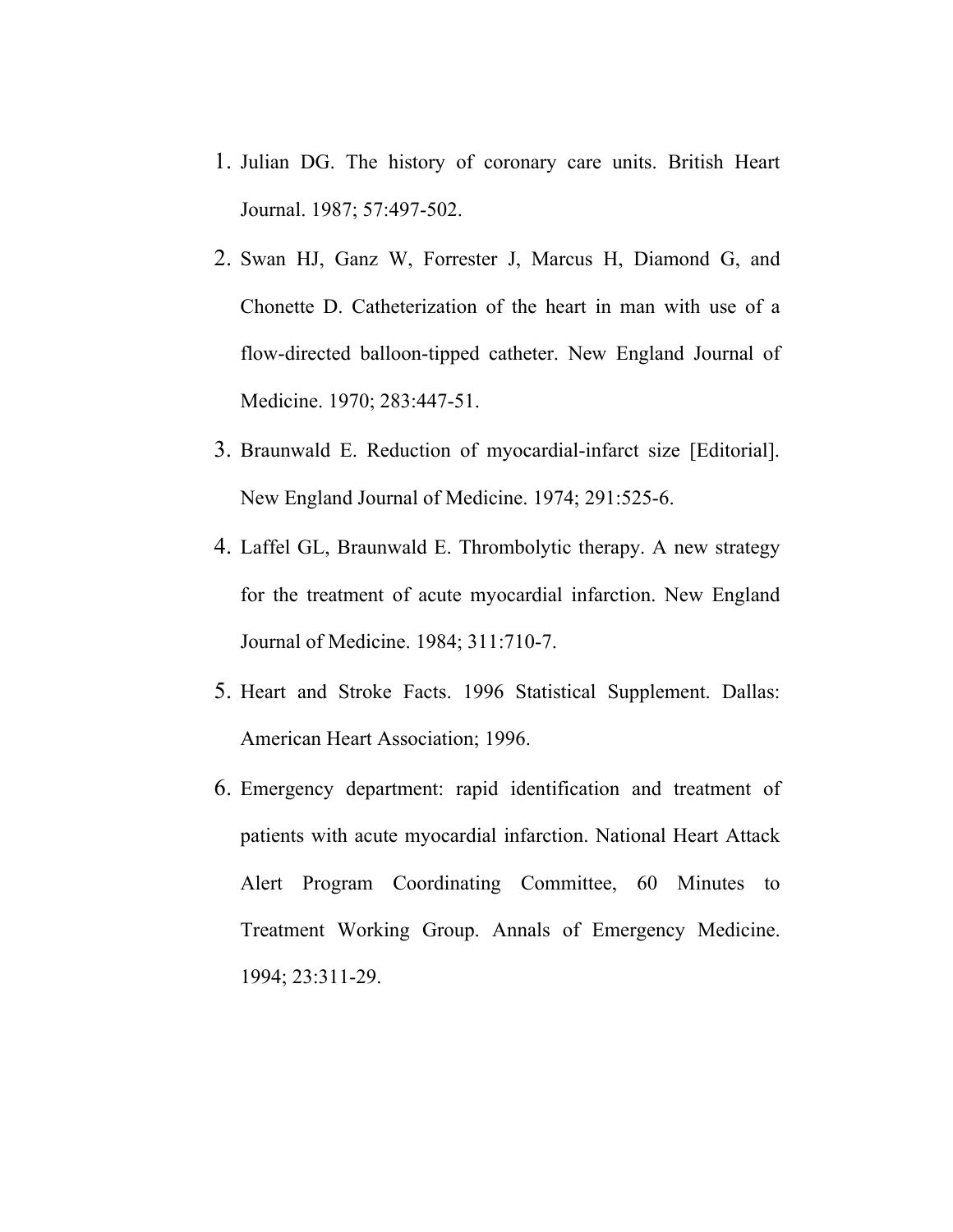- 7. Goldberg and Lessard, mean time delay in acute myocardial infarction, Worcester heart attack, Archives of internal Medicine 2000; 160:3217- 3223.
- 8. Boersma, Deckers, Time factor in coronary heart disease, Lancet 1996; 348: 771 – 775.
- 9. Newby, New England Journal of Medicine, Volume 342:808 810 March 16,2000
- 10. Paul N. Yu. MD Pre Hospital care of Myocardial infarction Circulation 1972 ; 45 : 189
- 11. Kuller. RE, Statement on early defibrillation AHA Medical/ Scientific Statement : AHA 1991
- 12. Meltzer, The incidence of Arrhythmias with acute Myocardial infarction, Text book of coronary care, 1972.
- 13. Brown K, coronary care units Lancet: 1963: 2, 349.
- 14. Castilli, Epidemiology of coronary heart disease, American Journal of Medicine 1984 ; 76:4
- 15. Pantridge, Era of Mobile coronary care units. Journal. S. Lancet 1967: 271.
- 16. Adgey AAJ, Acute phase of Myocardial infarction, Lancet, 1971; 2:501.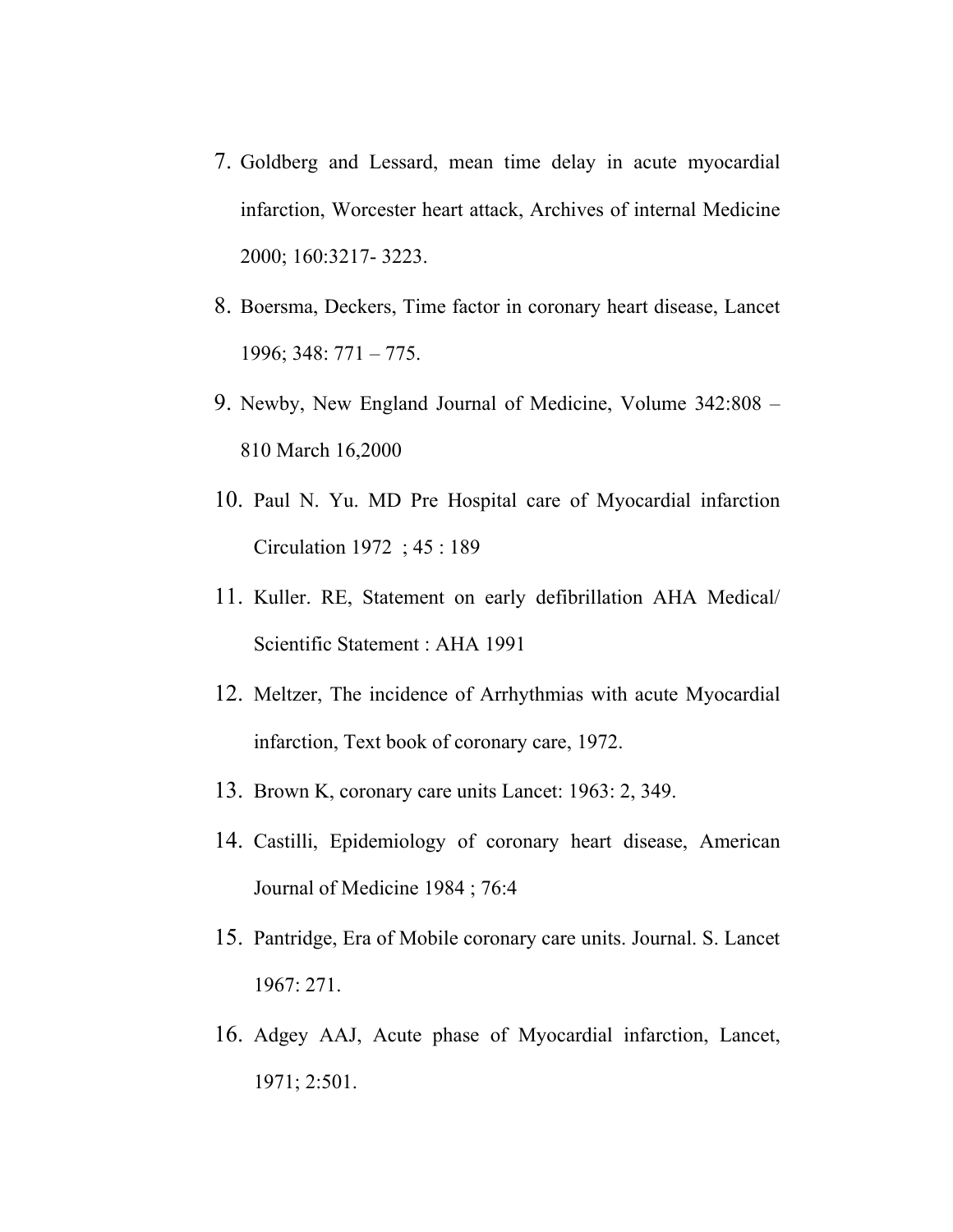- 17. Baum R.S. Aivarez : 1111 Cobb LA Circulation 1975, 50: 1231
- 18. Shaffer. WA, Cobb LA, New England Journal of Medicine 1975: 293, 262.
- 19. Fozzard, Conduction of action potential and cardiovascular system, American physiological society 1979:335
- 20. Farkouch et al, New England Journal of Medicine, Volume 340:1596: 1597, May 20, 1999.
- 21. W. Moore, International Journal of Epidemiology 2005 34(2)
- 22. Gareth Quinn, Chest pain evaluation units, Journal for accident and emergency Medicine, 2000, 17: 237 – 240.
- 23. Ruberman, Ventricular Premature complexes and sudden death after myocardial infarction, circulation 1981; 64:297 – 305.
- 24. Bigger JT, Jr, Relationship among ventricular Arrhythmias, left ventricular dysfunction and mortality, circulation 1984; 69:252  $-258.$
- 25. Manetta K. Wegner and Joel M. Feiner: Disease A Month April 1976.
- 26. Oliver MF, Pace maker and Arrhythmias, American Journal of Cardiology, 1967; 20: 465.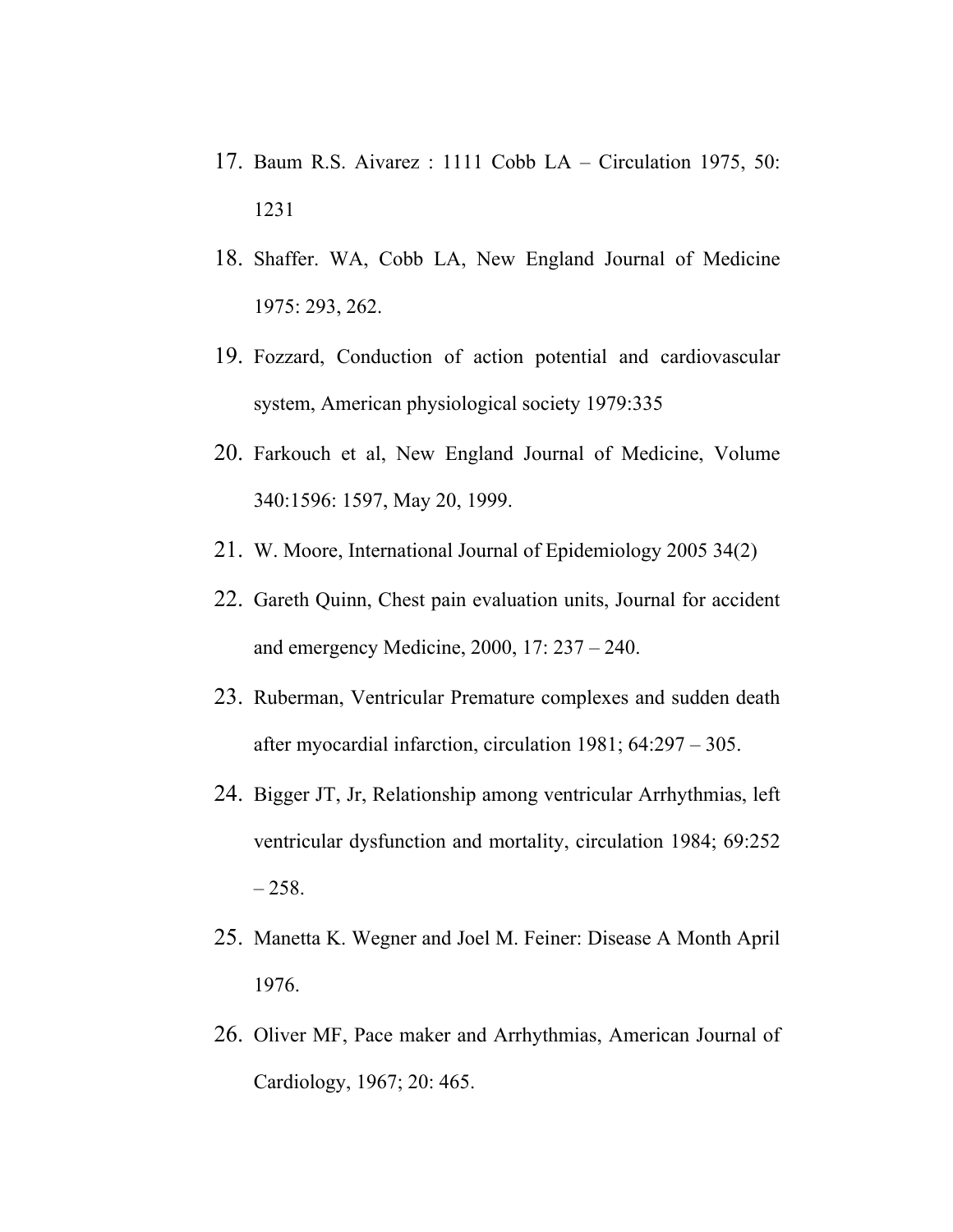- 27. Pantridge J.F., Progress in Cardiology: 1974; 133.
- 28. R.S. Rajagopalan Indian Heart Journal Teaching Series -5
- 29. Allessie, Circus movements in rabbit atrial muscle, circulation 1977; 41: 19-18
- 30. Adgey. A. Autonomic Regulatory Mechanism and Sinus node Automaticity, Lancet: 1968: 2.
- 31. Dener P.AV and IV Block, circulation 1987; 75 (supplement III)
- 32. Goldberg, progression of complete heart block complicating acute myocardial infarction, American Journal of cardiology, 1992; 69: 1135 – 1141.
- 33. Behar, Prognostic significance of second decree block of AV in acute myocardial infarction, American Journal of cardiology, 1993; 72: 831 – 834.
- 34. Cercek complicated acute myocardial infarction: heart failure, shock, mechanical complications, Cardiology clinics, 1991; 9:569.
- 35. Schreiber TL, Management of Myocardial infarction shock: current status, American heart Journal, 1989; 117: 435.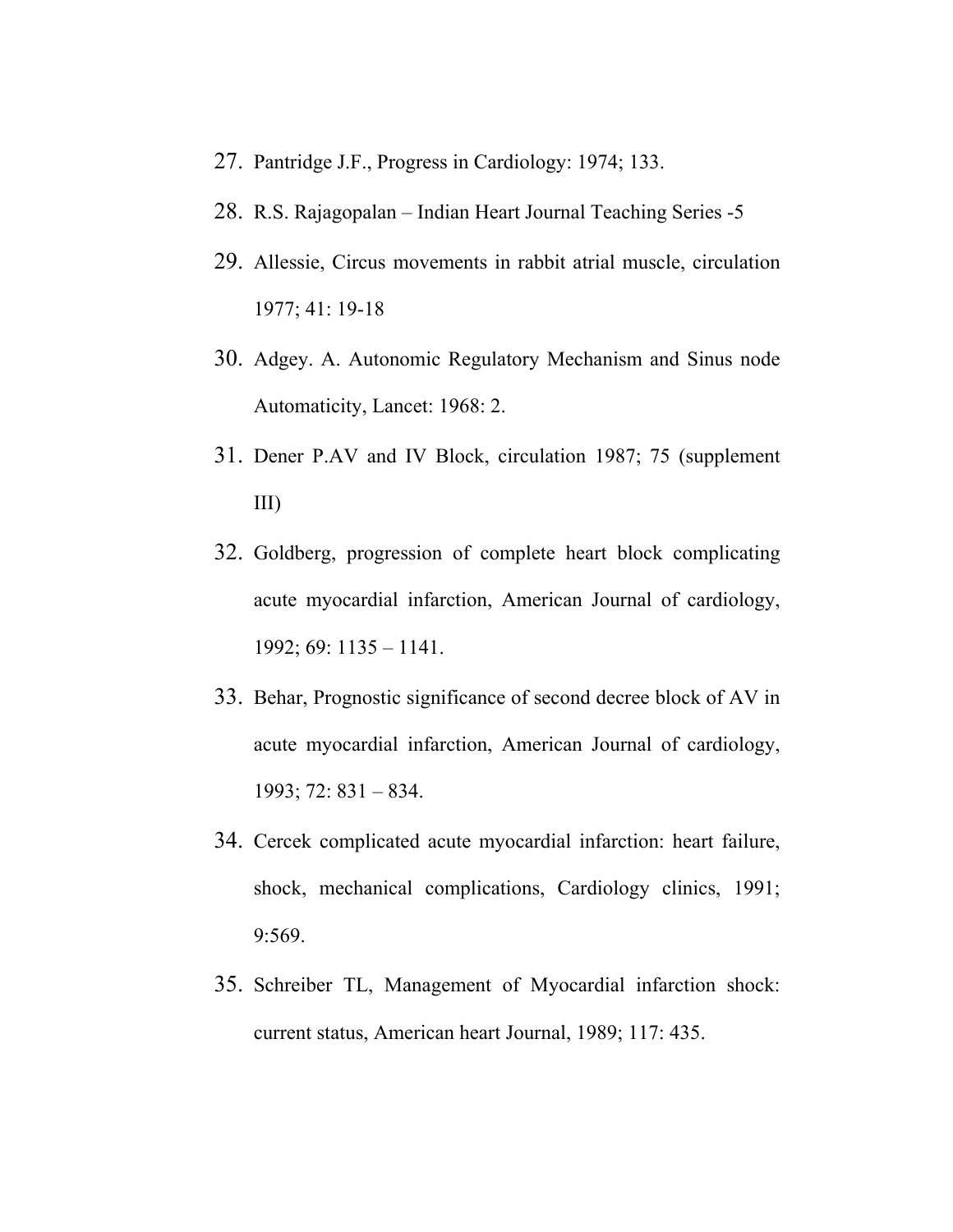- 36. Wei, Papillary muscle rupture in fatal acute myocardial infarction, annals of internal Medicine, 1979; 19:149.
- 37. Setaro JF, right ventricular infarction, cardiology clinics, 1992; 10 : 69.
- 38. Depasquale History of right bundle branch block, LAHB, American Journal of Medicine, 1973; 54: 297 – 303.
- 39. Hindmann, The clinical significance of bundle branch blocks complicating acute myocardial infarction, circulation, 1978; 58:689 – 99.
- 40. Col. JJ., The incidents and mortality of Intraventricular conduction defects, American Journal of cardiology, 1972; 29: 344.
- 41. Domenighetti, Intraventricular conduction defects, short term and long term prognosis, European Journal of Cardiology, 1980; 11: 51 – 59.
- 42. Kostuk Complete Heart Block and Acute myocardial infarction, American Journal of Cardiology, 1970; 26: 380.
- 43. Kartor JA, AV Block, New England Journal of Medicine, 1975;  $292:462 - 465.$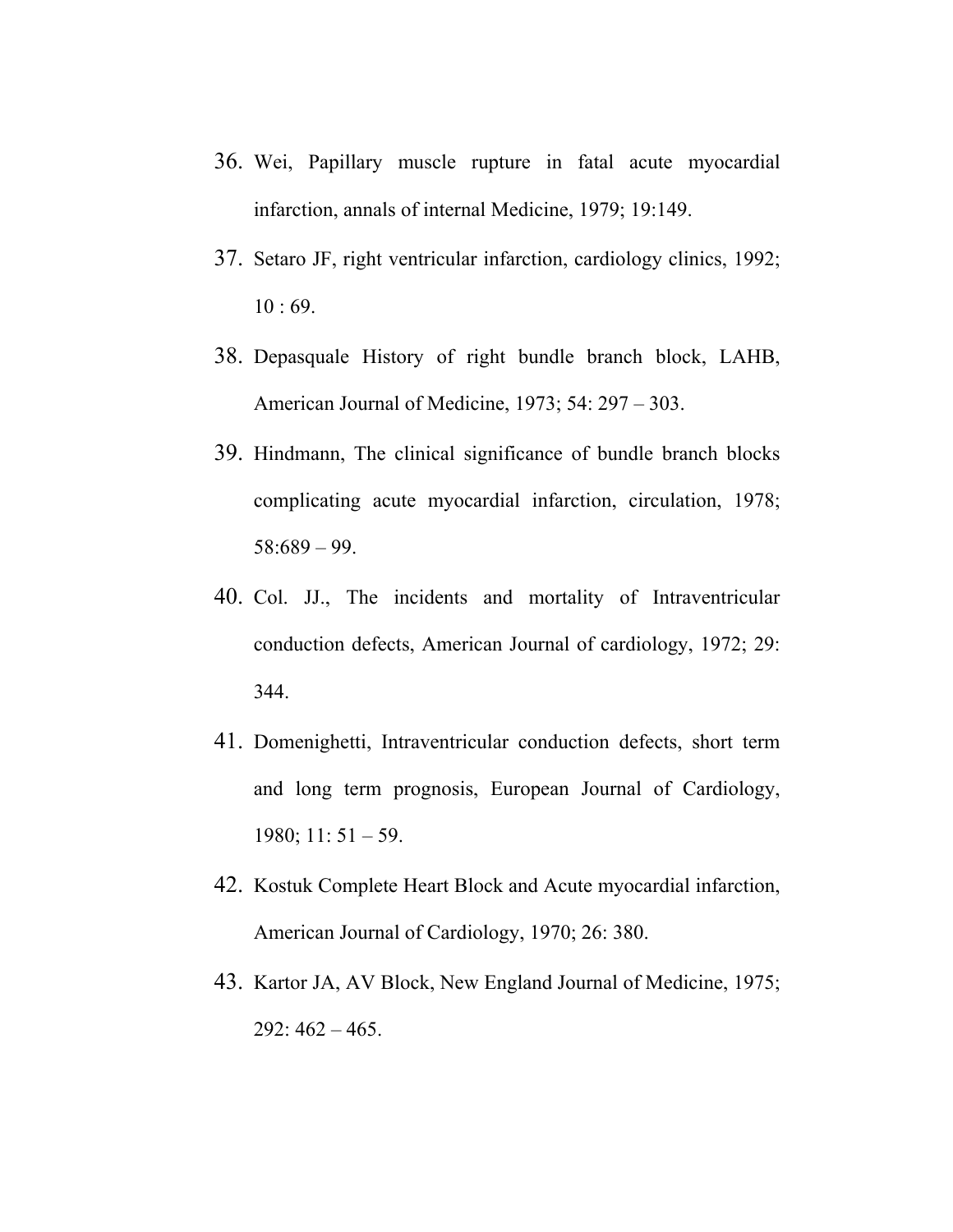- 44. Wilson, prediction of coronary heart disease using risk factor categories, circulation 1998; 97: 1837.
- 45. Aila, Hypertension and Atherosclerosis, British Heart Journal, 1974; 42: 4.
- 46. Ryan, ACC/AHA Guidelines for the Management of patients with myocardial infarction, Journal of American college of Cardiology, 1999 ; 34 : 904.
- 47. Simon AB, Components of delaying pre hospital phase of acute myocardial infarction.
- 48. Pressley, a comparison of paramedic/basic emergency medical care of patients at high and low risk during acute myocardial infarction, Journal of American college of Cardiology, 1988; 12: 1555.
- 49. Maron, sudden death in young athletes, circulation, 1980;  $62:218 - 229$ .
- 50. Green, sudden Arrhythmic cardiac death: The Seattle prospective, Americal Journal of Cardiology, 1990; 65:4B - 12B.
- 51. Kennel BP Cardiovascular risk factors, JAMA 1996; 275 (20):  $1571 - 1576$ .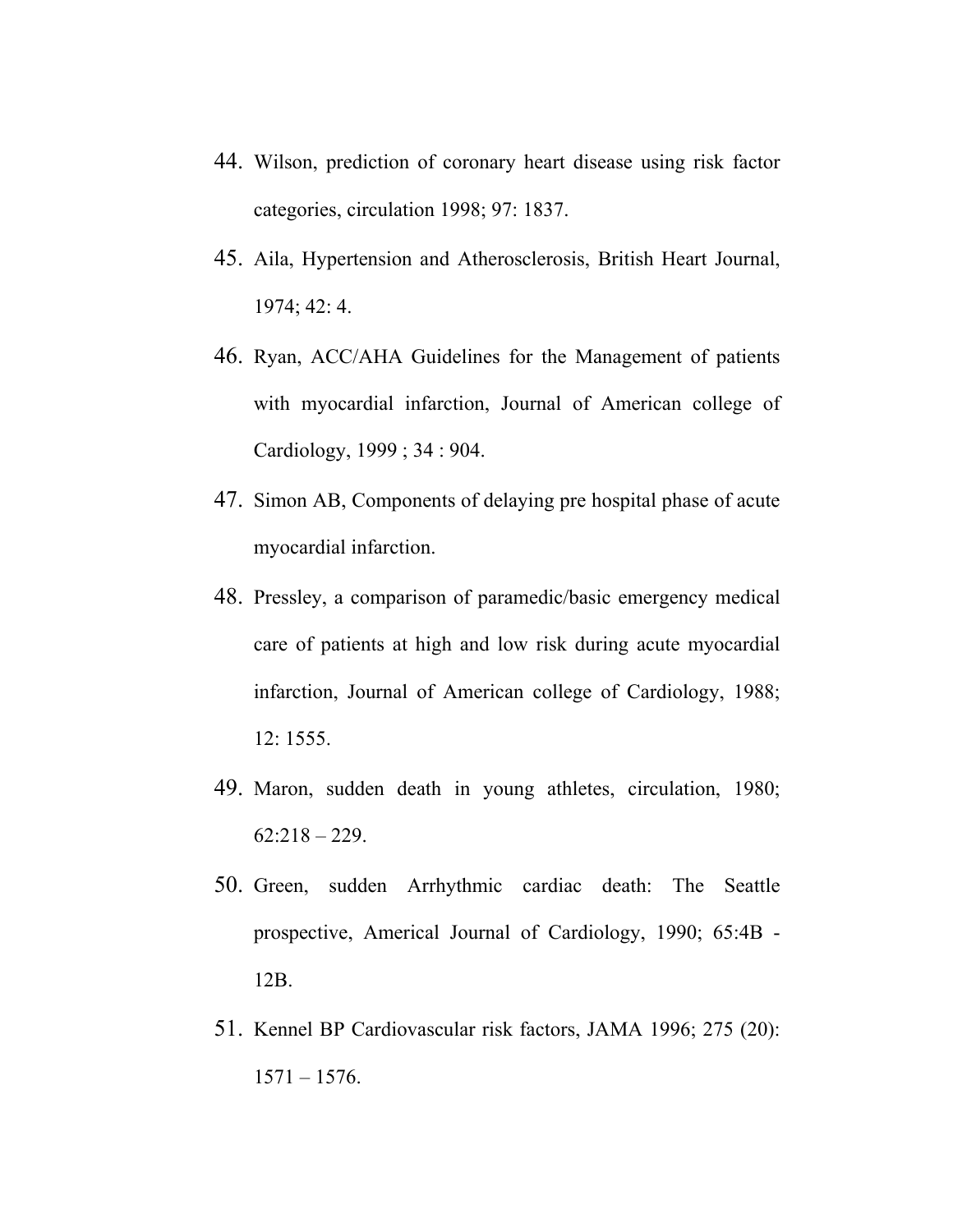- 52. Pick. R. Lipids and Atherosclerosis, circulation 1974; 35: 472.
- 53. Van Den Hoogen, the relationship between blood pressure and mortality in CAHD, New England Journal of Medicine 2000;  $342 : 1 - 8.$
- 54. Gerstein, Dysglycemia Risk of cardiovascular diseases, Lancet 1996; 348: 949 – 950.
- 55. Desprer, HyperInsulinemia as an independent risk factor for CAHD, New England Journal of Medicine 1996; 334: 952 – 957.
- 56. Castelli, WP, The filter cigarette and CAHD, Lancet 1981; 2: 109.
- 57. Wilhelmson, Lancet 1975; 1:415.
- 58. Engelen, value of ECG in localization of acute myocardial infarction, American Journal of Cardiology 1992; 69: 860 – 865.
- 59. Michael Green Span, The American Journal of Cardiology; 1979 September 67.
- 60. Baumann, Pericarditis in acute myocardial infarction; NYS Journal of Medicineicine 1973; 73:645.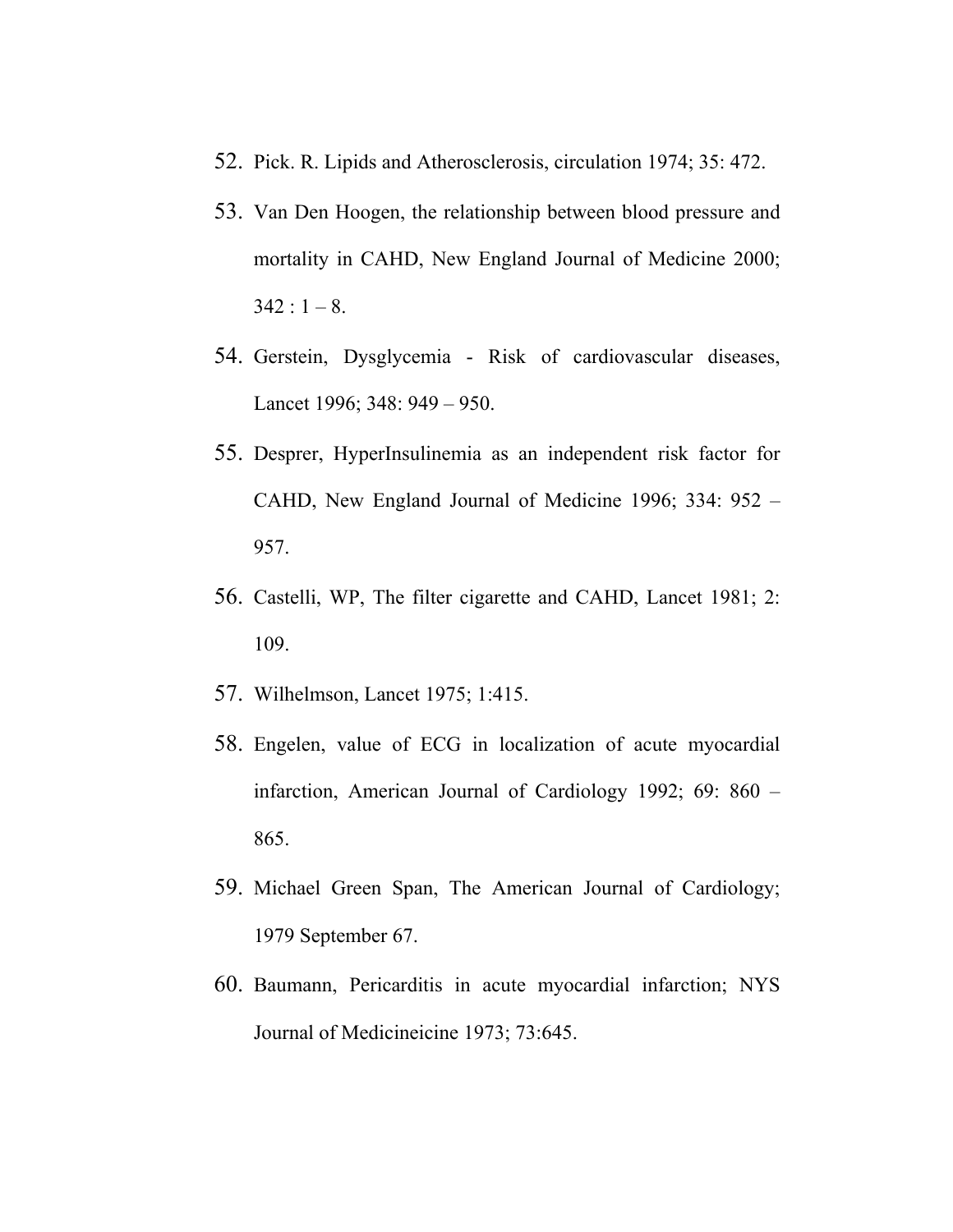- 61. Bent Lyuger Naelson, Electrocardiographic diagnosis of AMI Circulation: 1973: August.
- 62. BL. Chapman, Prognostic indices in acute Myocardial infarction, British Heart Journal, 1973 February.
- 63. Gaspoz, cost effectiveness of a new short stay unit to rule out acute Myocardial Infarction, Journal of American College of Cardiology 1994; 24: 1249 – 1259.
- 64. Frieden, Roll of intermediate cardiac care unit, JAMA, 1976; 235: 816.
- 65. Lakartidningen (Time is a heart muscle) Annals of internal medicine 2005 Oct 17-23;102(42):3008
- 66. Heller and Dobson, Length of hospital stay after acute myocardial infarction, Australian New Zealand Journal of Medicine. 1990, 20(4):558-63.
- 67. Frederick A. Spencer, Declining Length of Hospital Stay for Acute Myocardial Infarction and Post discharge Outcomes, Archives of Internal Medicine. 2004; 164:733-740.
- 68. Moe G.K Computer model of atrial fibrillation, American Heart Journal, 67: 200-220.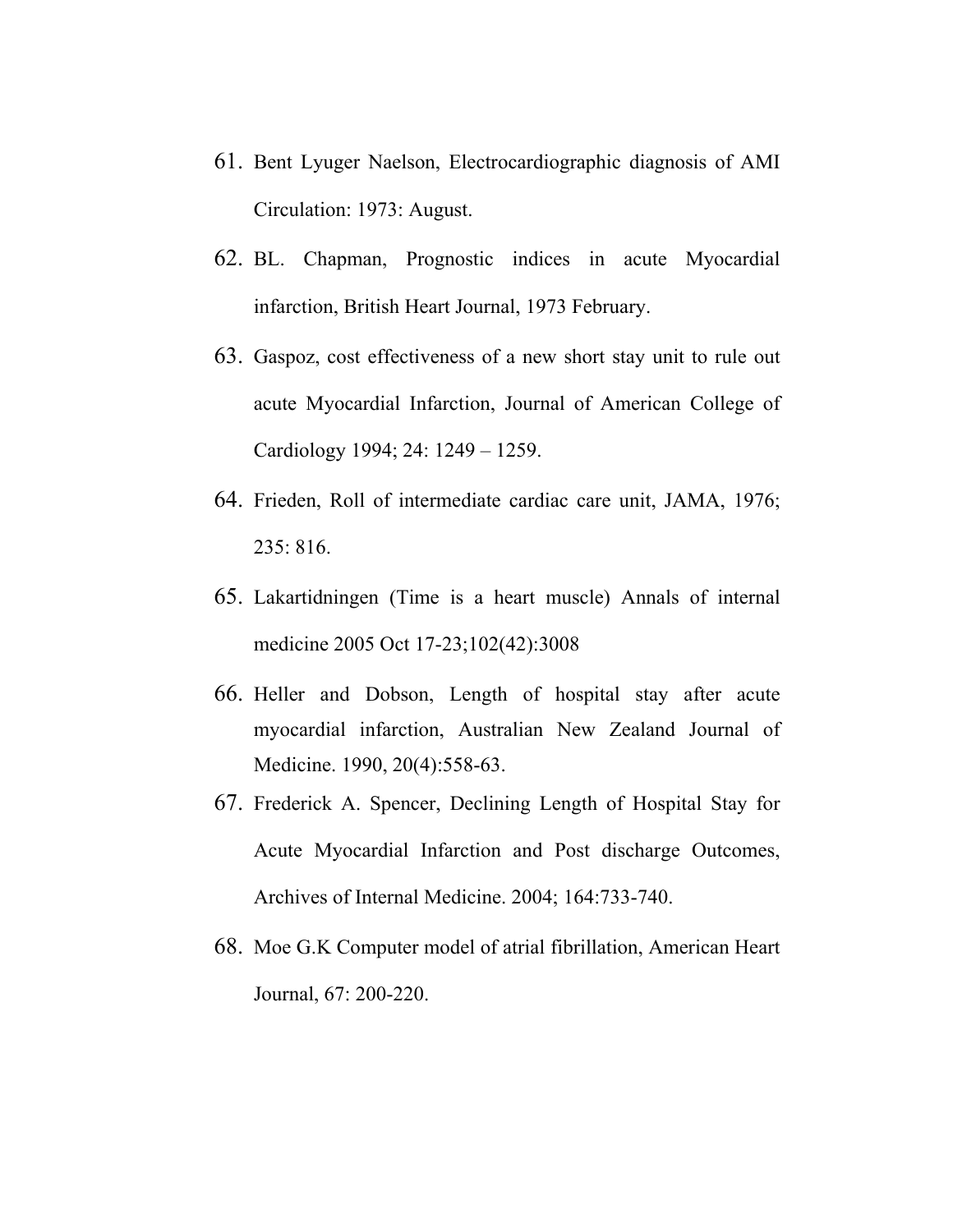- 69. Zoni, Review, Frequency, Significance of Supraventricular tachyarrhythmia, American Journal of Cardiology, 1990; 65:1064.
- 70. Campbell, ventricular arrhythmias in the first 12 hours of acute myocardial infarction, natural history study, British Heart Journal, 1981; 46: 351.
- 71. Girks, incidence and progression of bundle branch block after acute myocardial infarction, British Heart Journal 1977; 39: 186-189.
- 72. Grudy.S.M, Age as a risk factor, American Journal of Cardiology, 1999; 83:1455.
- 73. Weaver and Hallstrom MITI Trial, JAMA, 1999, 20 145.
- 74. Chapman and Grey, Prognostic indices in myocardial infarction, British Heart Journal 1973 Feb.
- 75. Rajeev Gupta, Burden of Coronary Heart Disease in India, IHJ nov – dec 2005 (57):(6) 632-638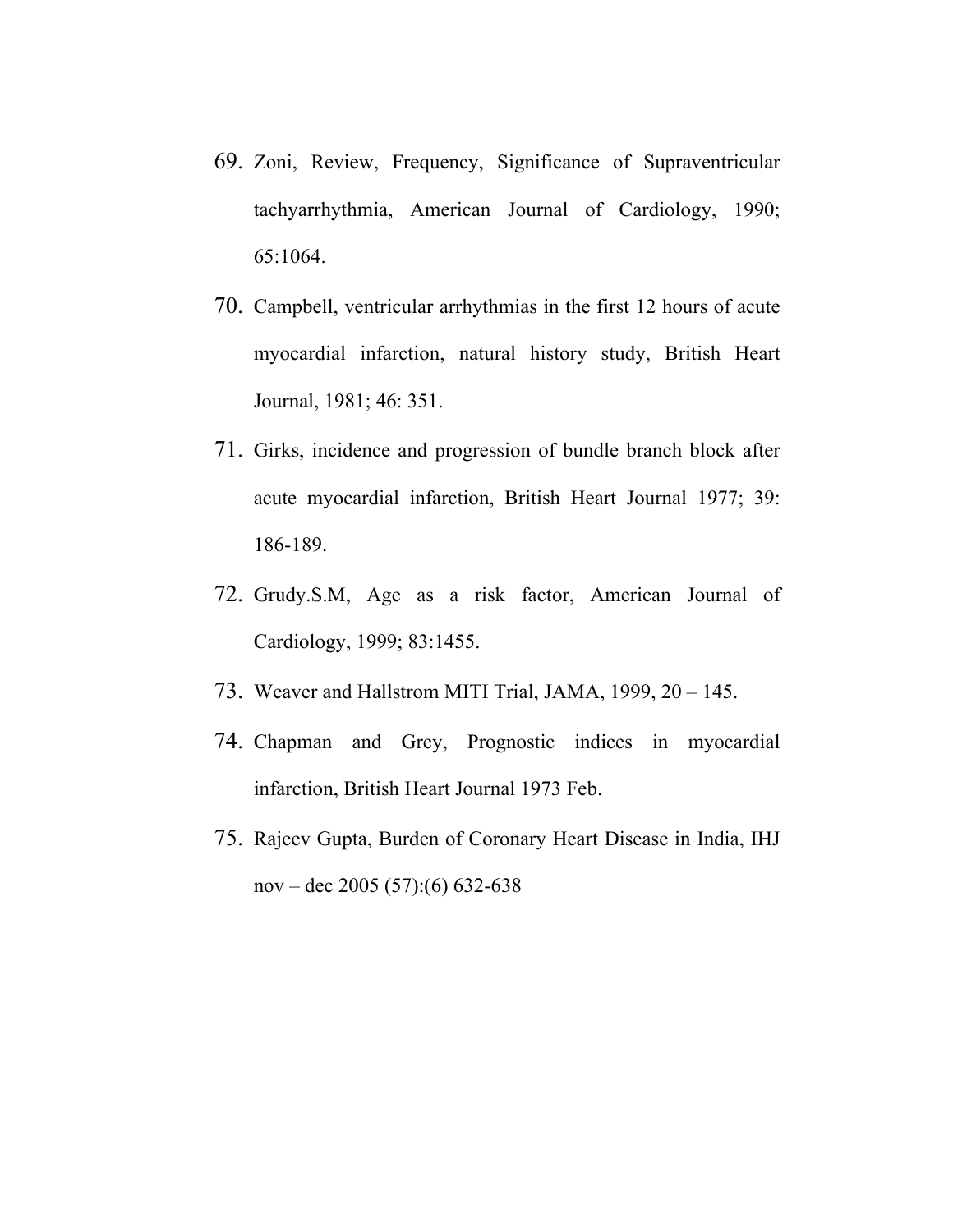# **Master Chart**

| S.                | Name          | Age             | IP No.             | <b>Sex</b>              |                         | Killips Smoking | <b>DM</b>       | HT              | <b>CAHD</b> / Infarct |                            | <b>CPK LVI</b> |                 |  |
|-------------------|---------------|-----------------|--------------------|-------------------------|-------------------------|-----------------|-----------------|-----------------|-----------------------|----------------------------|----------------|-----------------|--|
| N <sub>0</sub>    |               | (Yrs)           |                    |                         | class                   |                 |                 |                 | Angina                | size                       | $- MB$         |                 |  |
| $\mathbf{1}$      | Abdul eisa    | 49              | 51444              | $\mathbf M$             | $\rm II$                | <b>YES</b>      | $\rm NO$        | $\rm NO$        | $\overline{NO}$       | AW                         |                | NO              |  |
| $\overline{2}$    | Abraham       | 53              | 54907              | M                       | $\mathbf I$             | N <sub>O</sub>  | NO              | NO              | $\overline{NO}$       | $\overline{AS}$            |                | $\overline{NO}$ |  |
| 3.                | Alagappan     | 27              | 43676              | ${\bf M}$               | $\rm I$                 | <b>YES</b>      | NO              | NO              | NO                    | EA                         |                | N <sub>O</sub>  |  |
| $\overline{4}$    | Alagarsamy    | $\overline{56}$ | 48644              | M                       | $\overline{\mathbf{I}}$ | <b>YES</b>      | NO              | NO              | <b>YES</b>            | EA                         |                | N <sub>O</sub>  |  |
| 5.                | Alamelu       | 54              | 55724              | $\rm F$                 | $\label{eq:1} \prod$    | $\rm NO$        | NO              | NO              | <b>YES</b>            | ${\rm AL}$                 | $\uparrow$     | N <sub>O</sub>  |  |
| 6.                | Anandhan      | 71              | 47067              | $\mathbf M$             | $\rm I$                 | NO              | NO              | NO              | NO                    | $\mathbf{A}\mathbf{S}$     |                | N <sub>O</sub>  |  |
| 7.                | Antony        | 39              | 47644              | M                       | I                       | NO              | NO              | NO              | NO                    | AW                         |                | <b>YES</b>      |  |
| 8.                | Arukannan     | 44              | 45679              | M                       | $\mathbf I$             | <b>YES</b>      | NO              | NO              | NO                    | ${\rm I}{\rm W}$           |                | NO              |  |
| 9.                | Arulselvan    | $\overline{35}$ | 53724              | $\mathbf M$             | I                       | $\rm NO$        | $\rm NO$        | $NO$            | NO                    | $\mathbf{AL}$              |                | NO              |  |
| 10.               | Arumugam      | $\overline{55}$ | 52787              | M                       | $\mathbf I$             | <b>YES</b>      | NO              | NO              | NO                    | IW                         |                | NO              |  |
| 11.               | Arusamy       | 57              | 44780              | M                       | $\overline{\rm II}$     | $\overline{NO}$ | $\overline{NO}$ | <b>YES</b>      | $\overline{NO}$       | IW                         |                | N <sub>0</sub>  |  |
| $\overline{12}$   | Bannariappan  | $\overline{57}$ | 47110              | M                       | $\bf I$                 | N <sub>O</sub>  | <b>YES</b>      | $\overline{NO}$ | N <sub>O</sub>        | <b>AW</b>                  |                | <b>YES</b>      |  |
| $\overline{13}$ . | Chandrasekar  | 54              | 46944              | $\overline{M}$          | I                       | <b>YES</b>      | $\overline{NO}$ | <b>YES</b>      | $\overline{NO}$       | <b>AS</b>                  |                | N <sub>0</sub>  |  |
| 14.               | Chellam       | $\overline{57}$ | 47446              | $\rm F$                 | $\rm I$                 | NO              | NO              | <b>YES</b>      | NO                    | AW                         |                | $\rm NO$        |  |
| 15.               | Chellamuthu   | 43              | 34216              | $\mathbf M$             | $\mathbf I$             | <b>YES</b>      | NO              | $\rm NO$        | NO                    | AW                         |                | <b>YES</b>      |  |
| 16.               | Chinnakannu   | 64              | 47679              | $\rm F$                 | $\rm II$                | NO              | NO              | <b>YES</b>      | NO                    | $\mathop{\rm HL}\nolimits$ |                | $\rm NO$        |  |
| 17.               | Chinnappan    | 59              | 48199              | $\mathbf M$             | $\overline{\rm III}$    | <b>YES</b>      | NO              | $\rm NO$        | <b>YES</b>            | ${\rm AL}$                 |                | NO              |  |
| 18.               | Chinnasamy    | 62              | 50114              | $\mathbf M$             | $\rm I$                 | $\rm NO$        | $\rm NO$        | <b>YES</b>      | $\rm NO$              | IW                         |                | $NO$            |  |
| 19.               | Deivasakayam  | $\overline{51}$ | 48109              | M                       | $\overline{I}$          | YES             | NO              | NO              | <b>YES</b>            | <b>IW</b>                  |                | NO              |  |
| 20.               | Devan         | $\overline{25}$ | 51274              | M                       | $\overline{\mathbf{I}}$ | $\overline{NO}$ | NO              | N <sub>0</sub>  | $\overline{NO}$       | <b>AW</b>                  |                | <b>YES</b>      |  |
| 21                | Devikumari    | 57              | 40090              | $\overline{F}$          | $\mathbf I$             | <b>YES</b>      | $\overline{NO}$ | N <sub>0</sub>  | <b>YES</b>            | <b>IW</b>                  |                | $\overline{NO}$ |  |
| 22                | Dhanasekar    | $\overline{55}$ | 34569              | $\mathbf M$             | I                       | N <sub>0</sub>  | NO              | N <sub>0</sub>  | $\overline{NO}$       | EA                         |                | <b>YES</b>      |  |
| 23.               | Dharmalingam  | $\overline{52}$ | 46700              | M                       | I                       | NO              | NO              | <b>YES</b>      | $\overline{NO}$       | AL                         |                | NO              |  |
| 24.               | Dharman       | 47              | 48796              | $\mathbf M$             | I                       | NO              | <b>YES</b>      | NO              | NO                    | AW                         |                | NO              |  |
| 25.               | Duraisamy     | 57              | 48909              | M                       | $\mathbf I$             | NO              | NO              | NO              | NO                    | AW                         |                | NO              |  |
| 26.               | Enjappan      | $\overline{54}$ | 46700              | $\mathbf M$             | I                       | <b>YES</b>      | $\rm NO$        | $\rm NO$        | $\rm NO$              | EA                         |                | <b>YES</b>      |  |
| 27.               | Farooq        | $\overline{37}$ | 52274              | $\mathbf M$             | I                       | NO              | NO              | <b>YES</b>      | NO                    | AW                         |                | <b>YES</b>      |  |
| 28.               | Fathima       | 46              | 50101              | $\overline{F}$          | $\rm I$                 | NO              | <b>YES</b>      | NO              | NO                    | AW                         |                | <b>YES</b>      |  |
| $\overline{29}$ . | Feroze ahamed | 26              | 45734              | $\overline{M}$          | $\overline{I}$          | <b>YES</b>      | $\overline{NO}$ | $\overline{NO}$ | N <sub>O</sub>        | <b>AW</b>                  | $\uparrow$     | <b>YES</b>      |  |
| S.                | <b>Name</b>   | Age             | IP No.             | <b>Sex</b>              | Killips                 | <b>Smoking</b>  | <b>DM</b>       | HT              | <b>CAHD</b> / Infarct |                            | CPK            | <b>LVI</b>      |  |
| N <sub>0</sub>    |               | (Yrs)           |                    |                         | class                   |                 |                 |                 | Angina                | size                       | $- MB$         |                 |  |
| 30.               | Ganesan       | 53              | 46443              | M                       | I                       | <b>YES</b>      | NO              | NO              | NO                    | $\mathbf{A}\mathbf{S}$     |                | N <sub>O</sub>  |  |
| 31.               | Govindasamy   | 73              | $\overline{50203}$ | M                       | $\rm I$                 | <b>YES</b>      | $\rm NO$        | NO              | $\overline{NO}$       | AW                         | $\uparrow$     | $\rm NO$        |  |
| $\overline{32}$   | Ilavarasan    | $\overline{54}$ | 46364              | M                       | I                       | N <sub>0</sub>  | <b>YES</b>      | NO              | <b>YES</b>            | <b>IW</b>                  |                | $\overline{NO}$ |  |
| 33.               | Illaippan     | 61              | 53477              | M                       | Ι                       | <b>YES</b>      | $\rm NO$        | NO              | $\rm NO$              | ${\rm AL}$                 |                | $\rm NO$        |  |
| $\overline{34}$ . | Iqbal khan    | 23              | 48700              | M                       | I                       | N <sub>O</sub>  | $\rm NO$        | NO              | $\overline{NO}$       | AW                         |                | <b>YES</b>      |  |
| 35.               | John Eapan    | $\overline{31}$ | 32167              | $\mathbf M$             | $\mathbf I$             | <b>YES</b>      | $\rm NO$        | <b>YES</b>      | NO                    | IW                         |                | $\rm NO$        |  |
|                   | 36. Kalaivani | 57              | 51104              | $\overline{\mathrm{F}}$ | $\overline{\rm II}$     | NO              | N <sub>O</sub>  | N <sub>O</sub>  | NO                    | ${\rm I}{\rm W}$           | $\rightarrow$  | N <sub>O</sub>  |  |
| 37.               | Kamalammal    | 43              | 49709              | $\mathbf F$             | $\mathbf{I}$            | NO              | <b>YES</b>      | <b>YES</b>      | NO                    | HL                         |                | NO              |  |
| 38.               | Kandappan     | 62              | 47384              | $\mathbf M$             | I                       | <b>YES</b>      | N <sub>O</sub>  | NO              | <b>YES</b>            | HL                         |                | NO              |  |
| 39.               | Kandasamy     | 31              | 44113              | ${\bf M}$               | I                       | <b>YES</b>      | NO              | NO              | NO                    | $\mathbf{A}\mathbf{S}$     |                | $\rm NO$        |  |
| 40.               | Karuppan      | 54              | 45555              | ${\bf M}$               | I                       | NO              | $\rm NO$        | <b>YES</b>      | $\rm NO$              | $\mathbf{E}\mathbf{A}$     |                | NO              |  |
| 41.               | Karuppayi     | 63              | 44676              | ${\bf F}$               | $\rm III$               | $\rm NO$        | NO              | <b>YES</b>      | $\rm NO$              | AL                         |                | NO              |  |
| 42.               | Karuppusamy   | 56              | 43772              | M                       | Ι                       | <b>YES</b>      | NO              | NO              | $\overline{NO}$       | <b>IW</b>                  |                | <b>YES</b>      |  |
| 43.               | Kasthuriraja  | 53              | 47819              | $\mathbf M$             | $\bf I$                 | <b>YES</b>      | NO              | <b>YES</b>      | NO                    | IW                         |                | <b>YES</b>      |  |
| 44.               | Konthaiappan  | 47              | 45103              | M                       | $\overline{\rm II}$     | <b>YES</b>      | $\rm NO$        | <b>YES</b>      | NO                    | $\mathbf{A}\mathbf{S}$     |                | NO              |  |
| 45.               | Kumaralingam  | $\overline{35}$ | 52031              | M                       | $\overline{\mathbf{I}}$ | <b>YES</b>      | $_{\rm NO}$     | NO              | <b>YES</b>            | AW                         |                | $_{\rm NO}$     |  |
| 46.               | Kumaran       | $\overline{72}$ | 46716              | M                       | IV                      | <b>YES</b>      | $\rm NO$        | NO              | <b>YES</b>            | $\mathop{\rm HL}\nolimits$ |                | $\rm NO$        |  |
| 47.               | Kuppusamy     | $\overline{55}$ | 53766              | $\mathbf M$             | I                       | $\rm NO$        | <b>YES</b>      | $\rm NO$        | $\rm NO$              | AW                         |                | NO              |  |
|                   |               |                 |                    |                         |                         |                 |                 |                 |                       |                            |                |                 |  |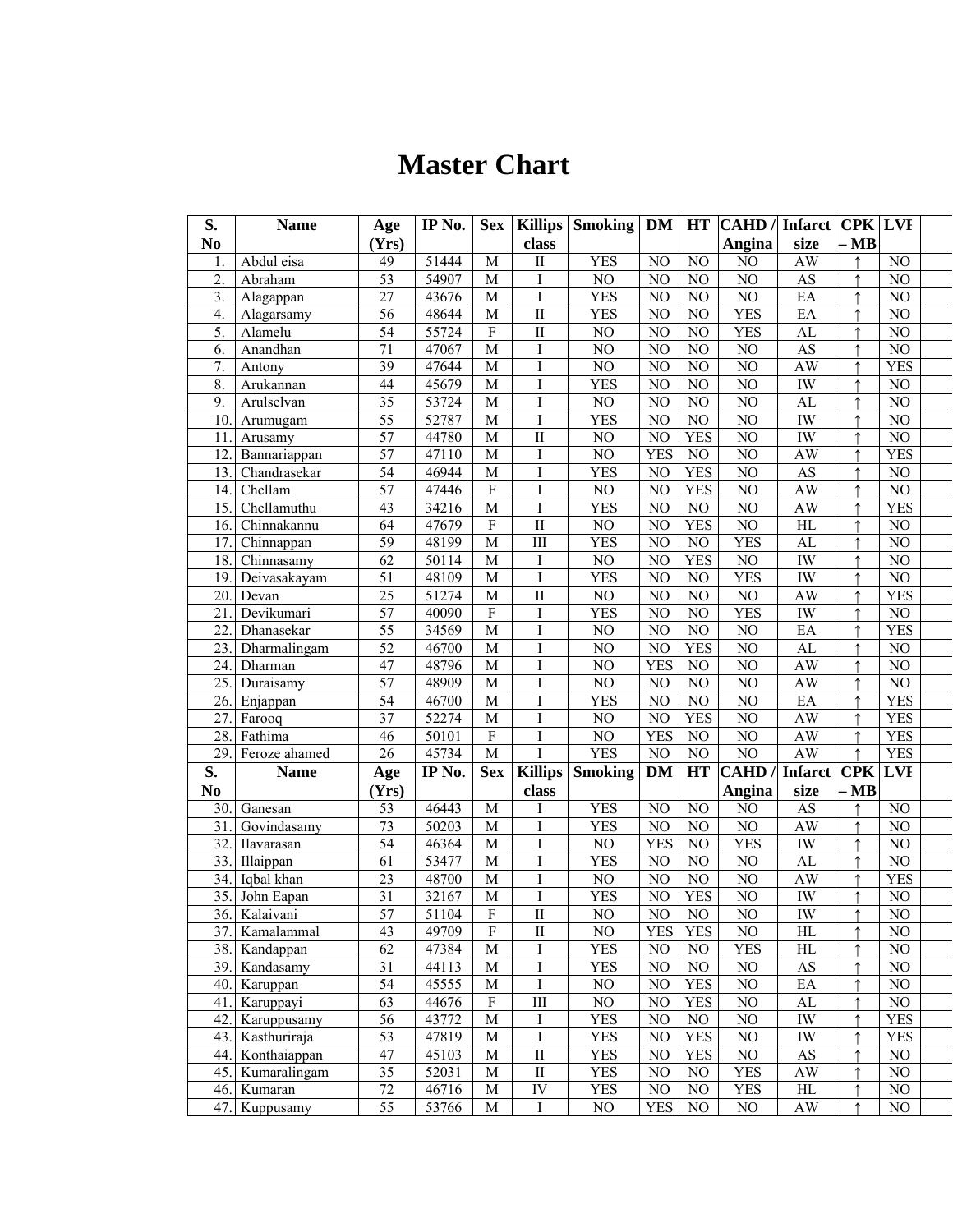| 48.1 | Mohammed                 | 42   | 52307          | M          |                 | <b>YES</b>     | N <sub>O</sub> | <b>YES</b>     | NO                       | AW             |            | <b>YES</b>     |  |
|------|--------------------------|------|----------------|------------|-----------------|----------------|----------------|----------------|--------------------------|----------------|------------|----------------|--|
| 49   | Mohanavelu               | 53   | 51977          | M          | I               | NO             | <b>YES</b>     | N <sub>O</sub> | <b>YES</b>               | AS             |            | N <sub>O</sub> |  |
| 50   | Mohankumar               | 58   | 50876          | M          |                 | NO             | NO             | N <sub>O</sub> | NO.                      | IW             |            | N <sub>O</sub> |  |
| 51   | Palaniandhavar           | 44   | 45704          | M          | $\mathbf{I}$    | <b>YES</b>     | NO             | <b>YES</b>     | NO                       | IW             |            | NO             |  |
| 52   | Palanisamy               | 53   | 40595          | M          |                 | <b>YES</b>     | NO             | N <sub>O</sub> | YES                      | AW             |            | <b>YES</b>     |  |
| 53   | Palanivelan              | 28   | 46378          | M          |                 | NO.            | NO             | N <sub>O</sub> | <b>YES</b>               | EA             |            | NO             |  |
| 54.  | Pappan                   | 51   | 49876          | M          | $\rm III$       | <b>YES</b>     | NO             | N <sub>O</sub> | NO.                      | AS             | ₳          | NO             |  |
| 55   | Raman                    | 64   | 37862          | M          | Ш               | NO.            | NO             | <b>YES</b>     | <b>YES</b>               | IW             |            | NO             |  |
| 56.  | Rasukannan               | 45   | 48707          | M          |                 | <b>YES</b>     | NO             | N <sub>O</sub> | NO.                      | AW             |            | <b>YES</b>     |  |
| 57   | Rathnam                  | 69   | 40596          | M          | III             | <b>YES</b>     | NO             | <b>YES</b>     | <b>YES</b>               | HL             |            | NO             |  |
| 58   | Rathnasamy               | 55   | 34569          | M          | $\mathbf I$     | <b>YES</b>     | N <sub>O</sub> | NO             | NO                       | EA             |            | <b>YES</b>     |  |
| 59   | Raveendran               | 59   | 46967          | M          | $\mathbf I$     | <b>YES</b>     | N <sub>O</sub> | <b>YES</b>     | NO                       | AS             |            | <b>YES</b>     |  |
| 60   | Selvamuthu               | 56   | 47034          | M          | $\mathbf{I}$    | NO             | N <sub>O</sub> | N <sub>O</sub> | NO                       | IW             |            | NO             |  |
|      |                          | 73   |                |            | $\overline{IV}$ | NO             | <b>YES</b>     | N <sub>O</sub> | NO                       | AW             |            | N <sub>O</sub> |  |
| 61   | Sengaliappan             |      | 43780          | M          |                 |                |                |                |                          |                |            |                |  |
| S.   | <b>Name</b>              | Age  | IP No.         | <b>Sex</b> | <b>Killips</b>  | <b>Smoking</b> | <b>DM</b>      | <b>HT</b>      | <b>CAHD</b>              | <b>Infarct</b> | <b>CPK</b> | <b>LVI</b>     |  |
| No   |                          | Yrs) |                |            | class           |                |                |                | Angina                   | size           | $- MB$     |                |  |
| 62   | Sengodan                 | 37   | 52476          | M          |                 | <b>YES</b>     | N <sub>O</sub> | N <sub>O</sub> | NO                       | IW             |            | N <sub>O</sub> |  |
| 63   | Senthilkumar             | 43   | 54472          | M          | T               | <b>YES</b>     | NO             | N <sub>O</sub> | <b>YES</b>               | EA             |            | N <sub>O</sub> |  |
| 64   | Shanmugam                | 49   | 49109          | M          |                 | NO             | NO             | N <sub>O</sub> | NO.                      | HL             |            | N <sub>O</sub> |  |
| 65   | Silamban                 | 56   | 51031          | M          | III             | NO             | NO             | N <sub>O</sub> | <b>YES</b>               | EA             |            | NO             |  |
| 66   | Sundaram                 | 51   | 50132          | M          |                 | YES            | NO             | N <sub>O</sub> | NO                       | AW             |            | <b>YES</b>     |  |
| 67   | Surendran                | 51   | 53499          | M          | $\mathbf I$     | <b>YES</b>     | NO             | NO             | NO                       | AS             |            | NO             |  |
| 68   | Thavamani                | 45   | 49116          | F          | I               | NO             | NO             | N <sub>O</sub> | <b>YES</b>               | EA             |            | NO             |  |
| 69   | Vaitheswaran<br>Velusamy | 42   | 50012<br>35786 | M          | $\mathbf I$     | <b>YES</b>     | NO             | <b>YES</b>     | <b>YES</b><br><b>YES</b> | AW             |            | <b>YES</b>     |  |

| $IP$ – Inpatient                    | M – Male                                     | $F -$ |
|-------------------------------------|----------------------------------------------|-------|
| Female                              | <b>DM</b> – Diabetes Mellitus                |       |
| $HT - Hypertension$                 | <b>CAHD – Coronary Artery Heart Disease</b>  | AW    |
| – Anterior Wall                     | <b>AS</b> - Antero Septal                    |       |
| <b>IW</b> – Inferior Wall           | AL – Antero Lateral                          | IL    |
| – Infero Lateral                    | HL – High Lateral                            |       |
| <b>EA</b> – Extensive Anterior Wall | <b>CPK</b> – Creatinine Phosphokinase        |       |
|                                     | LVF – Left Ventricular Failure               |       |
| Tachy arrhyth – Tachy arrhythmias   | Brady arrhyth – Brady arrhythmias            |       |
|                                     | <b>Cond. Dist. – Conduction Disturbances</b> |       |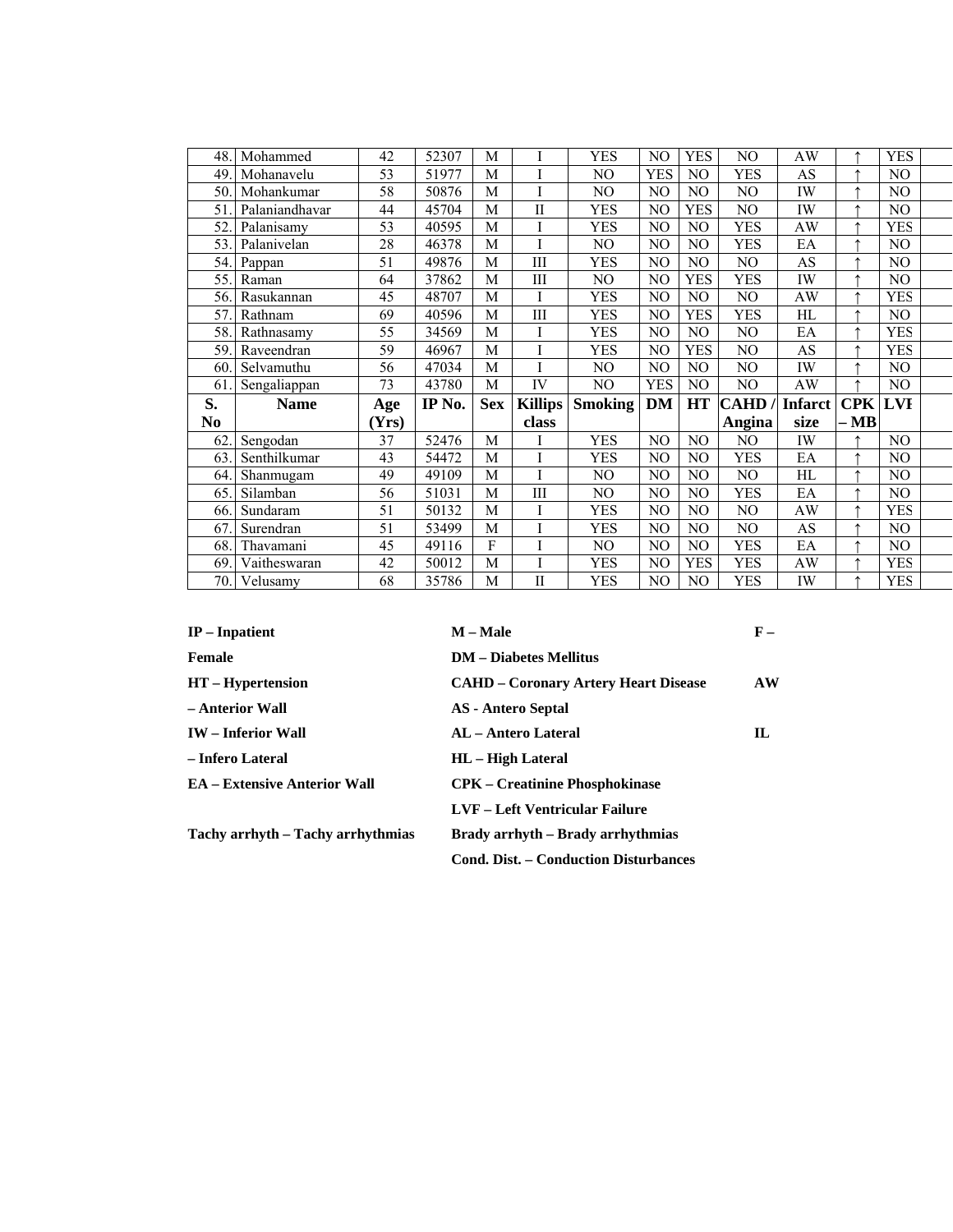

**Site of myocardial infarction** 

| <b>■ Anterior wall infarction</b>                                        | ■Inferior wall infarction |
|--------------------------------------------------------------------------|---------------------------|
| <b>Extensive anterior wall infarction Extending Departual Infarction</b> |                           |
| <b>■ Antero lateral infarction</b>                                       | ■High lateral infarction  |

Fig2. Showing Site of myocardial infarction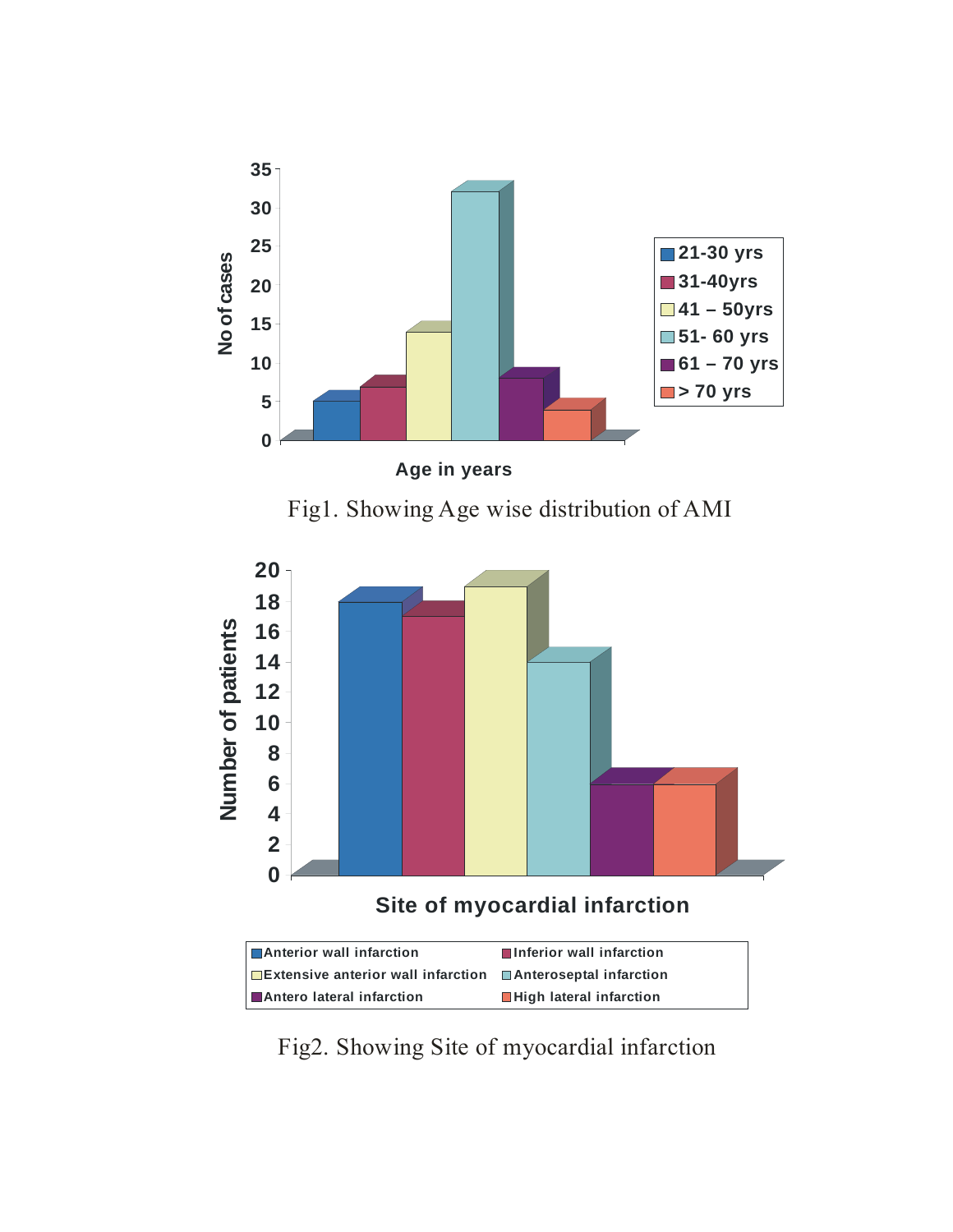

Fig3. Showing Class wise distribution of cardiac failure



Fig4. Showing distribution of deaths in AMI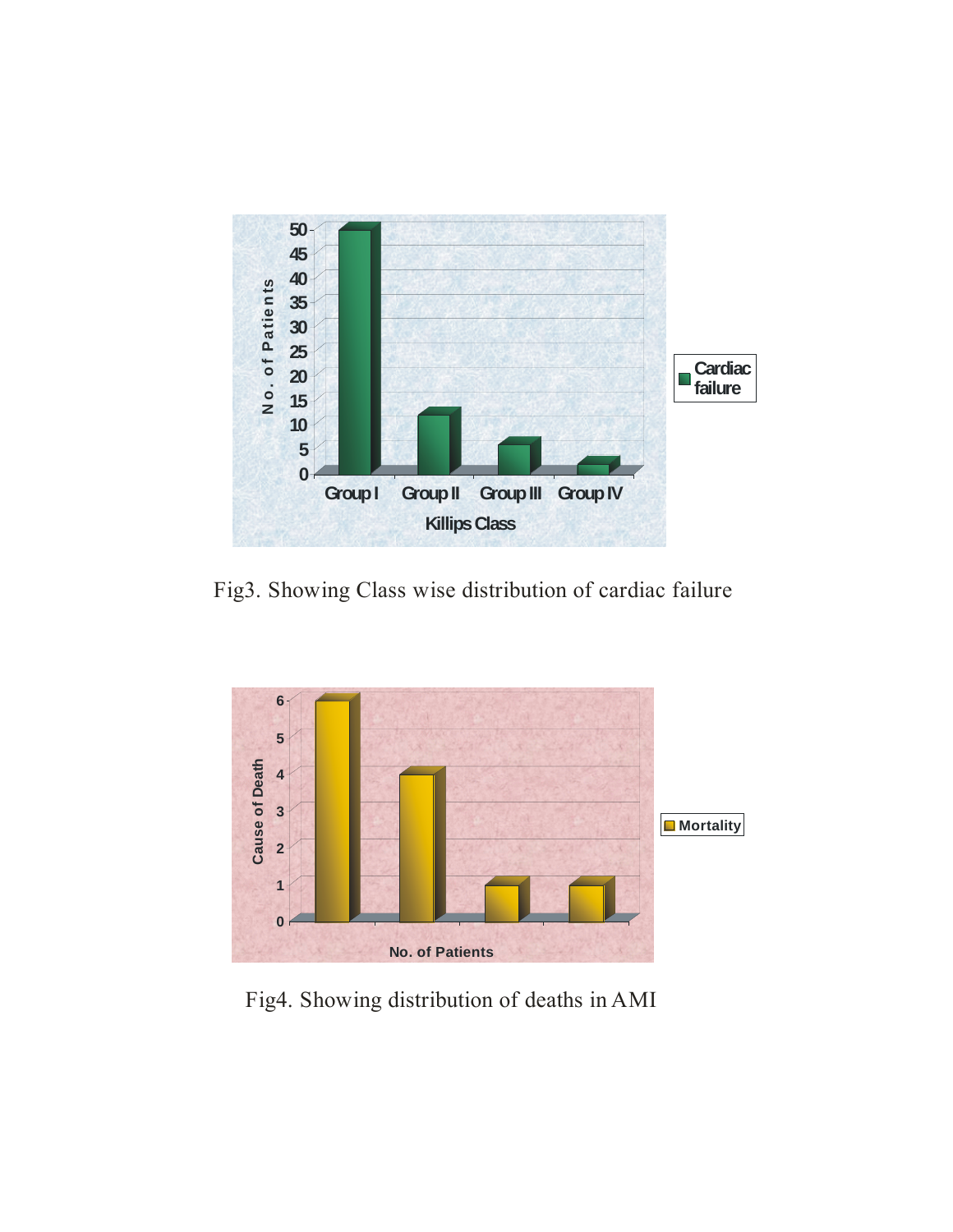

Fig5. Showing No. of patients in killips class



Fig6. Showing No. of deaths in killips class



Fig7. Showing percentage of deaths in killips class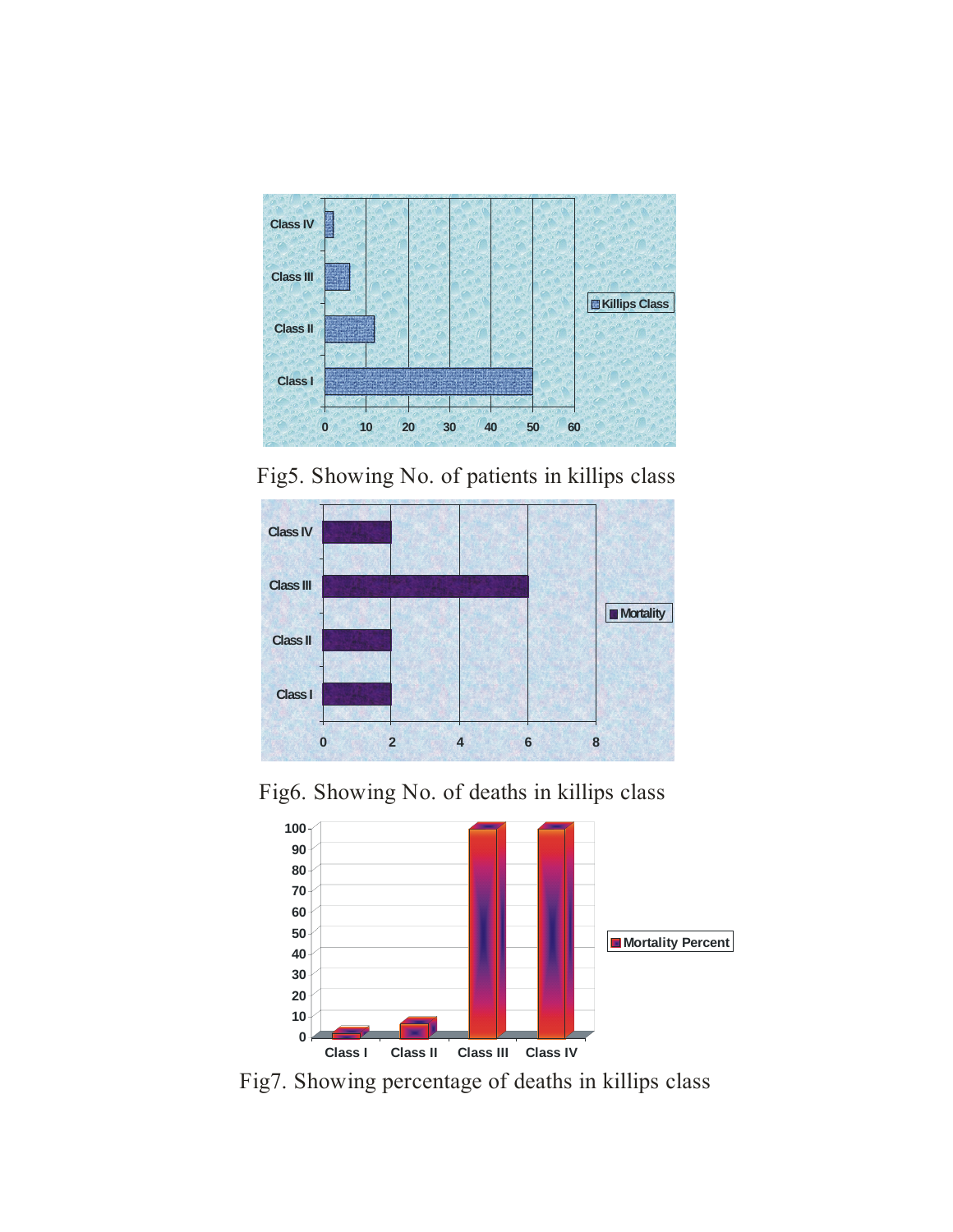#### **Panel A**



Total Ischemic time: Within 120 min\*

"Golden Hour = First 60 minutes

#### PanelB



#### **PREHOSPITAL CORONARY CARE**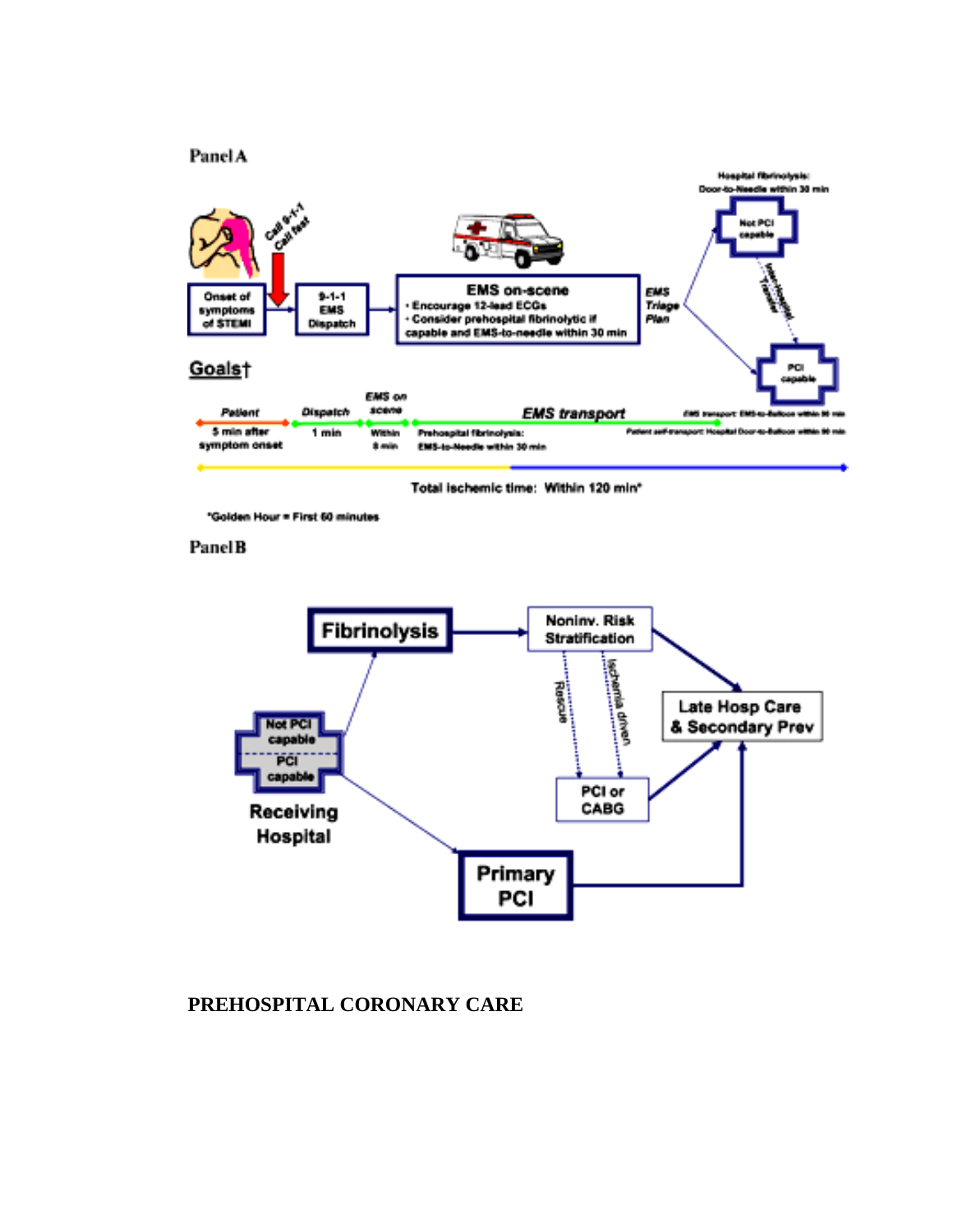

**EFFECT OF TREATMENT ORDER AND PATIENTS KNOWLEDGE OF DISEASE SYMPTOMS ON PRE-HOSPITAL DELAY** 

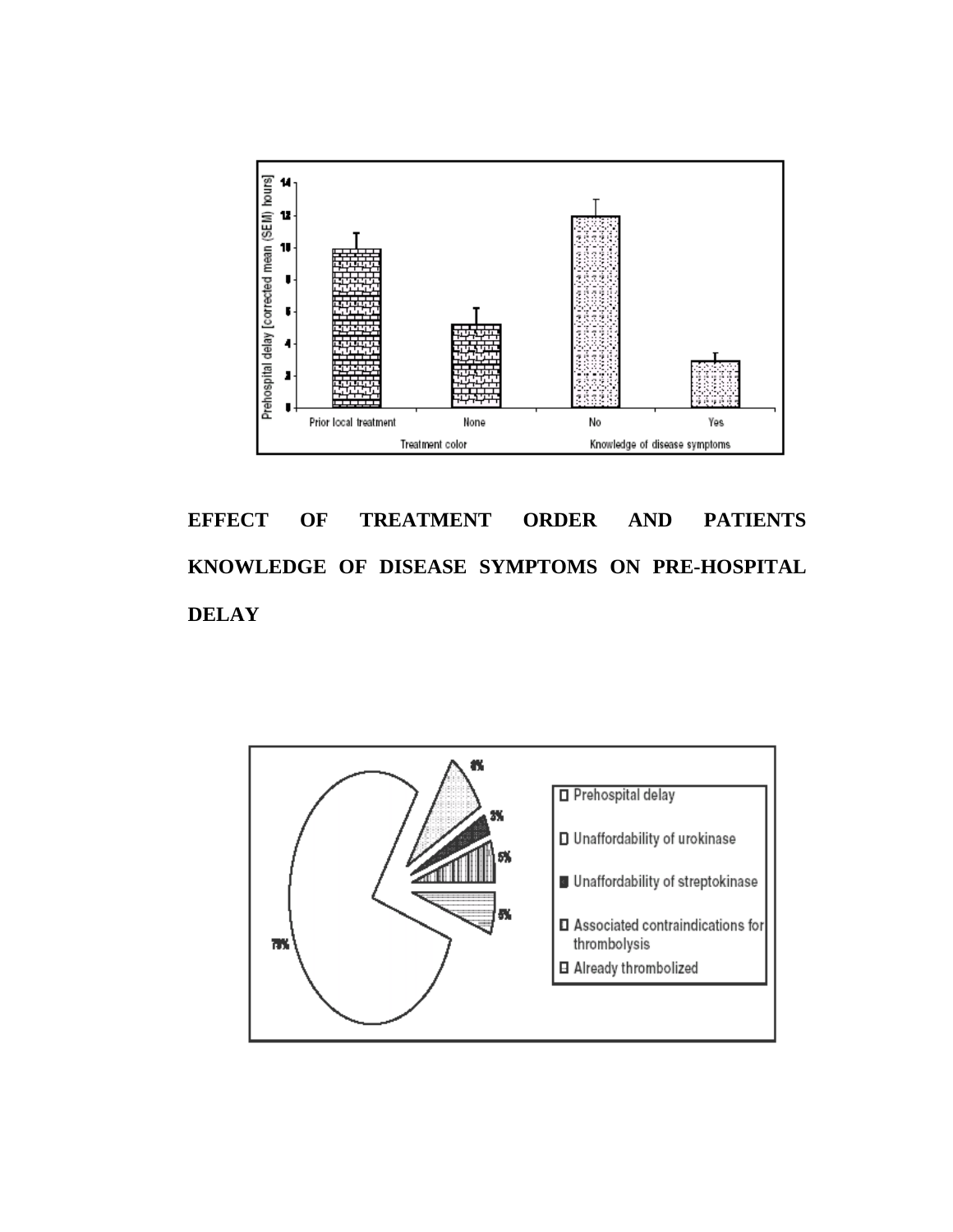# **REASONS FOR NOT RECEIVING THROMBOLYTIC THERAPY**



#### **PREVALENCE OF PRE-HOSPITAL DELAY**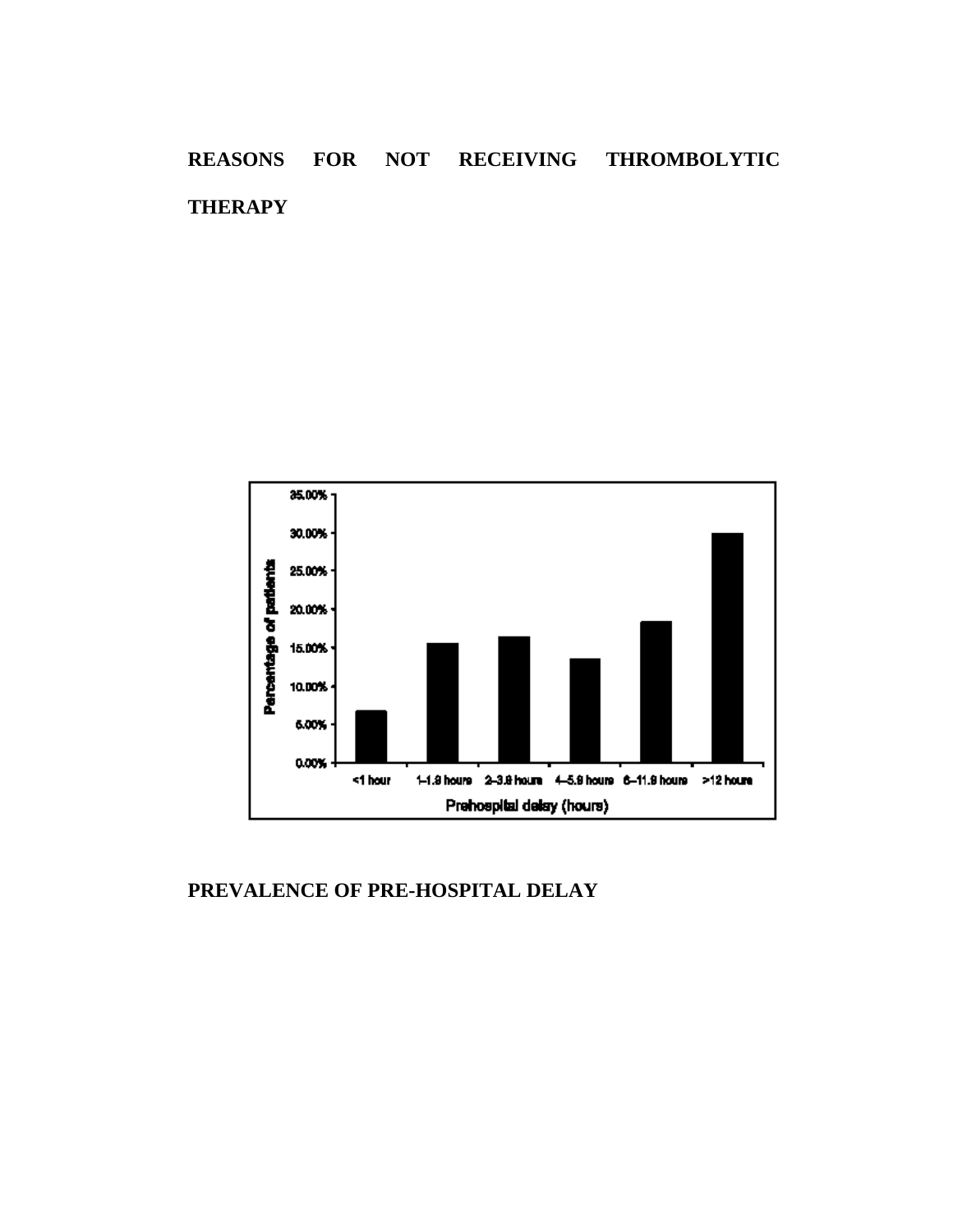# **MANAGEMENT OF CHEST PAIN**



**The Five Doors Representing Five Diff Levels of Decision Making**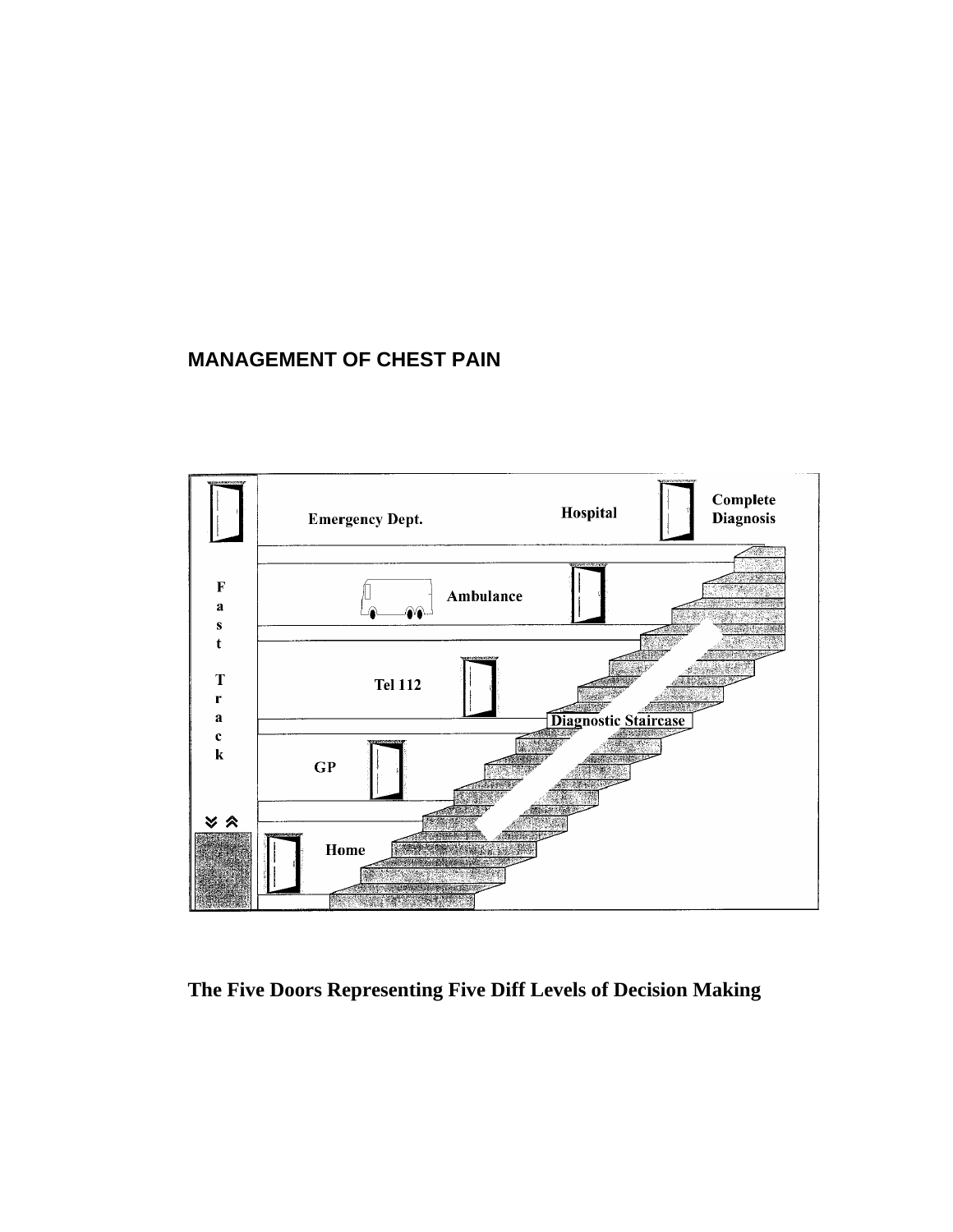# **ECG SHOWING BROAD COMPLEX TACHYCARDIA**



# **ECG SHOWING LEFT BUNDLE BRANCH BLOCK**

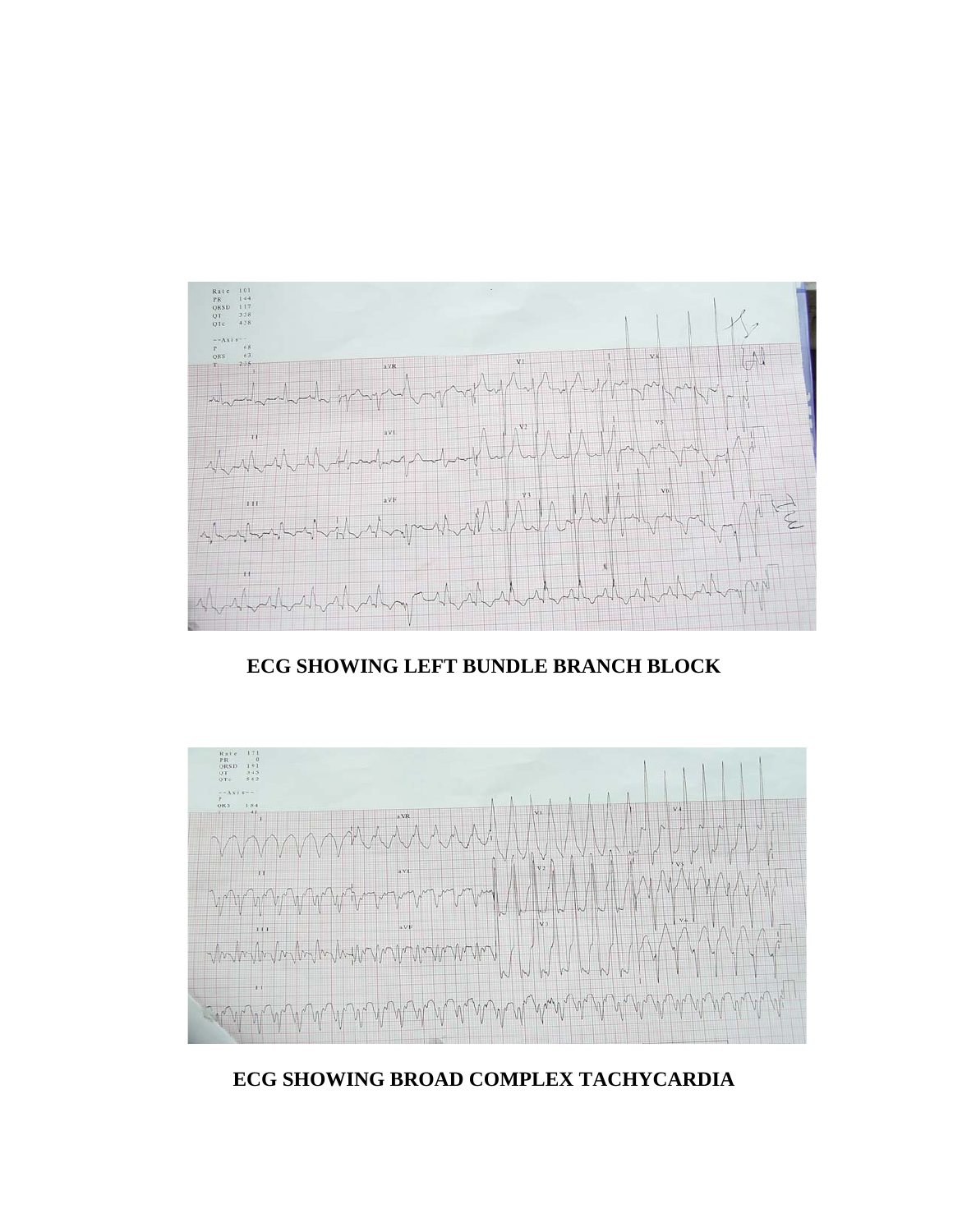

**ECG SHOWING ACUTE ANTEROSEPTAL MI** 



**ECG SHOWING NARROW COMPLEX TACHYCARDIA**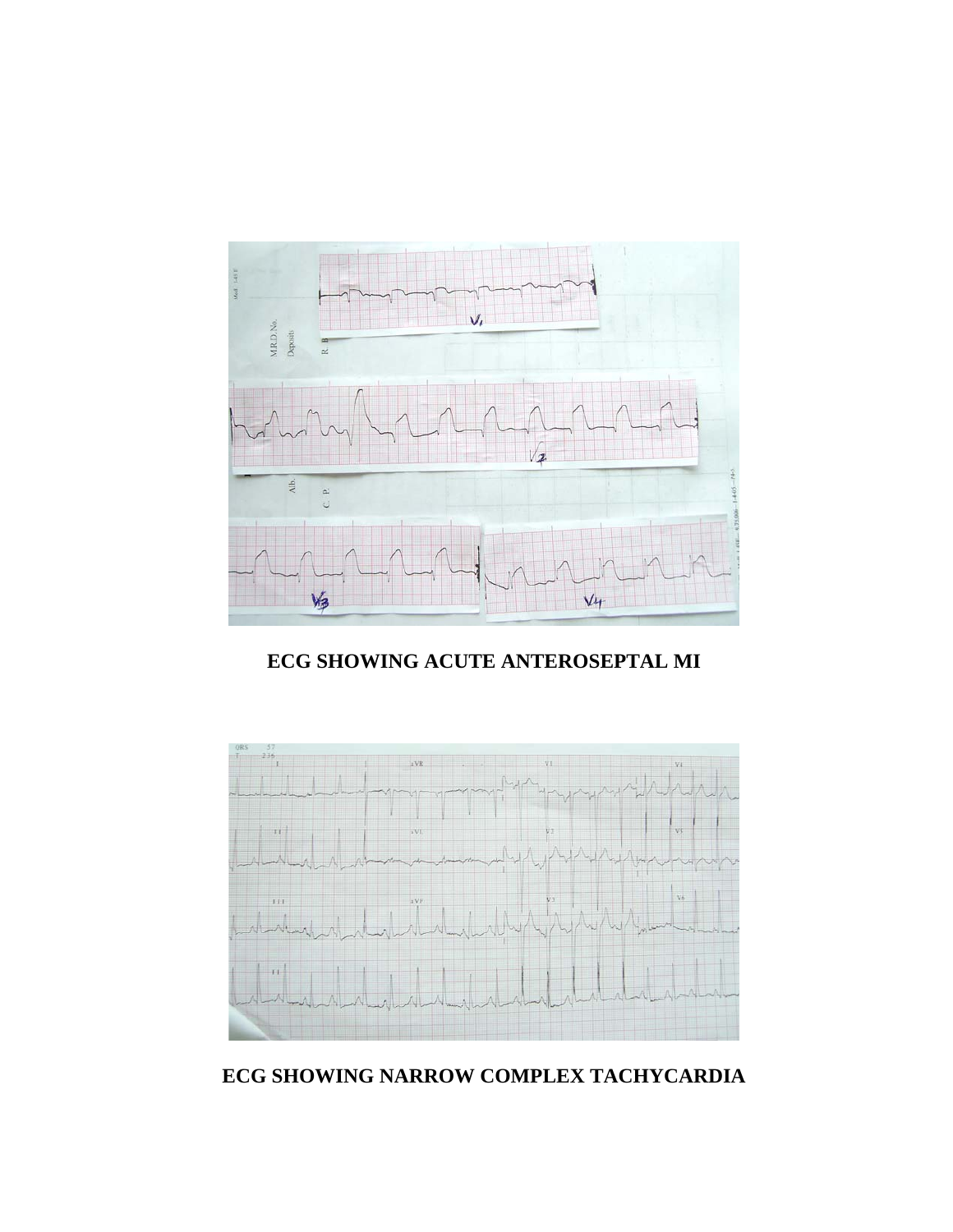# **PROFORMA**

| <b>Name:</b> | Age : | Sex: |
|--------------|-------|------|
|              |       |      |

Address : **Ward : IP No :** 

**Date of Admission :** 

**Date of Discharge :** 

**History of present illness :**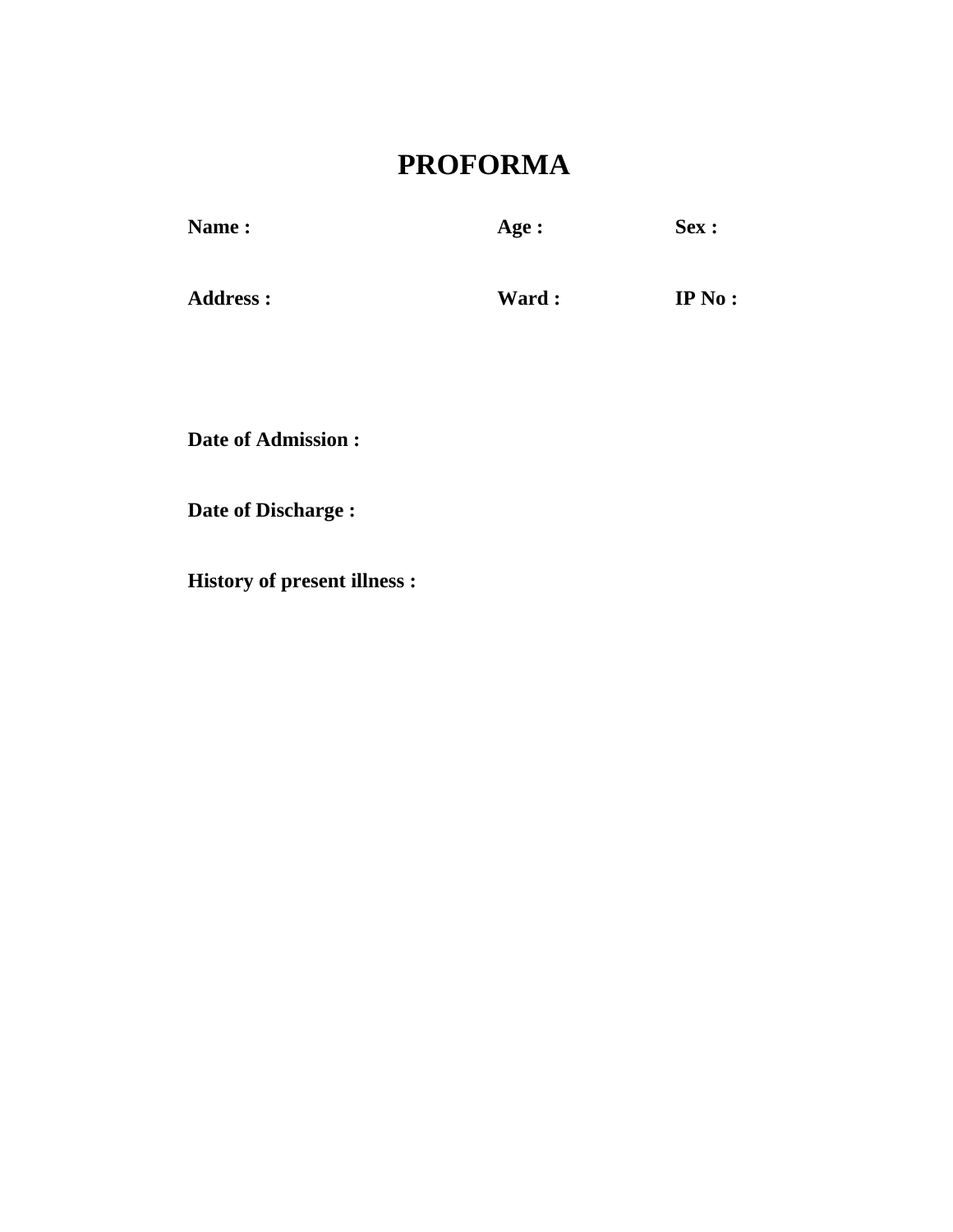1. Dyspnoea

- 2. Dyspnoea grade
- 3. Orthopnoea
- 4. PND
- 5. Chest pain
- 6. Easy fatiguability
- 7. Giddiness
- 8. Syncope
- 9. Hemoptysis
- 10. Palpitation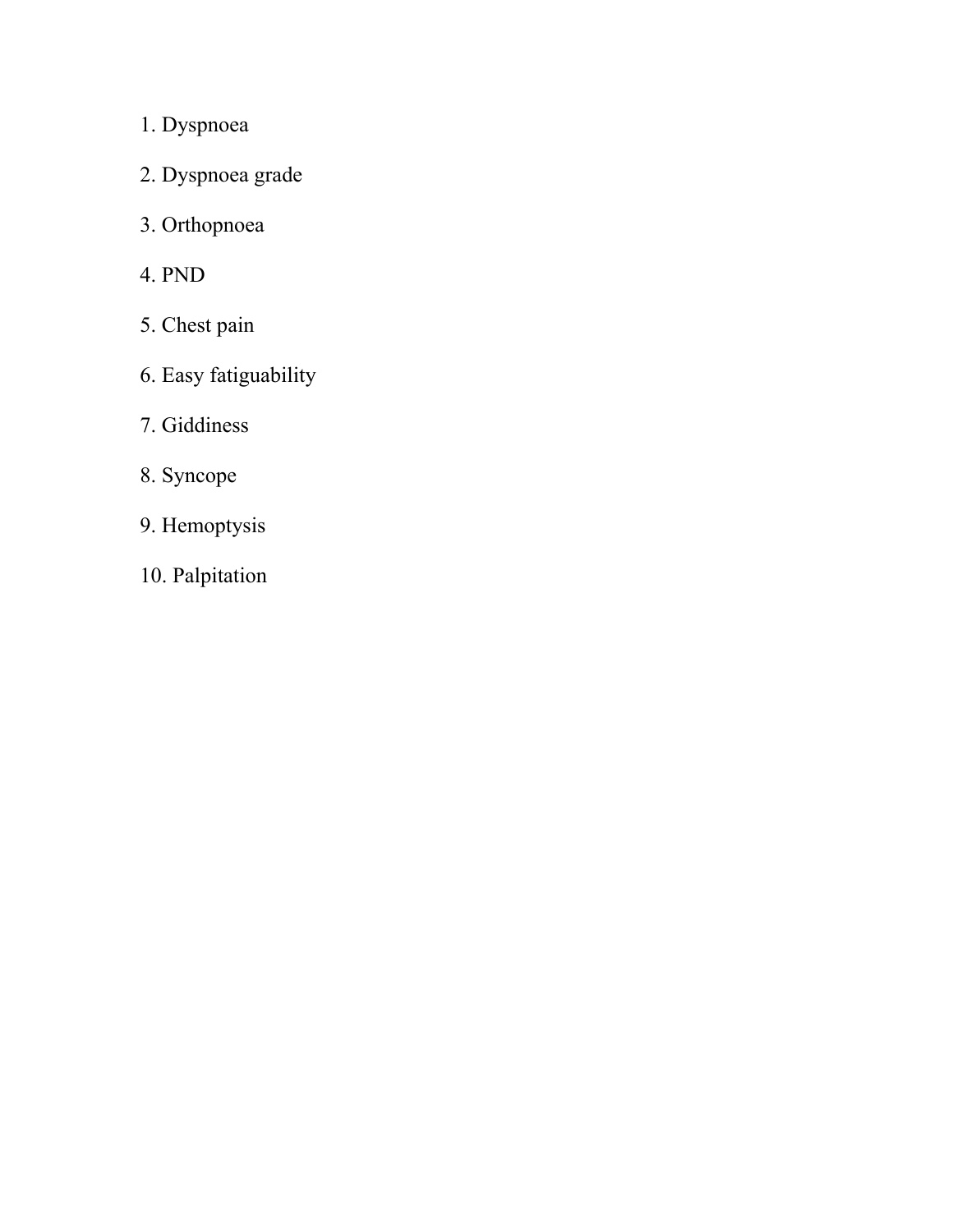#### **Past History :**

I. History of myocardial infarction

Number of infarction/hospital admission for heart ailment

History of first infarction

- 1. Time of onset of chest pain
- 2. Time window for hospitalization
- 3. Thrombolytic therapy
- 4. Duration of hospital stay
- II. Systemic hypertension
- III. Diabetes
- IV. Rheumatic heart disease
- V. Peripheral vascular disease
- VI. Bronchial asthma
- VII. Congenital heart disease
- VIII. Any other chronic/acute relevant medical illness

#### **TREATMENT HISTORY**

#### **FAMILY HISTORY**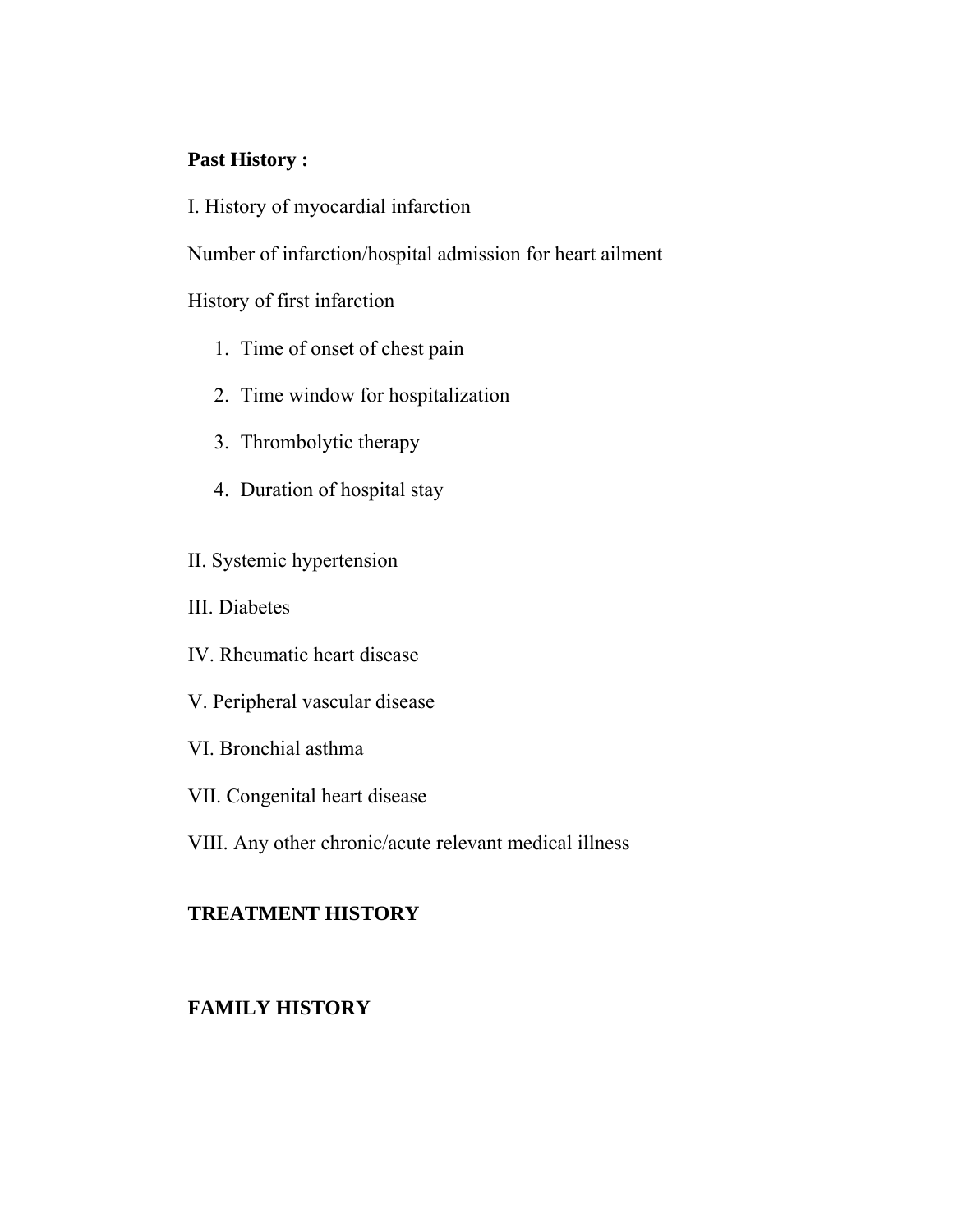# **PERSONAL HISTORY**

Nature of Job :

Type of Food :

Smoking :

Alcohol :

Oral Contraception :

Tobacco Chewing :

# **CLINICAL EXAMINATION**

Temperature :

Pulse :

Respiration :

BP :

JVP :

Edema / Ascites :

Height :

Weight :

Obesity :

Arcus senilis :

Xanthoma :

Xanthelasma :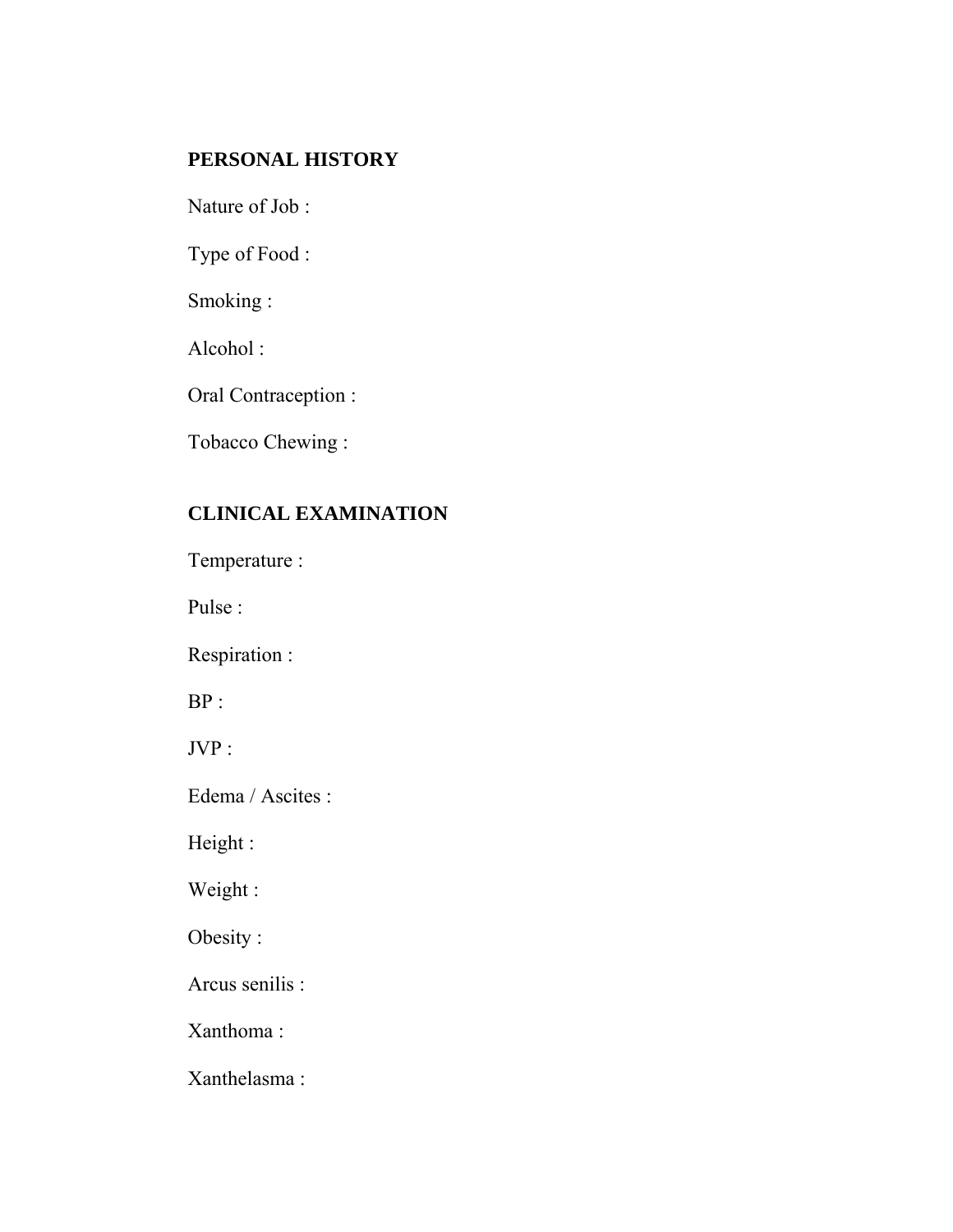Carotids :

Locomotor Brachii :

Anaemia :

Clubbing :

Cyanosis :

Jaundice :

Polycythemic features :

# **SYSTEMIC EXAMINATION**

# **EXAMINATION OF CARDIOVASCULAR SYSTEM :**

SOUNDS :

MURMURS :

RUB :

KNOCK SOUND :

ADDITIONAL EVENTS :

# **EXAMINATION OF RESPIRATORY SYSTEM**

BREATH SOUNDS, RALES, WHEEZE